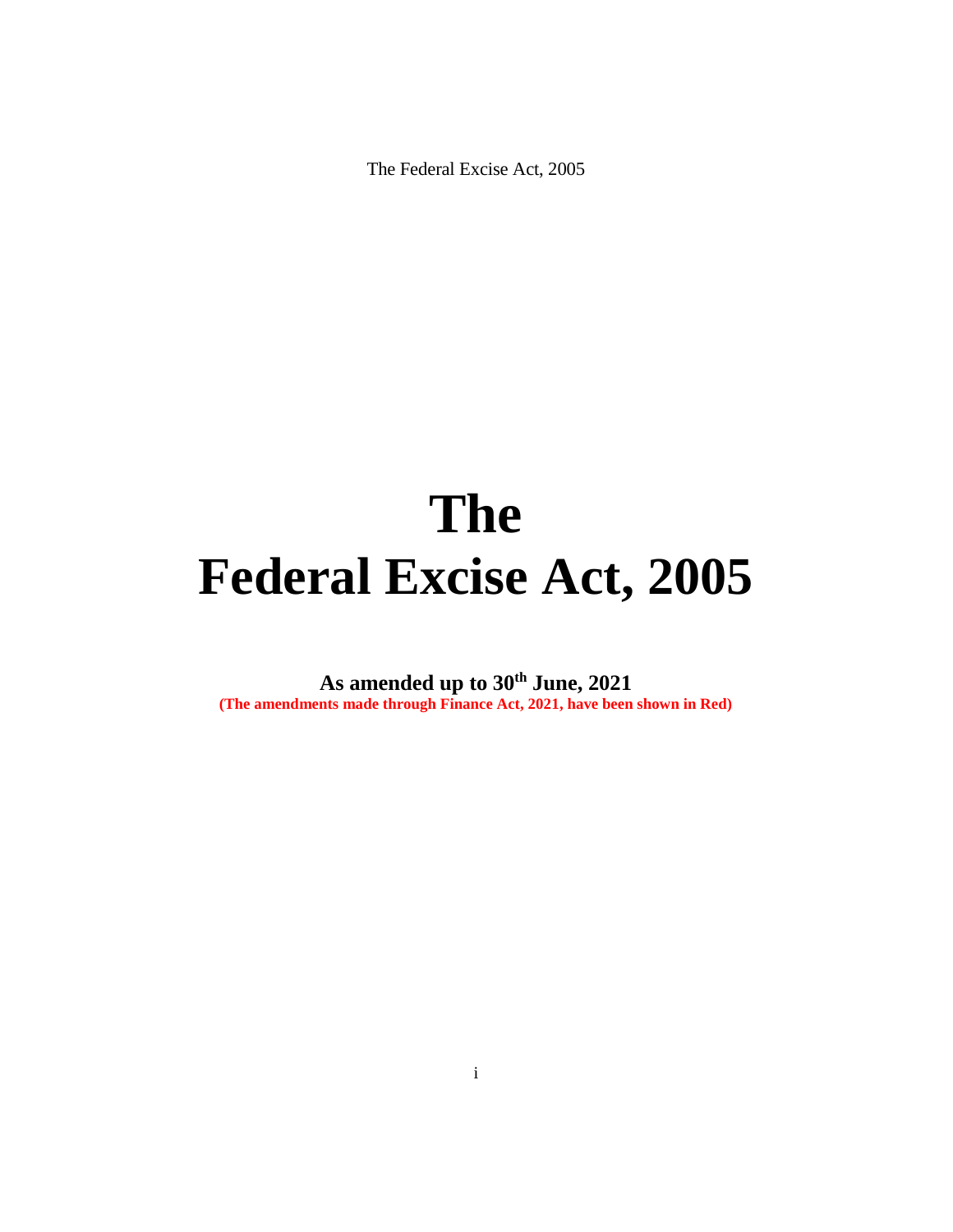## **Contents**

| <b>Section</b> | <b>Description</b>                                                                                                                  | Page      |
|----------------|-------------------------------------------------------------------------------------------------------------------------------------|-----------|
|                | <b>Chapter I – Preliminary</b>                                                                                                      | 4         |
| 1              | Short title, extent and commencement.                                                                                               | 4         |
| $\overline{2}$ | Definitions.                                                                                                                        | $4-9$     |
|                | <b>Chapter-II - Levy, Collection and Payment of duty</b>                                                                            | 10        |
| 3              | Duties specified in the First Schedule to be levied.                                                                                | 10        |
| 4              | Filing of return and payment of duty etc                                                                                            | 12        |
| 5              | Zero rate of duty and drawback of duty etc.                                                                                         | 13        |
| 6              | Adjustment of duties of excise.                                                                                                     | 13        |
| 7              | Application of the provisions of the Sales Tax Act, 1990.                                                                           | 14        |
| 8              | Default surcharge.                                                                                                                  | 15        |
| 9              | Liability for payment of duty in the case of private companies or<br>business enterprises or in case of sale of business ownership. | 15        |
| 10             | Applicable value and rate of duty.                                                                                                  | 16        |
| 11             | Collection of excess duty etc                                                                                                       | 16        |
| 12             | Determination of value for the purposes of duty                                                                                     | 16        |
| 13             | Registration                                                                                                                        | 17        |
| 14             | Recovery of unpaid duty or of erroneously refunded duty or<br>arrears of duty, etc                                                  | 18        |
| 14A            | Short paid amounts recoverable                                                                                                      | 19        |
| 14B            | Assessment giving effect to an order.-.                                                                                             | 19        |
| 15             | Application of the Customs Act, 1969 (IV of 1969) to Federal<br>excise duties                                                       | 19        |
| 16             | Exemptions                                                                                                                          | 19        |
| 17             | Records                                                                                                                             | 20        |
| 18             | Invoices                                                                                                                            | 22        |
|                | <b>Chapter-III - Offences and Penalties</b>                                                                                         | 22        |
| 19             | Offences, penalties, fines and allied matters                                                                                       | $22 - 25$ |
| 19A            | Proceedings against authority and persons.-                                                                                         | 26        |
| 20             | Appointment of Special Judges for trial of offences                                                                                 | 26        |
| 21             | Trial of offences by Special Judge.                                                                                                 | 26        |
| 21A            | Appeal against the order of Special Judge.                                                                                          | 27        |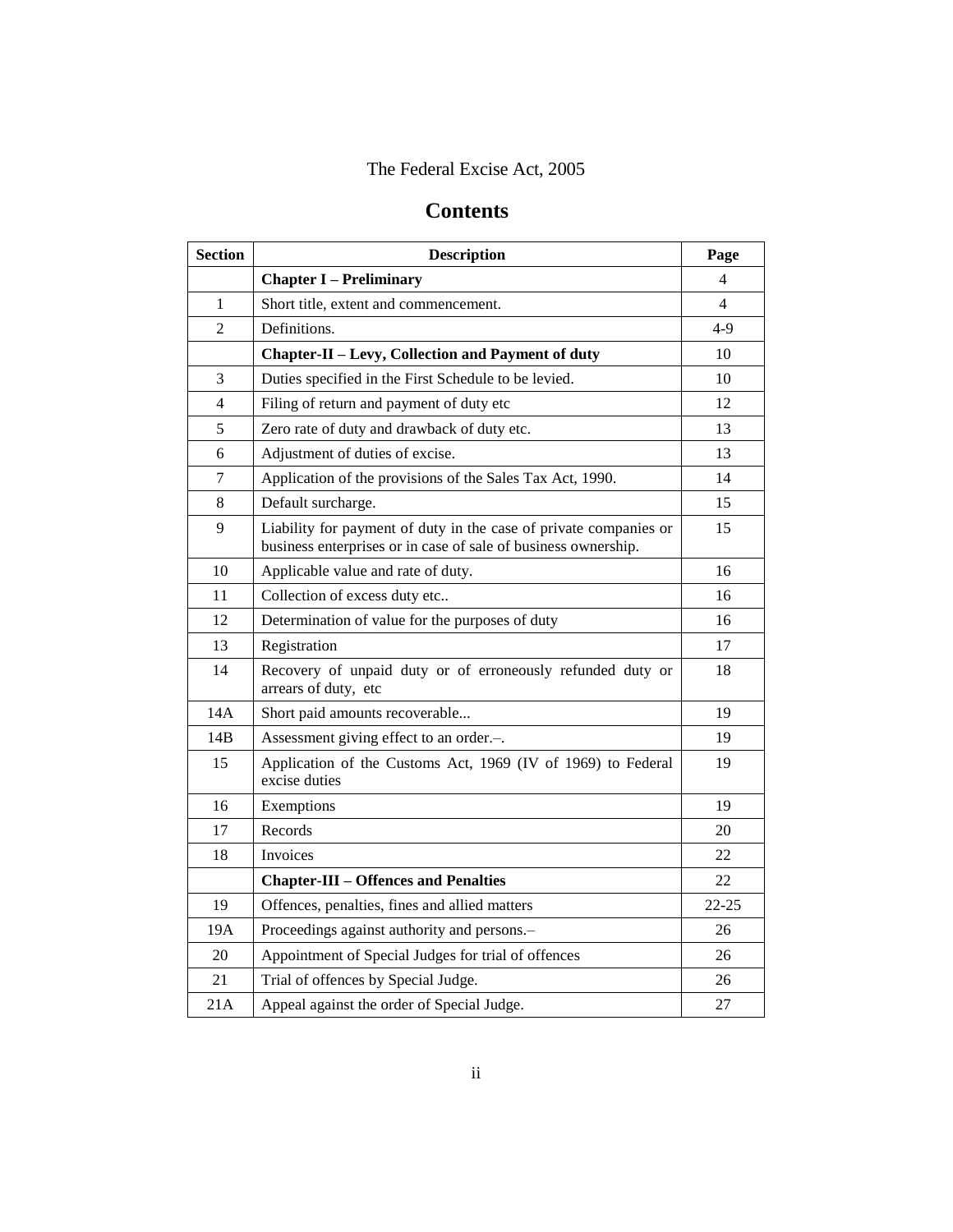| <b>Section</b> | <b>Description</b>                                                             | Page  |
|----------------|--------------------------------------------------------------------------------|-------|
| 22             | Power to arrest and prosecute.                                                 | 28-30 |
| 23             | Power to summon persons to give evidence and produce<br>documents in inquiries | 30    |
| 24             | Officers required to assist [officer of Inland Revenue]                        | 31    |
|                | <b>Chapter-IV - Searches, Arrests and Seizures</b>                             | 31    |
| 25             | Searches and arrests how to be made                                            | 31    |
| 26             | Power to seize.                                                                | 31    |
| 27             | Confiscation of cigarettes.                                                    | 31    |
| 28             | Power to release seized conveyance.                                            | 32    |
|                | <b>Chapter-V – Powers, Adjudication and Appeals</b>                            | 32    |
| 29             | Appointment of Federal excise Officers and delegation of powers.               | 33-36 |
| 30             | Use of powers of subordinate officer                                           | 36    |
| 31             | Omitted.                                                                       | 36    |
| 32             | Option to pay fine in lieu of confiscation of conveyance                       | 36    |
| 33             | Appeals to [Commissioner] (Appeals).                                           | 36    |
| 34             | Appeals to the Appellate Tribunal.                                             | 37    |
| 34A            | Reference to High Court.                                                       | 38    |
| 35             | Powers of Board or [Commissioner] to pass certain orders.                      | 39    |
| 36             | Power to rectify mistakes in orders.                                           | 39    |
| 37             | Deposit, pending appeal, of duty demanded or penalty levied.                   | 40    |
| 38             | Alternative dispute resolution                                                 | 41-42 |
| 39             | Exclusion of time taken for copy                                               | 42    |
|                | <b>Chapter-VI - Supplemental Provisions</b>                                    | 44    |
| 40             | Power of Board to make rules                                                   | 44    |
| 41             | Bar of suit and limitation of suit and other legal proceedings.                | 44    |
| 42             | Observance of Board's orders, directions and instructions.                     | 44    |
| 42A            | Reference to authorities                                                       | 44    |
| 42B            | Selection for audit by the Board                                               | 45    |
| 42C            | Reward to Inland Revenue officers and officials                                | 45    |
| 42D            | Reward to whistleblowers                                                       | 45    |
| 43             | Removal of difficulties and condonation of time etc.                           | 46    |
| 43A            | Issuance of duplicate of [Federal Excise] documents.                           | 46    |

| The Federal Excise Act, 2005 |  |  |  |
|------------------------------|--|--|--|
|------------------------------|--|--|--|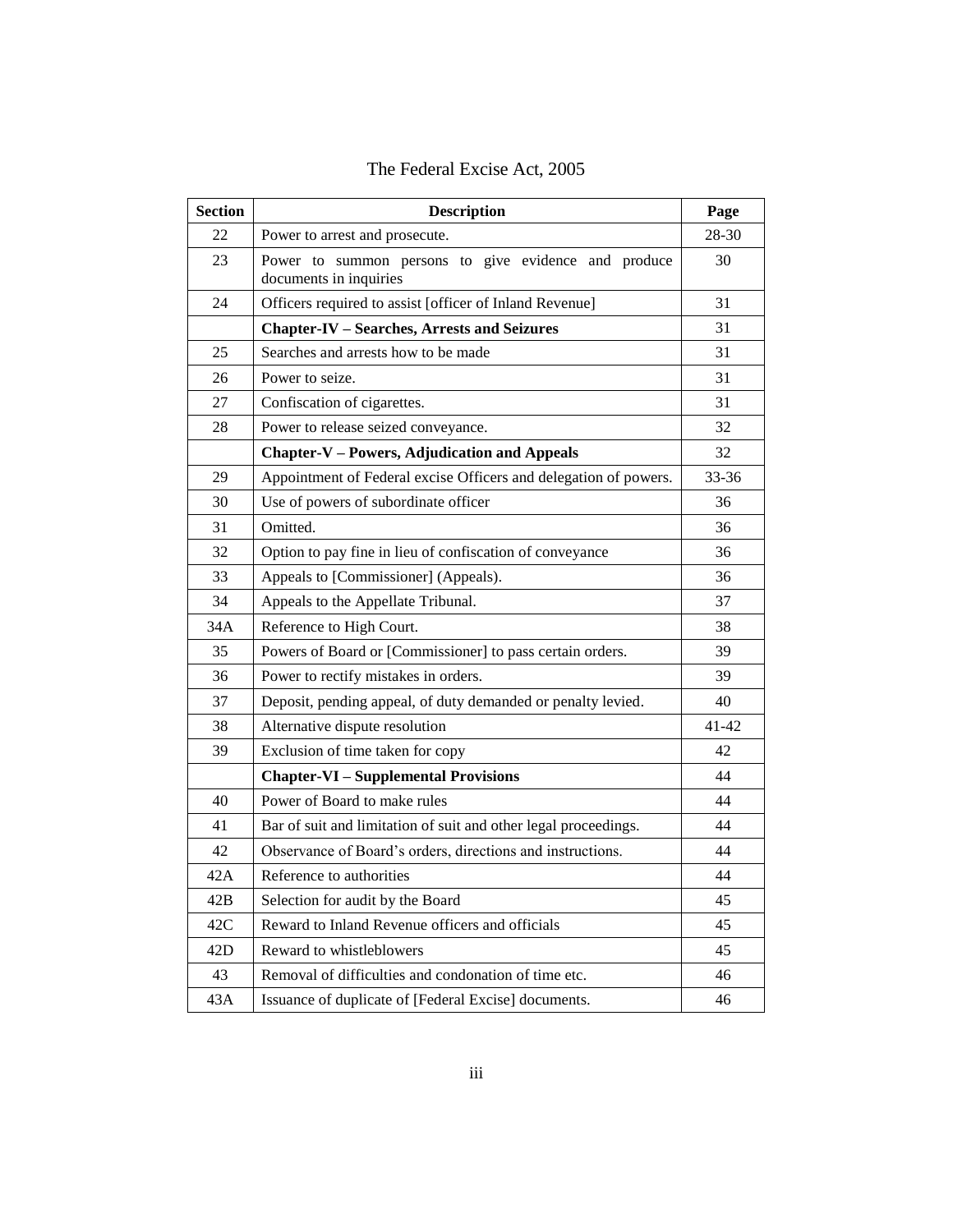| <b>Section</b> | <b>Description</b>                                   | Page  |
|----------------|------------------------------------------------------|-------|
| 44             | Refund of duty.                                      | 47    |
| 44 A           | Delayed refund.                                      | 47    |
| 45             | Access to records and posting of excise staff, etc.  | 47    |
| 45A            | Monitoring or tracking by electronic or other means. | 48    |
| 46             | Audit.                                               | 48-49 |
| 47             | Service of notices and other documents               | 50    |
| 47A            | Agreements for the exchange of information           | 51    |
| 47B            | Disclosure of information by a public servant        | 52    |
| 47C            | Validation                                           | 52    |
| 48             | Repeal                                               | 52    |
| 49             | Fee and service charges                              | 52    |
|                | <b>FIRST SCHEDULE</b>                                | 53    |
|                | Table-I                                              | 53-57 |
|                | Table-II                                             | 58-61 |
|                | <b>SECOND SCHEDULE</b>                               | 62    |
|                | <b>THIRD SCHEDULE</b>                                | 63    |
|                | Table-I                                              | 63-70 |
|                | Table-II                                             | 70-72 |
|                | <b>FOURTH SCHEDULE</b>                               | 73    |

The Federal Excise Act, 2005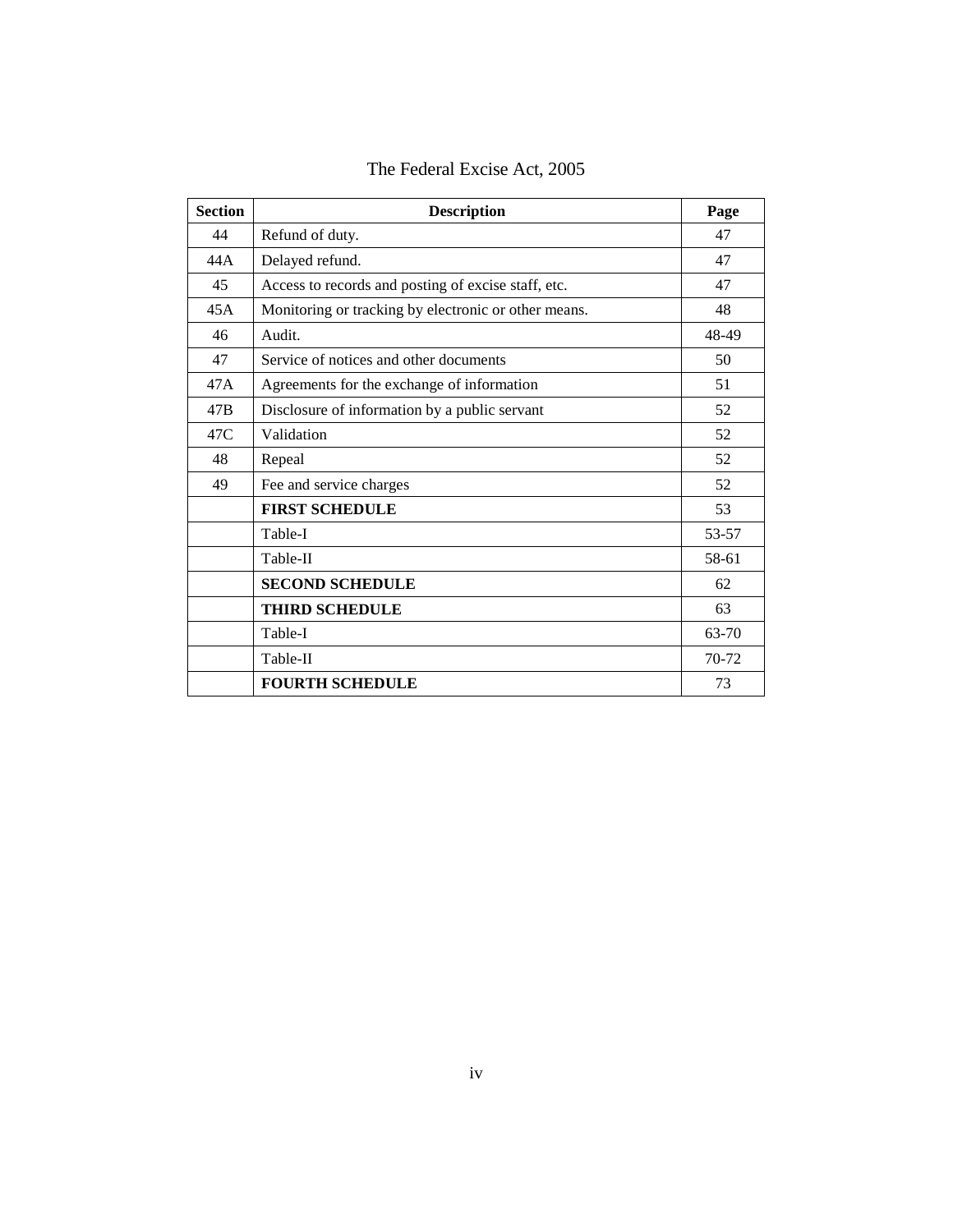## **CHAPTER I PRELIMINARY**

**1. Short title, extent and commencement.**—(1) This Act may be called the Federal Excise Act, 2005,

- 2. It extends to the whole of Pakistan
- 3. It shall come into force on  $1<sup>st</sup>$  day of July, 2005.

**2. Definitions.—**In this Act, unless there is anything repugnant in the subject or context,—

- (1) "adjudicating authority" means any authority competent to pass any order or decision under this Act or the rules made there under, but does not include the Board or Appellate Tribunal;
- (2) "adjustment" means deduction of amount of duty paid on goods used in the manufacture or production of other goods from the amount of duty payable on such other goods in the prescribed manner;
- $\frac{1}{3}$  "Appellate Tribunal" means the Appellate Tribunal Inland Revenue established under section 130 of the Income Tax Ordinance, 2001 (XLIX of 2001);]
- 2 [(4) "Board" means the Federal Board of Revenue established under the Central Board of Revenue Act, 1924 (IV of 1924) and on the commencement of the Federal Board of Revenue Act, 2007, the Federal Board of Revenue established under section 3 thereof;

<sup>1</sup> Clause (3) Substituted by Finance Act, 2010 w.e.f. June 5, 2010. The same amendment was made by Finance (Amendment) Ordinance, 2010, promulgated as Ordinance No. III of 2010, dated February 6, 2010, published in the Gazette of Pakistan Extraordinary Part I at pages 23 to 53. This Ordinance was presented in the Parliament but lapsed on 5 june 2010 as Parliament did not approve it. Originally this amendment was made through Finance (Amendment) Ordinance, 2009, promulgated as Ordinance No. XXII of 2009, dated October 28, 2009, published in the Gazette of Pakistan Extraordinary Part I at pages 229 to 259.

<sup>&</sup>lt;sup>2</sup> Substituted vide Finance Act, 2007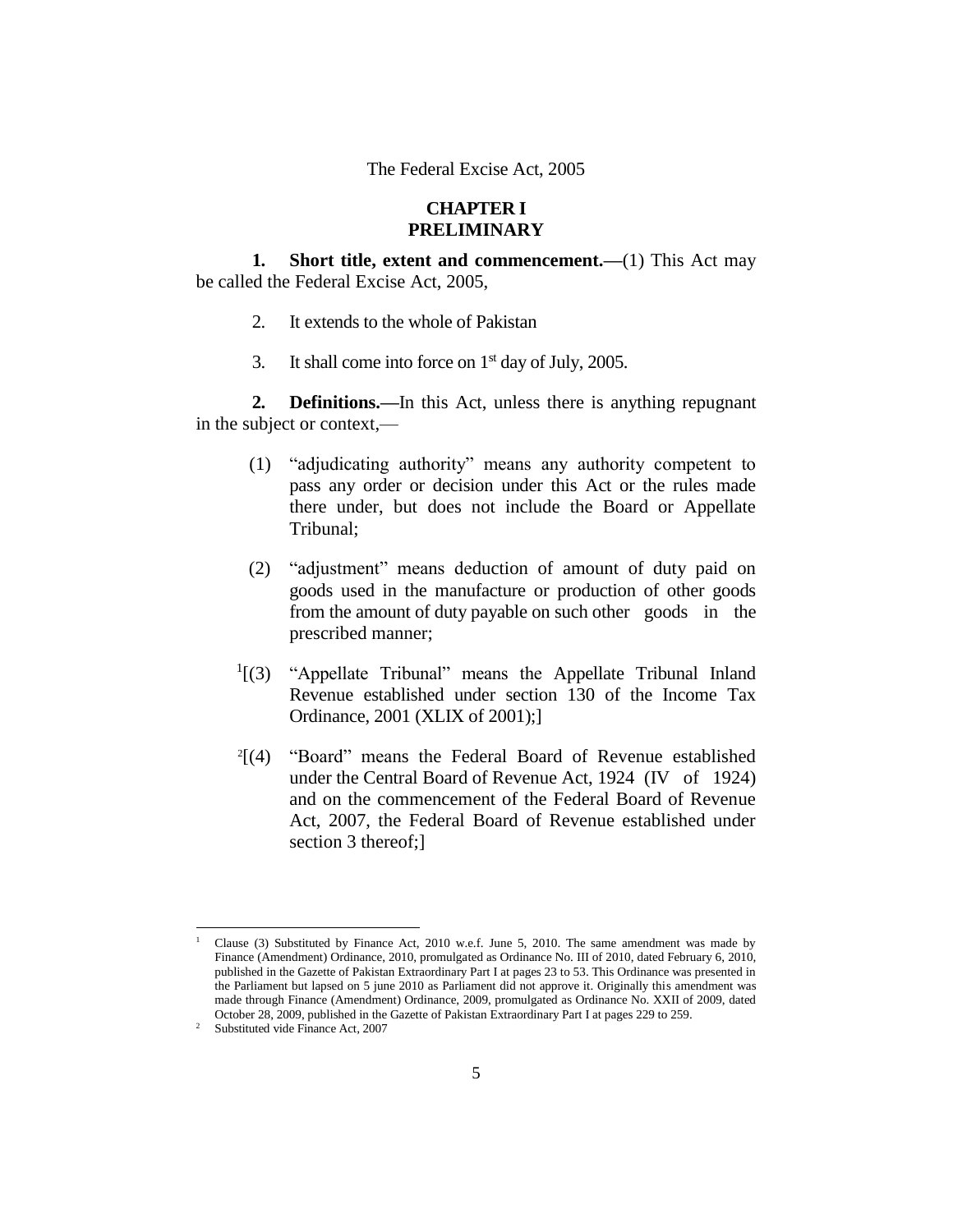- $<sup>1</sup>$ [(4A) "Chief Commissioner" means a person appointed as the Chief</sup> Commissioner Inland Revenue under section 29;]
	- $2(5)$  "Commissioner" means a person appointed as a Commissioner Inland Revenue under section 29;]
		- (6) "conveyance" means any means of transport used for carrying goods or passengers such as vessel, aircraft, vehicle or animal etc.;
		- (7) "default surcharge" means surcharge levied under section 8;
		- (8) "distributor" means a person appointed by a manufacturer in or for a specified area to purchase goods from him for sale to a wholesale dealer in that area;
- $\sqrt[3]{(8a)}$ "due date", in relation to furnishing a return under section 4, means the  $15<sup>th</sup>$  day of the month following the end of the month, or such other date as the <sup>4</sup>[Board] may, by notification in the official Gazette, specify  $5$ [and different dates may be specified for furnishing of different parts or annexures of the return].
- $^{6}$ [(8b) "dutiable goods" means all excisable goods specified in the First Schedule except those which are exempt under section 16 of the Act;
	- (8c) "dutiable supply" means a supply of dutiable goods made by a manufacturer other than a supply of goods which is exempt under section 16 of the Act;

<sup>1</sup> Clause (4A) Substituted by Finance Act, 2010 w.e.f. June 5, 2010. The same amendment was made by Finance (Amendment) Ordinance, 2010, promulgated as Ordinance No. III of 2010, dated February 6, 2010, published in the Gazette of Pakistan Extraordinary Part I at pages 23 to 53. This Ordinance was presented in the Parliament but lapsed on 5 june 2010 as Parliament did not approve it. Originally this amendment was made through Finance (Amendment) Ordinance, 2009, promulgated as Ordinance No. XXII of 2009, dated October 28, 2009, published in the Gazette of Pakistan Extraordinary Part I at pages 229 to 259.

<sup>&</sup>lt;sup>2</sup> Clause (5) Substituted by Finance Act, 2010 w.e.f. June 5, 2010. The same amendment was made by Finance (Amendment) Ordinance, 2010, promulgated as Ordinance No. III of 2010, dated February 6, 2010, published in the Gazette of Pakistan Extraordinary Part I at pages 23 to 53. This Ordinance was presented in the Parliament but lapsed on 5 June 2010 as Parliament did not approve it. Originally this amendment was made through Finance (Amendment) Ordinance, 2009, Promulgated as Ordinance No. XXII of 2009, dated October 28, 2009, published in the Gazette of Pakistan Extraordinary Part I at pages 229 to 259

<sup>3</sup> Inserted vide Finance Act, 2006.

Substituted for the words "Federal Government" by Finance Act, 2017

<sup>5</sup> Expression for full stop at end substituted through Finance Act, 2016.

<sup>6</sup> Inserted vide Finance Act, 2007.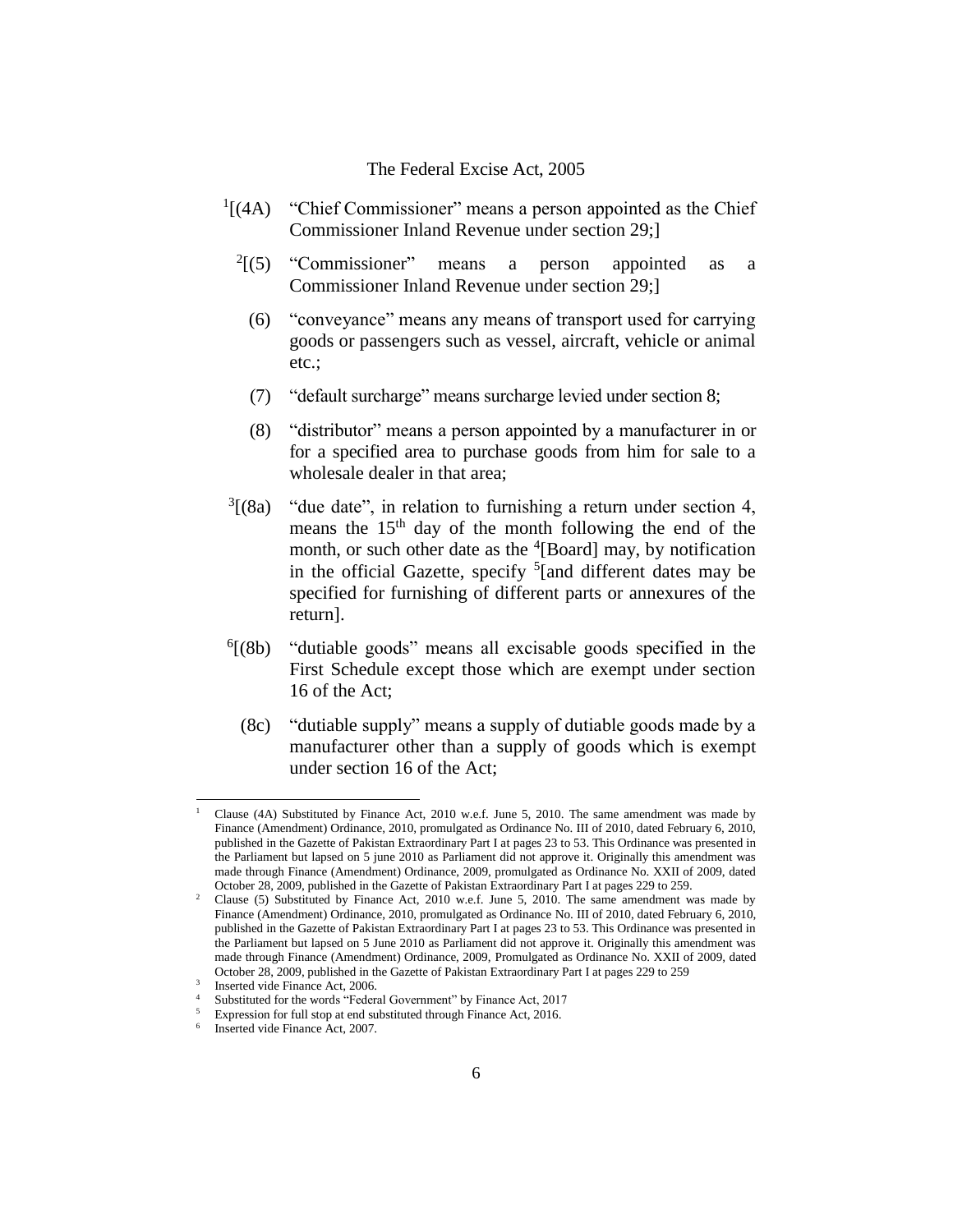- (8d) "dutiable services" means all excisable services specified in the First Schedule except those which are exempt under section 16 of the Act;
	- (9) "duty" means any sum payable under the provisions of this Act or the rules made there under and includes the default surcharge and the duty chargeable at the rate of zero percent;
- $(9a)$ "duty due" means duty in respect of supplies made or services provided or rendered during a month and shall be paid at the time of filing of return;
- (10) "establishment" includes an undertaking, firm or company, whether incorporated or not, an association of persons and an individual;
- (11) "factory" means any premises, including the precincts thereof, wherein or in any part of which goods are manufactured, or wherein or in any part of which any manufacturing process connected with the production of the goods is being carried on or is ordinarily carried on;
- $2^{2}$ [3 $/(12)$ *]* "Officer of Inland Revenue" means any person appointed by the Board as officer of Inland Revenue under section 29 or any person (including an officer of the Provincial Government) entrusted by the Board with any of the powers of an officer of Inland Revenue under this Act or rules made there under;]
	- $4(12a)$  "franchise" means an authority given by a franchiser under which the franchisee is contractually or otherwise granted any right to produce, manufacture, sell or trade in or do any other

<sup>1</sup> Inserted vide Finance Act, 2008.

<sup>&</sup>lt;sup>2</sup> Clause (12) Substituted by Finance Act, 2010 w.e.f. June 5, 2010. The Finance Ordinance states clause 12 to be substituted by "(12A)", however (12a) is already present in the Finance Ordinance. The same amendment was made by Finance (Amendment) Ordinance, 2010, promulgated as Ordinance No. III of 2010, dated February 6, 2010, published in the Gazette of Pakistan Extraordinary Part I at pages 23 to 53. This Ordinance was presented in the Parliament but lapsed on 5 June 2010 as Parliament did not approve it. Originally this amendment was made through Finance (Amendment) Ordinance, 2009, promulgated as Ordinance No. XXII of 2009, dated October 28, 2009, published in the Gazette of Pakistan Extraordinary Part I at pages 229 to 259

<sup>&</sup>lt;sup>3</sup> Clause (12A) re-numbered as (12) by Finance Act, 2012.

<sup>4</sup> Clause (12a) inserted by Finance Act, 2008.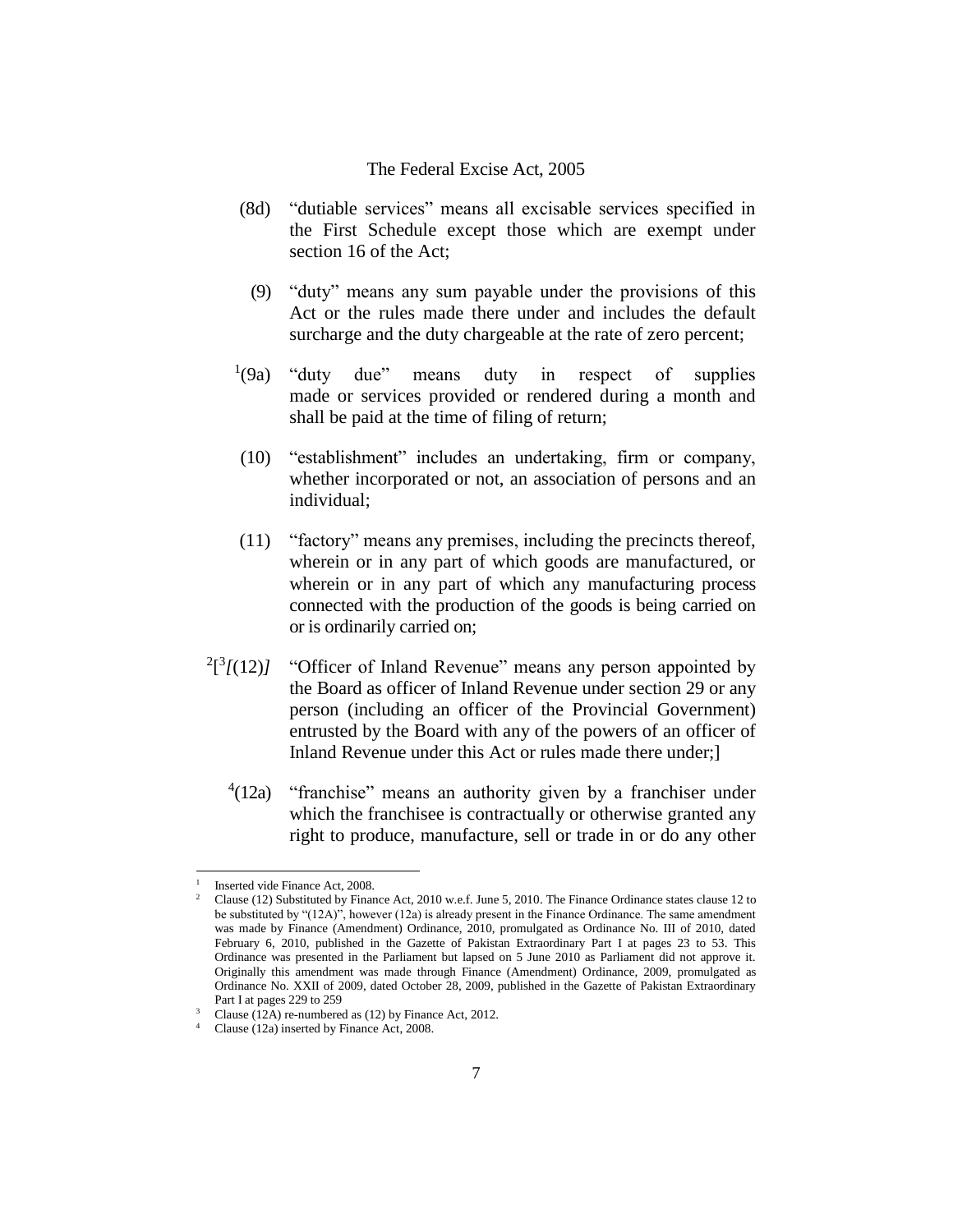business activity in respect of goods or to provide service or to undertake any process identified with franchiser against a fee or consideration including royalty or technical fee, whether or not a trade mark, service mark ,trade name, logo, brand name or any such representation or symbol, as the case may be, is involved;"

- (13) "goods" means goods leviable to excise duty under this Act or as specified in the First Schedule and includes goods manufactured or produced in non-tariff area and brought for use or consumption to tariff area;
- (14) "goods insurance" includes fire, marine, theft, accident and other such miscellaneous insurance;
- (15) "import" and "export" mean respectively bringing into, and taking out of Pakistan by sea, land or air and shall be deemed to have always been so defined;
- $^{1}(15a)$ "KIBOR" means Karachi Inter Bank Offered Rate prevalent on first day of each quarter of the financial year;"
	- (16) "manufacture" includes,—
		- (a) any process incidental or ancillary to the completion of a manufactured product;
		- (b) any process of re-manufacture, remaking, reconditioning or repair and the processes of packing or repacking such product, and, in relation to tobacco, includes the preparation of cigarettes, cigars, cheroots, biris, cigarette and pipe or hookah tobacco, chewing tobacco or  $2$ [snuff, or preparation of unmanufactured tobacco by drying, cutting and thrashing of raw tobacco,] and the word "manufacturer" shall be construed accordingly and shall include,–

<sup>1</sup> Inserted vide Finance Act, 2009.

Substituted for "snuff," by Finance Act, 2011.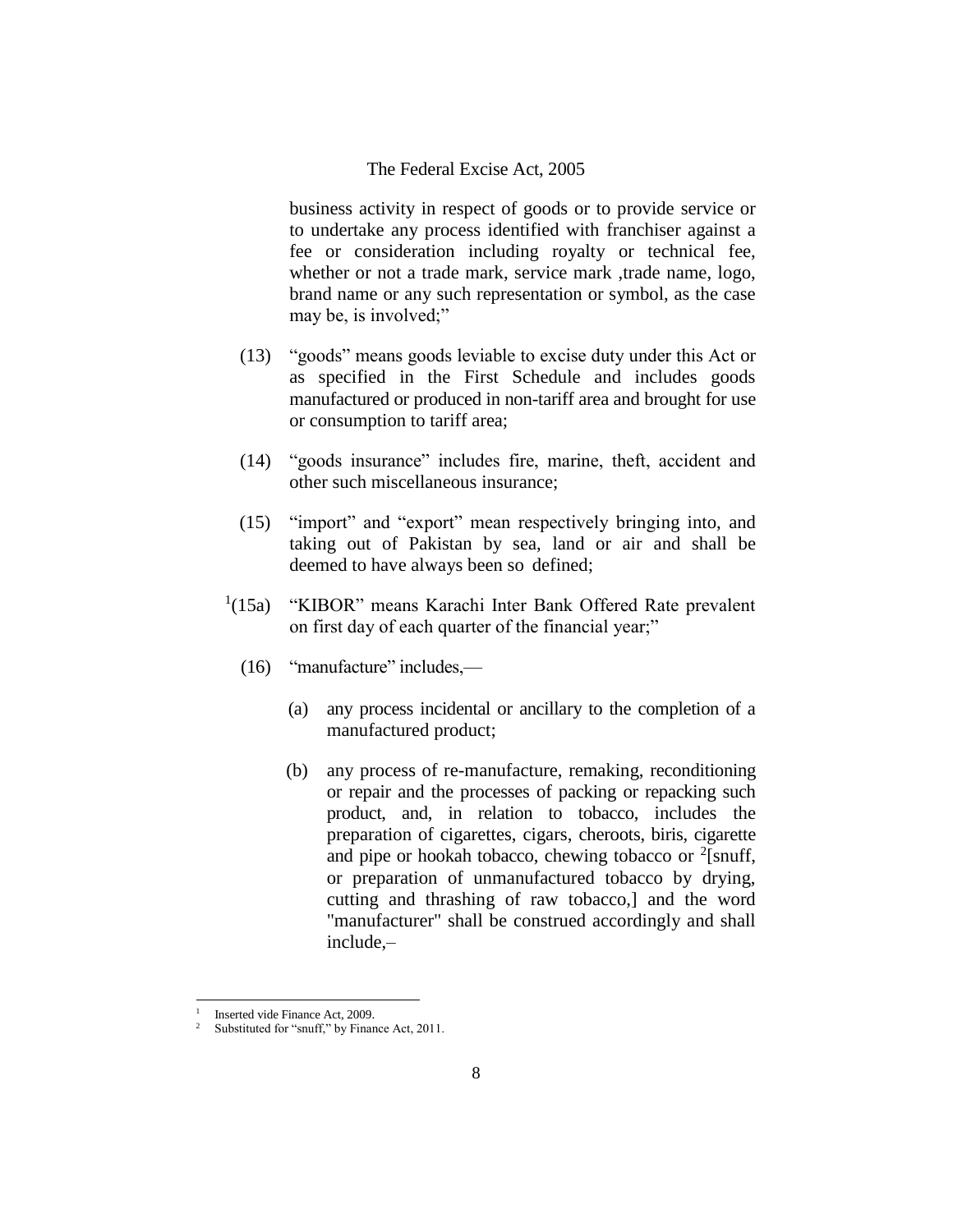- (i) any person who employs hired labour in the production or manufacture of goods; or
- (ii) any person who engages in the production or manufacture of goods on his own account if such goods are intended for sale; and
- (c) any person who, whether or not he carries out any process of manufacture himself or through his employees or any other person, gets any process of manufacture carried out on his behalf by any person who is not in his employment:

Provided that any person so dealing in goods shall be deemed to have manufactured for all purposes of this Act, such goods in which he deals in any capacity whatever;

- [(16a) "non-fund banking services" includes all non-interest based services provided or rendered by the banking companies or non-banking financial institutions against a consideration in the form of a fee or commission or charges;";]
	- (17) "non-tariff area" means Azad Jammu and Kashmir, Northern Areas and such other territories or areas to which this Act does not apply;
	- (18) "person" includes a company, an association, a body of individuals, whether incorporated or not, a public or local authority, a Provincial Government or the Federal Government;
	- (19) "prescribed" means prescribed under this Act or by rules made there under;
- $\frac{1}{1}$ [(19a) "property developers or promoters" means persons engaged in development of purchased or leased land for conversion into residential or commercial plots or construction of residential or commercial units for sale;]

<sup>1</sup> Inserted vide Finance Act, 2008.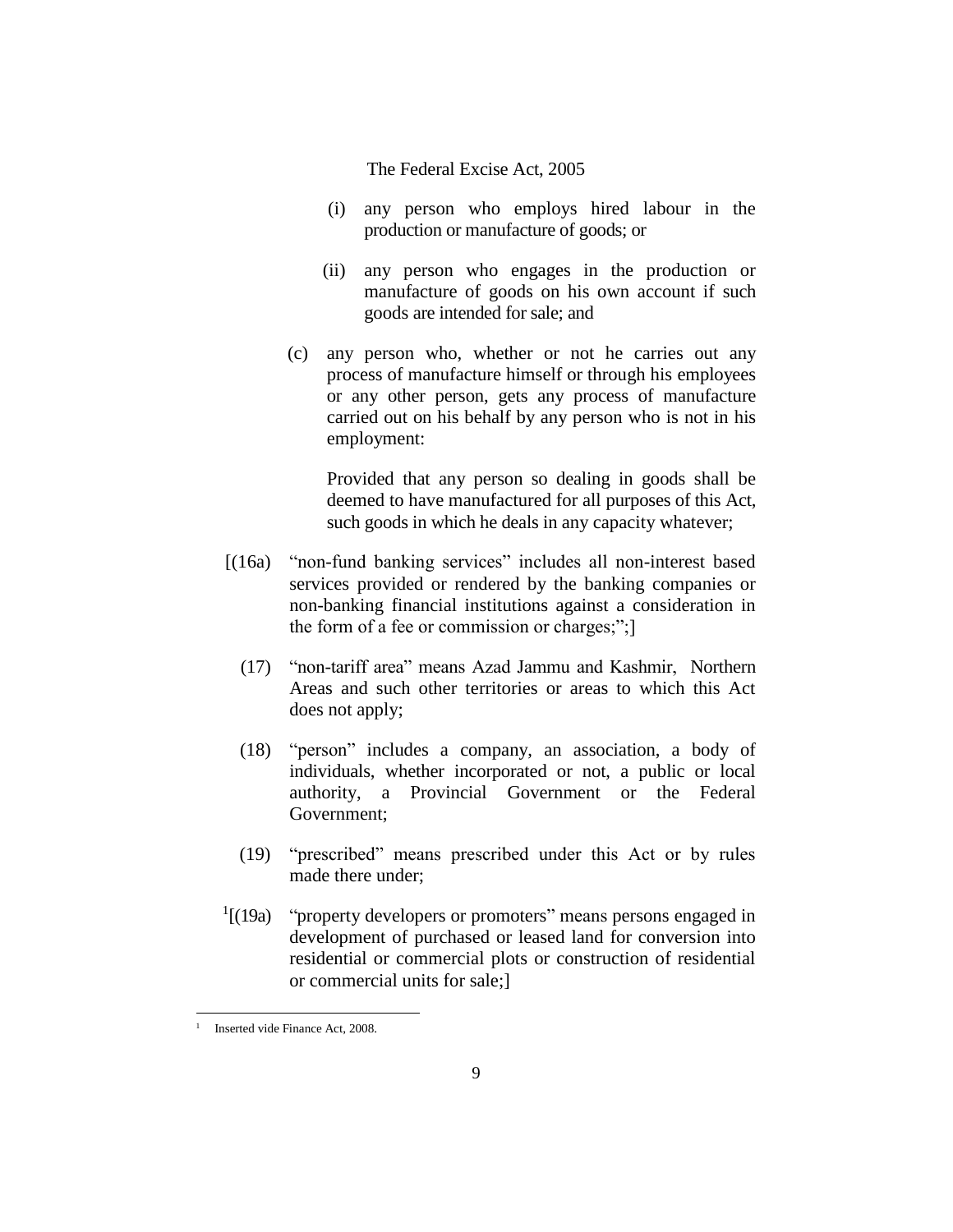- (20) "registered person" means a person who is registered or is required to be registered under this Act provided that a person who is not registered but is required to be registered shall not be entitled to any benefit or privilege under this Act or rules made there under, unless he is registered and such benefit and privilege, unless allowed by Board, shall be confined to period of registration;
- (21) "sale" and "purchase" with their grammatical variations and cognate expressions, mean any transfer of the possession of goods or rendering and providing of services by one person to another in the ordinary course of trade or business for cash or deferred payment or other consideration;
- $\frac{1}{2}$ [(21a) "sales tax mode" means the manner of collection and payment under the Sales Tax Act, 1990, and rules made there under, of the duties of excise chargeable under this Act specified to be collected and paid as if such duties were tax chargeable under section 3 of the said Act and all the provisions of that Act and rules, notifications, orders and instructions made or issued there under shall, *mutatis mutandis*, apply to the excise duty so chargeable;]
	- (22) "Schedule" means the schedule appended to this Act;
	- (23) "services" means services, facilities and utilities leviable to excise duty under this Act or as specified in the First Schedule read with Chapter 98 of the Pakistan Customs Tariff, including the services, facilities and utilities originating from Pakistan or its tariff area or terminating in Pakistan or its tariff area;
- $2[(23a)]$ "supply" includes sale, lease or other disposition of goods and shall include such transaction as the  $3$ [Board, with the approval of the Federal Minister-in-charge,] may notify in the official Gazette from time to time;]

<sup>1</sup> Inserted vide Finance Act, 2007.  $\overline{2}$ 

Inserted vide Finance Act, 2007.

The words "Federal Government" substituted by Finance Act, 2019.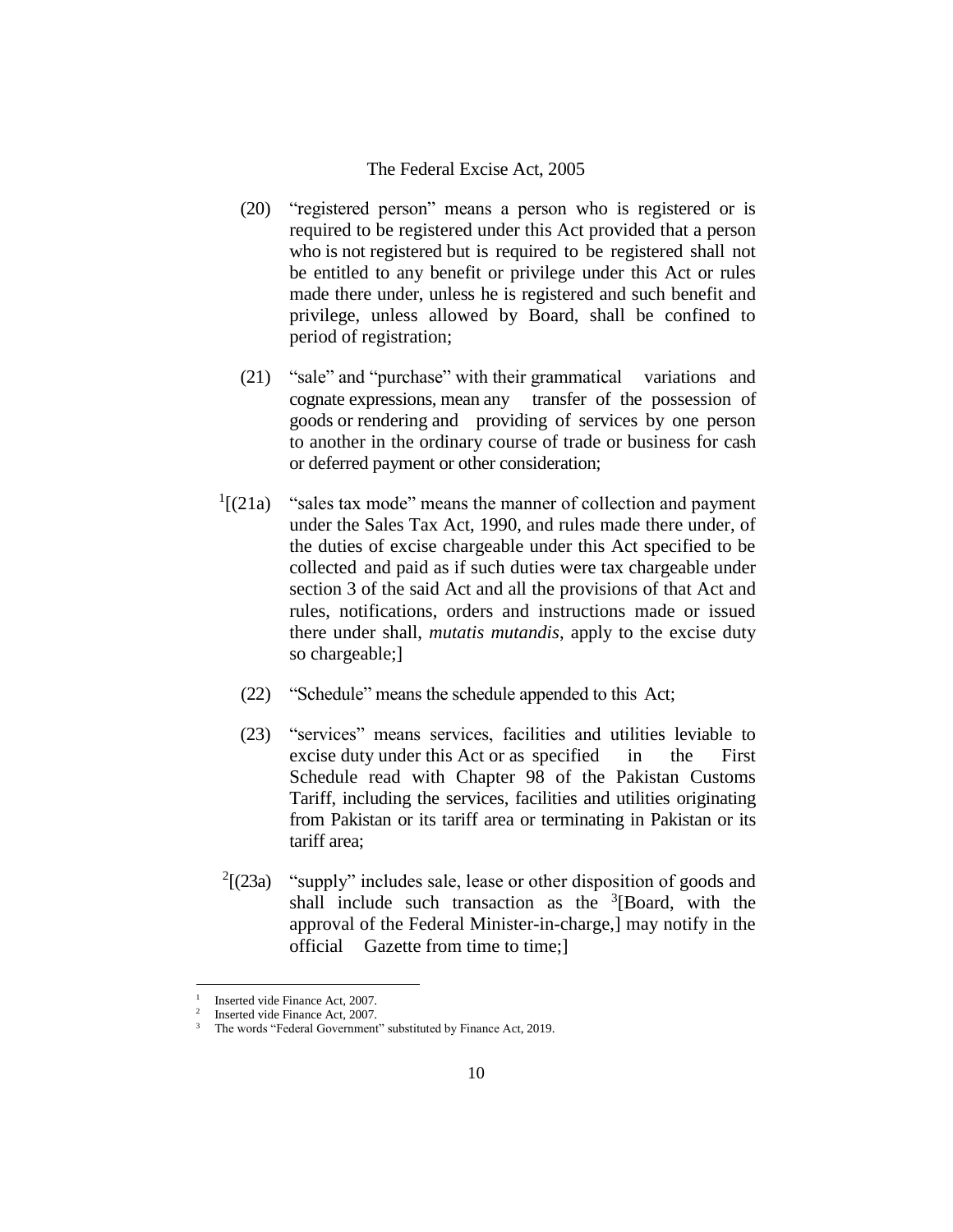- (24) "tariff area" means area other than the non-tariff area;
- <sup>1</sup>[(24A) "**un-manufactured tobacco**" means tobacco useable for manufacture of cigarettes as manufactured by Green Leaf Threshing Units after processing and conversion of tobacco green leaf;]
- $^{2}$ [(24B) "whistleblower" means whistleblower as defined in section 42D of the Federal Excise Act, 1990;]
	- (25) "wholesale dealer" means a person who buys or sells goods wholesale for the purpose of trade or manufacture, and includes a broker or commission agent who, in addition to making contracts for the sale or purchase of goods for others, stocks such goods belonging to others as an agent for the purpose of sale; and
	- (26) "zero-rated" means duty of Federal excise levied and charged at the rate of zero per cent under section 5 of this act.

## **CHAPTER II**

## **LEVY, COLLECTION AND PAYMENT OF DUTY**

**3. Duties specified in the First Schedule to be levied.—**(1) Subject to the provisions of this Act and rules made there under, there shall

<sup>1</sup> New clause 24A inserted by by Finance Supplementary (Amendment) Act, 2018

<sup>2</sup> Earlier clause 24A re-numbered as clause 24B by Finance Supplementary (Amendment) Act, 2018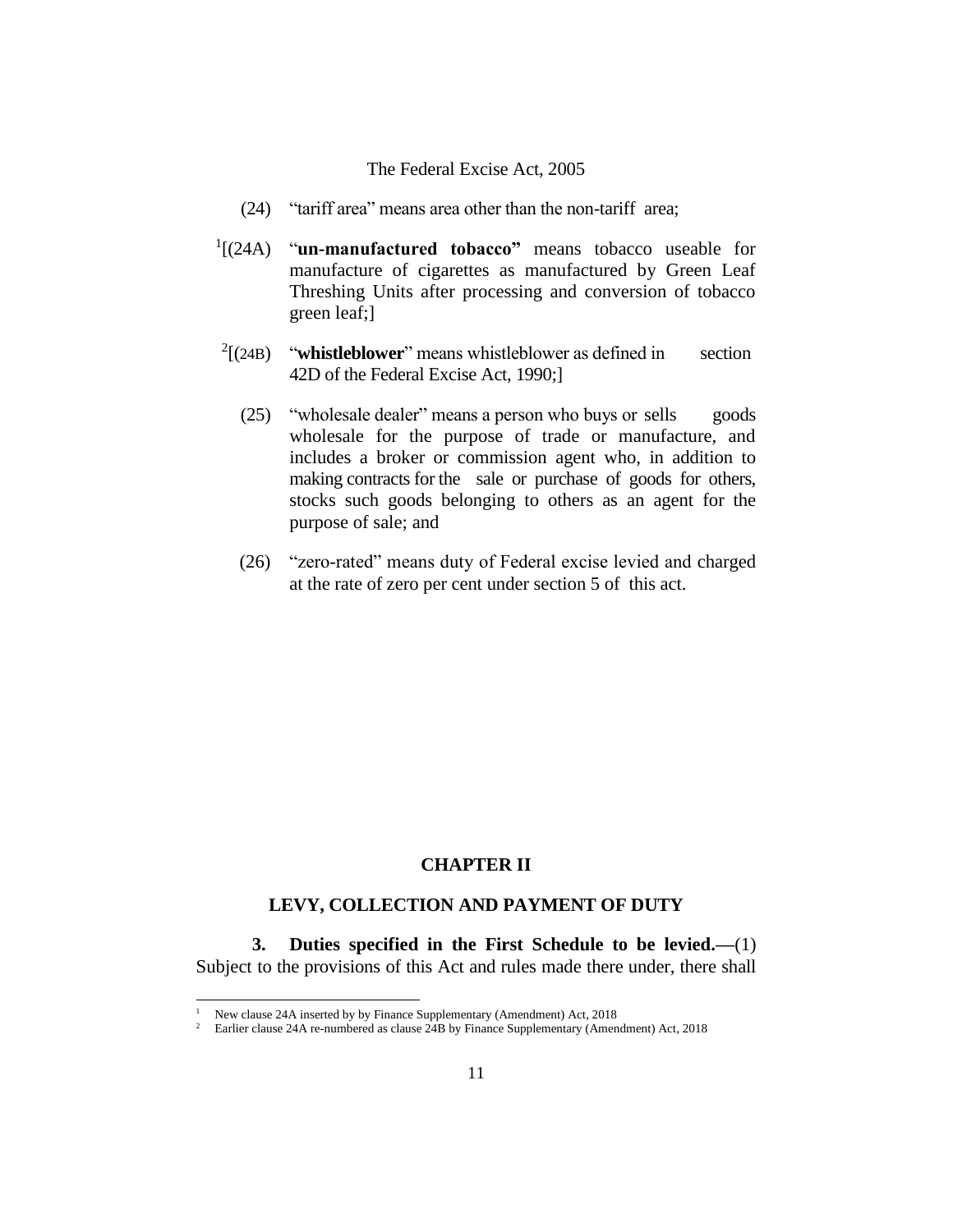be levied and collected in such manner as may be prescribed duties of excise  $on$ —

- (a) goods produced or manufactured in Pakistan;
- (b) goods imported into Pakistan  $1$ [, irrespective of their final destination in territories of Pakistan];
- (c) such goods as the <sup>2</sup>[Federal Government] may, by notification in the official Gazette, specify, as are produced or manufactured in the non-tariff areas and are brought to the tariff areas for sale or consumption therein; and
- $3[(d)$  services provided in Pakistan including the services originated outside but rendered in Pakistan;

at the rate of <sup>4</sup> [fifteen] per cent *ad valorem* except the goods and services specified in the First Schedule, which shall be charged to Federal excise duty as, and at the rates, set-forth therein.

(2) Duty in respect of goods imported into Pakistan shall be levied and collected in the same manner and at the same time as if it were a duty of customs payable under the Customs Act, 1969 (IV of 1969), and the provisions of the said Act including section 31A thereof shall apply.

(3) The Board may, by notification in the official Gazette, in lieu of levying and collecting under sub-section (1) duties of excise on goods and services, as the case may be, levy and collect duties,—

- (a) on the production capacity of plants, machinery, undertakings, establishments or installations producing or manufacturing such goods; or
- (b) on fixed basis, as it may deem fit, on any goods or class of goods or on any services or class of services, payable by any

The expression inserted by Finance Act, 2017.

<sup>&</sup>lt;sup>2</sup> Words "Federal Government" substituted by Finance Act, 2018.

<sup>&</sup>lt;sup>3</sup> Inserted vide Finance Act, 2008.

<sup>4</sup> Substituted "fifty" vide Finance Act, 2006.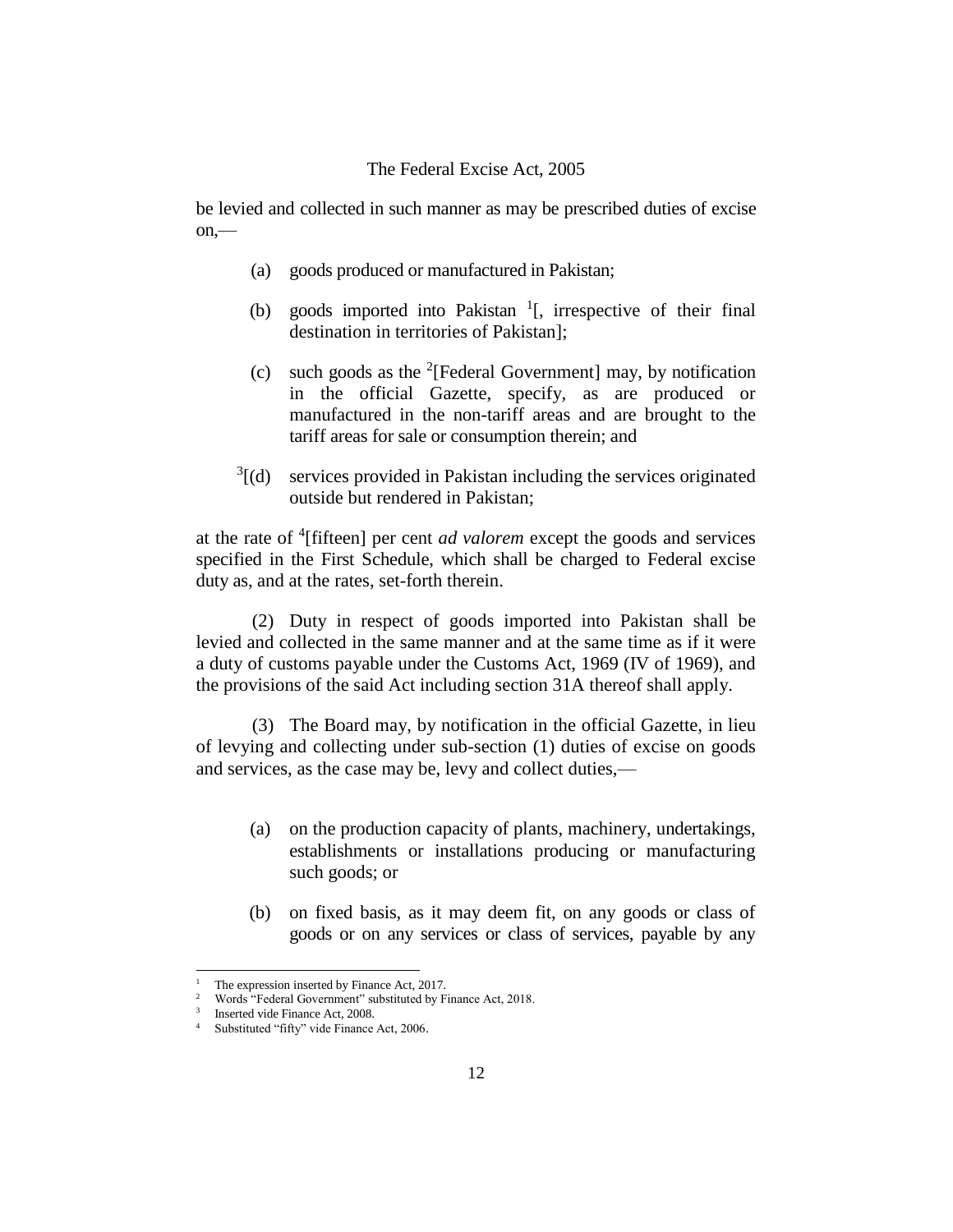establishment or undertaking producing or manufacturing such goods or providing or rendering such services.

 $<sup>1</sup>$ [(3A) Subject to the provision of sub-section (3) of section 6 or any</sup> notification issued there under, where excisable goods and services are supplied to a person who has not obtained registration number, the Federal Government may, by notification in the official Gazette, charge, levy and collect, on the excisable goods and services specified in that notification, a further duty at the rate of two percent of the value in addition to the rate specified in sub-sections (1), (3), (4) and (5) of this section.

(4) Without prejudice to other provisions of this Act, the <sup>2</sup>[Federal Government] may levy and collect duty on any class or classes of goods or services by notification in the official Gazette at such higher or lower rate or rates as may be specified in such notification.

- $3(5)$  The liability to pay duty shall be—
	- (a) in case of goods produced or manufactured in Pakistan, of the person manufacturing or producing such goods;
	- (b) in case of goods imported into Pakistan, of the person importing such goods;
	- (c) in case of services provided or rendered in Pakistan, of the person providing or rendering such service <sup>4</sup>[, provided where services are rendered by the person out of Pakistan, the recipient of such service in Pakistan shall be liable to pay duty]; and
	- (d) in case of goods produced or manufactured in non-tariff areas and brought to tariff areas for sale or consumption therein, of the person bringing or causing to bring such goods to tariff areas.]

Sub-section (3A) inserted by Finance Act, 2013.

<sup>&</sup>lt;sup>2</sup> Words "Federal Government" substituted by Finance Act, 2018.

Sub-section (5) inserted by Finance Act, 2013.

<sup>4</sup> Words etc. inserted by Finance Act, 2008.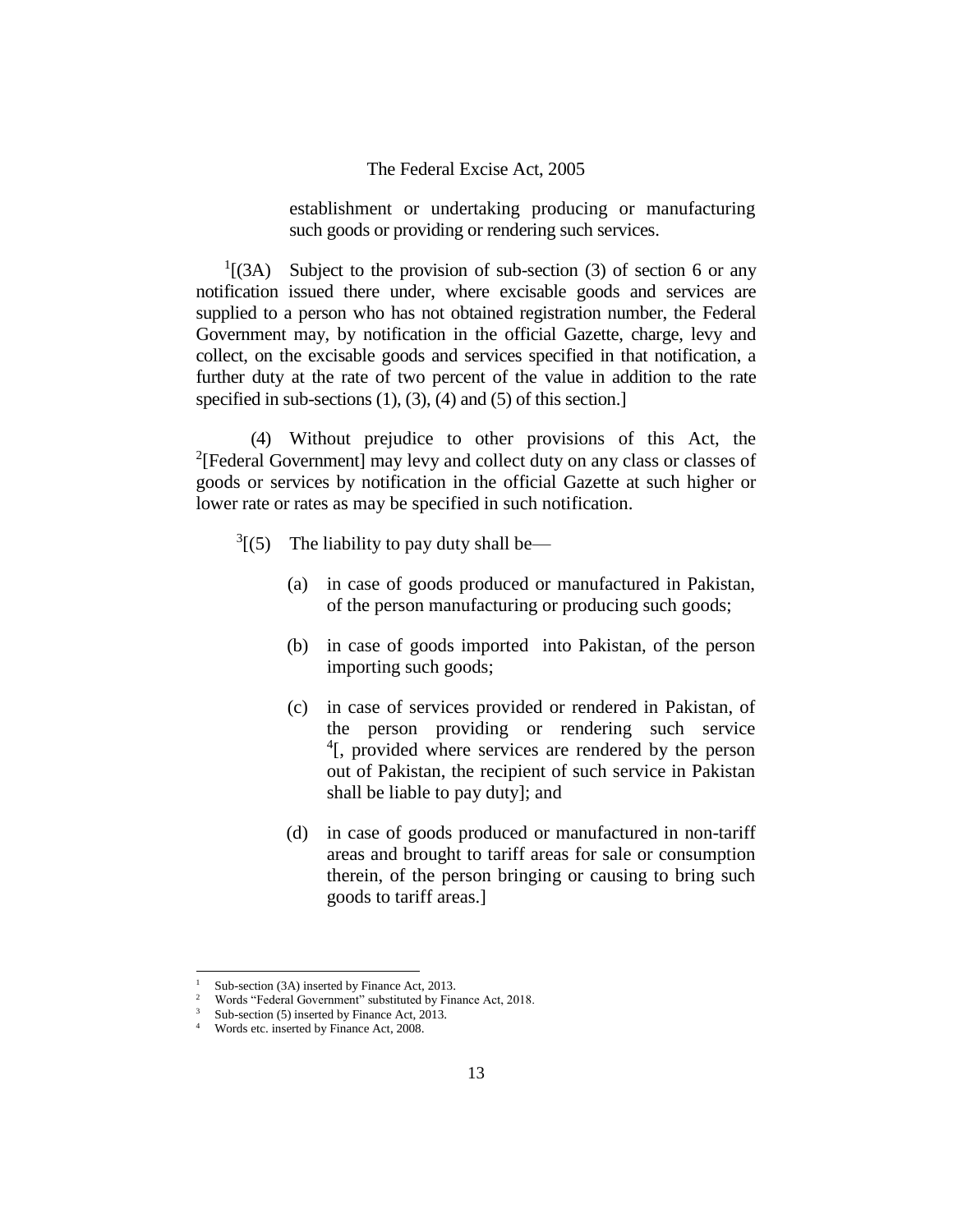$<sup>1</sup>$ [(5A) In respect of goods, specified in the Fourth Schedule, the</sup> minimum production for a month shall be determined on the basis of a single or more inputs as consumed in the production process as per criterion specified in the Fourth Schedule and if minimum production so determined exceeds the actual supplies for the month, such minimum production shall be treated as quantity supplied during the month and the liability to pay duty shall be discharged accordingly.]

**Explanation.**– Subject to sub-section (1), for the purpose of this section, "goods" means the goods specified in CHAPTERS 1 TO 97 and "services" means the services specified in CHAPTER 98 of the First Schedule to the Customs Act, 1969 (IV of 1969).

**2 [** ]

**4.** Filing of return and payment of duty etc.— $\frac{3}{11}$   $\frac{4}{11}$   $\frac{4}{11}$   $\frac{4}{11}$   $\frac{4}{11}$ month, a registered person*]* shall furnish not later than the due date a true and correct return in such manner and form as may be prescribed by the Board by notification in the official Gazette.]

 $5(2)$  Duty due for the dutiable supplies made or services rendered during a month shall be deposited by the registered person in the designated branch of the bank <sup>6</sup>[by the date as prescribed in this respect]:

Provided that the Board may, by notification in the official Gazette, prescribe any other manner of depositing the duty.]

 $7$ [...omitted].

 $8(4)$  A registered person may, subject to approval of the <sup>9</sup>[Commissioner

New sub-section (5A) inserted through Finance Act, 2019.

Section 3A omitted by Finance Act, 2011 providing that in case of imports, this shall be deemed to have been made on June 20, 2011. Earlier it was inserted by Finance Act, 2007.

<sup>&</sup>lt;sup>3</sup> Sub section (1) substituted by Finance Act, 2006.

Substituted vide Finance Act, 2007.

<sup>5</sup> Substituted vide Finance Act, 2007.

Expression substituted through Finance Act, 2016.

Sub-section (3) omitted through Finance Act, 2016.

Substituted vide Finance Act, 2006.

Substituted for "Collector of Federal Excise" by Finance Act, 2010 w.e.f. June 5, 2010. The same amendment was made by Finance (Amendment) Ordinance, 2010, promulgated as Ordinance No. III of 2010, dated February 6, 2010, published in the Gazette of Pakistan Extraordinary Part I at pages 23 to 53. This Ordinance was presented in the Parliament but lapsed on 5 june 2010 as Parliament did not approve it. Originally this amendment was made through Finance (Amendment) Ordinance, 2009, promulgated as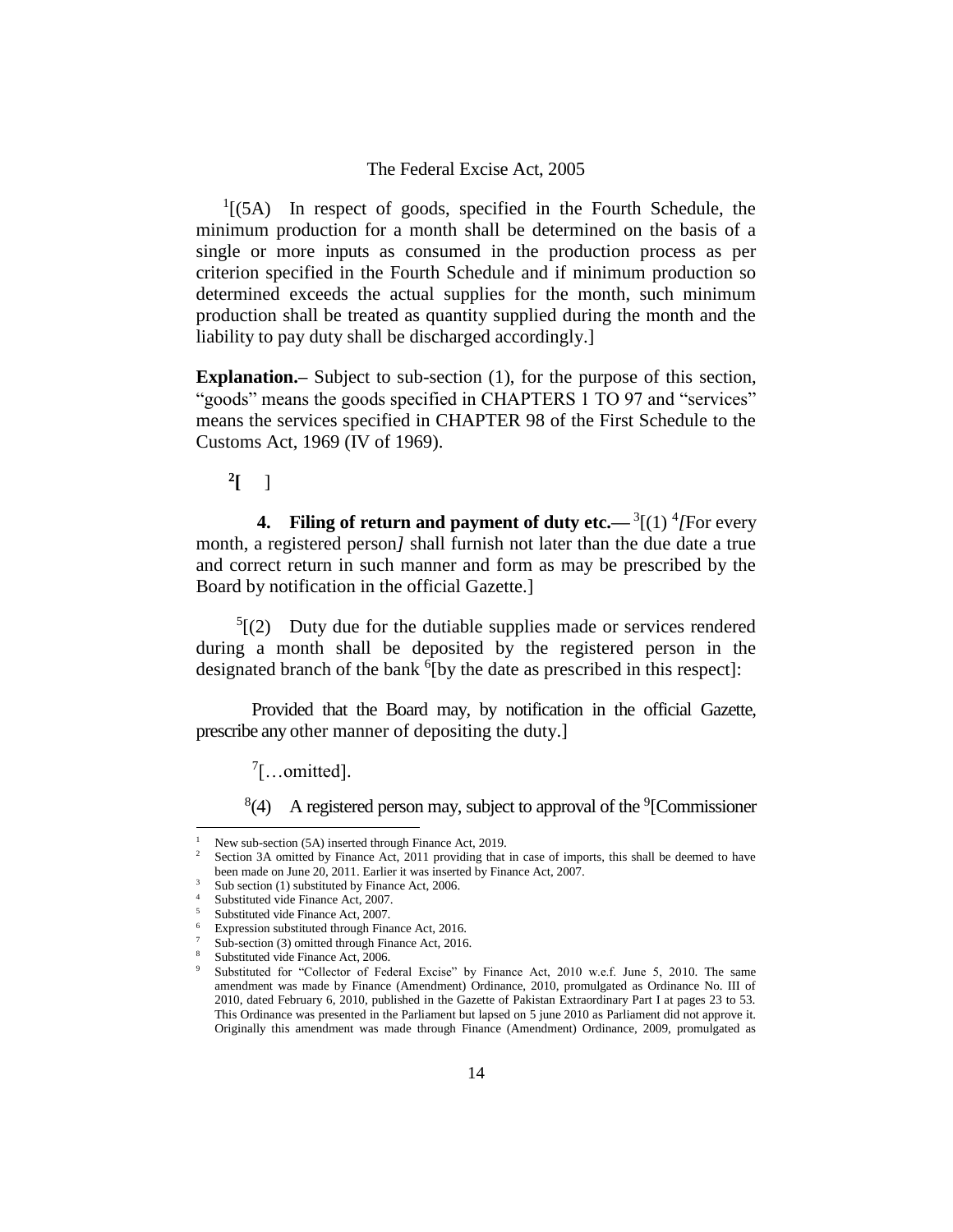Inland Revenue] of Federal Excise having jurisdiction, file a revised return within <sup>1</sup>[one hundred and twenty] days of the filing of return under sub-section  $(1)$ , to correct any omission or wrong declaration made therein <sup>2</sup>[:]

<sup>2</sup>[Provided that the approval under this sub-section shall not be required if revised return is filed within sixty days of filing of the original return and either the duty payable as per the revised return is more than the amount paid or the refund claimed therein is less than the amount as claimed, under the return sought to be revised.]

(5) The Board may, by notification in the official Gazette, require any person or class of persons for any goods or class of goods to furnish such summary or details of particulars pertaining to imports, purchases, utilization, consumption, production, sales or disposal of such goods during any month or months in such format and manner as may be specified and provisions of this subsection may be invoked *mutatis mutandis* in respect of services.

(6) The Board may by an order, specify the manner and procedure for filing of return for the purpose of this Act or rules made there under and for payment of duty by electronic means. The Board may specify the manner and procedure for the submission, receipt and transmission of any information for the purpose of this Act or rules made there under by electronic means.

(7) Every amount of duty due from any person on any other account shall also be deposited on the prescribed  $\frac{3}{2}$  [return] in the bank branch designated and in the same manner as aforesaid.

 $4(8)$  The Board may, by rules made under this Act, prescribe a composite return.]

**5. Zero rate of duty and drawback of duty etc.—**(1) Notwithstanding the provisions of section 3, the goods exported out of Pakistan or such goods as may be, by a notification in the official Gazette, specified by the Federal Government shall be charged to duty at the rate of

Ordinance No. XXII of 2009, dated October 28, 2009, published in the Gazette of Pakistan Extraordinary Part I at pages 229 to 259

<sup>&</sup>lt;sup>1</sup> Amended vide Finance Act, 2008.

<sup>&</sup>lt;sup>2</sup> For full stop a colon substituted and thereafter proviso inserted by Finance Act, 2021.

<sup>&</sup>lt;sup>3</sup> Substituted for "challan" by Finance Act, 2007.

Added vide Finance Act, 2008.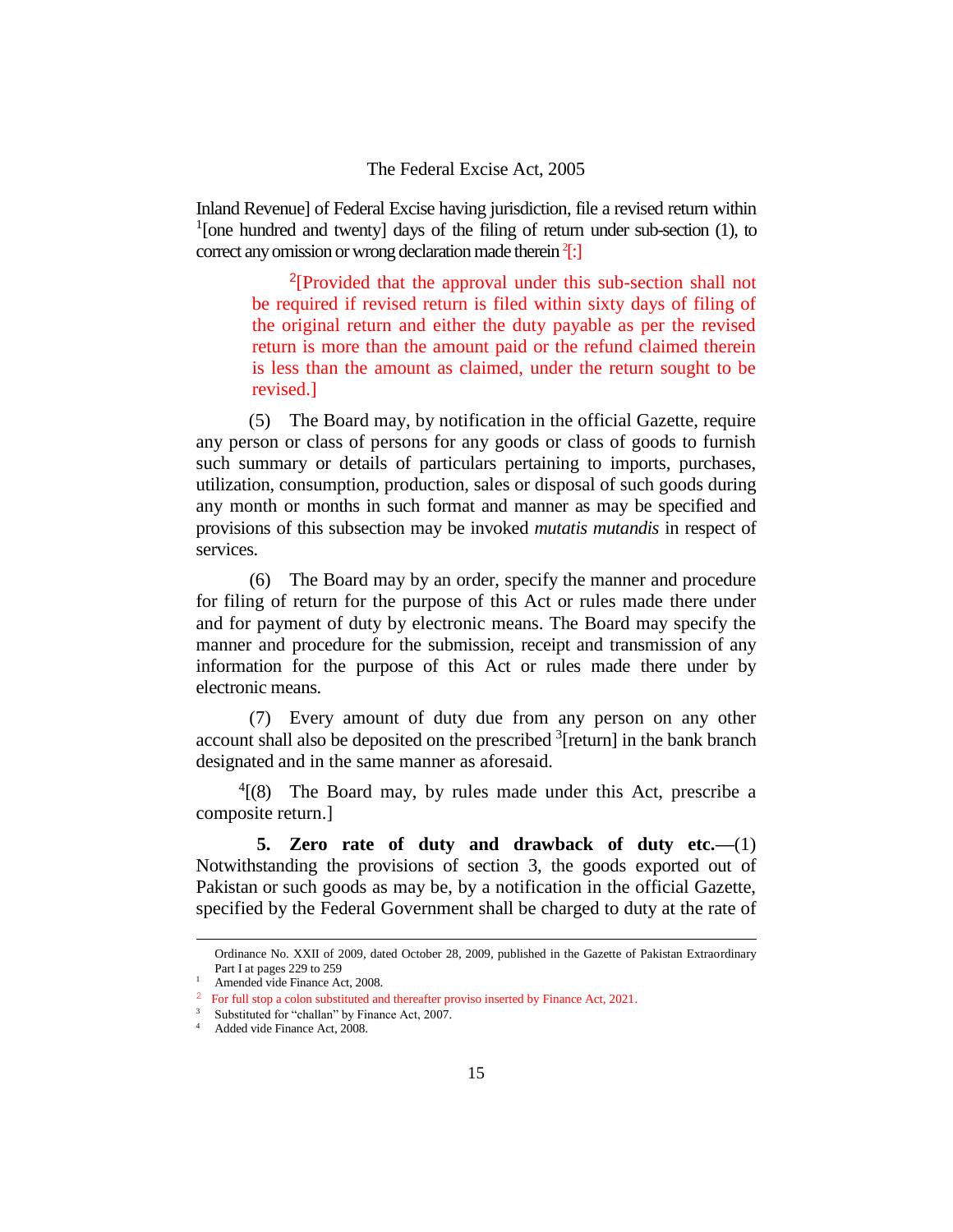zero per cent and adjustment of duty in terms of section 6 shall be admissible on such goods.

(2) The Board may, by notification in the official Gazette, grant drawback of duty paid on any goods used in the manufacture of any goods manufactured in and exported out of Pakistan, or shipped as provisions or stores for consumption on board a ship or aircraft proceeding to a destination outside Pakistan, at such rate or rates and subject to such conditions and limitations as may be specified in the notification.

 $<sup>1</sup>$ [(3) Notwithstanding anything in sub-sections (1) and (2), the</sup> Board may, by notification in the official Gazette, prohibit the payment of drawback, refund or adjustment of duty upon the exportation of goods or any specified goods or class of goods to any specified foreign port or territory.]

**6. Adjustment of duties of excise.**— (1) For the purpose of determining net liability of duty in respect of any goods, the duty already paid on goods specified in the First Schedule and used directly as input goods for the manufacture or production of such goods shall be deducted from the amount of duty calculated on such goods.

(2) Adjustment of duty of excise under sub-section (1) shall be admissible only if a person registered under this Act holds a valid proof to the effect that he has paid the price of goods purchased by him including the amount of duty and received the price of goods sold by him including the amount of duty through banking channels including online payment whether through credit card or otherwise.

- $^{2}[(2A)]$ From the date to be notified by the Board, adjustment of duty of excise under sub-section (1) shall be admissible only if the supplier of input goods and services has declared such supply in his return and he has paid amount of tax due as indicated in his return].
- $^{3}$ [(2AB) Notwithstanding anything contained in this Act or the rules made thereunder, the Board may, by notification in the official Gazette, may impose restrictions on wastage of

Added vide Finance Act, 2007.

New sub-section added through Finance Act, 2016.

<sup>&</sup>lt;sup>3</sup> New sub-section inserted by Finance Act, 2020.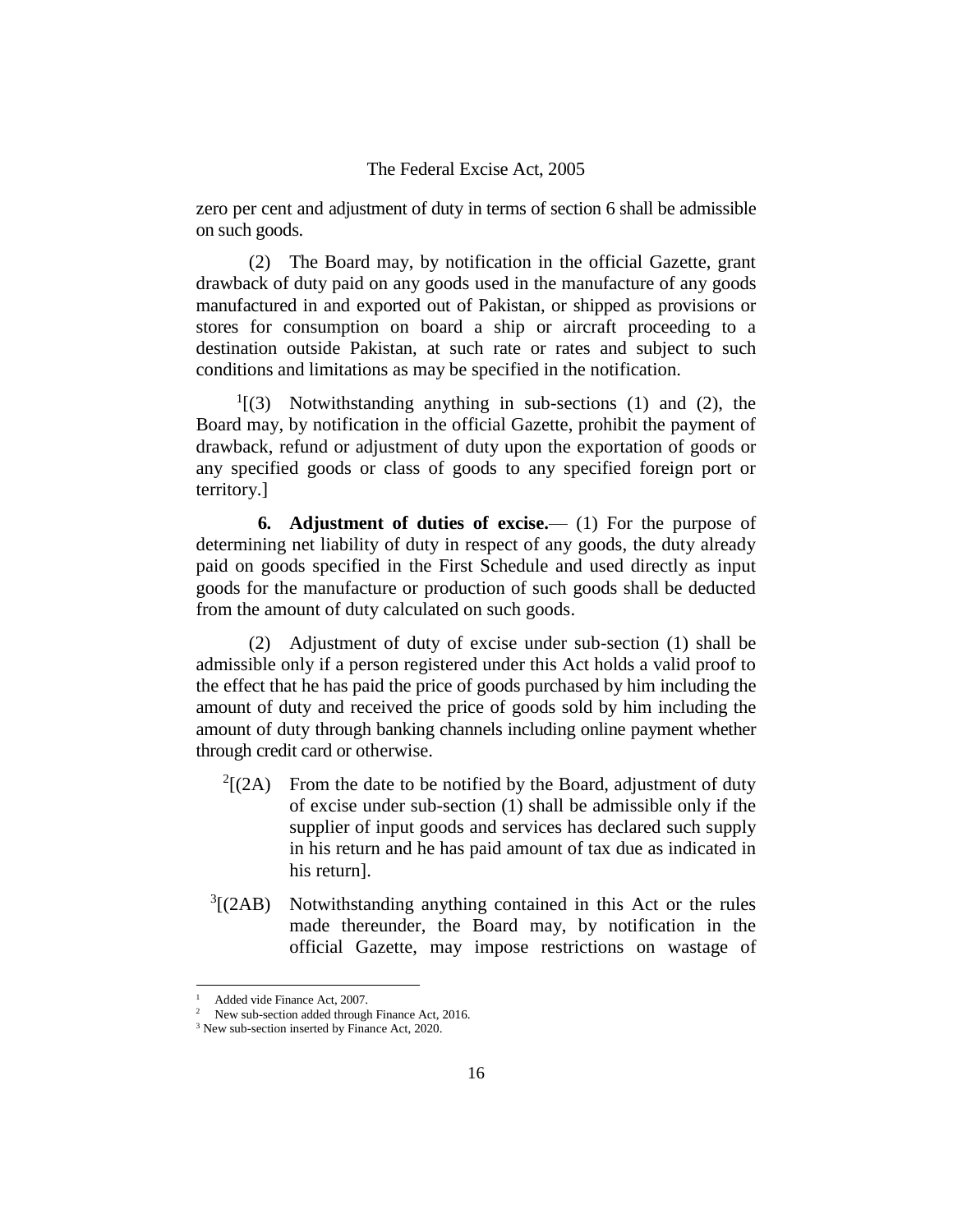material on which input tax has been claimed in respect of the goods or class of goods.]

(3) Notwithstanding the provisions of sub-section (1), the Board may, by a notification in the official Gazette, disallow or restrict whole or part of the amount of or otherwise regulate the adjustment of duty in respect of any goods or class of goods.

### **7. Application of the provisions of the Sales Tax Act, 1990.—**

**1 [(1)]** In case of goods specified in the Second Schedule or such services as may be specified by the Board through a notification in the official Gazette  $2$ [the duty shall be payable in sales tax mode, whereby],—

- (a) a registered person manufacturing or producing such goods or providing or rendering such services shall be entitled to deduct input tax paid during the tax period from the amount of duty of excise due from him on such goods or services in respect of that tax period;
- (b) a registered person shall be entitled to deduct the amount of duty of excise paid or payable by him on such goods or services as are acquired by him during a tax period from the output tax due from him in respect of that tax period;
- (c) a registered person supplying such goods or providing or rendering such services shall be entitled to deduct duty of excise paid or payable on such goods or services as are acquired by him during the tax period from the amount of duty of excise due from him on such goods manufactured or produced or services as are provided or rendered by him during that period; and
- (d) a person shall be entitled to deduct duty of excise paid or payable, on such goods or services as are acquired by him during a month, from the amount of duty of excise due from him on such goods manufactured or produced or services as are provided or rendered by him, during that month. Such services as are provided or rendered by him, during that month.

Section 7 renumbered as sub-section (1) by Finance Act, 2008.

<sup>2</sup> Words and commas inserted by Finance Act, 2007.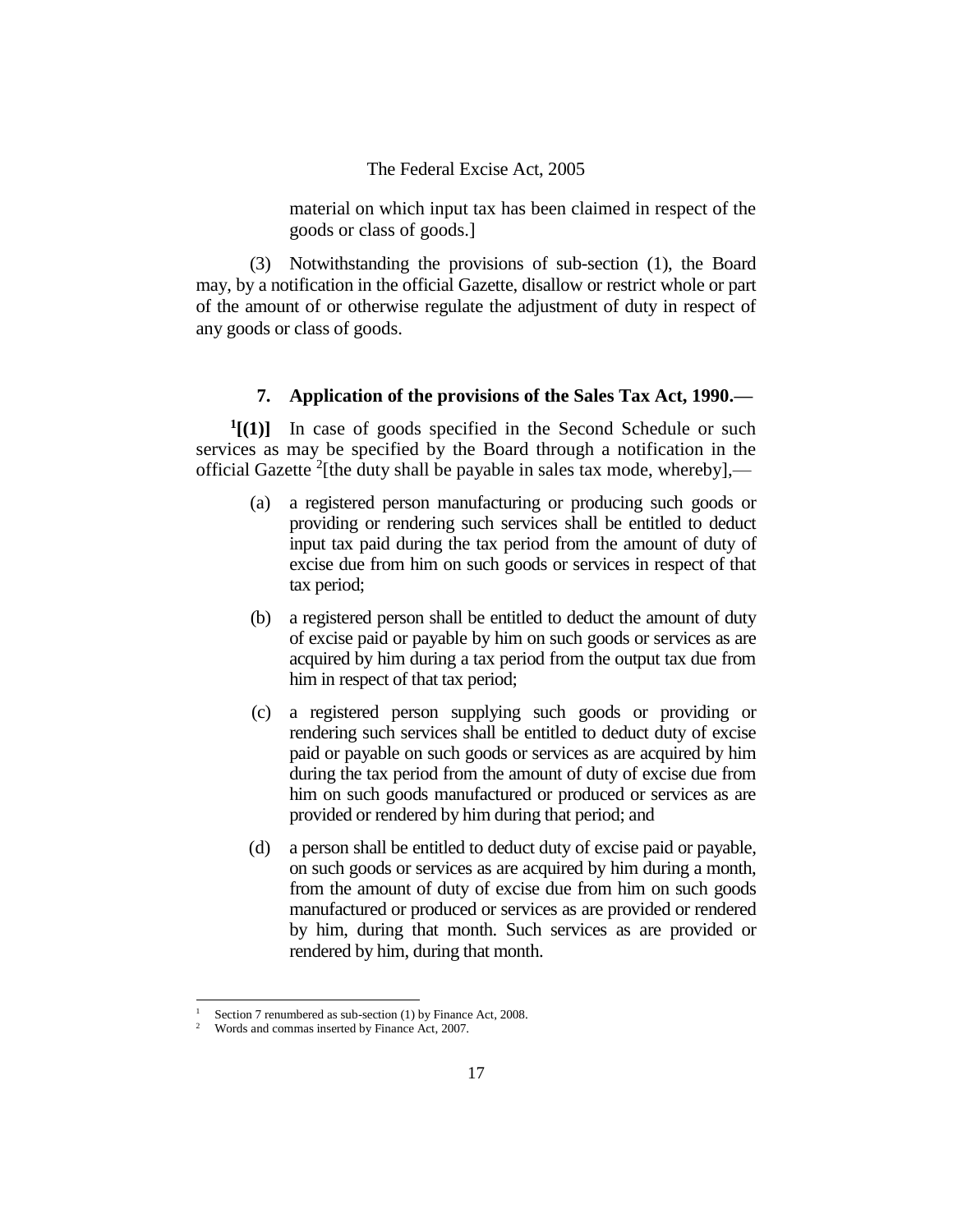<sup>1</sup>[(2) The <sup>2</sup>[Board, with the approval of the Federal Minister-incharge,] may, by notification in the official Gazette, declare that any of the provisions of the Sales Tax Act,1990, relating to the levy of and exemption from sales tax, registration, book keeping and invoicing requirements, returns, offences and penalties, appeals and recovery of arrears shall, with such modifications and alterations as it may consider necessary or desirable to adapt them to the circumstances, be applicable in regard to like matters in respect of the duty leviable under this Act.]

**Explanation.—** For the purposes of this section, the expressions "input tax", "output tax" and "tax period" shall have the same meanings as are assigned to them in the Sales Tax Act, 1990 **<sup>3</sup>** [ ].

**4 [8. Default surcharge.—**If a person does not pay the duty due or any part thereof within the prescribed time or receives a refund of duty or drawback or makes an adjustment which is not admissible to him, he shall, in addition to the duty due, pay default surcharge at the rate of <sup>5</sup>[twelve] per cent" <sup>6</sup> *[*per annum*]*] of the duty due, refund of duty or drawback.

**Explanation.—**For the purpose of this section,–

(a) the period of default shall be reckoned from the date following the due date on which the duty was payable to the preceding day on which the duty is actually paid; and (b) in case of inadmissible adjustment or refund of duty or drawback, the period of default shall be reckoned from the date of such adjustment or as the case may be, refund of duty or drawback is received.]

**9. Liability for payment of duty in the case of private companies or business enterprises or in case of sale of business ownership.—**(1) Notwithstanding anything contained in any other law for the time being in force, where any private company or business enterprise is closed or discontinued or otherwise ceases to exist and any amount of duty chargeable on the company or business enterprise, whether before, or in the course of, or after its liquidation cannot be recovered from the company or business enterprise, every person who was a owner of, or partner in, or

<sup>1</sup> Inserted vide Finance Act, 2008.

<sup>2</sup> The words "Federal Government" substituted through Finance Act, 2019.

Omitted vide Finance Act, 2007.

<sup>4</sup> Inserted vide Finance Act, 2008.

<sup>5</sup> Words "twelve" substituted by Finance Act, 2018.

Words inserted by Finance Act, 2011.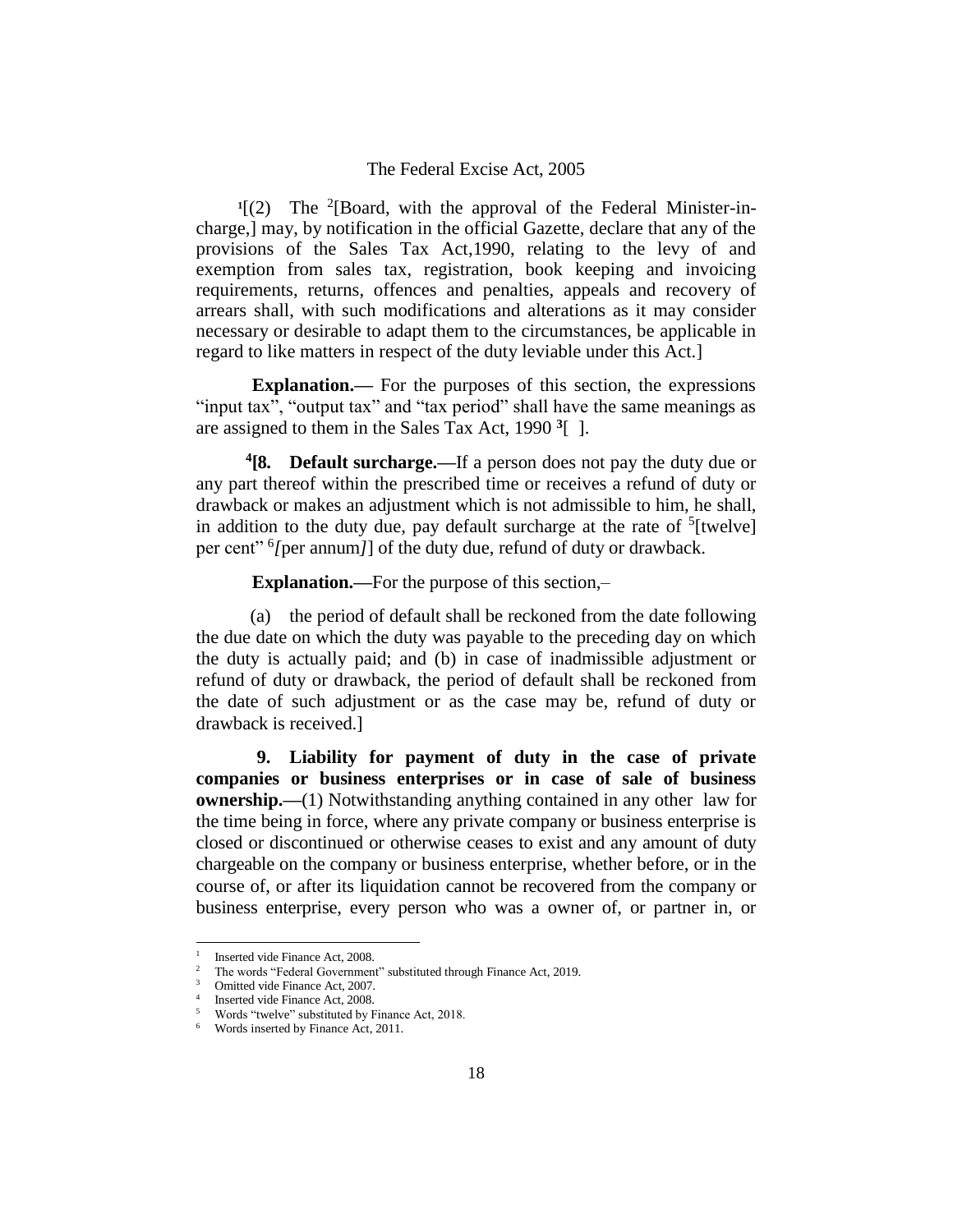director of, the company or business enterprise shall, jointly and severally with such persons, be liable for the payment of such duty.

(2) In the case of sale or transfer of ownership of a business or part thereof involving any charge of duty to another person as an ongoing concern, the chargeable duty shall be paid by the person to whom such sale is made or ownership is transferred provided that if any amount of duty payable by such person remains unpaid, such unpaid amount of duty shall be the first charge on the assets of the business and shall be payable by the transferee of business:

Provided that no business enterprise or a part thereof shall be sold or transferred unless the outstanding duty is paid and a no objection certificate in this behalf from the <sup>1</sup> [Commissioner] concerned is obtained.

(3) In case of termination of a business or part thereof involving any outstanding charge of duty, a person terminating such business or part thereof shall be required to account for and pay the outstanding charge of duty as if no such termination has taken place.

**10. Applicable value and rate of duty.—** The value and the rate of duty applicable to any goods or services shall be the value, retail price, tariff value and the rate of duty in force,–.

- (a) in the case of goods, on the date on which the goods are  $2$ [supplies] for export or for home consumption;
- (b) in the case of services, on the date on which the services are provided or rendered; and
- (c) in the case of goods produced or manufactured outside the areas to which this Act has been applied and brought to such areas for sale or consumption therein, the date on which the goods are brought to those areas

**11. Collection of excess duty etc.–** Every person who for any reason whatever has collected or collects any duty, which is not payable as duty or which is in excess of the duty actually payable and the incidence of which has been passed on to the consumer, shall pay the amount so collected to the Federal Government and all the provisions of this Act or rules made there under shall apply for the recovery of such amount and

Substituted for "Collector" by Finance Act, 2010 w.e.f. June 5, 2010.

Substituted for "cleared" by Finance Act, 2007.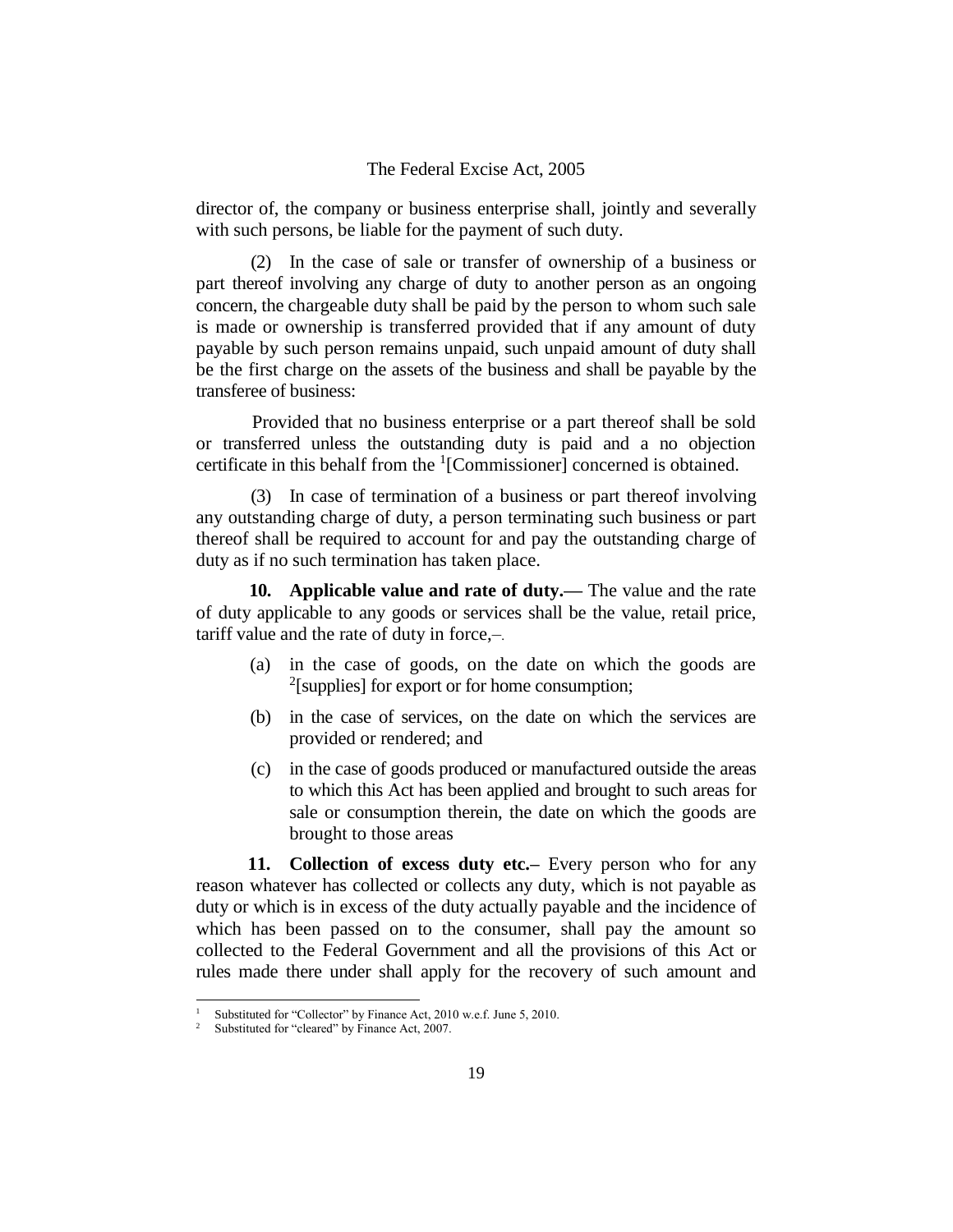claim for refund of any such amount paid or recovered shall not be admissible on any ground whatever.

12. Determination of value for the purposes of duty.- $(1)(1)$ Where any goods are liable to duty under this Act at a rate dependent on their value, duty shall be assessed and paid on the basis of value as determined in accordance with sub-section (46)of section 2 of the Sales Tax Act, 1990, excluding the amount of duty payable thereon. ]

(2) Where any services are liable to duty under this Act at a rate dependent on the charges therefore, the duty shall be paid on total amount of charges for the services including the ancillary facilities or utilities, if any, irrespective whether such services have been rendered or provided on payment of charge or free of charge or on any confessional basis.

(3) Where any goods are chargeable to duty at the import stage, duty will be assessed and paid on the value determined in accordance with section 25 of the Customs Act, 1969 (IV of 1969), including customs duties payable thereon.

(4) Where any goods are chargeable to a duty on the basis of retail price, duty thereon shall be paid on the retail price fixed by the manufacturer, inclusive of all  $2$ [duties,] charges and taxes, other than sales tax levied and collected under section 3 of the Sales Tax Act, 1990, at which any particular brand or variety of such goods should be sold to the general body of consumers or, if more than one such price is so fixed for the same brand or variety, the highest of such price and such retail price shall, unless otherwise directed by the Board, be legibly, prominently and indelibly indicated on each good, packet, container, package, cover or label of such goods:

Provided that where so and as specified by the Board, any goods or class of goods liable to duty on local production as percentage of retail price, the provisions of this sub-section shall mutatis mutandis apply in case such goods are imported from abroad <sup>3</sup>[:]

<sup>4</sup>[Provided further that the Board may through a general order specify zones or areas only for the purpose of determination of highest

<sup>&</sup>lt;sup>1</sup> Substituted vide Finance Act, 2008<sup>2</sup> Words and comma inserted by Fina

<sup>2</sup> Words and comma inserted by Finance Act, 2007.

<sup>3</sup> Colon substituted vide Finance Act, 2014.

Proviso inserted vide Finance Act, 2014.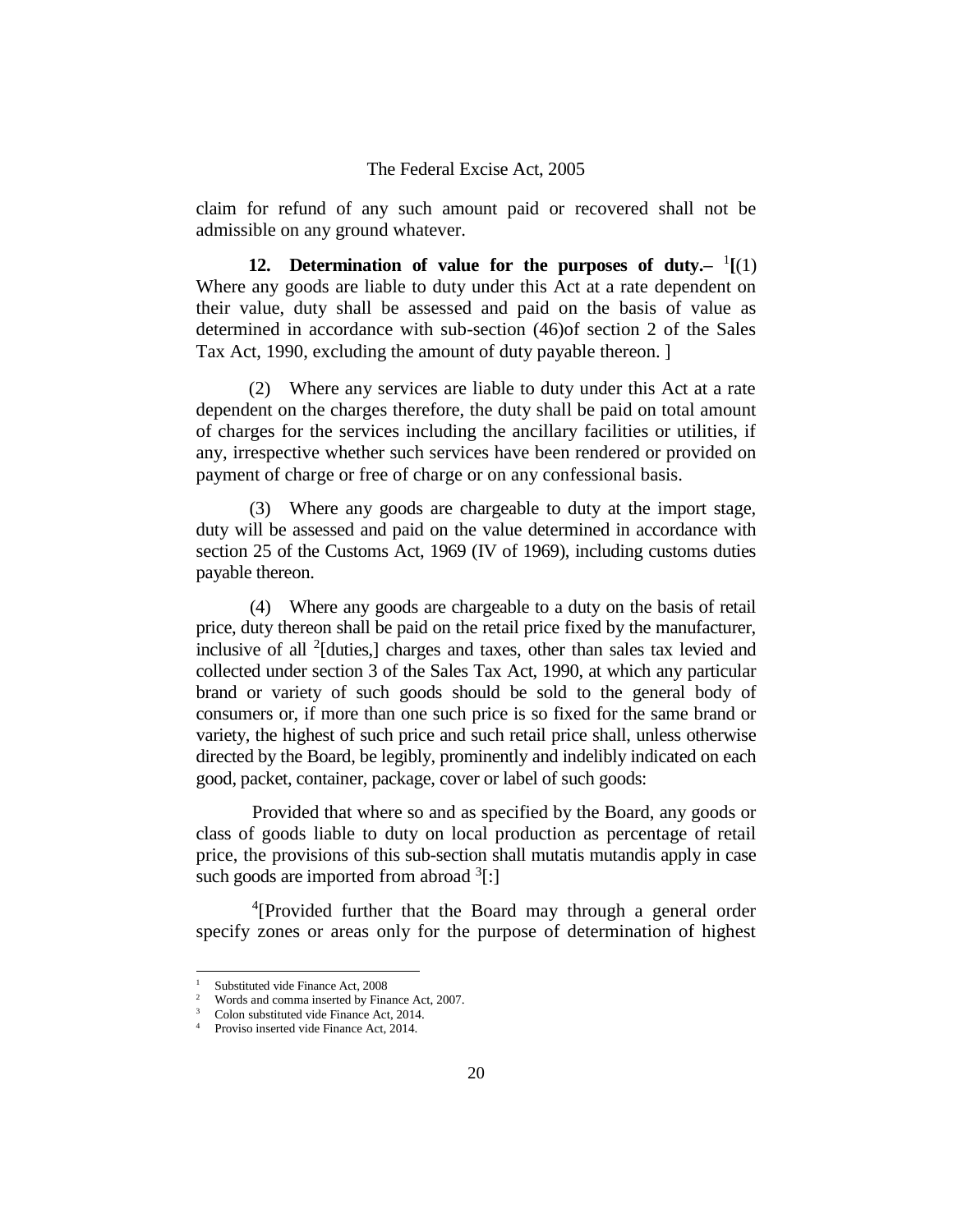retail price for any brand or variety of goods.]

(5) The Board may fix the minimum price of any goods or class of goods, for the purpose of levying and collecting of duty and duty on such goods shall be paid accordingly.

<sup>1</sup>[Provided that, where the price at which the goods or class of goods are sold, is higher than the price fixed by the Board, the duty shall, unless otherwise directed by the Board, be levied and collected at such higher price.]

**13. Registration.—** (1) Any person engaged in the production or manufacture of goods or providing or rendering services liable to duty of excise under this Act shall, unless otherwise specified, be required to obtain registration in the prescribed manner regardless of his annual turnover or volume of sales of such goods or services.

(2) Where a person who is already registered under the Sales Tax Act, 1990, shall not be required to take separate registration for excise purpose and his sales tax registration shall be deemed to be a registration for the purpose of this Act:

Provided that provisions of the Sales Tax Act, 1990, including those relating to exemption threshold shall not apply where a person obtains or is liable to obtain registration for the purposes of this Act but does not have or is not liable to registration under the Sales Tax Act, 1990.

**14. Recovery of unpaid duty or of erroneously refunded duty or arrears of duty, etc.—(1)** Where any person has not levied or paid any duty or has short levied or short paid such duty or where any amount of duty has been refunded erroneously, such person shall be serviced with notice requiring him to show cause for payment of such duty provided that such notice shall be issued within <sup>2</sup>[five] years from the relevant date.

(2) The <sup>3</sup>[officer of Inland Revenue], empowered in this behalf, shall after considering the objections of the person served with a notice to

 $\frac{1}{2}$  Added vide Finance Act, 2006.

Substituted for three by Finance Act, 2011.

<sup>3</sup> Substituted for "Federal Excise Officer" by Finance Act, 2010 w.e.f. June 5, 2010. The same amendment was made by Finance (Amendment) Ordinance, 2010, promulgated as Ordinance No. III of 2010, dated February 6, 2010, published in the Gazette of Pakistan Extraordinary Part I at pages 23 to 53. This Ordinance was presented in the Parliament but lapsed on 5 June 2010 as Parliament did not approve it. Originally this amendment was made through Finance (Amendment) Ordinance, 2009, promulgated as Ordinance No. XXII of 2009, dated October 28, 2009, published in the Gazette of Pakistan Extraordinary Part I at pages 229 to 259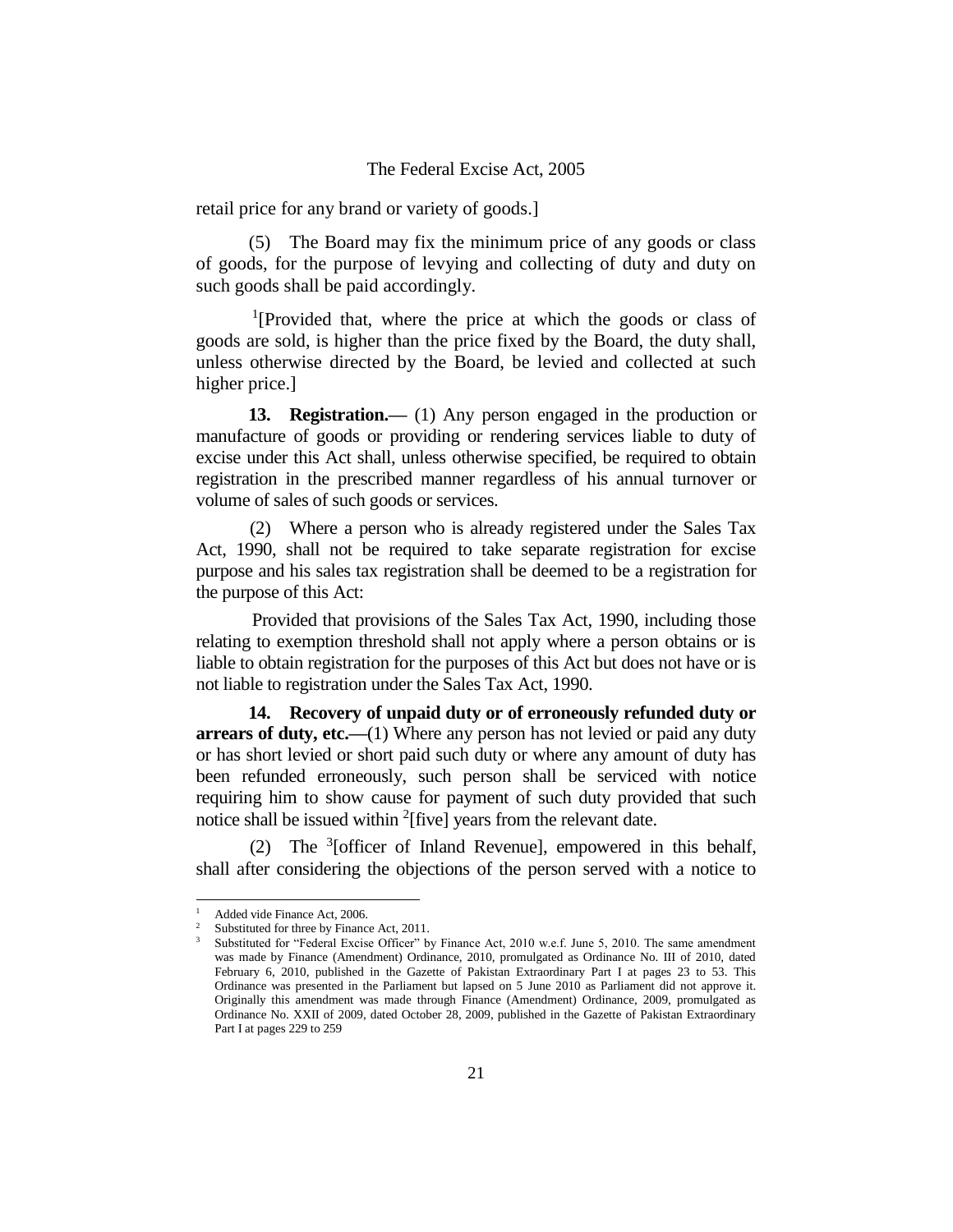show cause under sub-section (1), determine the amount of duty payable by him and such person shall pay the amount so determined along with default surcharge and penalty as specified by such officer under the provisions of this Act  $\frac{1}{2}$ :

<sup>2</sup>[Provided that an order under this section shall be made within one hundred and twenty days of issuance of show cause notice or within such extended period as the Commissioner may, for reasons to be recorded in writing, fix, provided that such extended period shall in no case exceed sixty days :

Provided further that any period during which the proceedings are adjourned on account of a stay order or Alternative Dispute Resolution proceedings or the time taken through adjournment by the petitioner not exceeding thirty days shall be excluded from the computation of the periods specified in the first proviso.]

(2) Where any amount of duty levied and penalty imposed or any other amount payable under this Act is due from any person, such amount or sum shall be recovered in such manner as is prescribed under this Act or rules made there under.

(3) Notwithstanding anything contained under any other law for the time being in force, where any business or activity involving liability to charge, levy and pay duty under this Act is sold, discontinued or liquidated, the amount of unpaid or recoverable duty shall be the first charge on the assets of the business.

*Explanation*.—For the purpose of this section, <sup>3</sup>[refund includes drawback of duty and] the expression "relevant date" means the date on which the payment of duty was due under sub-section (3) and in case where any amount of duty has been erroneously refunded, the date of its refund.

 $4(4)$  The provision of sub-section (2) shall mutatis mutandis apply regarding assistance in collection and recovery of duties in pursuance of a request from a foreign jurisdiction under a tax treaty, a multilateral convention, and inter-governmental agreement or similar agreement or

Substituted for full stop by Finance Act, 2011.

<sup>&</sup>lt;sup>2</sup> Proviso inserted by Finance Act, 2011.

<sup>3</sup> Added vide Finance Act, 2008.

<sup>4</sup> New sub-section (4) inserted by Finance Act, 2021.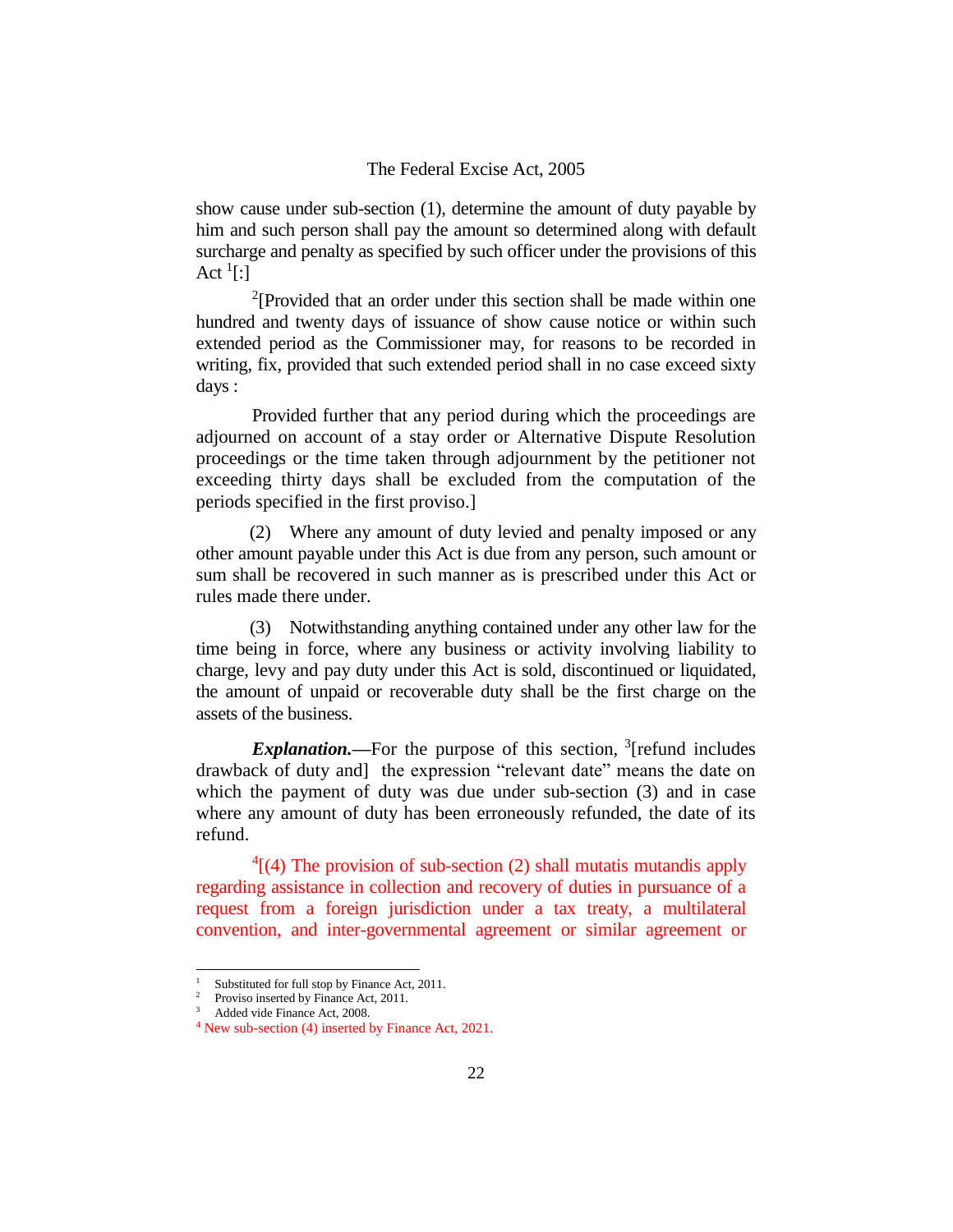#### mechanism as the case may be.]

1 [**14A. Short paid amounts recoverable.–**Notwithstanding the provisions of this Act or the rules made there under, here a registered person pays the amount of duty less than the duty due as indicated in his return, the short paid amount of duty along with default surcharge shall be recovered from such person by stopping removal of any goods from his business premises and through attachment of his business bank accounts without prejudice to any other action under this Act or the rules made there under:

Provided that no penalty under this Act or rules made there under shall be imposed unless a show cause notice is given to such person.]

**2 [14B. Assessment giving effect to an order.–**. (1) Except where sub-section (2) applies, where, in consequence of, or to give effect to, any finding or direction in any order made under Chapter-V by the Commissioner (Appeals), Appellate Tribunal, High Court, or Supreme Court, the Commissioner or an officer of Inland Revenue empowered in this behalf, shall issue the order within one year from the end of the financial year in which the order of the Commissioner (Appeals), Appellate Tribunal, High Court or Supreme Court, as the case may be, was served on the Commissioner or Officer of Inland Revenue.

(2) Where, by an order made under Chapter V by the Appellate Tribunal, High Court, or Supreme Court, an order of assessment is remanded wholly or partly, and the Commissioner or Commissioner (Appeals) or the Officer of Inland Revenue, as the case may be, is directed to pass a new order of assessment, the Commissioner or Commissioner (Appeals) or Officer of Inland Revenue, as the case may be, shall pass the new order within one year from the end of the financial year in which the Commissioner or Commissioner (Appeals) or Officer of Inland Revenue, as the case may be, is served with the order:

Provided that limitation under this sub-section shall not apply if an appeal or reference has been preferred against the order passed by Appellate Tribunal or a High Court.]

**3 [14C. Power of tax authorities to modify orders, etc.–**. (1)

<sup>1</sup> Inserted by Finance Act, 2007.

<sup>&</sup>lt;sup>2</sup>New section 14B inserted by Finance Act, 2018.

<sup>&</sup>lt;sup>3</sup> New section 14C inserted by Finance Act, 2020.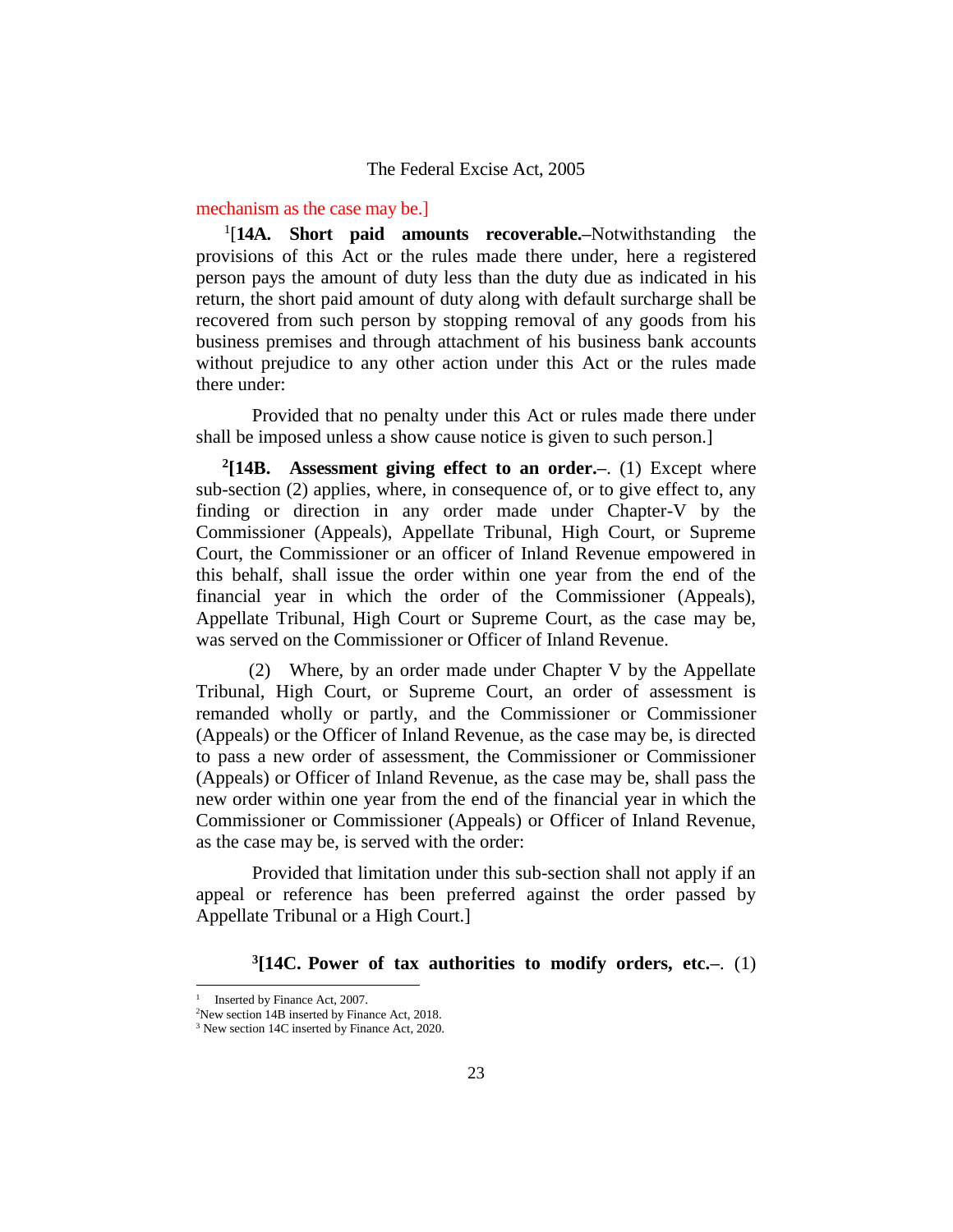Where a question of law has been decided by a High Court or the Appellate Tribunal in the case of a registered person, on or after first day of July 2005, the Commissioner or an officer of Inland Revenue may, notwithstanding that he has preferred an appeal against the decision of the High Court or made an application for reference against the order of the Appellate Tribunal, as the case may be, follow the said decision in the case of the said taxpayer in so far as it applies to said question of law arising in any assessment pending before the Commissioner or an officer of Inland Revenue, until the decision of the High Court or of the Appellate Tribunal is reversed or modified.

(2) In case the decision of High Court or the Appellate Tribunal, referred to in sub-section (1), is reversed or modified, the Commissioner or an officer of Inland Revenue may, notwithstanding the expiry of period of limitation prescribed for making any assessment or order, within a period of one year from the date of receipt of decision, modify the assessment or order in which the said decision was applied so that it conforms to the final decision.]

**15. Application of the Customs Act, 1969 (IV of 1969) to Federal excise duties.—**The Federal Government may, by notification in the official Gazette, declare that any or all of the provisions of the Customs Act, 1969 (IV of 1969), shall, with such modifications and alterations it may specify, consider necessary or desirable to adapt them to the circumstances, be applicable in regard to like matters in respect of the duties levied by sections 3 and 8.

**16. Exemptions.—**(1) All goods imported, produced or manufactured in Pakistan and services provided or rendered except such goods and services as are specified in the First Schedule shall be exempt from whole of excise duties  $\frac{1}{2}$ [levied under section 3]:

Provided that goods and services specified in the Third Schedule shall be exempt from duty subject to such conditions and restrictions, if any, specified therein and no adjustment in terms of section 6 shall be admissible in respect of goods exempt from duty of excise whether conditionally or otherwise.

Added vide Finance Act, 2007.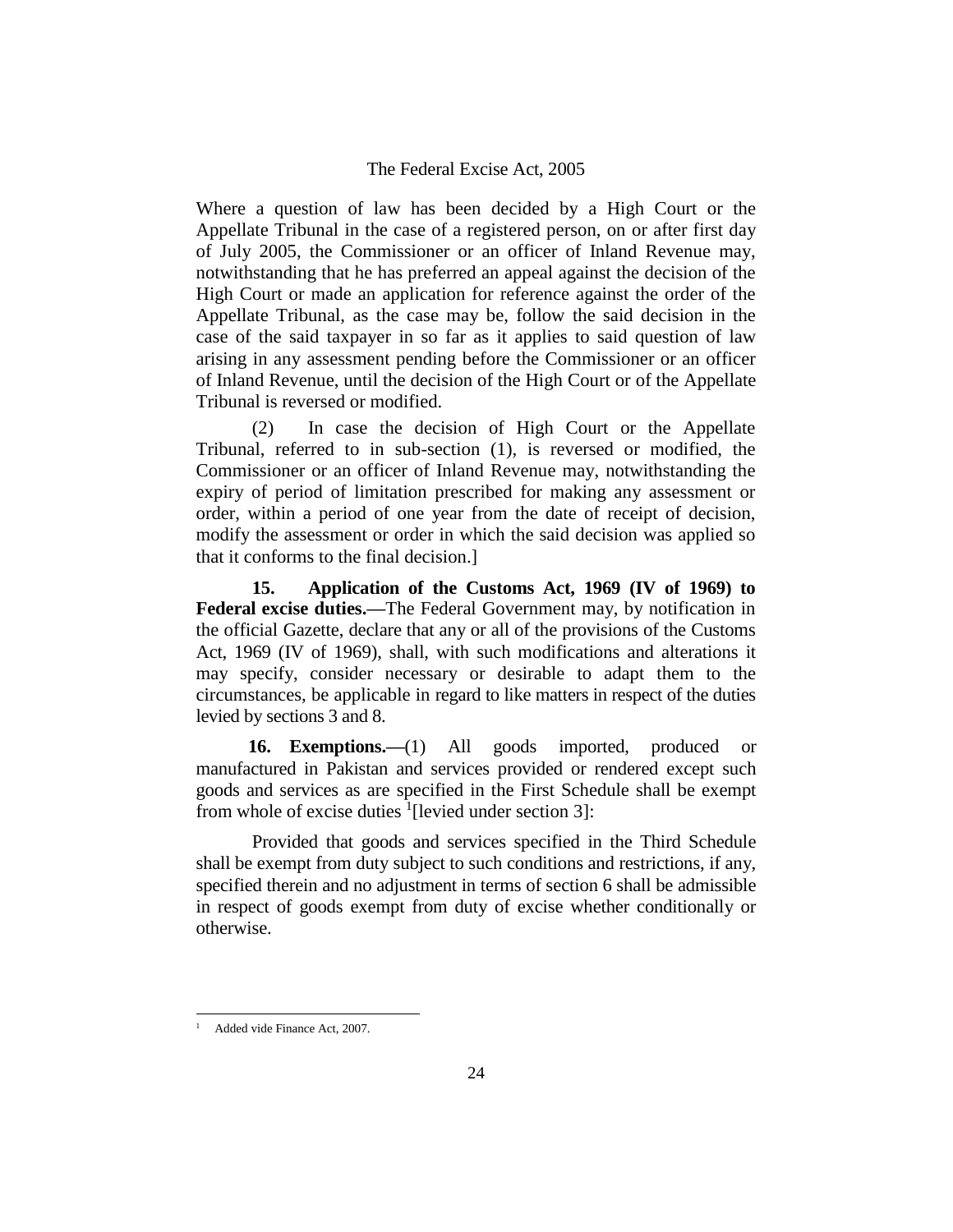$<sup>1</sup>$ [(2) The Federal Government may, whenever circumstances exist</sup> to take immediate action for the purposes of national security, natural disaster, national food security in emergency situations and implementation of bilateral and multilateral agreements, by notification in the official Gazette, exempt subject to such conditions as may be specified therein, any goods or class of goods or any services or class of services from the whole or any part of the duty leviable under this Act.]

 $^{2}[(3)$  \*\*\*]

(4) Notwithstanding the provisions of  $3$ [sub-section (2)], the Federal Government or the Board may, by a notification in the official Gazette, for reasons to be recorded, exempt any person or class of persons from payment of the whole or part of the default surcharge imposed under section 8<sup>4</sup>[and penalties] subject to the such conditions or limitations as may be specified in such notification.

 $5(5)$  The <sup>6</sup>[Board] shall place before the National Assembly all notifications issued under this section in a financial year.

(6) Any notification issued under sub-section (2) after  $1<sup>st</sup>$  July, 2015, shall, if not earlier rescinded, stand rescinded on the expiry of the financial year in which it was issued  $7$ :

Provided that all such notifications, except those earlier rescinded, shall be deemed to have been in force with effect from the  $1<sup>st</sup>$  July, 2016 and shall continue to be in force till the  $30<sup>th</sup>$  June, 2018, if not earlier rescinded:

Provided further that all notifications issued on or after the first day of July, 2016 and placed before the National Assembly as required under sub-section (5) shall continue to be in force till thirtieth day of June, 2018, if not earlier rescinded by the Federal Government or the National Assembly.]

Sub-section (2) substituted by Finance Act, 2019.

Sub-section (3) omitted by Finance Act, 2015

<sup>3</sup> Substituted for the words, figures and brackets "sub-sections (2) and (3)" by Finance Act, 2015

<sup>4</sup> Inserted vide Finance Act, 2007.

<sup>5</sup> Sub-sections (5) and (6) inserted by Finance Act, 2015

Substituted for the words "Federal Government" by Finance Act, 2017

<sup>7</sup> Provisos added by Finance Act, 2017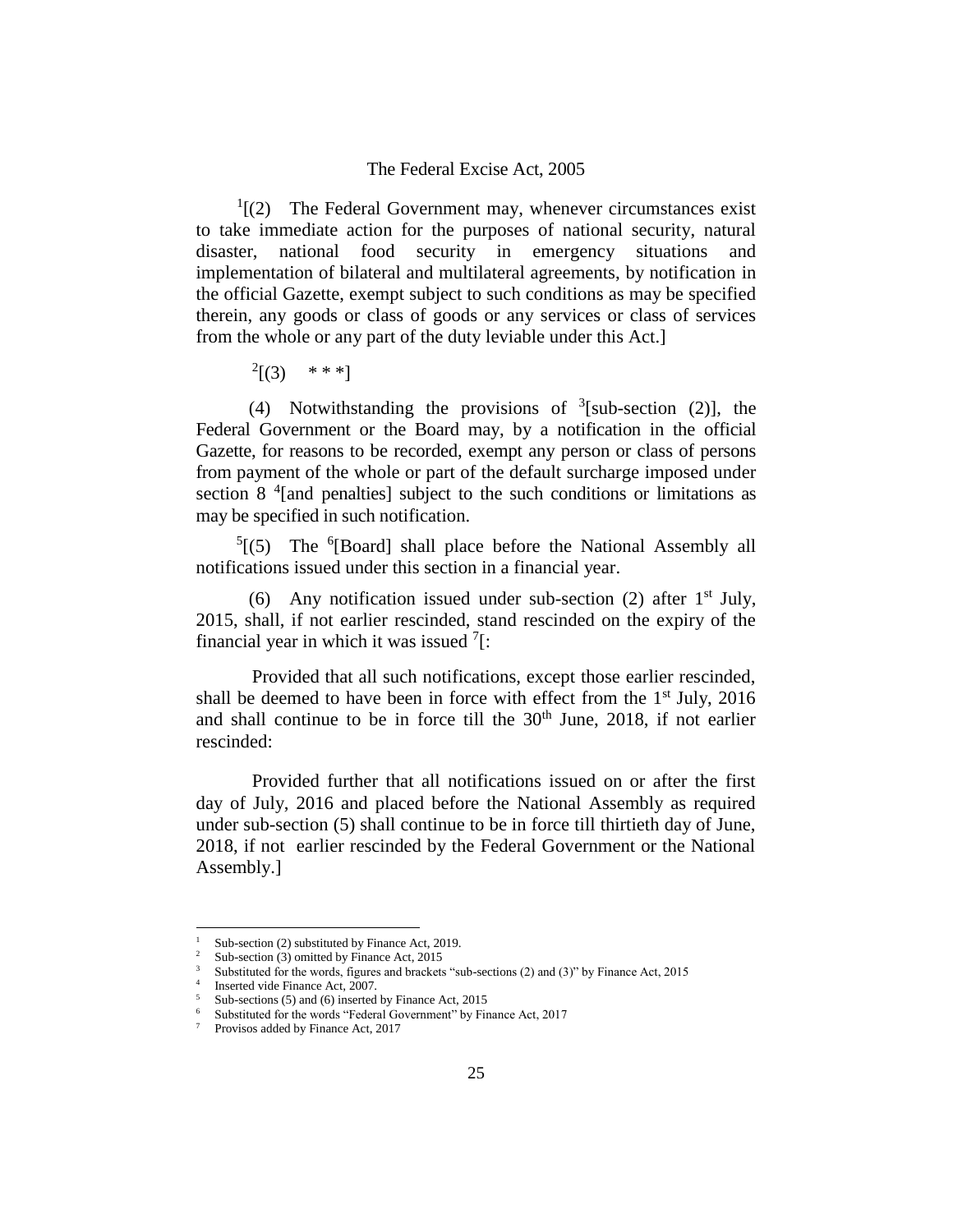**17. Records.—**(1) Every person registered for the purposes of this Act shall maintain and keep for a period of  $\frac{1}{s}$ [six] years  $\frac{2}{s}$ [or till such further period the final decision in any proceedings including proceedings for assessment, appeal, revision, reference, petition and any, proceedings before an Alternative Dispute Resolution Committee is finalized] at his business premises or registered office in English or Urdu language the following records of excisable goods purchased, manufactured and cleared (including those cleared without payment of excise duty) by him or by his agent acting on his behalf in such form and manner as would permit ready ascertainment of his liability of duty, namely:—

- (a) records of clearances and sales made indicating the description, quantity and value of goods, name and address of the person to whom sales were made and the amount of the duty charged;
- (b) records of goods purchased showing the description, quantity and value of goods, name, address and registration number of the supplier and the amount of the duty, if any, on purchases;
- (c) records of goods cleared and sold without payment of duty;
- (d) records of invoices, bills, accounts, agreements, contracts, orders and other allied business matters;
- $3$ [(da) record relating to gate passes, inward or outward, and transport receipts;]
	- (e) records of production, stocks and inventory;

<sup>1</sup> Substituted for "Five" by Finance Act, 2010 w.e.f. June 5, 2010. The same amendment was made by Finance (Amendment) Ordinance, 2010, promulgated as Ordinance No. III of 2010, dated February 6, 2010, published in the Gazette of Pakistan Extraordinary Part I at pages 23 to 53. This Ordinance was presented in the Parliament but lapsed on 5 June 2010 as Parliament did not approve it. Originally this amendment was made through Finance (Amendment) Ordinance, 2009, promulgated as Ordinance No. XXII of 2009, dated October 28, 2009, published in the Gazette of Pakistan Extraordinary Part I at pages 229 to 259.

<sup>2</sup> Words and commas inserted by Finance Act, 2010 w.e.f. June 5, 2010. The same amendment was made by Finance (Amendment) Ordinance, 2010, promulgated as Ordinance No. III of 2010, dated February 6, 2010, published in the Gazette of Pakistan Extraordinary Part I at pages 23 to 53. This Ordinance was presented in the Parliament but lapsed on 5 June 2010 as Parliament did not approve it. Originally this amendment was made through Finance (Amendment) Ordinance, 2009, promulgated as Ordinance No. XXII of 2009, dated October 28, 2009, published in the Gazette of Pakistan Extraordinary Part I at pages 229 to 259

<sup>3</sup> Clause (da) inserted by Finance Act, 2013.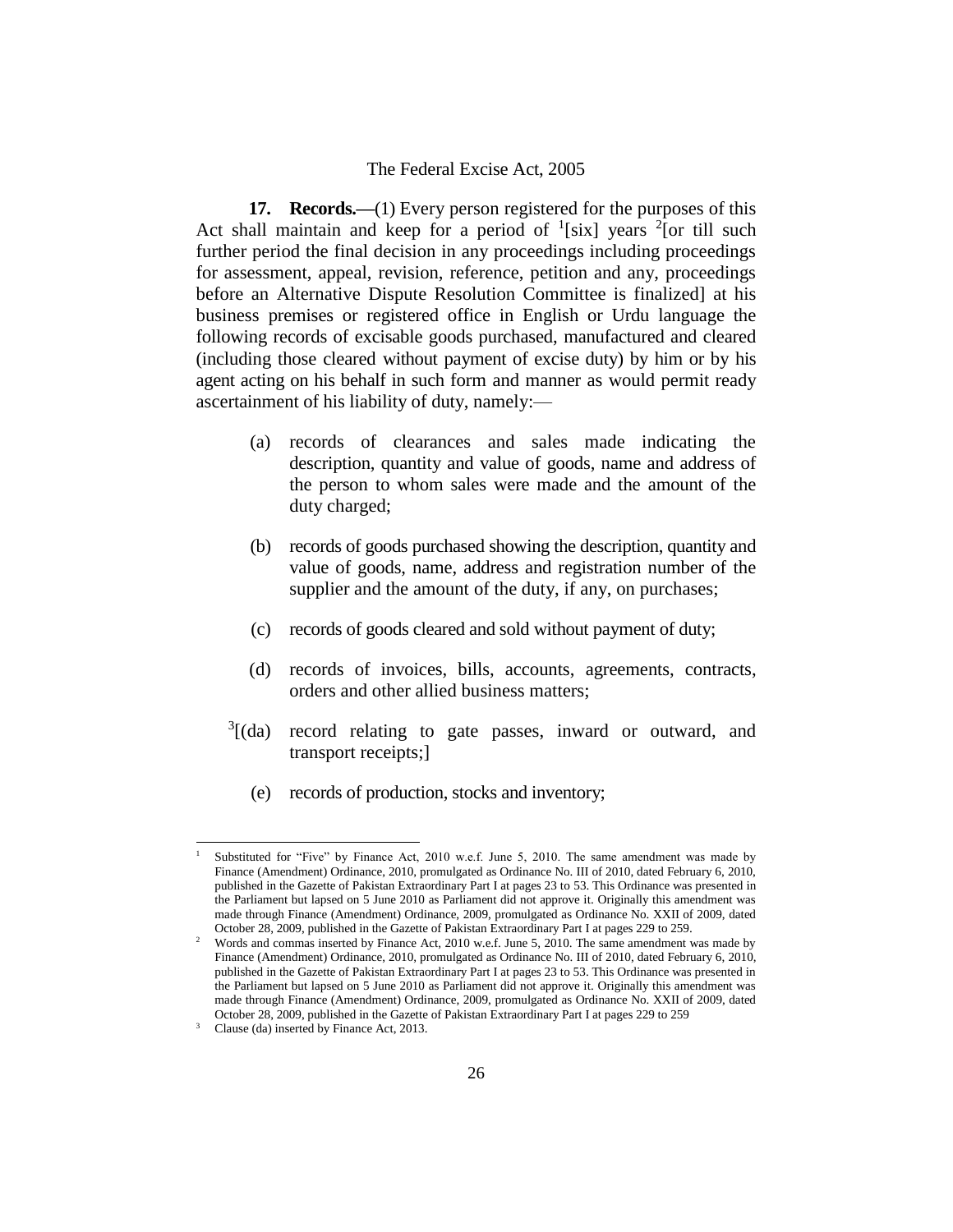- (f) records of imports and exports; and
- (g) such other records as may be specified by the Board.

(2) For any person or class of persons registered under this Act, or for any goods or class of goods the Board may specify or prescribe,—

- (a) to keep any other records for the purposes of this Act;
- (b) to use such electronic fiscal cash registers as may be approved by the Board; and
- (c) the procedure or software for electronic maintenance of records and filing of statements, documents or information by any person or class of persons.

(3) Provisions of sub-sections (1) and (2) shall apply *mutatis mutandis* on services provided or rendered by a person registered under this Act.

**18. Invoices.**—(1) A person registered under this Act shall issue for each transaction a serially numbered invoice at the time of clearance or sale of goods, including goods chargeable to duty at the rate of zero per cent, or providing or rendering services containing the following particulars, namely:–

- i. name, address and registration number of the seller;
- ii. name, address and registration number of the buyer;
- iii. date of issue of the invoice;
- iv. description and quantity of goods or as the case may be, description of services;
- v. value exclusive of excise duty;
- vi. amount of excise duty; and
- vii. value inclusive of excise duty.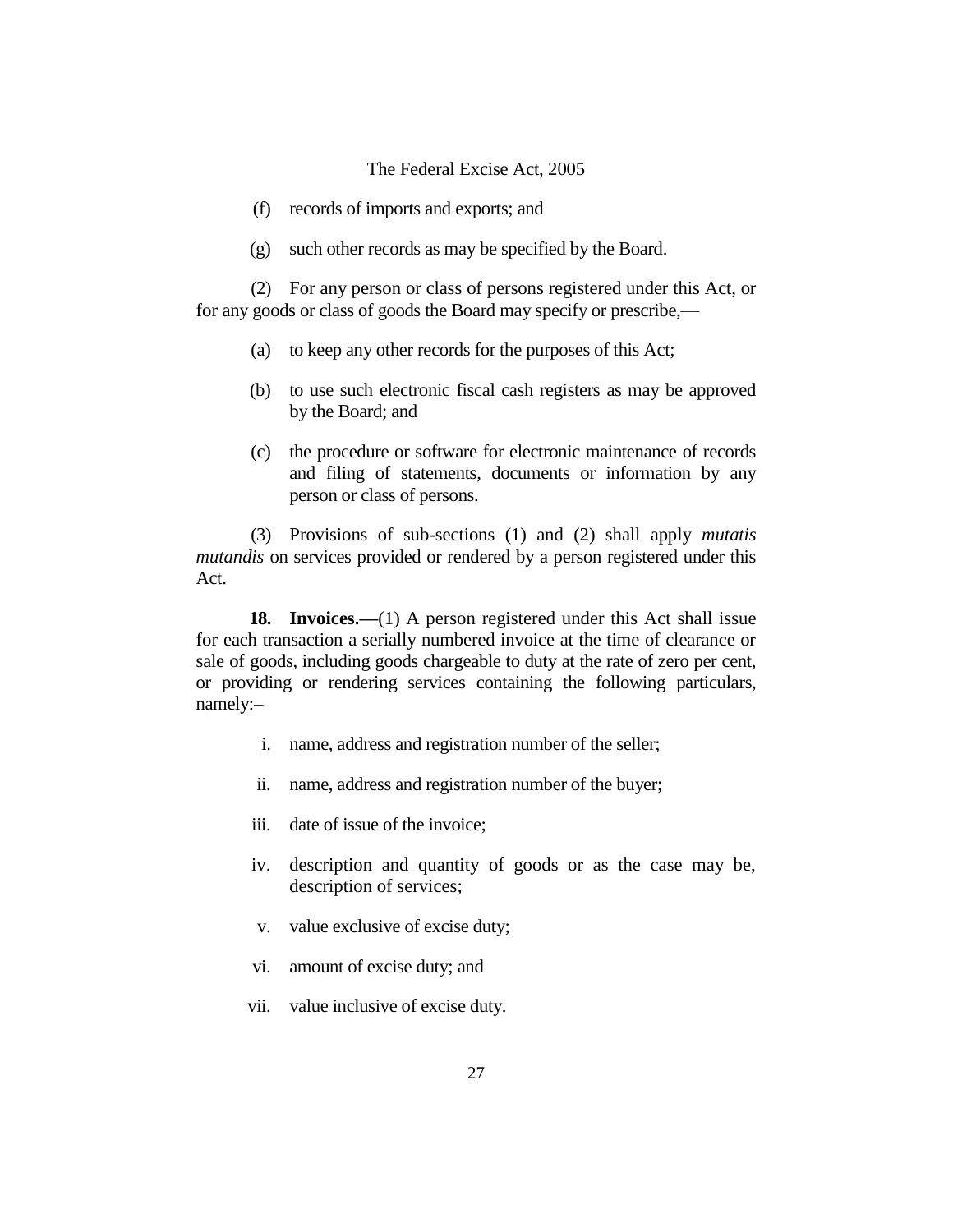(2) Notwithstanding sub-section (1), where a registered person is also engaged in making supplies taxable under the Sales Tax Act, 1990, such person shall not be required to issue a separate invoice for excise purposes and the amount of excise duty and other related information may in such cases be mentioned on the invoice issued for sales tax purposes.

(3) The Board may, by notification in the official Gazette, specify such modified invoices for different persons or classes of persons as it may deem necessary.

(4) The Board may, by notification in the official Gazette, specify goods in respect of which a copy of the invoice shall be carried or accompanied with the conveyance during their transportation or movement in such manner and subject to such conditions as may be specified in this behalf either in such notification or otherwise.

 $1(5)$  The Board may, by notification in the official Gazette, specify the goods or services in respect of which sales invoice shall be issued electronically and prescribe the manner and procedure therein.]

#### **CHAPTER III**

#### **OFFENCES AND PENALTIES**

**19. Offences, penalties, fines and allied matters.—**(1) Any person who fails to file or files an incorrect return within the period specified in sub-section (1) of section 4 or fails to make payment or makes short payment of duty on any account, shall pay a penalty of  $2$ [five thousand rupees in case of non-filing of return and ten thousand rupees or five per cent of the duty involved whichever is higher in case of short payment of duty due] in addition to the amount due from him and without prejudice to other liabilities which may be determined against him or action which may be taken against him under this Act and rules made there under ;

 $3$ [Provided that where a person files the return within fifteen days after the due date he shall pay a penalty of one hundred rupees for each day of default"; and]

Added vide Finance Act, 2006

Substituted vide Finance Act, 2008.

Added vide Finance Act, 2008.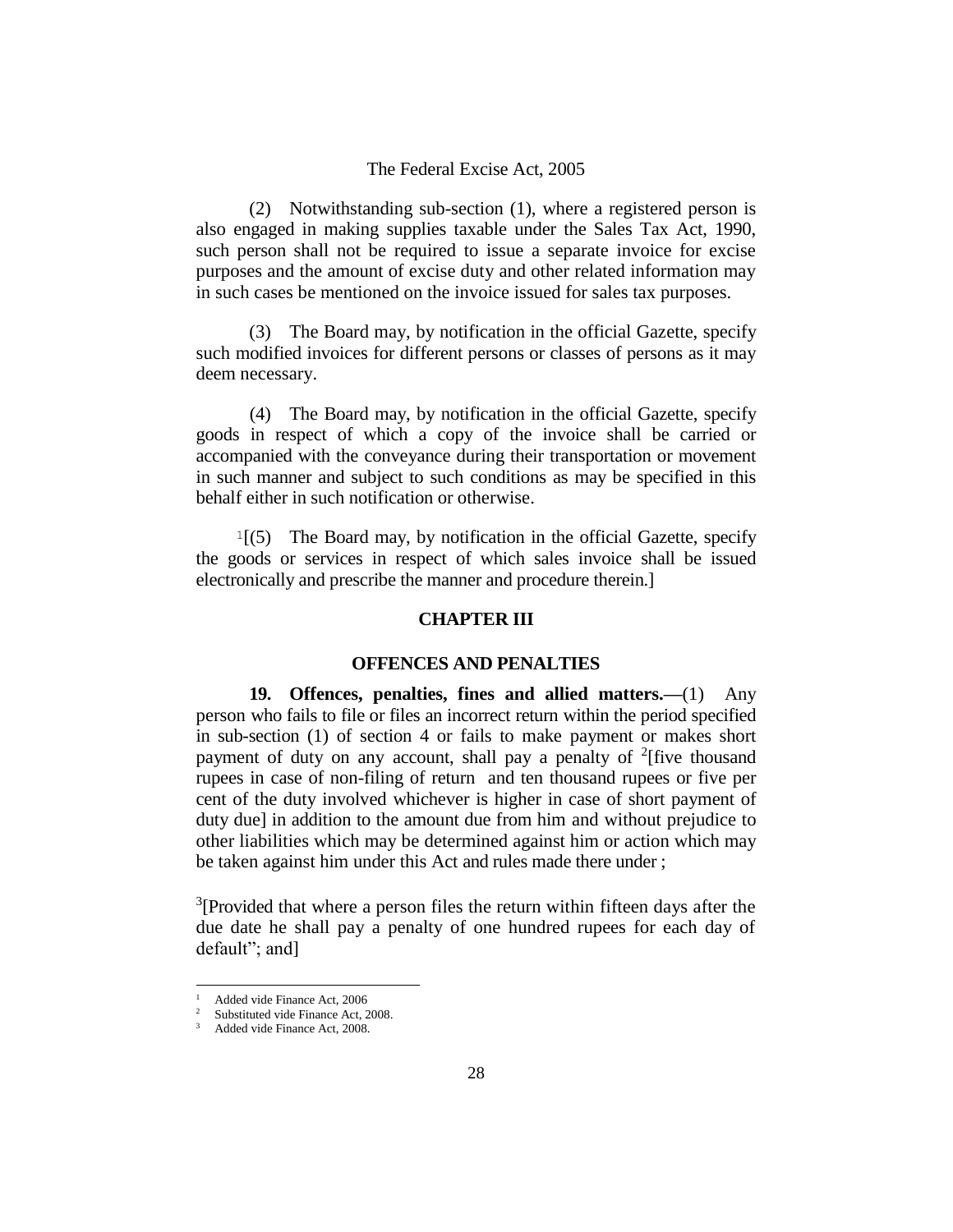- (2) Any person who,—
	- (a) makes, orally or in writing, or signs any declaration, certificate or other document required by this Act or rules made there under or by any Federal Excise officer to do so, which is untrue or incorrect in any particular or which is incomplete by omitting any material particular there from;
	- (b) counterfeits or falsifies, or uses, when counterfeited or falsified, any document which is or may be required under this Act or rules made there under or any document used in the transaction of any business or matter relevant to this Act or rules made there under; <sup>1</sup>[omitted]
	- (c) fails or refuses to give or produce to the  $2$ [officer of Inland Revenue] any information or document required to be given or produced under this Act or rules made there under; <sup>3</sup>[and]
	- $^{4}$ [(d) a person who sells cigarettes in retail at a price lower than the retail price plus the amount of sales tax as printed thereon,]

shall be guilty of an offence and for every such offence shall be liable to fine which may extend to twenty thousand rupees and in case of offence under clause (b), the fine may extend to one hundred thousand rupees and he shall be punishable with imprisonment for a term which may extend to five years or with both.

(3) Any person who,—

The word "and" omitted by Finance Act, 2019.

<sup>2</sup> Substituted for "Federal Excise Officer" by Finance Act, 2010 w.e.f. June 5, 2010. The same amendment was made by Finance (Amendment) Ordinance, 2010, promulgated as Ordinance No. III of 2010, dated February 6, 2010, published in the Gazette of Pakistan Extraordinary Part I at pages 23 to 53. This Ordinance was presented in the Parliament but lapsed on 5 June 2010 as Parliament did not approve it. Originally this amendment was made through Finance (Amendment) Ordinance, 2009, promulgated as Ordinance No. XXII of 2009, dated October 28, 2009, published in the Gazette of Pakistan Extraordinary Part I at pages 229 to 259.

<sup>&</sup>lt;sup>3</sup> The word "and" inserted by Finance Act, 2019.

<sup>4</sup> New clause (d) inserted through Finance Act, 2019.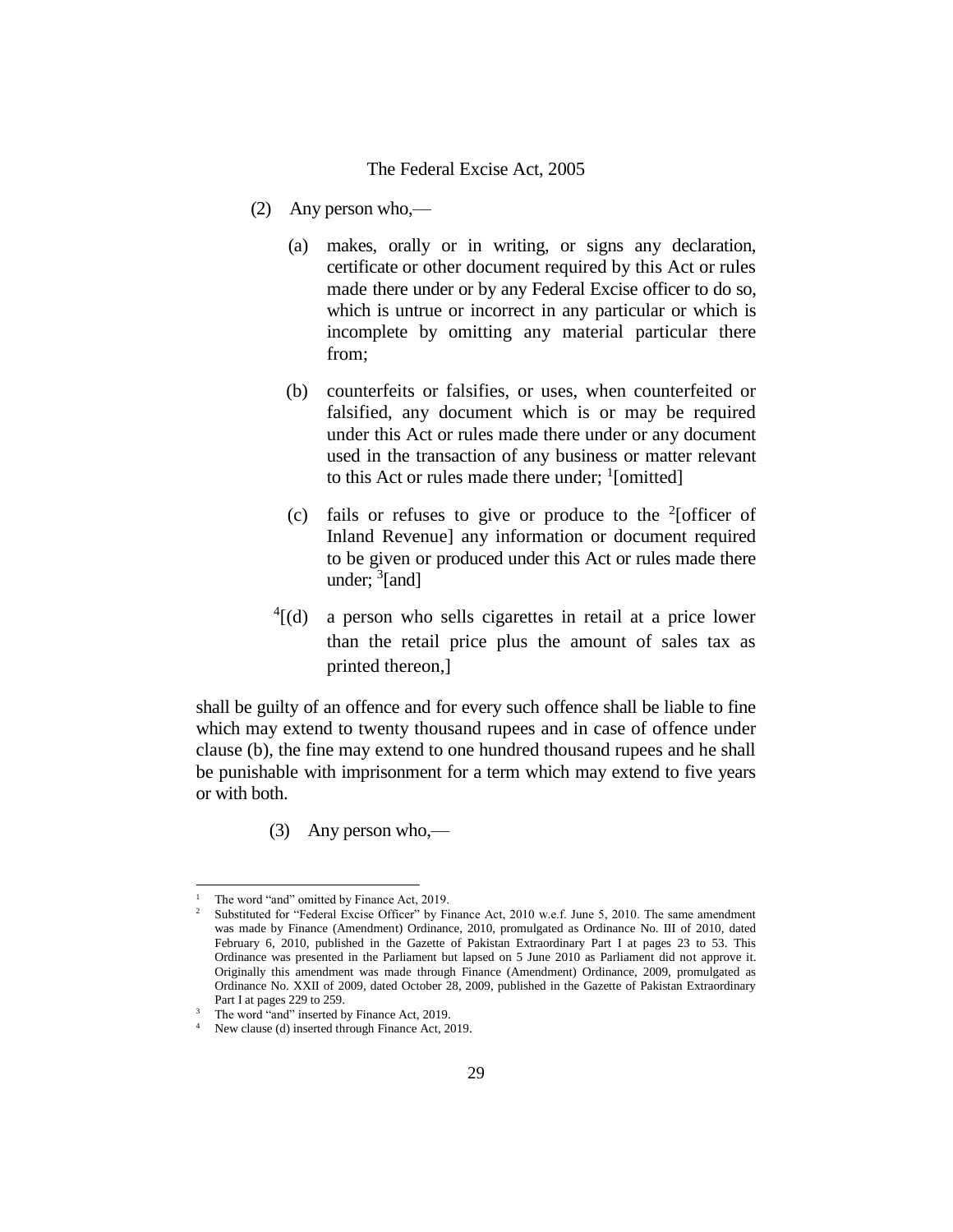- (a) illegally removes, stores, keeps, or withdraws or in any way assists or is concerned in the illegal removal or withdrawal of any goods in the manner other than the manner prescribed under this Act or rules made there under;
- (b) is in any way concerned in conveying, removing, depositing or dealing with any goods with intent to defraud the Government of any duty of excise due thereon, or to violate any of the provisions of this Act or rules made there under;
- (c) is in any way concerned in any fraudulent evasion or attempt at fraudulent evasion of any duty of excise;
- (d) claims, takes or avails adjustment of duty not admissible under this Act or the rules made there under; and
- (e) is in any way concerned in the manufacture of any dutiable goods in contravention of the provisions of this Act or rules made there under;

shall be guilty of an offence and for each such offence, shall be liable to fine which may extend to fifty thousand rupees or five times of the duty involved, whichever is higher and to punishment with imprisonment which may extend to five years or both.

(4) Any person who, without the approval of the  ${}^{1}$ [Commissioner], directly or otherwise destroys, damages, erases or otherwise manipulates data stored in or used in connection with a computer or otherwise uses a computer, the purpose or effect of which is to reduce, avoid or evade any liability to duty of excise which would otherwise have been imposed by this Act, or to defeat any provisions of this Act or rules made there under shall be guilty of an offence and shall be liable to fine which may extend to seventy five thousand rupees or ten times of the duty involved, whichever is higher and to punishment with imprisonment which may extend to five years or both.

Substituted for "Collector" by Finance Act, 2010 w.e.f. June 5, 2010. The same amendment was made by Finance (Amendment) Ordinance, 2010, promulgated as Ordinance No. III of 2010, dated February 6, 2010, published in the Gazette of Pakistan Extraordinary Part I at pages 23 to 53. This Ordinance was presented in the Parliament but lapsed on 5 June 2010 as Parliament did not approve it. Originally this amendment was made through Finance (Amendment) Ordinance, 2009, promulgated as Ordinance No. XXII of 2009, dated October 28, 2009, published in the Gazette of Pakistan Extraordinary Part I at pages 229 to 259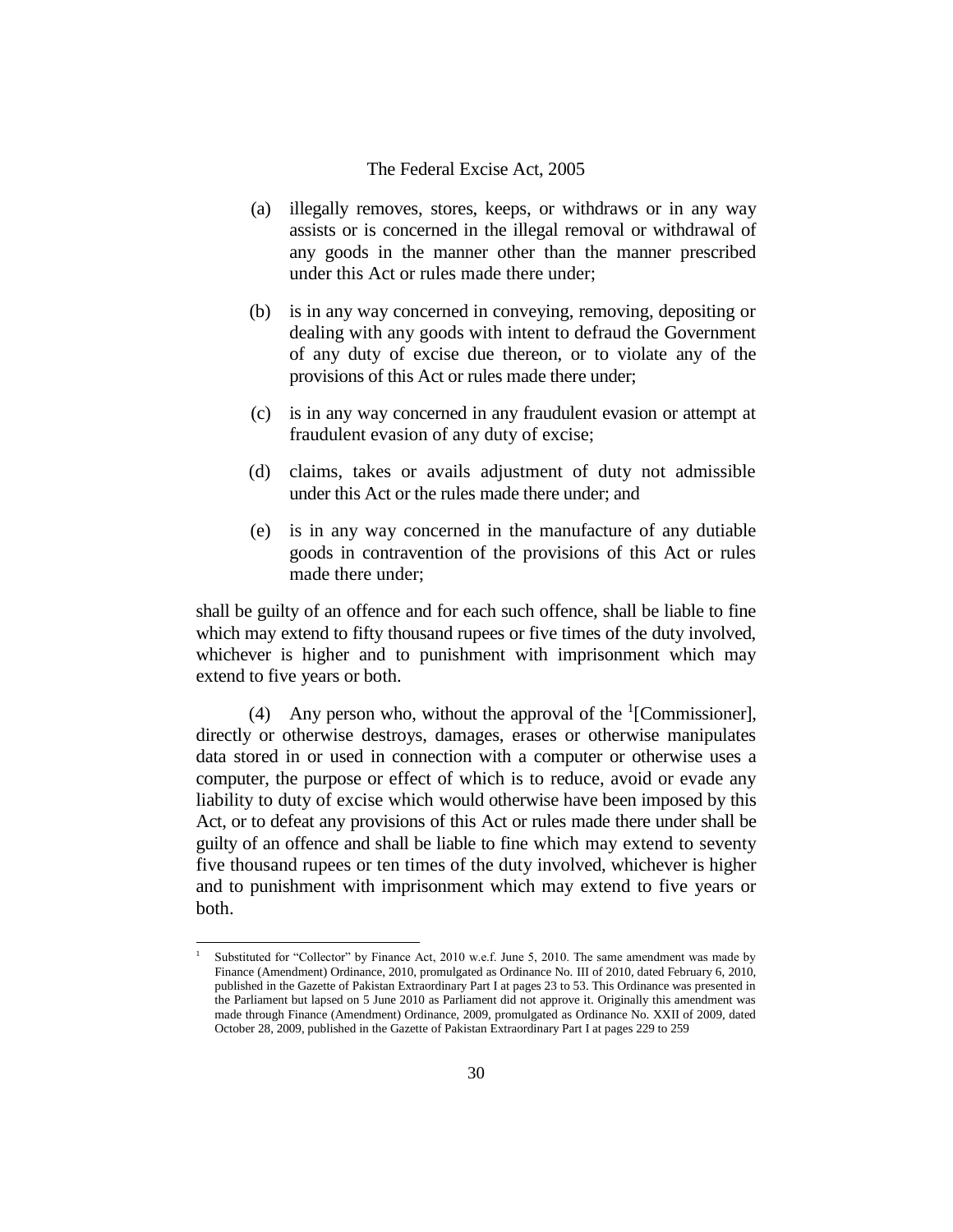(5) If any person obtains, attempts to obtain or abets in obtaining, or does anything whereby there might be obtained by another person, any amount by way of refund or drawback of any duty in respect of any goods <sup>1</sup>[or services] not lawfully payable or allowable in respect thereof or which is greater than the amount so payable or allowable, he shall be guilty of an offence and shall be liable to fine which may extend to one hundred thousand rupees or five times of duty involved, whichever is higher and to punishment with imprisonment which may extend to five years or both.

(6) Any person who obstructs any <sup>2</sup>[officer of Inland Revenue] or other public servant or any person acting in his aid or assistance, or duly employed for the prevention of offences under this Act or rules made there under in the execution of his duty or in the due seizing of any goods liable to seizure under this Act or rules made there under, shall be guilty of an offence and for each such offence, shall be liable to fine which may extend to fifty thousand rupees or five times of duty involved, whichever is higher and to punishment which may extend to three years or both.

(7) Where an offence under this Act or rules made there under has been committed by a company, firm, or other body of persons, any person who at the time of the commission of the offence was a director, manager, or other similar officer or a partner of the company, firm, or other body of persons or was purporting to act in that capacity shall be deemed to be guilty of that offence unless he proves that the offence was committed without his consent or connivance and that he exercised all such diligence to prevent the commission of the offence as he ought to have exercised, having regard to the nature of his functions in that capacity and to all the circumstances.

(8) Unless otherwise legally proved, where any person is liable under this Act to any penalty or punishment for any act, omission, neglect or default, he shall be liable to the same punishment, penalty or forfeiture for every such act, omission, neglect or default of any agent or employee.

Words inserted by Finance Act, 2008.

<sup>2</sup> Substituted for "Federal Excise Officer" by Finance Act, 2010 w.e.f. June 5, 2010. The same amendment was made by Finance (Amendment) Ordinance, 2010, promulgated as Ordinance No. III of 2010, dated February 6, 2010, published in the Gazette of Pakistan Extraordinary Part I at pages 23 to 53. This Ordinance was presented in the Parliament but lapsed on 5 June 2010 as Parliament did not approve it. Originally this amendment was made through Finance (Amendment) Ordinance, 2009, promulgated as Ordinance No. XXII of 2009, dated October 28, 2009, published in the Gazette of Pakistan Extraordinary Part I at pages 229 to 259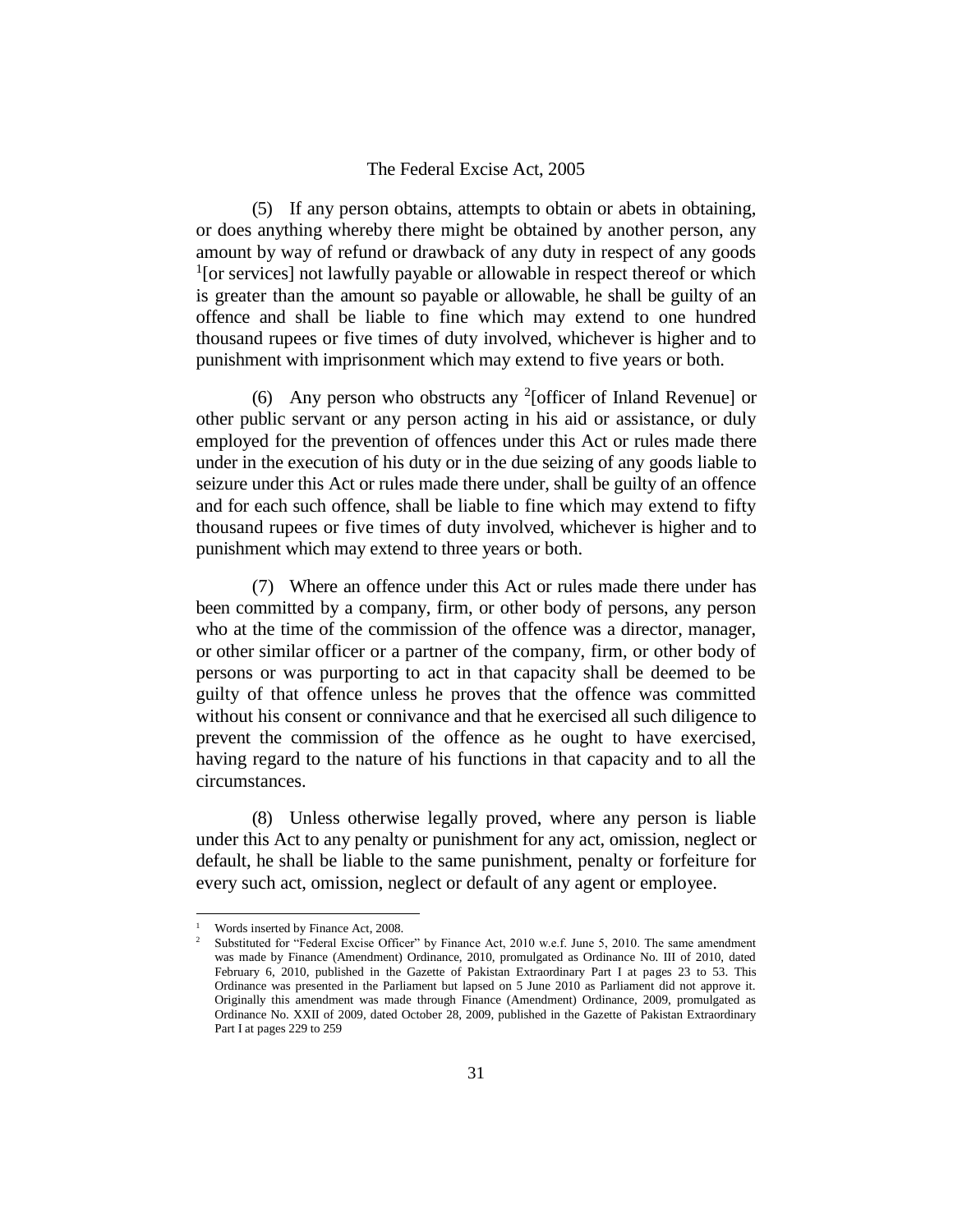(9) Where any goods are chargeable to duty on the basis of retail price under this Act and the retail price is not indicated on the goods  $\frac{1}{2}$  [and in case of cigarettes, retail price, health warning and name of the manufacturer is not mentioned] in the manner specified therein or in the rules made there under, the duty shall be charged at the rate of 500 per cent *ad valorem* in case of cigarettes, and 40 per cent *ad valorem* in case of goods other than cigarettes:

Provided that in cases where a registered person does not intend to print retail price for any genuine reasons, he may voluntarily pay duty on the said higher rates as applicable to him and declare his duty payments in the return accordingly and other provisions of this section shall not apply in such cases.

 $(10)$  $2$ [Where any person is engaged in the manufacture or production of cigarettes <sup>3</sup>[or un-manufactured tobacco] in the manner contrary to this Act or the rules made thereunder or otherwise evades duty of excise on cigarettes <sup>4</sup> [or un-manufactured tobacco] or is engaged in the manufacture or production of counterfeited cigarettes or tax stamps, banderoles, stickers, labels or barcodes, or is engaged in the manufacturing or production of cigarettes packs without affixing, or affixing counterfeited, tax stamps, banderoles, stickers, labels or barcodes, the machinery, equipments, instruments or devices used in such manufacture or production shall, after outright confiscation, be destroyed in such manner as may be approved by the Commissioner and such person shall not be entitled to any claim on any ground whatsoever, or be otherwise not entitled to any compensation in respect of such machinery or equipments, instruments or devices and such confiscation or destruction shall be without prejudice to any other penal action which may be taken under the law against the person or in respect of the cigarettes  $1$ [or un-manufactured tobacco], tax stamps, stickers, labels, barcodes or vehicles involved in or otherwise linked or connected with the case.]

(11) Any goods in respect of which any of the provisions of this Act or rules made or notifications issued there under has been contravened shall be liable to confiscation along with the conveyance, if any, in which such goods are laden or have been or being carried and all confiscations in

Added vide Finance Act, 2009.

Sub-section (10) substituted by Finance Act, 2017

<sup>3</sup> Words inserted by Finance Supplementary (Amendment) Act, 2018

Words inserted by Finance Supplementary (Amendment) Act, 2018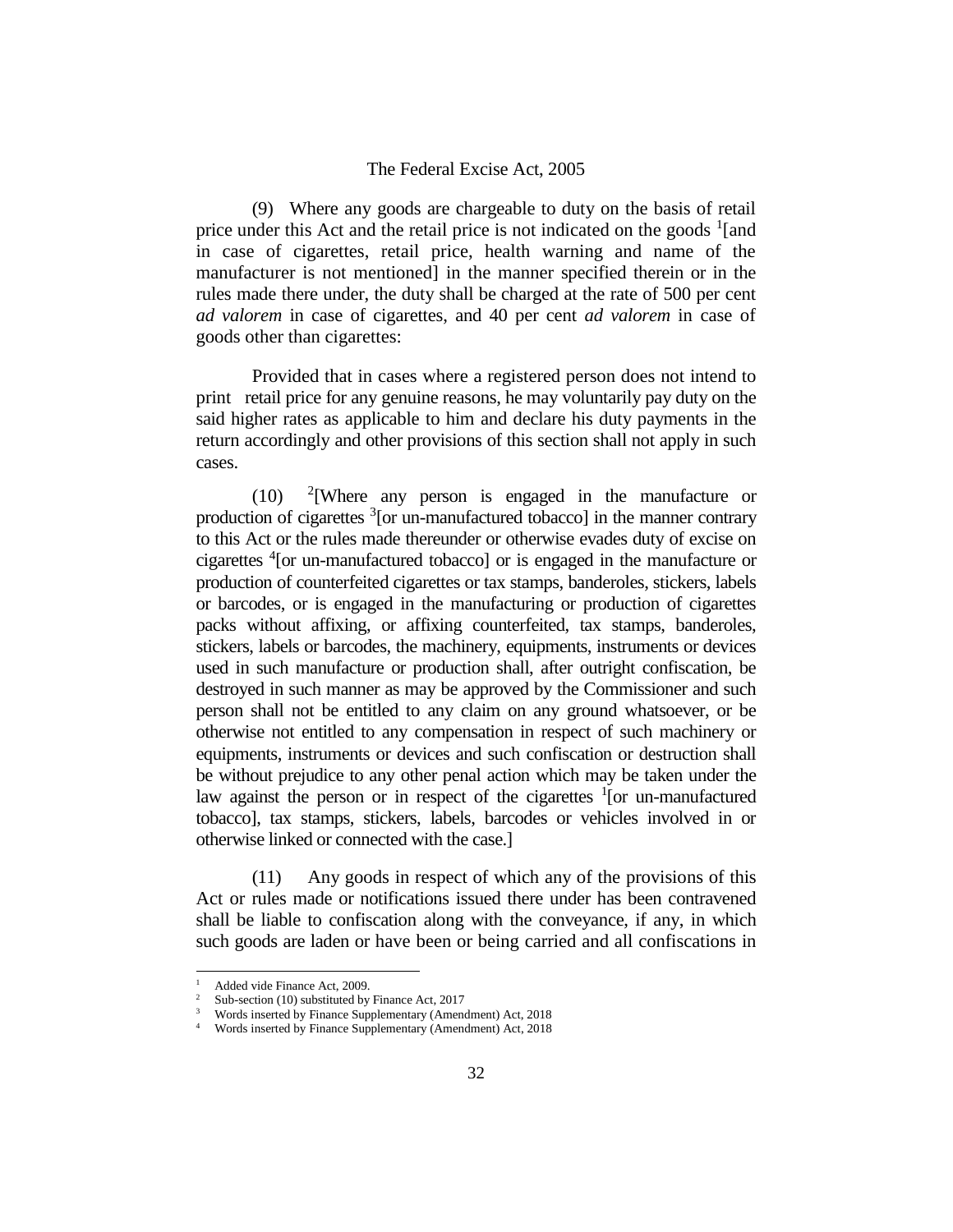this regard shall vest with the Federal Government.

(12) Any person who attempts to commit any offence punishable under this Act, or abets the commission of the offence, shall be liable to the punishment provided for the offence.

 $(13)$  $\frac{1}{2}$ [Any person who contravenes any provision of this Act or rules made thereunder for which no penalty has specifically been provided in this section shall be liable to pay a penalty of five thousand rupees or three percent of the amount of duty involved, whichever is higher].

**2 [19A. Proceedings against authority and persons.–**(1) Subject to section 41, the Board shall prescribe rules for initiating criminal proceedings against any authority mentioned in section 29, including any officer or official subordinate to the aforesaid authority, who willfully and deliberately commits or omits an act which results in undue benefit or advantage to the authority or the officer or official or to any other person.

(2) Where proceedings under sub-section (1) have been initiated against the authority or officer or official, the Board shall simultaneously intimate the relevant Government agency to initiate criminal proceedings against the person referred to in sub-section (1).

(3) The proceedings under this section shall be without prejudice to any other liability that the authority or officer or official or the person may incur under any other law for the time being in force.]

**20. Appointment of Special Judges for trial of offences.–** (1) The Federal Government may, by notification in the official Gazette, appoint as many Special Judges as it may consider necessary, and, where it appoints more than one Special Judge, shall specify in the notification the territorial limits within which each one of them shall exercise jurisdiction.

(2) A Special Judge shall be a person who is or has been or is qualified to be a Sessions Judge.

New sub-section (13) inserted through Finance Act, 2016.

New section 19A inserted through Finance Act, 2019.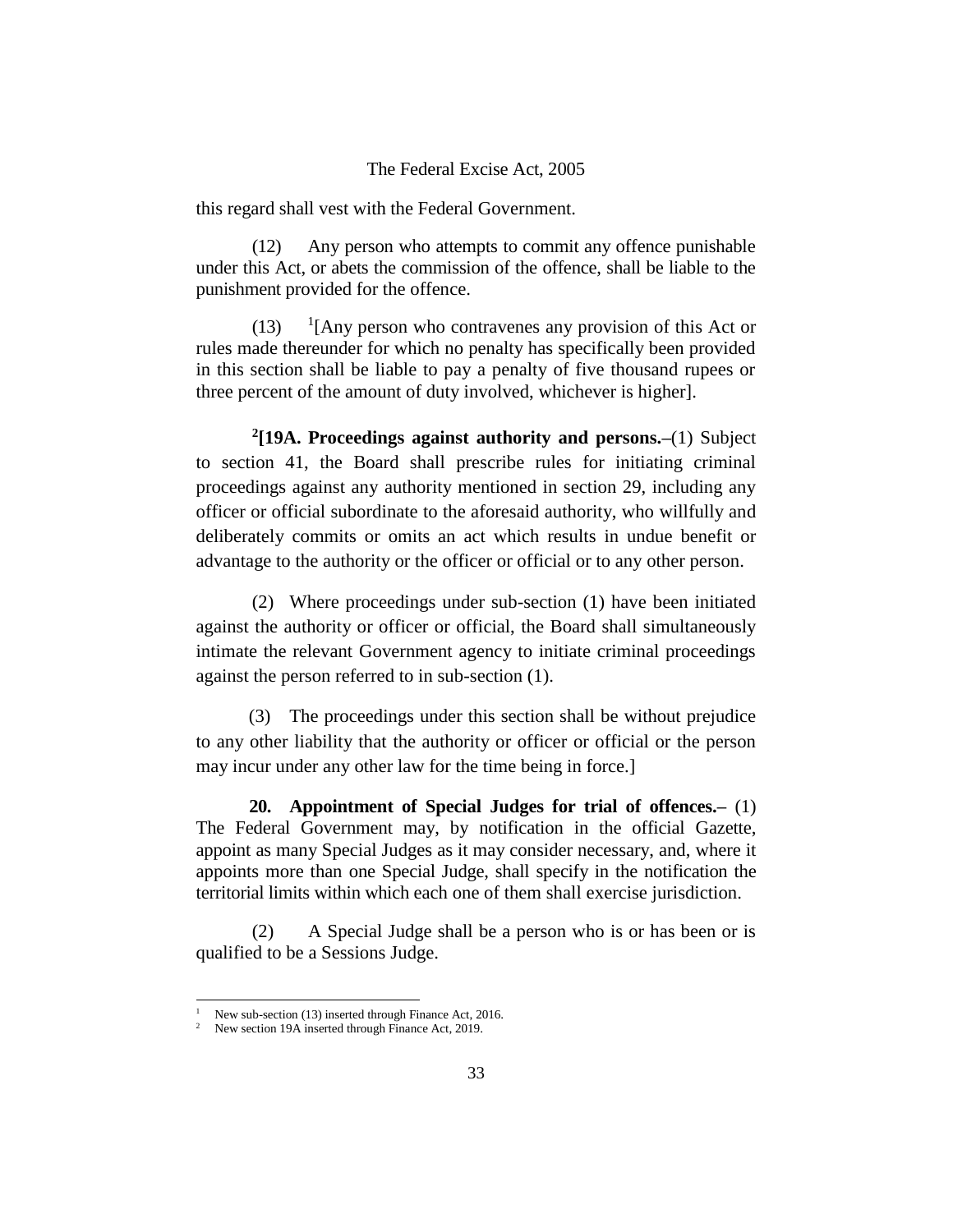**21. Trial of offences by Special Judge. —** (1) On the appointment of a Special Judge for any area, an offence punishable under this Act shall be tried exclusively by the Special Judge and all cases pending in any other court in such area immediately before such appointment shall stand transferred to such Special Judge.

(2) The provisions of the Code of Criminal Procedure, 1898 (Act V of 1898), except those of Chapter XXXVIII of that Code, shall apply to the proceedings of the court of a Special Judge and, for the purposes of the said provisions, the court of a Special Judge shall be deemed to be a Court of Session trying cases, and a person conducting prosecution before the court of a Special Judge shall be deemed to be a Public Prosecutor.

(3) For the purposes of sub-section (2), the Code of Criminal Procedure, 1898 (Act V of 1898), shall have effect as if an offence punishable under this Act were one of the offences referred to in subsection (1) of section 337 of the Code.

(4) A Special Judge shall take cognizance of, and have jurisdiction to try an offence tribal under sub-section (1) only upon a complaint in writing made by such <sup>1</sup>[officer of Inland Revenue] as may be authorized by the Board in this behalf, by a general or special order in writing.

(5) The provisions of Chapter XX of the Code of Criminal Procedure, 1898 (Act V of 1898), shall apply to trial of cases under this Act in so far as they are not inconsistent with the provisions of this Act.

(6) The Federal Government may, by order in writing, direct the transfer, at any stage of the trial, of any case from the court of one Special Judge to the court of another Special Judge for disposal, whenever it appears to the Federal Government that such transfer will promote the ends of justice or tend to the general convenience of parties or witnesses.

Substituted for "Federal Excise Officer" by Finance Act, 2010 w.e.f. June 5, 2010. The same amendment was made by Finance (Amendment) Ordinance, 2010, promulgated as Ordinance No. III of 2010, dated February 6, 2010, published in the Gazette of Pakistan Extraordinary Part I at pages 23 to 53. This Ordinance was presented in the Parliament but lapsed on 5 June 2010 as Parliament did not approve it. Originally this amendment was made through Finance (Amendment) Ordinance, 2009, promulgated as Ordinance No. XXII of 2009, dated October 28, 2009, published in the Gazette of Pakistan Extraordinary Part I at pages 229 to 259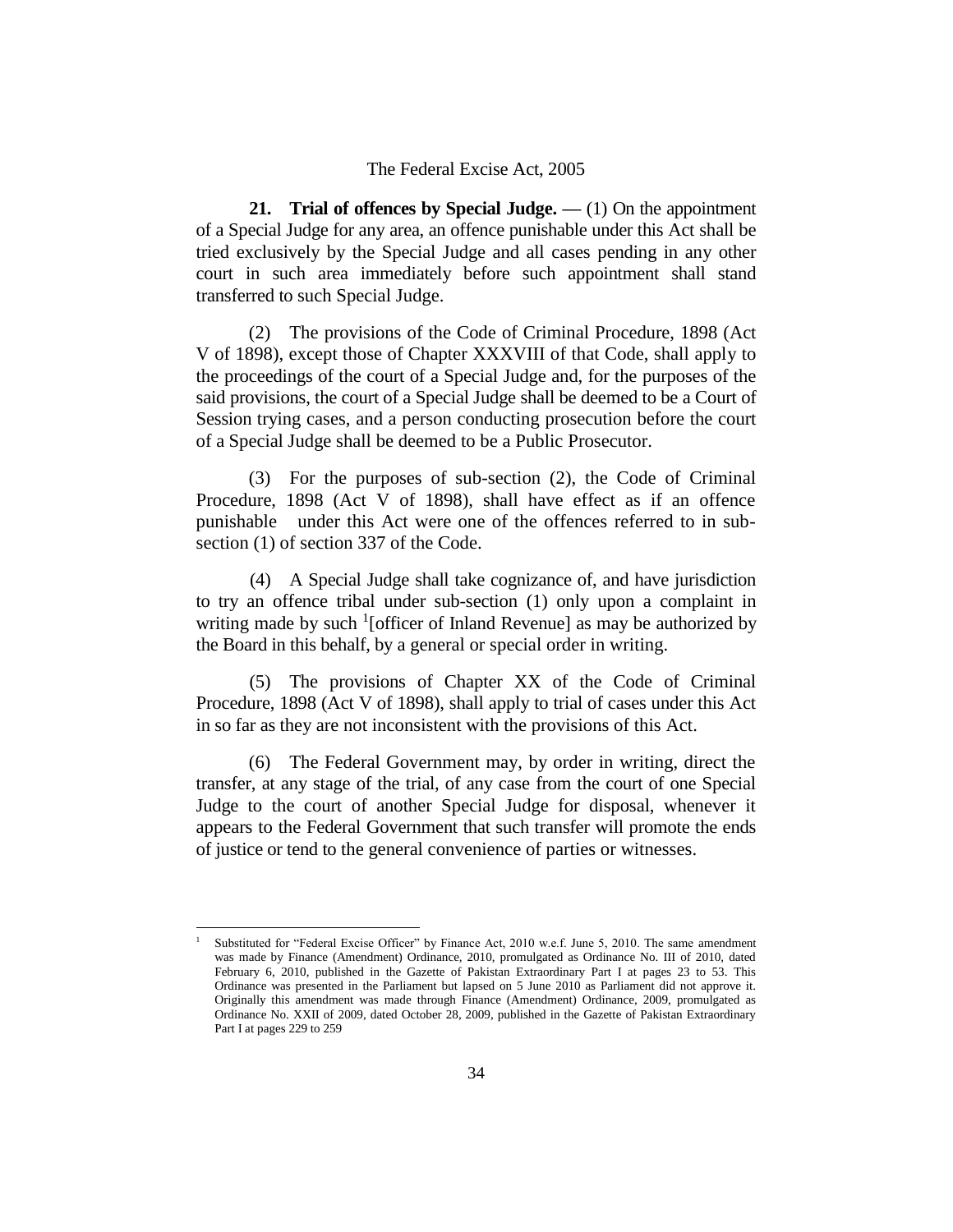(7) In respect of a case transferred to a Special Judge by virtue of sub-section (1) or under sub-section (6), such Judge shall not, by reason of the said transfer, be bound to recall and rehear any witness who has given evidence in the case before the transfer and may act on the evidence already recorded by or produced before the court which tried the case before the transfer.

**1 [21A. Appeal against the order of Special Judge.–** An appeal against the order of a special Judge in respect of the trial of offence sall lie to the respective High Court of the Province within thirty days of the passing of the order and it shall be heard as an appeal under the Code of Criminal Procedure 1898 (Act V of 1898) by a single judge of High Court.]

**22.** Power to arrest and prosecute.  $- (1)$  Any <sup>2</sup> [officer of Inland Revenue] authorized by the Board in this behalf who has reason to believe that any person has committed an offence under this Act may arrest such person after obtaining permission in writing from the <sup>3</sup>[Commissioner] concerned:

Provided that the <sup>1</sup>[officer of Inland Revenue] shall immediately intimate the fact of the arrest of a person to the Special Judge who may direct such Officer to produce that person at such time and place and on such date as the Special Judge considers expedient and such Officer shall act accordingly.

(2) Notwithstanding anything contained in proviso to sub-section (1), any person arrested under this Act shall be produced before the Special Judge or, if there is no Special Judge within a reasonable distance, to the nearest Judicial Magistrate, within twenty-four hours of such arrest,

Section 21A inserted by Finance Act, 2010 w.e.f. June 5, 2010.

<sup>2</sup> Substituted for "Federal Excise Officer" by Finance Act, 2010 w.e.f. June 5, 2010. The same amendment was made by Finance (Amendment) Ordinance, 2010, promulgated as Ordinance No. III of 2010, dated February 6, 2010, published in the Gazette of Pakistan Extraordinary Part I at pages 23 to 53. This Ordinance was presented in the Parliament but lapsed on 5 June 2010 as Parliament did not approve it. Originally this amendment was made through Finance (Amendment) Ordinance, 2009, promulgated as Ordinance No. XXII of 2009, dated October 28, 2009, published in the Gazette of Pakistan Extraordinary Part I at pages 229 to 259.

<sup>3</sup> Substituted for "Collector" by Finance Act, 2010 w.e.f. June 5, 2010. The same amendment was made by Finance (Amendment) Ordinance, 2010, promulgated as Ordinance No. III of 2010, dated February 6, 2010, published in the Gazette of Pakistan Extraordinary Part I at pages 23 to 53. This Ordinance was presented in the Parliament but lapsed on 5 June 2010 as Parliament did not approve it. Originally this amendment was made through Finance (Amendment) Ordinance, 2009, promulgated as Ordinance No. XXII of 2009, dated October 28, 2009, published in the Gazette of Pakistan Extraordinary Part I at pages 229 to 259.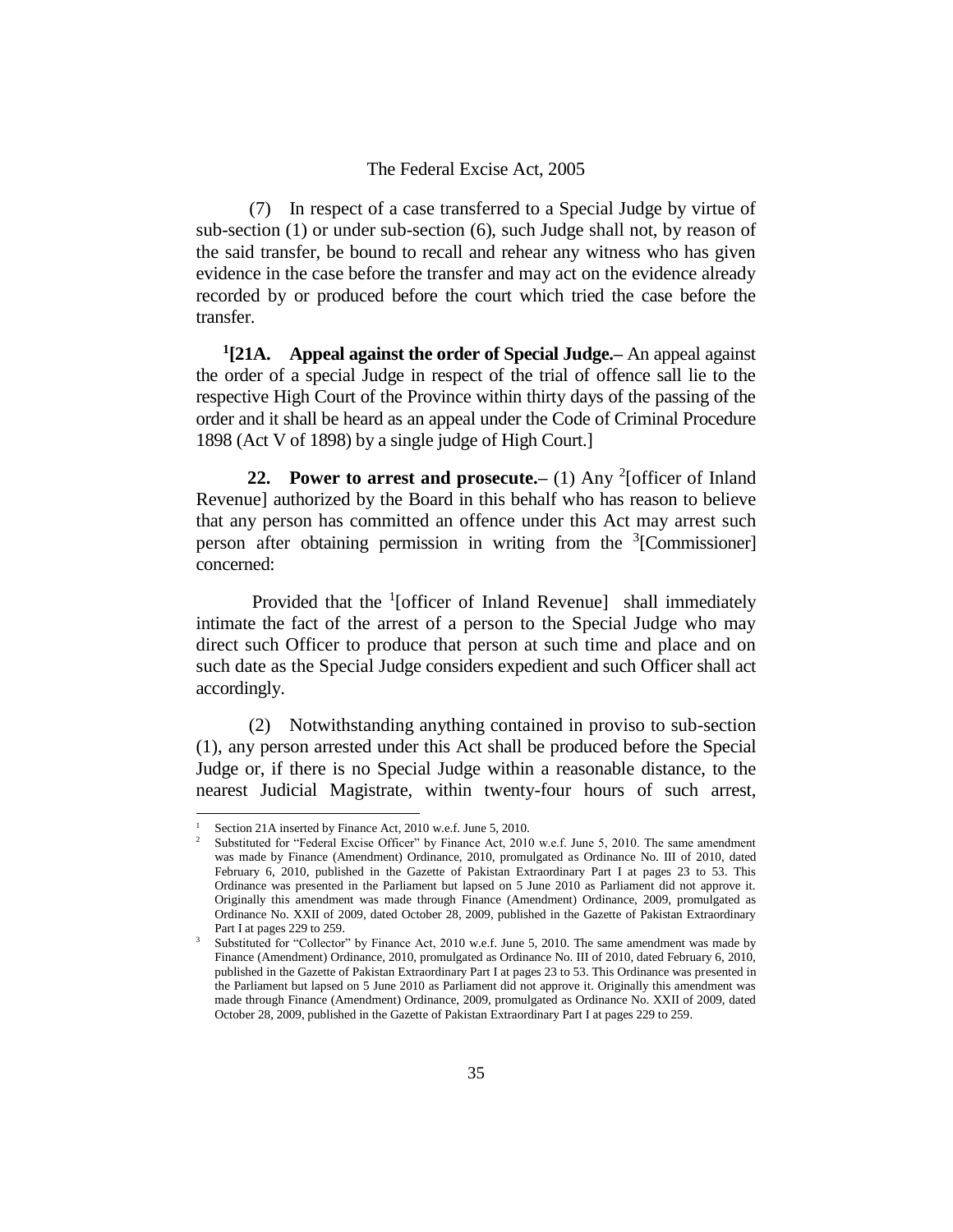excluding the time necessary for the journey from the place of arrest to the Court of the Special Judge or, as the case may be, of such Magistrate.

(3) When any person is produced under sub-section (2) before the Special Judge, he may, on the request of such person, after perusing the record, if any, and after giving the prosecution an opportunity of being heard, admit him to bail on his executing a bond, with or without sureties, or refuse to admit him to bail and direct his detention at such place as he deems fit:

Provided that nothing herein contained shall preclude the Special Judge from canceling the bail of any such person at a subsequent stage if, for any reason, he considers such cancellation necessary, but before passing such order he shall afford such person an opportunity of being heard, unless for reasons to be recorded he considers that the affording of such opportunity shall defeat the purposes of this Act.

(4) When such person is produced under sub-section (2) before a Judicial Magistrate, such Magistrate may, after authorizing his detention in such custody, at such place and for such period as he considers necessary or proper for facilitating his earliest production before the Special Judge, direct his production before the Special Judge on a date and time to be fixed by him or direct such person to be forthwith taken to, and produced before, the Special Judge and he shall be so taken.

(5) Nothing in sub-section (3) or sub-section (4) shall preclude the Special Judge or the Magistrate from remanding any such person to the custody of the  $\frac{1}{2}$  [officer of Inland Revenue] holding inquiry against that person if such Officer makes a request in writing, to that effect and the Special Judge or the Judicial Magistrate, after perusing the record, if any, and hearing such person, is of the opinion that for the completion of inquiry or investigation it is necessary to make such an order, provided that in no case the period of such custody shall exceed fourteen days.

(6) When any person is arrested under this Act, the  $\frac{1}{1}$  [officer of Inland Revenue] shall record the fact of arrest and other relevant particulars in the register mentioned in sub-section (10) and shall immediately proceed to inquire into the charge against such person and if he completes the inquiry within twenty-four hours of his arrest, excluding the time necessary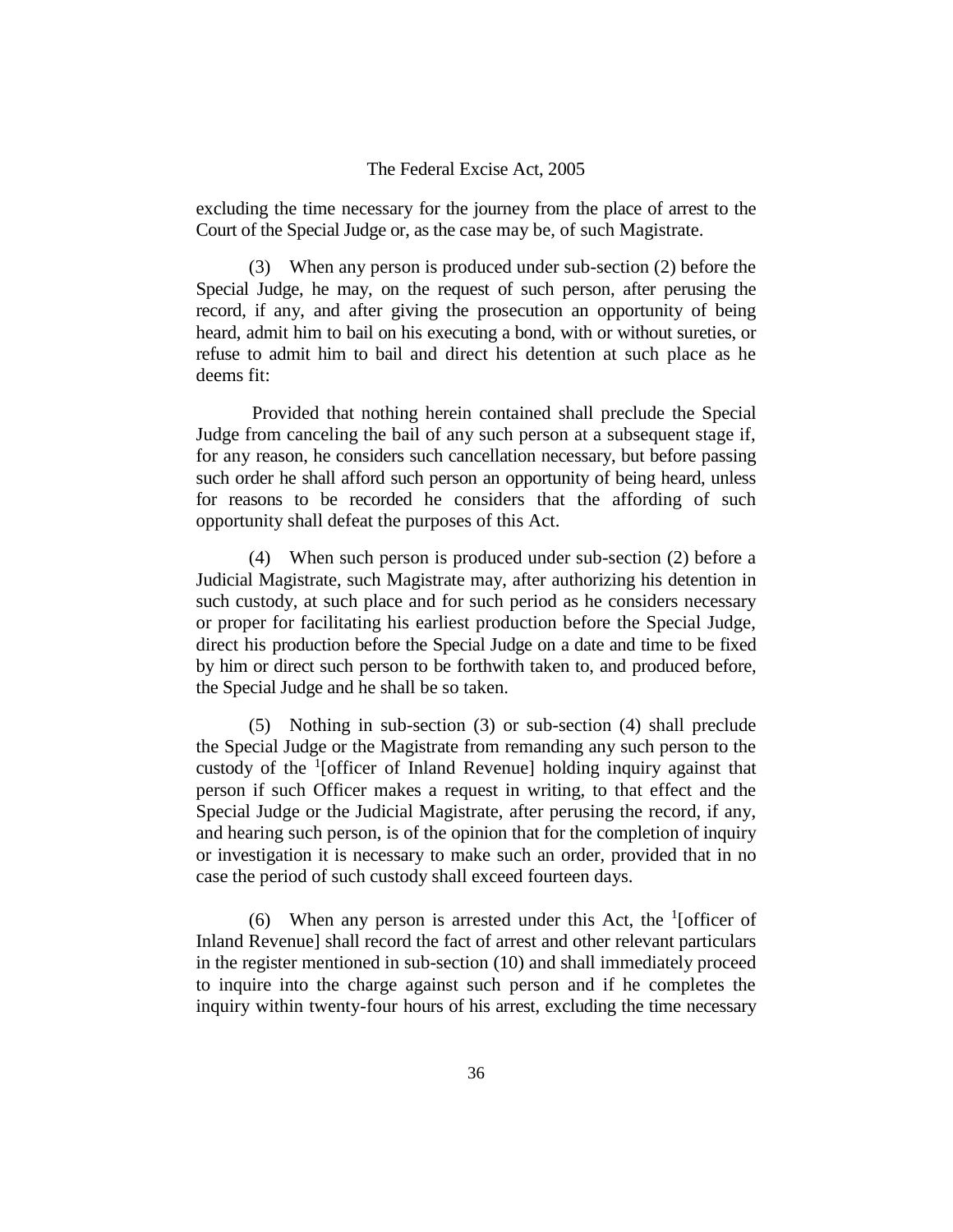for journey as aforesaid, he may, after producing such person before the Special Judge or the nearest Judicial Magistrate make a request for his further detention in his custody.

(7) While holding an inquiry under sub-section  $(6)$ , the <sup>1</sup>[officer of Inland Revenue] shall exercise the same powers as are exercisable by an officer in charge of a police-station under the Code of Criminal Procedure, 1898 (Act V of 1898), but such Officer shall exercise such powers subject to the foregoing provisions of this section while holding an inquiry under this Act.

(8) If a <sup>1</sup>[officer of Inland Revenue], after holding an inquiry, is of the opinion that there is no sufficient evidence or reasonable grounds to proceed against a person he shall make a report to this effect to the <sup>2</sup>[Commissioner] and with his approval may release him on his executing a bond with or without sureties and shall direct such person to appear, as and when required, before the Special Judge and may make a report to the Special Judge for the discharge of such person and shall make a full report of the case of his immediate superior.

(9) The Special Judge to whom a report has been made under subsection (8) may, after the perusal of record of the inquiry and hearing the prosecution, agree with such report and discharge the accused or, if he is of the opinion that there is sufficient ground for proceeding against such person, proceed with his trial and direct the prosecution to produce evidence.

(10) The  $3$ [officer of Inland Revenue] empowered to hold inquiry

<sup>1</sup> Substituted for "Federal Excise Officer" by Finance Act, 2010 w.e.f. June 5, 2010. The same amendment was made by Finance (Amendment) Ordinance, 2010, promulgated as Ordinance No. III of 2010, dated February 6, 2010, published in the Gazette of Pakistan Extraordinary Part I at pages 23 to 53. This Ordinance was presented in the Parliament but lapsed on 5 June 2010 as Parliament did not approve it. Originally this amendment was made through Finance (Amendment) Ordinance, 2009, promulgated as Ordinance No. XXII of 2009, dated October 28, 2009, published in the Gazette of Pakistan Extraordinary Part I at pages 229 to 259

<sup>2</sup> Substituted for "Collector" by Finance Act, 2010 w.e.f. June 5, 2010. The same amendment was made by Finance (Amendment) Ordinance, 2010, promulgated as Ordinance No. III of 2010, dated February 6, 2010, published in the Gazette of Pakistan Extraordinary Part I at pages 23 to 53. This Ordinance was presented in the Parliament but lapsed on 5 June 2010 as Parliament did not approve it. Originally this amendment was made through Finance (Amendment) Ordinance, 2009, promulgated as Ordinance No. XXII of 2009, dated October 28, 2009, published in the Gazette of Pakistan Extraordinary Part I at pages 229 to 259

Substituted for "Federal Excise Officer" by Finance Act, 2010 w.e.f. June 5, 2010. The same amendment was made by Finance (Amendment) Ordinance, 2010, promulgated as Ordinance No. III of 2010, dated February 6, 2010, published in the Gazette of Pakistan Extraordinary Part I at pages 23 to 53. This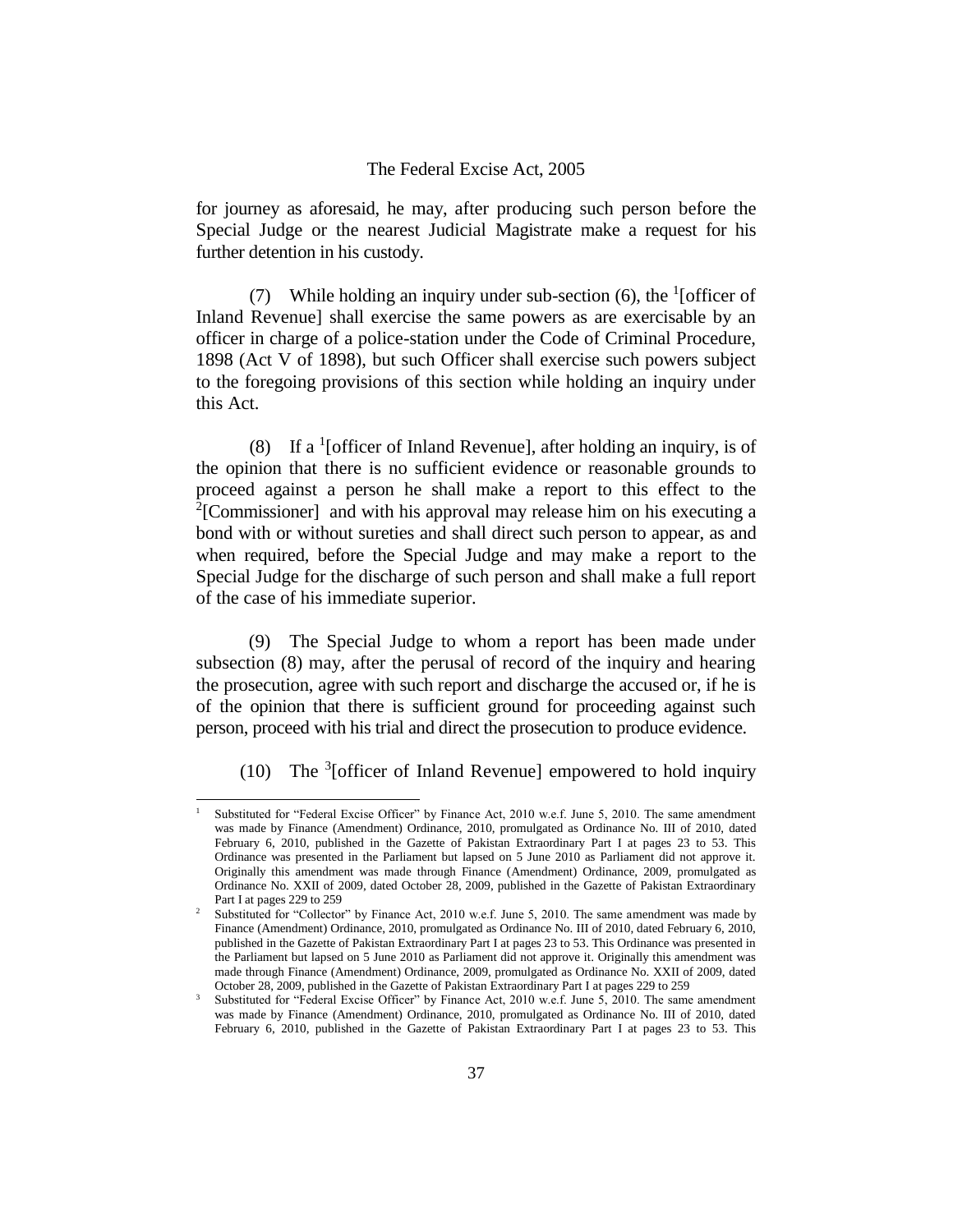under this section shall maintain a register to be called "Register of Arrests and Detention" in the prescribed form in which he shall enter the name and other particulars of every person arrested under this Act, together with the time and date of arrest, the details of the information received, the details of things, goods or documents, recovered from his custody, the name of the witnesses and the explanation, if any, given by him and the manner in which the inquiry has been conducted from day to day, and such register or authenticated copies of its aforesaid entries shall be produced before the Special Judge whenever such Officer is so directed by him.

(11) After completing the inquiry, the  $<sup>1</sup>$ [officer of Inland Revenue]</sup> shall, as early as possible, submit to the Special Judge a complaint in the same form and manner, in which the officer in charge of a police-station submits a report before a court.

(12) Any Magistrate of the first class may record any statement or confession during inquiry under this Act, in accordance with the provisions of section 164 of the Code of Criminal Procedure, 1898 (Act V of 1898).

(13) Without prejudice to the foregoing provisions of this section, the <sup>1</sup>[Board, with the approval of the Federal Minister-in-charge,] may, by notification in the official Gazette, authorize any other officer working under the Board to exercise the powers and perform the functions of a <sup>1</sup>[officer of Inland Revenue] under this section, subject to such conditions, if any, that it may deem fit to impose.

(14) Notwithstanding any provision of this Act, where any person has committed an offence liable to penalty or punishment under this Act, the <sup>2</sup>[Commissioner] may, either before or after the initiation of any proceedings for the recovery of duty or prosecution of such person, compound the

Ordinance was presented in the Parliament but lapsed on 5 June 2010 as Parliament did not approve it. Originally this amendment was made through Finance (Amendment) Ordinance, 2009, promulgated as Ordinance No. XXII of 2009, dated October 28, 2009, published in the Gazette of Pakistan Extraordinary Part I at pages 229 to 259

<sup>1</sup> The words "Federal Government" substituted through Finance Act, 2019.

<sup>2</sup> Substituted for "Collector" by Finance Act, 2010 w.e.f. June 5, 2010. The same amendment was made by Finance (Amendment) Ordinance, 2010, promulgated as Ordinance No. III of 2010, dated February 6, 2010, published in the Gazette of Pakistan Extraordinary Part I at pages 23 to 53. This Ordinance was presented in the Parliament but lapsed on 5 June 2010 as Parliament did not approve it. Originally this amendment was made through Finance (Amendment) Ordinance, 2009, promulgated as Ordinance No. XXII of 2009, dated October 28, 2009, published in the Gazette of Pakistan Extraordinary Part I at pages 229 to 259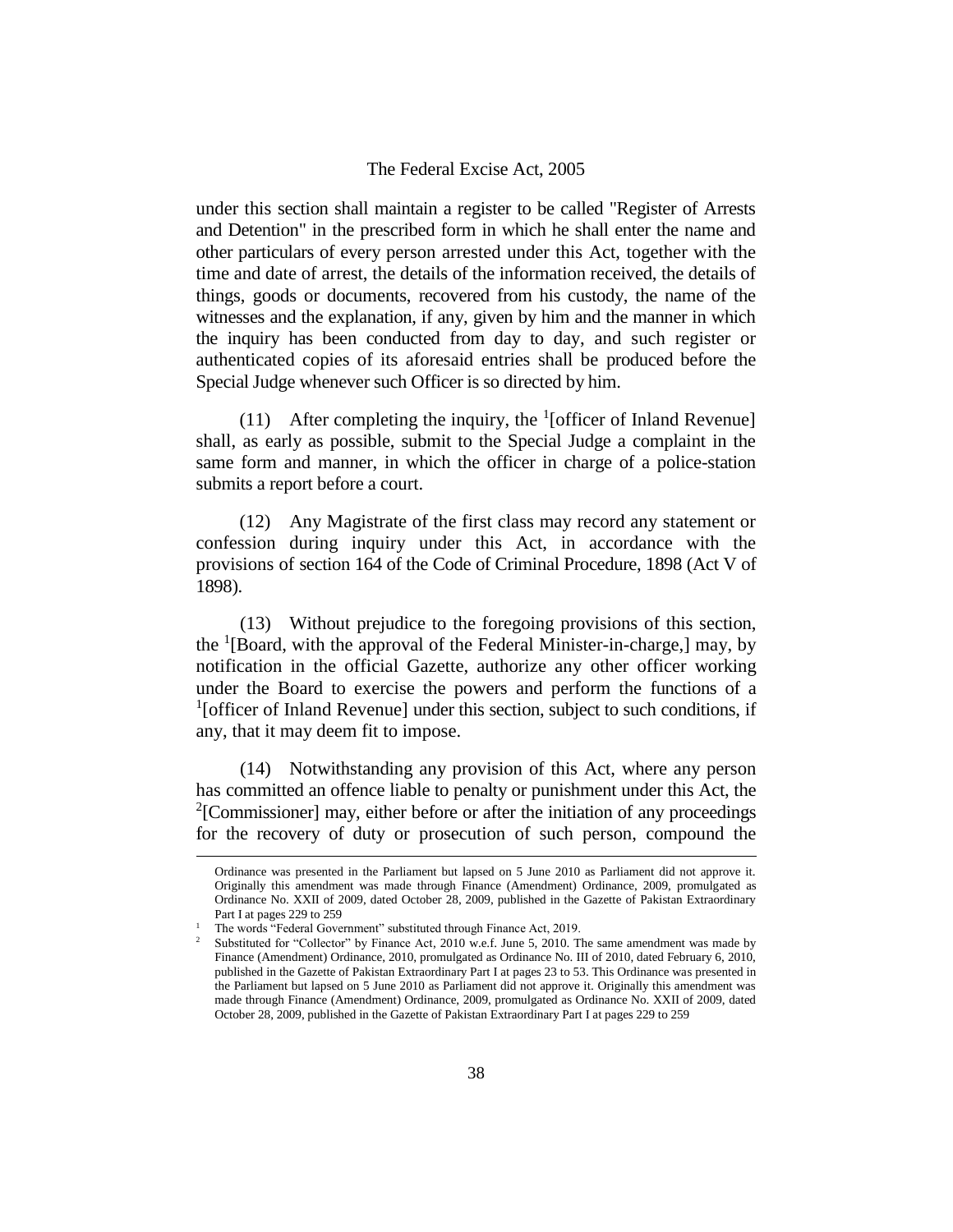offence if he pays the amount of duty along with such default surcharge and penalty as is determined under the provisions of this Act.

**23. Power to summon persons to give evidence and produce documents in inquiries.**— (1) Any <sup>1</sup>[officer of Inland Revenue] duly empowered by the Board in this behalf shall have power to summon any person whose attendance he considers necessary either to give evidence or to produce a document or any other thing or information in any inquiry which such officer is making for any of the purposes of this Act.

(2) All persons so summoned shall be bound to attend, either in person or by an authorized agent, as such Officer may direct, and all persons so summoned shall be bound to state the truth upon any subject respecting which they are examined or make statements and to produce such documents and other things as may be required:

Provided that the exemptions under sections 132 and 133 of the Code of Civil Procedure (V of 1908) shall be applicable to requisitions for attendance under this section.

(3) Every such inquiry as aforesaid shall be deemed to be a "judicial proceeding" within the meaning of section 193 and section 228 of the Pakistan Penal Code (XLV of 1860).

**24. Officers required to assist <sup>1</sup> [officer of Inland Revenue].–** All officers of Police and Customs, sales tax, the civil armed forces and all officers of Government engaged in the collection of land-revenue, and all village officers shall assist the  $<sup>1</sup>$  [officer of Inland Revenue] in the execution</sup> of this Act as and when required by such Officers.

<sup>1</sup> Substituted for "Federal Excise Officer" by Finance Act, 2010 w.e.f. June 5, 2010. The same amendment was made by Finance (Amendment) Ordinance, 2010, promulgated as Ordinance No. III of 2010, dated February 6, 2010, published in the Gazette of Pakistan Extraordinary Part I at pages 23 to 53. This Ordinance was presented in the Parliament but lapsed on 5 June 2010 as Parliament did not approve it. Originally this amendment was made through Finance (Amendment) Ordinance, 2009, promulgated as Ordinance No. XXII of 2009, dated October 28, 2009, published in the Gazette of Pakistan Extraordinary Part I at pages 229 to 259.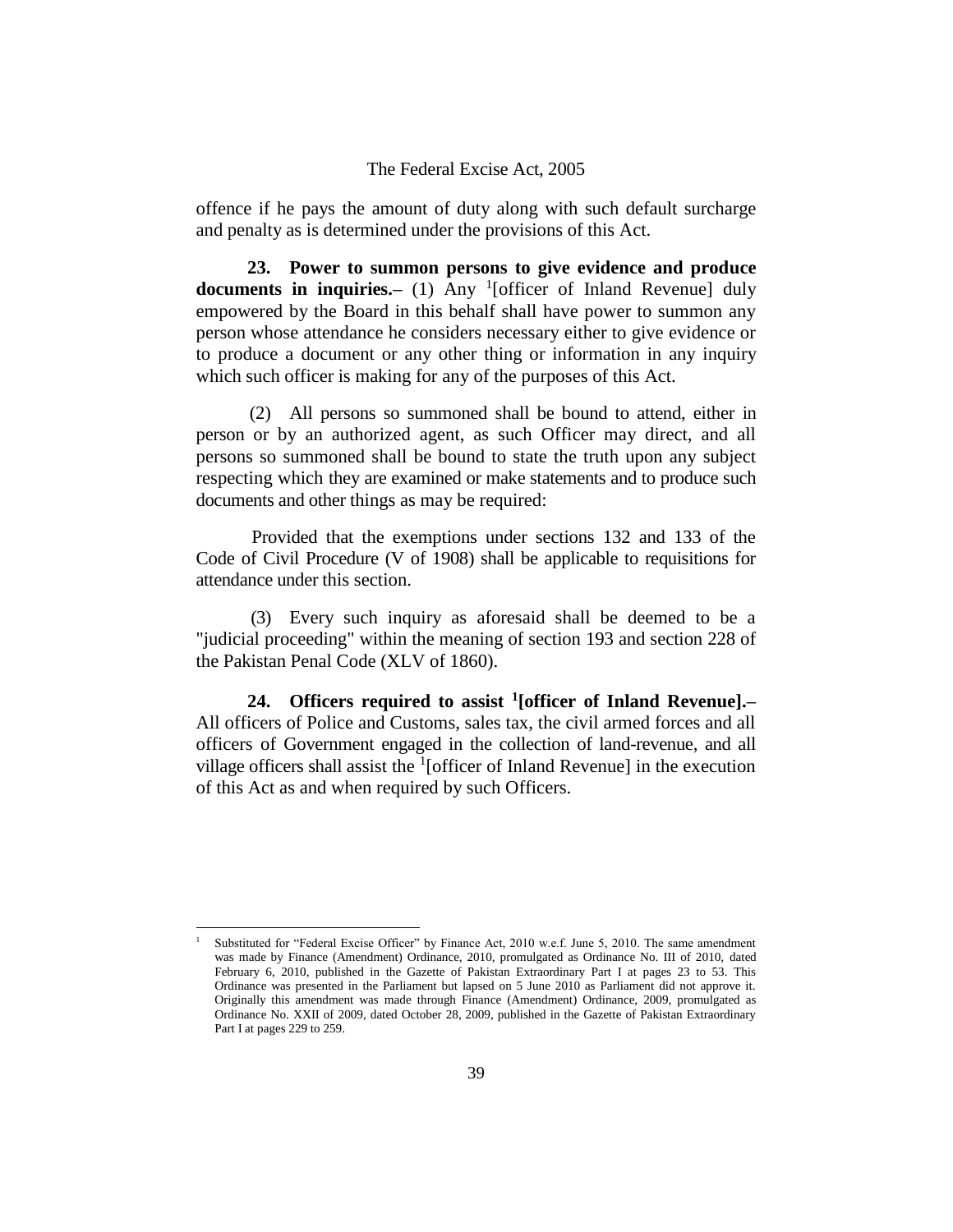## **CHAPTER IV**

## **SEARCHES, ARRESTS AND SEIZURES**

**25. Searches and arrests how to be made.–** All searches or arrests made under this Act or any rules made there under and all arrests made under this Act shall be carried out in accordance with the relevant provisions of the Code of Criminal Procedure, 1898 (V of 1898).

**26. Power to seize.– 1** counterfeited cigarettes or beverages which have been manufactured or produced unlawfully and other dutiable goods on which duty of excise has not been paid in the manner as required under this Act and the rules made thereunder, shall be liable to seizure along with the conveyance, which has been used for the movement, carriage or transportation of such goods.]

(2) For the purpose of this section, 'conveyance' shall include all of its fixtures, fittings and accessories etc.]

**27. Confiscation <sup>2</sup> [of goods subject to federal excise duty].–** (1) The cigarettes <sup>1</sup>[or beverages] seized for the reasons of counterfeiting shall be liable to outright confiscation and shall be destroyed in the manner prescribed in sub-section (10) of section 19.

(2) In case of <sup>3</sup> [dutiable goods] seized on account of evasion of duty, the owner shall be given an option to pay penalties and fines as provided under section 19 and meet other obligations as provided under other relevant provisions of the Act and rules made there under, for release of such <sup>3</sup> [dutiable goods] in lieu of confiscation provided that if such release is not claimed or availed, no reduction or abatement in respect of amounts of duty, penalties and fine shall be admissible in case such <sup>3</sup>[dutiable goods] are auctioned.

(3) In case confiscated cigarettes  $\frac{1}{1}$ , un-manufactured tobacco] are rendered unfit for human consumption or become otherwise unfit for sale, the  ${}^{4}$ [Commissioner] may allow destruction of such cigarettes  ${}^{1}$ [, un-

<sup>&</sup>lt;sup>1</sup> Sub-section (1) substituted by Finance Act, 2020.

<sup>2</sup> Marginal note expression substituted by Finance Act, 2020.

<sup>3</sup> Expression substituted by Finance Act, 2020.

<sup>4</sup> Substituted for "Collector" by Finance Act, 2010 w.e.f. June 5, 2010. The same amendment was made by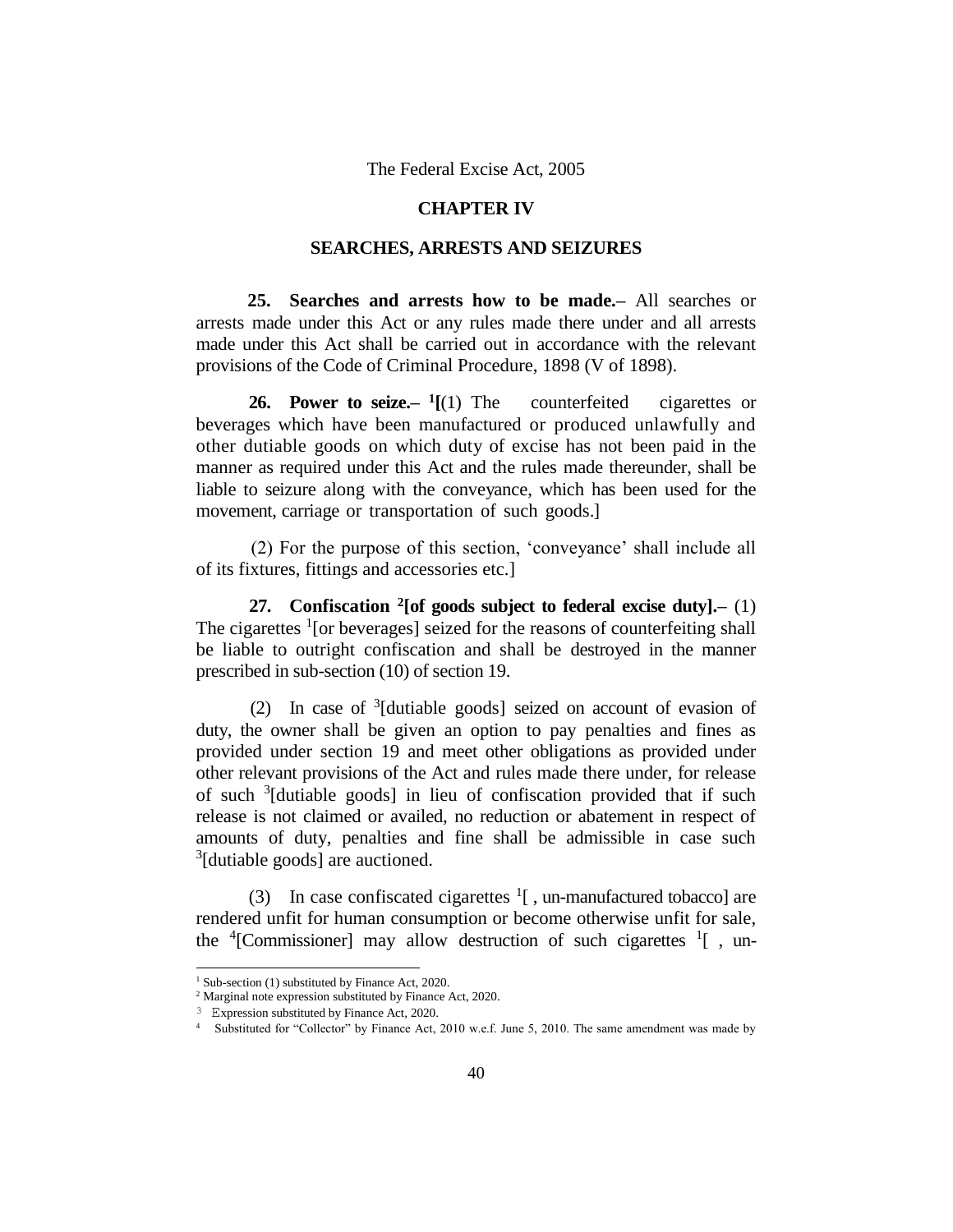manufactured tobacco] in such manner as he may deem appropriate.

**28. Power to release seized conveyance.–** (1) Where any conveyance is seized which is liable to confiscation, the adjudicating authority may, subject to such conditions as may be prescribed, order its release pending adjudication of the case and on furnishing a guarantee by the owner of the seized conveyance, from a scheduled bank valid for at least one year equal to the value of such conveyance.

(2) In respect of cases pending before the Special Judge, release of conveyance under sub-section (1) shall not be allowed without prior permission of the Special Judge.

Finance (Amendment) Ordinance, 2010, promulgated as Ordinance No. III of 2010, dated February 6, 2010, published in the Gazette of Pakistan Extraordinary Part I at pages 23 to 53. This Ordinance was presented in the Parliament but lapsed on 5 June 2010 as Parliament did not approve it. Originally this amendment was made through Finance (Amendment) Ordinance, 2009, promulgated as Ordinance No. XXII of 2009, dated October 28, 2009, published in the Gazette of Pakistan Extraordinary Part I at pages 229 to 259.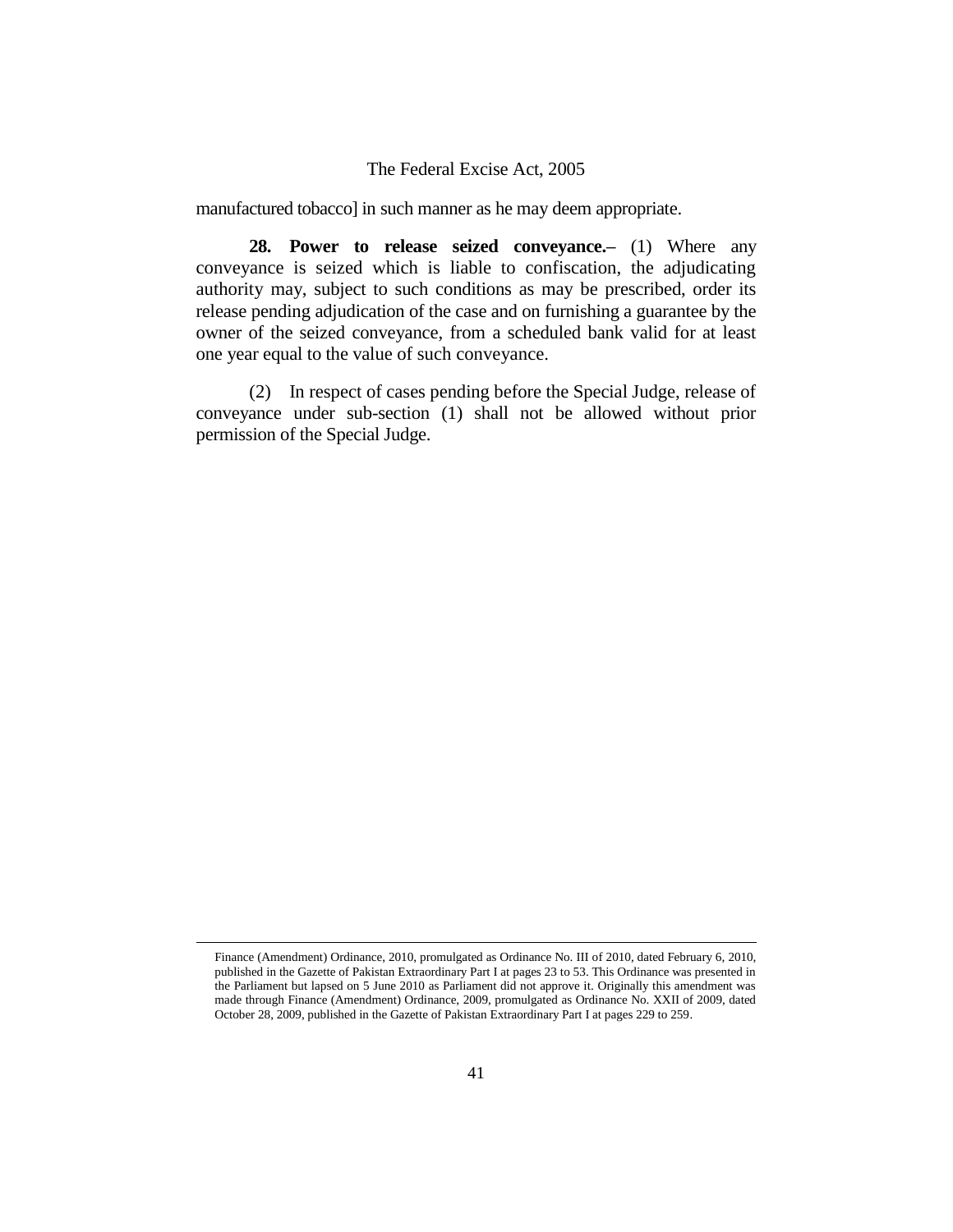## **CHAPTER V**

## **POWERS, ADJUDICATION AND APPEALS**

**29. Appointment of Federal excise officers and delegation of powers.—<sup>1</sup> [**(1) For the purposes of this Act and rules made there under, the Board may, by notification in the official Gazette, appoint, in relation to any area or jurisdiction specified in the notification, any person to be –

- (a) Chief Commissioner Inland Revenue;
- (b) Commissioner Inland Revenue;
- (c) Commissioner Inland Revenue (Appeals);
- (d) Additional Commissioner Inland Revenue;
- (e) Deputy Commissioner Inland Revenue;
- $2$ [(ea) District Taxation Officer Inland Revenue];
- (f) Assistant Commissioner Inland Revenue;
- $2[(fa)$  Assistant Director Audit Inland Revenue];
- (g) Inland Revenue Officer;
- (h) Superintendent Inland Revenue;
- (i) Inspector Inland Revenue;
- (j) Inland revenue Audit Officer; and
- (k) Officer of Inland Revenue with any other designation.]

 $3[(1A)$  The Chief Commissioner Inland Revenue and Commissioner Inland Revenue (Appeals) shall be subordinate to the Board and Commissioner Inland Revenue shall be subordinate to the Chief Commissioner Inland Revenue.

Sub-section (1) substituted by Finance Act, 2010 w.e.f. June 5, 2010. The same amendment was made by Finance (Amendment) Ordinance, 2010, promulgated as Ordinance No. III of 2010, dated February 6, 2010, published in the Gazette of Pakistan Extraordinary Part I at pages 23 to 53. This Ordinance was presented in the Parliament but lapsed on 5 June 2010 as Parliament did not approve it. Originally this amendment was made through Finance (Amendment) Ordinance, 2009, promulgated as Ordinance No. XXII of 2009, dated October 28, 2009, published in the Gazette of Pakistan Extraordinary Part I at pages 229 to 259

<sup>&</sup>lt;sup>2</sup> Clauses (ea)  $\&$  (fa) added by Finance Act, 2017

Section (1A), (1B) and (1C) inserted by Finance Act, 2010 w.e.f. June 5, 2010. The same amendment was made by Finance (Amendment) Ordinance, 2010, promulgated as Ordinance No. III of 2010, dated February 6, 2010, published in the Gazette of Pakistan Extraordinary Part I at pages 23 to 53. This Ordinance was presented in the Parliament but lapsed on 5 June 2010 as Parliament did not approve it. Originally this amendment was made through Finance (Amendment) Ordinance, 2009, promulgated as Ordinance No. XXII of 2009, dated October 28, 2009, published in the Gazette of Pakistan Extraordinary Part I at pages 229 to 259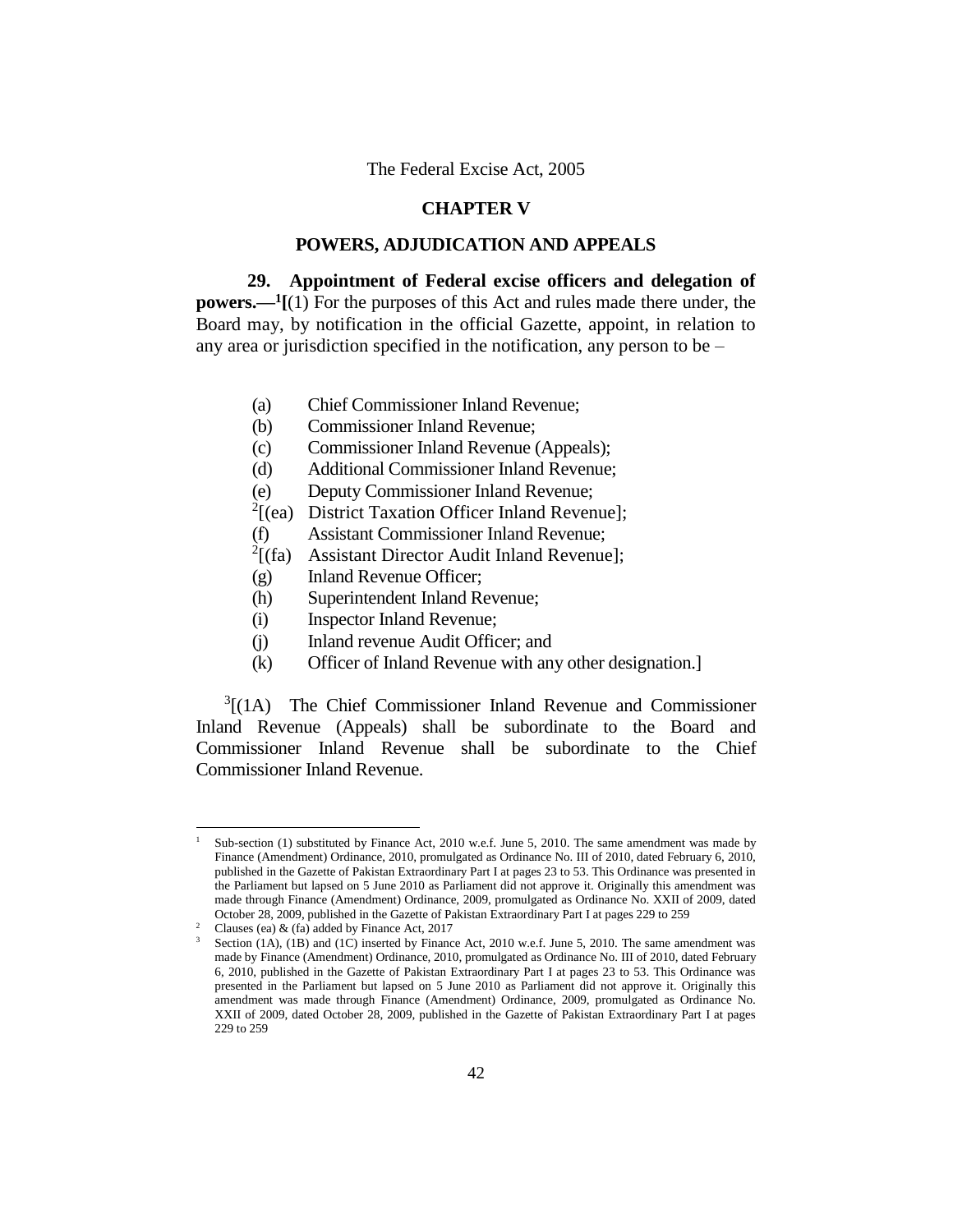$<sup>1</sup>$ [(1AA) The Chief Commissioners Inland Revenue shall perform their</sup> functions in respect of such persons or classes of persons or such areas as the Board may direct.

4 (1AB) The Commissioners Inland Revenue shall perform their functions in respect of such persons or classes of persons or such areas as the Chief Commissioner, to whom they are sub-ordinate, may direct.]

(1B) Additional Commissioner Inland Revenue, Deputy Commissioner Inland Revenue<sup>2</sup>[, District Taxation Officer Inland Revenue], Assistant Commissioners Inland Revenue Officers <sup>3</sup>[, Assistant Director Audit Inland Revenue], Inspector Inland Revenue and Officers of Inland Revenue with any other designation shall be subordinate to the Commissioner Inland Revenue and shall perform their functions in respect of such persons or classes of persons or such areas as the Commissioners, to whom they are subordinate, may direct.

(1C) Deputy Commissioners Inland Revenue<sup>1</sup>[, District Taxation Officer Inland Revenue], Assistant Commissioners Inland Revenue<sup>1</sup>[, Assistant Director Audit Inland Revenue], Inland Revenue Officers, Superintendents Inland Revenue, Inland Revenue Audit Officers, Inspectors Inland Revenue, and Officers of Inland Revenue with any other designation shall be subordinate top the Additional Commissioner Inland Revenue.]

(2) Notwithstanding the other designations of the officers of Federal Excise used in this Act or the rules made there under:

- (a) the Directorate General (Intelligence & Investigation) <sup>4</sup> [Inland Revenue] shall consist of a Director General and as many Directors, Additional Directors, Deputy Directors and Assistant Directors and other officers with any other designation as the Board may appoint by notification in the official Gazette;
- $5$ [(aa) The Board may, by notification in the official Gazette, $-$

<sup>&</sup>lt;sup>1</sup> Sub-sections (1AA)  $\&$  (1AB) added by Finance Act, 2017<br><sup>2</sup> The expression inserted by Finance Act, 2017

The expression inserted by Finance Act, 2017

<sup>&</sup>lt;sup>3</sup> The expressions inserted by Finance Act, 2017

<sup>&</sup>lt;sup>4</sup> Substituted vide Finance Act, 2007.

<sup>5</sup> New clause "aa" added by Finance Act, 2018.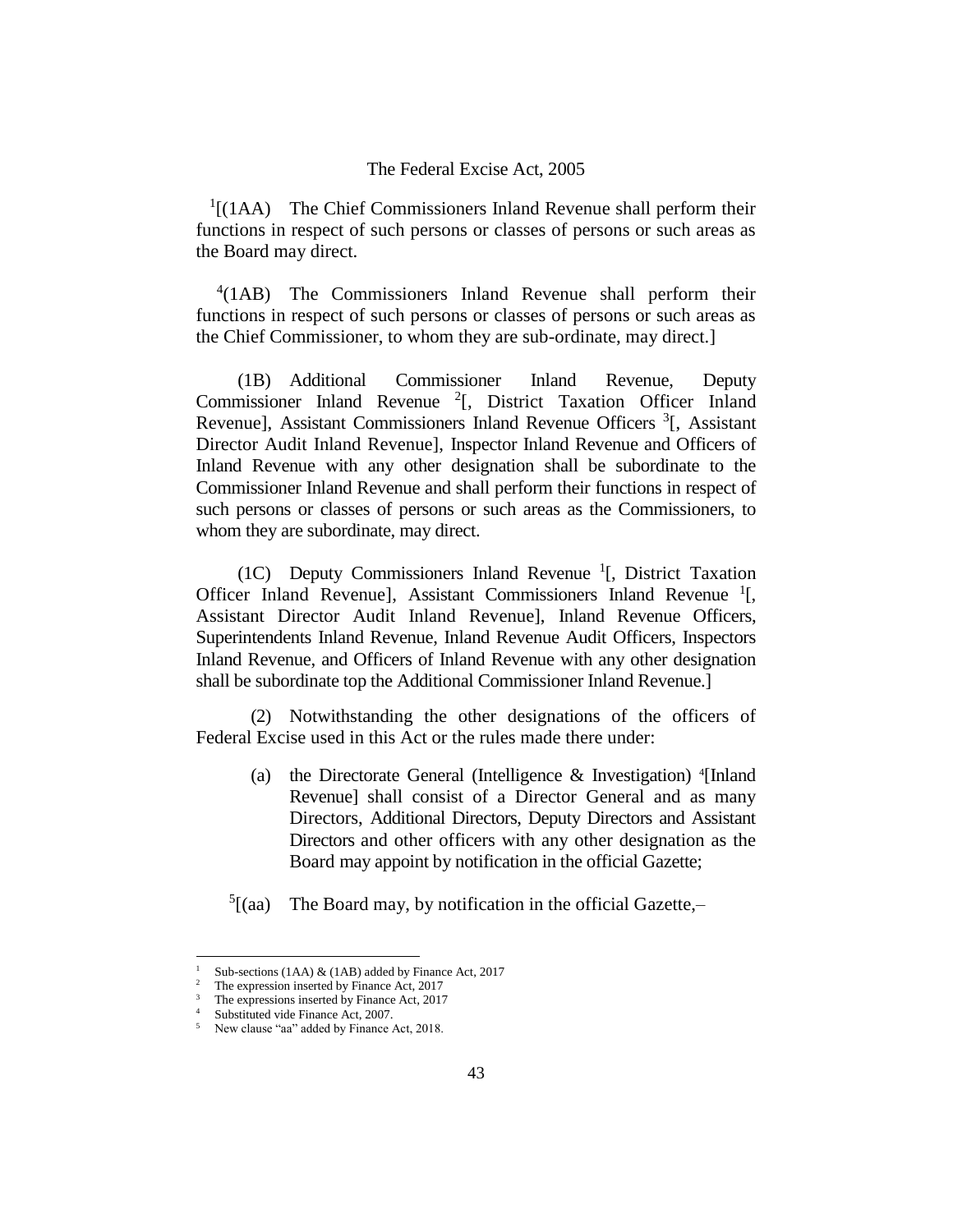- (i) specify the functions and jurisdiction of the Directorate General and its officers; and
- (ii) confer the powers of authorities specified in  $\frac{1}{2}$ [subsection (1) of section 29] upon the Directorate General and its officers];
- (b) the Directorate General <sup>2</sup>[ ] Internal Audit shall consist of a Director General and as many Directors, Additional Directors, Deputy Directors and Assistant Directors and other officers with any other designation as the Board may appoint by notification in the official Gazette; and
- (c) the Directorate General of Training & Research shall consist of a Director General and as many Directors, Additional Directors, Deputy Directors and Assistant Directors and other officers with any other designation as the Board may appoint by notification in the official Gazette.

(3) The Board may, by notification in the official Gazette and subject to such limitations or conditions as may be specified therein, empower by name or designation,—

(a) any  ${}^{3}$ [Additional Commissioner Inland Revenue] or  ${}^{4}$ [Deputy Commissioner Inland Revenue] to exercise any of the powers of a<sup>5</sup>[Commissioner Inland Revenue];

j.

<sup>&</sup>lt;sup>1</sup> Words substituted by Finance Supplementary (Second Amendment) Act, 2019<br><sup>2</sup> Omitted vide Finance Act, 2007

<sup>2</sup> Omitted vide Finance Act, 2007.

Substituted for "Additional Collector" by Finance Act, 2010 w.e.f. June 5, 2010. The same amendment was made by Finance (Amendment) Ordinance, 2010, promulgated as Ordinance No. III of 2010, dated February 6, 2010, published in the Gazette of Pakistan Extraordinary Part I at pages 23 to 53. This Ordinance was presented in the Parliament but lapsed on 5 June 2010 as Parliament did not approve it. Originally this amendment was made through Finance (Amendment) Ordinance, 2009, promulgated as Ordinance No. XXII of 2009, dated October 28, 2009, published in the Gazette of Pakistan Extraordinary Part I at pages 229 to 259

Substituted for "Deputy Collector" by Finance Act, 2010 w.e.f. June 5, 2010. The same amendment was made by Finance (Amendment) Ordinance, 2010, promulgated as Ordinance No. III of 2010, dated February 6, 2010, published in the Gazette of Pakistan Extraordinary Part I at pages 23 to 53. This Ordinance was presented in the Parliament but lapsed on 5 June 2010 as Parliament did not approve it. Originally this amendment was made through Finance (Amendment) Ordinance, 2009, promulgated as Ordinance No. XXII of 2009, dated October 28, 2009, published in the Gazette of Pakistan Extraordinary Part I at pages 229 to 259

<sup>5</sup> Substituted for "Collector of Federal Excise" by Finance Act, 2010 w.e.f. June 5, 2010. The same amendment was made by Finance (Amendment) Ordinance, 2010, promulgated as Ordinance No. III of 2010, dated February 6, 2010, published in the Gazette of Pakistan Extraordinary Part I at pages 23 to 53.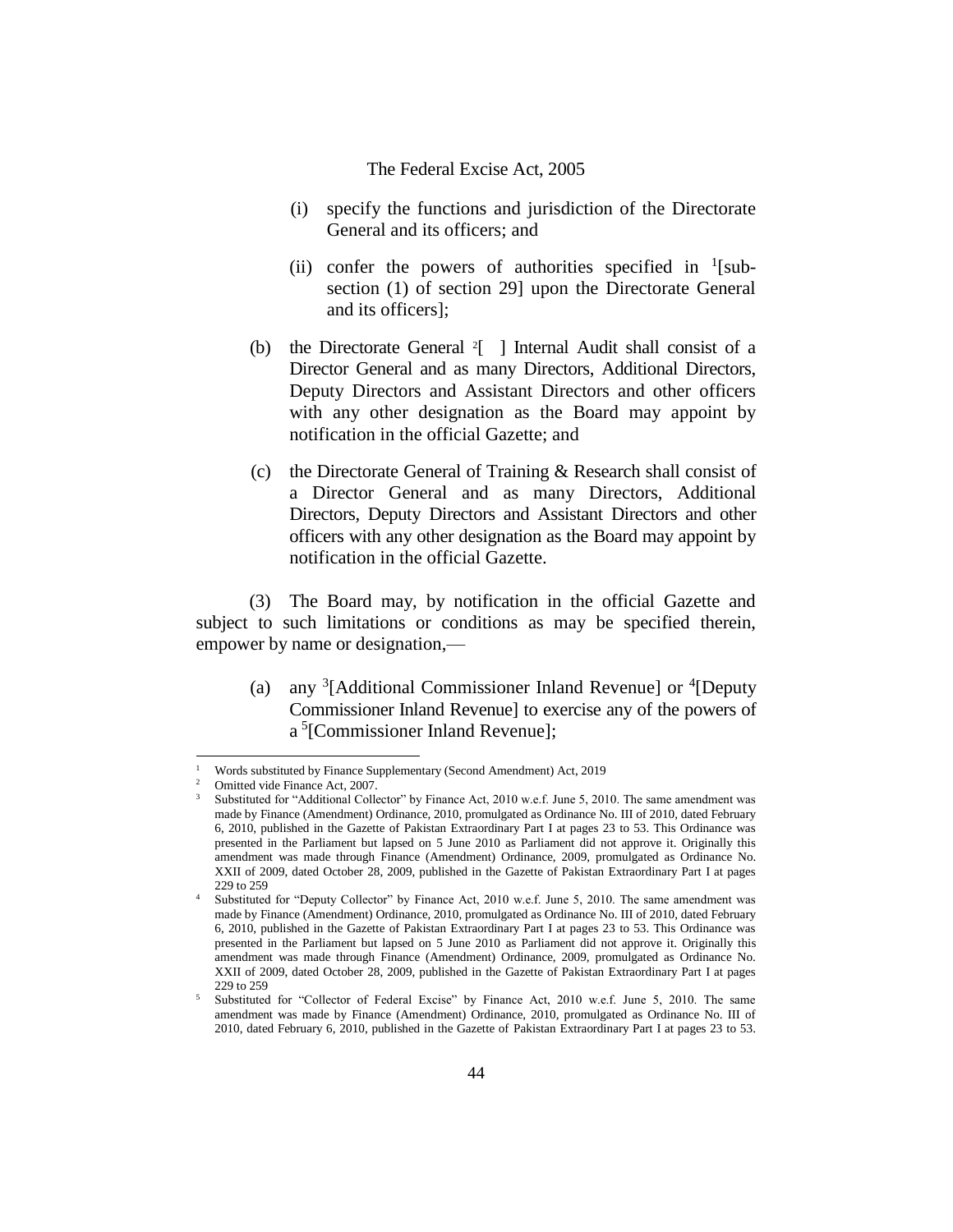- (b) any  ${}^{4}$ [Deputy Commissioner Inland Revenue] or  ${}^{1}$ [Assistant Commissioner Inland Revenue] to exercise any of the powers of an <sup>2</sup>[Additional Commissioner Inland Revenue];
- (c) any <sup>3</sup> [Assistant Commissioner Inland Revenue] to exercise any of the powers of a <sup>4</sup>[Deputy Commissioner Inland Revenue]; and
- (d) any other  ${}^{5}$ [officer of Inland Revenue] to exercise any of the powers of a <sup>6</sup>[Commissioner Inland Revenue], <sup>1</sup>[Additional

This Ordinance was presented in the Parliament but lapsed on 5 June 2010 as Parliament did not approve it. Originally this amendment was made through Finance (Amendment) Ordinance, 2009, promulgated as Ordinance No. XXII of 2009, dated October 28, 2009, published in the Gazette of Pakistan Extraordinary Part I at pages 229 to 259

Substituted for "Assistant Collector of Federal Excise" by Finance Act, 2010 w.e.f. June 5, 2010. The same amendment was made by Finance (Amendment) Ordinance, 2010, promulgated as Ordinance No. III of 2010, dated February 6, 2010, published in the Gazette of Pakistan Extraordinary Part I at pages 23 to 53. This Ordinance was presented in the Parliament but lapsed on 5 june 2010 as Parliament did not approve it. Originally this amendment was made through Finance (Amendment) Ordinance, 2009, promulgated as Ordinance No. XXII of 2009, dated October 28, 2009, published in the Gazette of Pakistan Extraordinary Part I at pages 229 to 259

<sup>2</sup> Substituted for "Additional Collector" by Finance Act, 2010 w.e.f. June 5, 2010. The same amendment was made by Finance (Amendment) Ordinance, 2010, promulgated as Ordinance No. III of 2010, dated February 6, 2010, published in the Gazette of Pakistan Extraordinary Part I at pages 23 to 53. This Ordinance was presented in the Parliament but lapsed on 5 June 2010 as Parliament did not approve it. Originally this amendment was made through Finance (Amendment) Ordinance, 2009, promulgated as Ordinance No. XXII of 2009, dated October 28, 2009, published in the Gazette of Pakistan Extraordinary Part I at pages 229 to 259

<sup>3</sup> Substituted for "Assistant Collector of Federal Excise" by Finance Act, 2010 w.e.f. June 5, 2010. The same amendment was made by Finance (Amendment) Ordinance, 2010, promulgated as Ordinance No. III of 2010, dated February 6, 2010, published in the Gazette of Pakistan Extraordinary Part I at pages 23 to 53. This Ordinance was presented in the Parliament but lapsed on 5 June 2010 as Parliament did not approve it. Originally this amendment was made through Finance (Amendment) Ordinance, 2009, promulgated as Ordinance No. XXII of 2009, dated October 28, 2009, published in the Gazette of Pakistan Extraordinary Part I at pages 229 to 259

Substituted for "Deputy Collector" by Finance Act, 2010 w.e.f. June 5, 2010. The same amendment was made by Finance (Amendment) Ordinance, 2010, promulgated as Ordinance No. III of 2010, dated February 6, 2010, published in the Gazette of Pakistan Extraordinary Part I at pages 23 to 53. This Ordinance was presented in the Parliament but lapsed on 5 June 2010 as Parliament did not approve it. Originally this amendment was made through Finance (Amendment) Ordinance, 2009, promulgated as Ordinance No. XXII of 2009, dated October 28, 2009, published in the Gazette of Pakistan Extraordinary Part I at pages 229 to 259

<sup>5</sup> Substituted for "Officer of Inland Revenue" by Finance Act, 2010 w.e.f. June 5, 2010. The same amendment was made by Finance (Amendment) Ordinance, 2010, promulgated as Ordinance No. III of 2010, dated February 6, 2010, published in the Gazette of Pakistan Extraordinary Part I at pages 23 to 53. This Ordinance was presented in the Parliament but lapsed on 5 June 2010 as Parliament did not approve it. Originally this amendment was made through Finance (Amendment) Ordinance, 2009, promulgated as Ordinance No. XXII of 2009, dated October 28, 2009, published in the Gazette of Pakistan Extraordinary Part I at pages 229 to 259

<sup>6</sup> Substituted for "Collector of Federal Excise" by Finance Act, 2010 w.e.f. June 5, 2010. The same amendment was made by Finance (Amendment) Ordinance, 2010, promulgated as Ordinance No. III of 2010, dated February 6, 2010, published in the Gazette of Pakistan Extraordinary Part I at pages 23 to 53. This Ordinance was presented in the Parliament but lapsed on 5 June 2010 as Parliament did not approve it.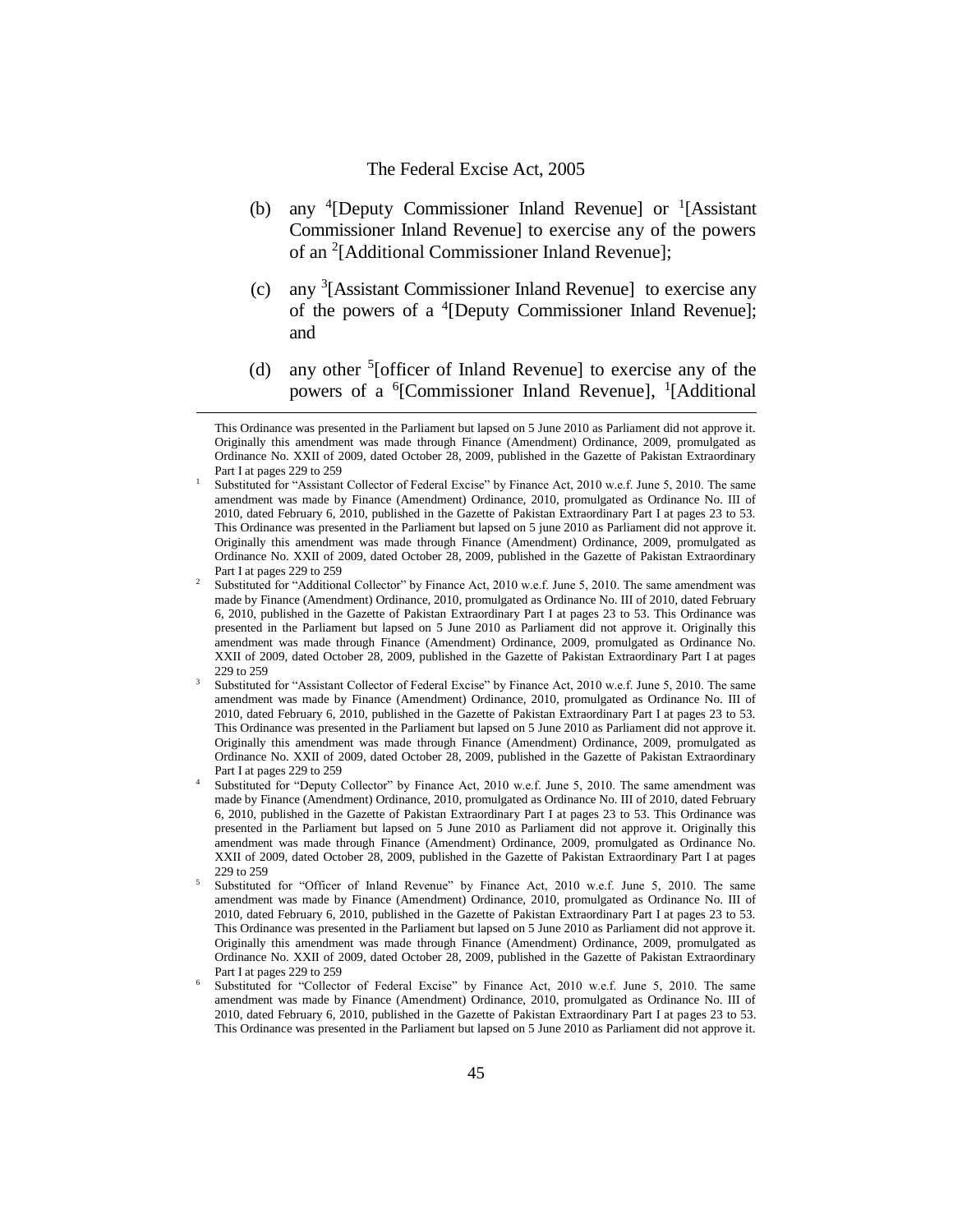Commissioner Inland Revenue], 3 [Deputy Commissioner Inland Revenue] or <sup>2</sup>[Assistant Commissioner Inland Revenue];

under this Act and the rules made there under.

 $^{1}[4***]$ 

(5) The officer to whom any powers of any senior officer are delegated under this section shall not further delegate such powers.

**30. Use of powers of subordinate officer.—** (1) An officer appointed under this Act shall exercise such powers and discharge such duties as are conferred or imposed on him under this Act and he shall also be competent to exercise all powers and discharge all duties or functions conferred or imposed upon any officer subordinate to him.

(2) Notwithstanding anything contained in this Act or the rules made there under, the Board may, by general or special order, impose such limitations or conditions on the exercise of such powers and discharge of such duties by any  $2$ [officer of Inland Revenue]as it deems fit.

3 **[ 31\*\*\*]**

÷,

**32. Option to pay fine in lieu of confiscation of conveyance.–** Wherever confiscation is adjudged under this Act or the rules made there under, the officer adjudging it may give the owner of the conveyance an option to pay in lieu of confiscation such fine as the officer thinks fit.

**33. Appeals to <sup>1</sup> [Commissioner] (Appeals).—** <sup>2</sup> [(1)] Any person

Originally this amendment was made through Finance (Amendment) Ordinance, 2009, promulgated as Ordinance No. XXII of 2009, dated October 28, 2009, published in the Gazette of Pakistan Extraordinary Part I at pages 229 to 259

<sup>1</sup> Sub-section (4) omitted by Finance Act, 2010 w.e.f. June 5, 2010.

<sup>&</sup>lt;sup>2</sup> Substituted for "Federal Excise Officer" by Finance Act, 2010 w.e.f. June 5, 2010. The same amendment was made by Finance (Amendment) Ordinance, 2010, promulgated as Ordinance No. III of 2010, dated February 6, 2010, published in the Gazette of Pakistan Extraordinary Part I at pages 23 to 53. This Ordinance was presented in the Parliament but lapsed on 5 June 2010 as Parliament did not approve it. Originally this amendment was made through Finance (Amendment) Ordinance, 2009, promulgated as Ordinance No. XXII of 2009, dated October 28, 2009, published in the Gazette of Pakistan Extraordinary Part I at pages 229 to 259

<sup>&</sup>lt;sup>3</sup> Section (31) omitted by Finance Act, 2010 w.e.f. June 5, 2010. The same amendment was made by Finance (Amendment) Ordinance, 2010, promulgated as Ordinance No. III of 2010, dated February 6, 2010, published in the Gazette of Pakistan Extraordinary Part I at pages 23 to 53. This Ordinance was presented in the Parliament but lapsed on 5 June 2010 as Parliament did not approve it. Originally this amendment was made through Finance (Amendment) Ordinance, 2009, promulgated as Ordinance No. XXII of 2009, dated October 28, 2009, published in the Gazette of Pakistan Extraordinary Part I at pages 229 to 259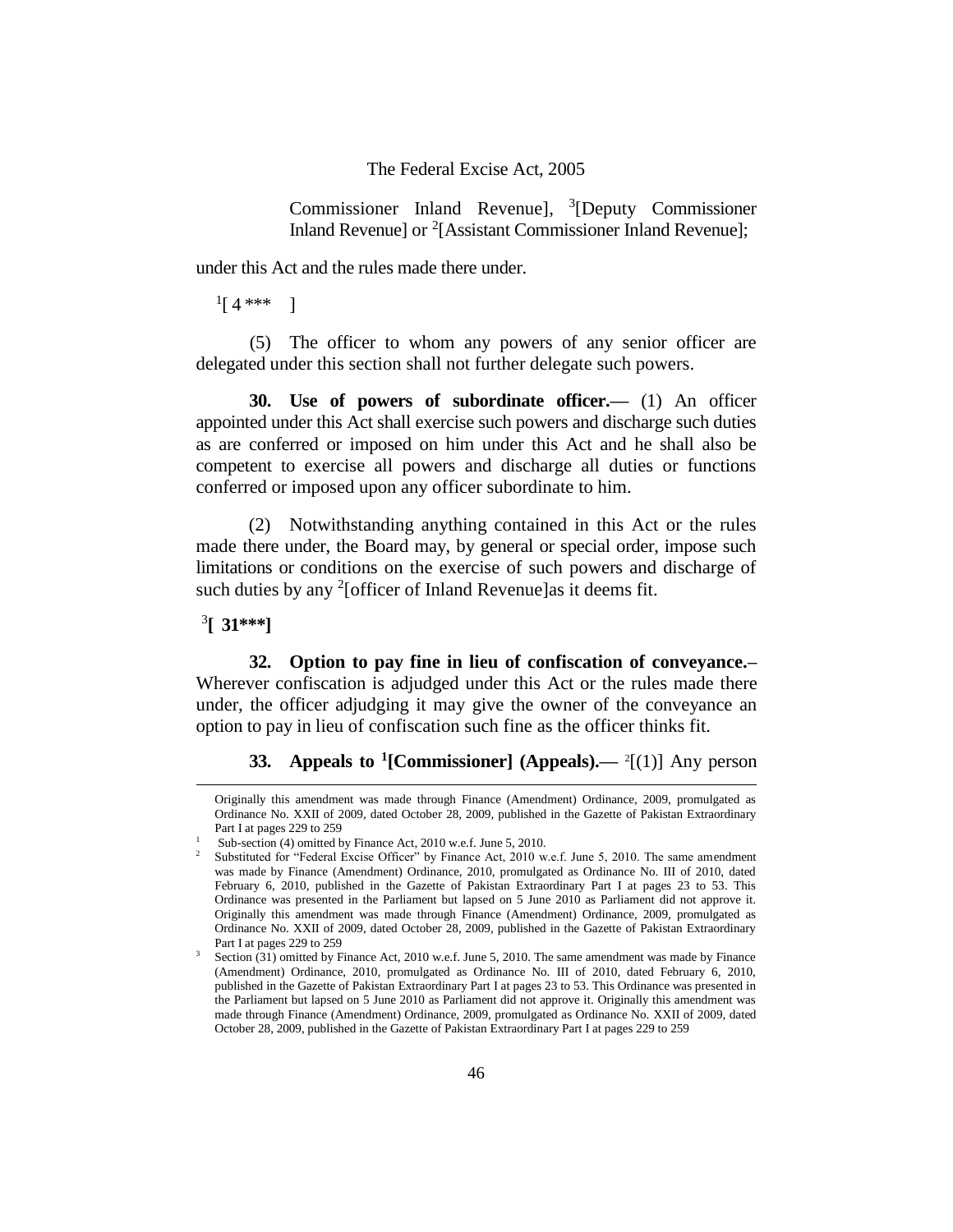other than Federal Excise officer aggrieved by any decision or order passed under this Act or the rules made there under by a  $<sup>1</sup>$  [officer of Inland</sup> Revenue up to the rank of  $3$ [Additional Commissioner Inland Revenue], other than a decision or order or notice given or action taken for recovery of the arrears of duty under this Act or rules made there under may within thirty days of receipt of such decision or order prefer appeal there from to the <sup>3</sup>[Commissioner] (Appeals).

 $^{4}$ [(1A) where in a particular case, the Commissioner (Appeals) is of the opinion that the recovery of tax levied under this Act, shall cause undue hardship to the taxpayer, he, after affording opportunity of being heard to the Commissioner or officer of Inland Revenue against whose order appeal has been made, may stay the recovery of such tax for a period not exceeding thirty days in aggregate.]

- $^{5}$ [(1B) An appeal under sub-section  $(1)$  shall–
	- (a) be in the prescribed form;
	- (b) be verified in the prescribed manner;
	- (c) state precisely the grounds upon which the appeal is made;
	- (d) be accompanied by the prescribed fee specified in sub-section (1C); and
	- (e) be filed with the Commissioner (Appeals) within the time set out in sub-section (1).
- (1C) The prescribed fee shall be–
	- (a) in the case of an appeal against an assessment–
		- (i) where the appellant is a company, five

Substituted for "Collector" by Finance Act, 2010 w.e.f. June 5, 2010. The same amendment was made by Finance (Amendment) Ordinance, 2010, promulgated as Ordinance No. III of 2010, dated February 6, 2010, published in the Gazette of Pakistan Extraordinary Part I at pages 23 to 53. This Ordinance was presented in the Parliament but lapsed on 5 June 2010 as Parliament did not approve it. Originally this amendment was made through Finance (Amendment) Ordinance, 2009, promulgated as Ordinance No. XXII of 2009, dated October 28, 2009, published in the Gazette of Pakistan Extraordinary Part I at pages 229 to 259

<sup>2</sup> Numbered vide Finance Act, 2006.

Substituted for "Additional Collector" by Finance Act, 2010 w.e.f. June 5, 2010. The same amendment was made by Finance (Amendment) Ordinance, 2010, promulgated as Ordinance No. III of 2010, dated February 6, 2010, published in the Gazette of Pakistan Extraordinary Part I at pages 23 to 53. This Ordinance was presented in the Parliament but lapsed on 5 June 2010 as Parliament did not approve it. Originally this amendment was made through Finance (Amendment) Ordinance, 2009, promulgated as Ordinance No. XXII of 2009, dated October 28, 2009, published in the Gazette of Pakistan Extraordinary Part I at pages 229 to 259.

Sub section (1A) inserted vid Finance Act, 2013.

<sup>&</sup>lt;sup>5</sup> New sub-sections (1B) and (1C) inserted by Finance Act, 2020.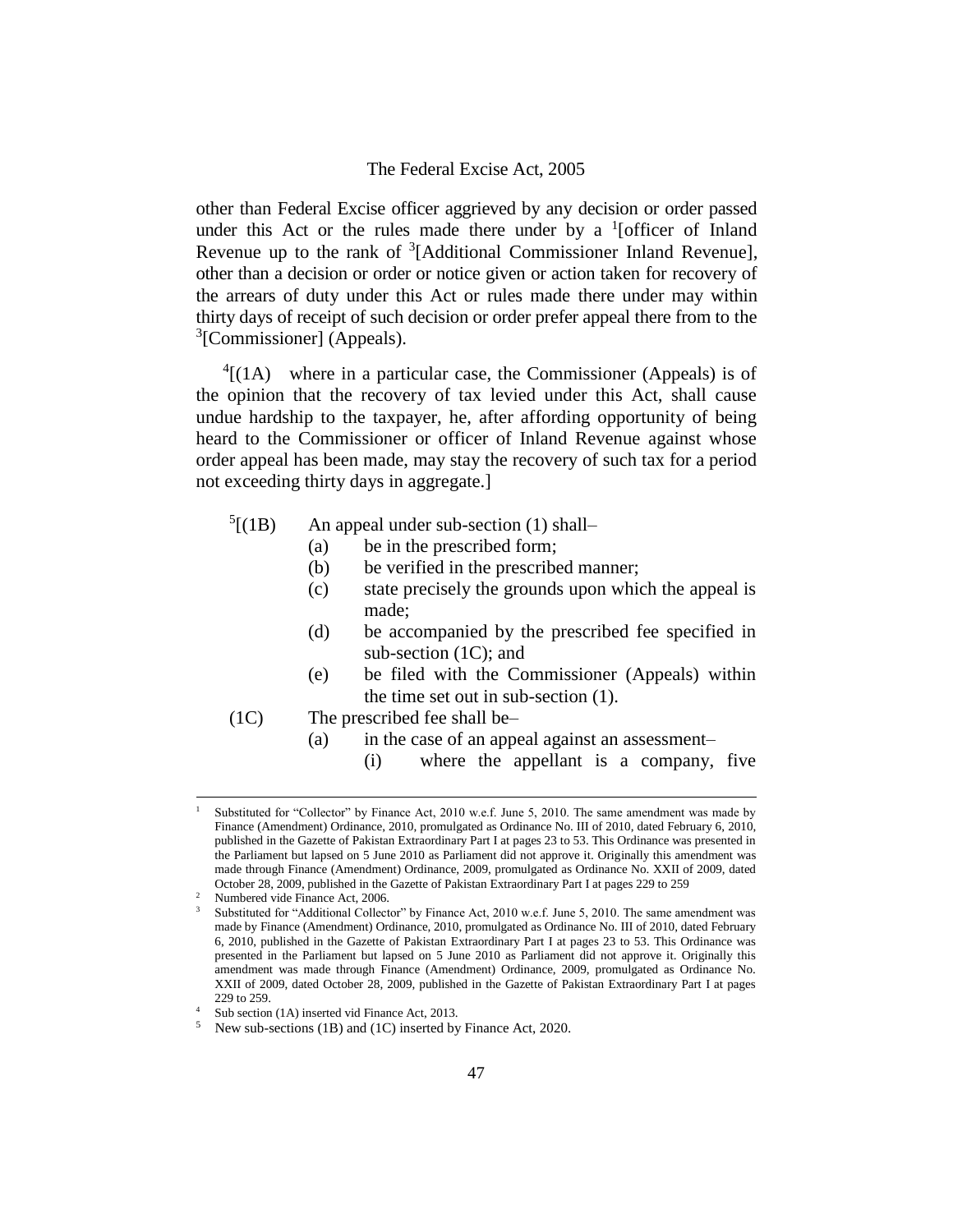thousand rupees; or

(ii) where the appellant is not a company, two thousand and five hundred rupees; and

(b) in any other case–

(i) where appellant is a company, five thousand rupees; or

(ii) where the appellant is not a company, one thousand rupees.]

 $\rm{^{1}}[(2)$  The <sup>2</sup>[Commissioner] (Appeals) may, after giving both parties to the appeal an opportunity of being heard, pass such order as he thinks fit, confirming, varying, altering, setting aside or annulling the decision or order appealed against <sup>3</sup>[:]

<sup>4</sup>[Provided that such order shall be passed not later than [one hundred and twenty] days from the date of filing of appeal or within such extended period, not exceeding  $5$ [sixty] days, as the  $2$ [Commissioner] (Appeals) may, for reasons to be recorded in writing, extend.]

<sup>6</sup>[Provided further that any period during which the proceeding are adjourned on account of stay order or Alternative Dispute Resolution proceedings or the time taken through adjournment by the petitioner not exceeding thirty days shall be excluded for the computation of these period.]

(3) In deciding an appeal, the  $2$ [Commissioner] (Appeals) may make such further inquiry as may be necessary provided that he shall not remand the case for *de novo* consideration.]

Added vide Finance Act, 2006.

<sup>&</sup>lt;sup>2</sup> Substituted for "Collector" by Finance Act, 2010 w.e.f. June 5, 2010. The same amendment was made by Finance (Amendment) Ordinance, 2010, promulgated as Ordinance No. III of 2010, dated February 6, 2010, published in the Gazette of Pakistan Extraordinary Part I at pages 23 to 53. This Ordinance was presented in the Parliament but lapsed on 5 June 2010 as Parliament did not approve it. Originally this amendment was made through Finance (Amendment) Ordinance, 2009, promulgated as Ordinance No. XXII of 2009, dated October 28, 2009, published in the Gazette of Pakistan Extraordinary Part I at pages 229 to 259.

<sup>&</sup>lt;sup>3</sup> Full stop substituted vide Finance Act, 2007.

<sup>4</sup> Inserted vide Finance Act, 2007.

<sup>&</sup>lt;sup>5</sup> Substituted vide Finance Act, 2009.

<sup>6</sup> Added vide Finance Act, 2009.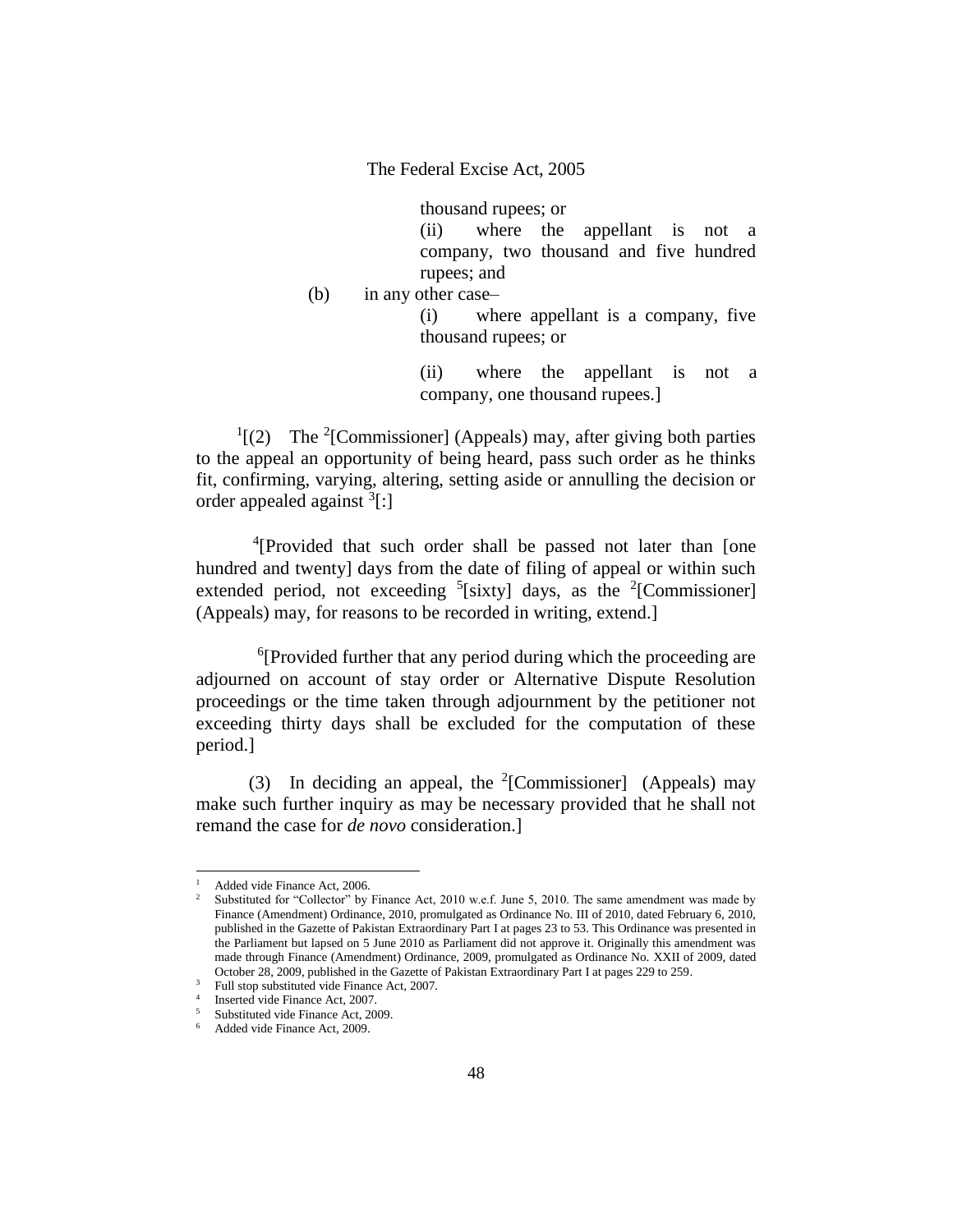$<sup>1</sup>$ [(4) The Commissioner (Appeals) shall not admit any</sup> documentary material or evidence which was not produced before the Officer Inland Revenue unless the Commissioner (Appeals) is satisfied that the appellant was prevented by sufficient cause from producing such material or evidence before the Officer Inland Revenue.]

**34. Appeals to the Appellate Tribunal <sup>2</sup> [ ].––** (1) Any person or  $3$ [officer of Inland Revenue] aggrieved by any of the following orders may within sixty days of the receipt of such orders file appeal to the Appellate Tribunal against such orders,–

- (a) an order passed by the  $2$ [Commissioner] (Appeals); and
- (b) an order passed by the Board or the Commissioner Inland Revenue under section 35:

Provided that the Appellate Tribunal shall decide the appeal filed under this sub-section within six months of its filing of appeal.

4 [\*\*\*]

j.

 $5(3)$  The Appellate Tribunal may admit, hear and dispose of the appeal as per procedure laid down in sections 131 and 132 of the Income Tax Ordinance, 2001 (XLIX of 2001), and rules made thereunder.]

**6 [34A. Reference to High Court.–** (1) Within ninety days of the communication of the order of the Appellate Tribunal under sub-section (2A) of section 34, the aggrieved person or the Commissioner may preference application, in the prescribed form along with a statement of the case, to the High Court, stating any question of law arising out of such order.

(2) The statement to the High Court referred to in sub-section (1), shall

<sup>&</sup>lt;sup>1</sup> New sub-section (4) inserted by Finance Act, 2020.

<sup>2</sup> Words "and Reference to High Court" omitted by Finance Act, 2011.

Substituted for "Federal Excise Officer" by Finance Act, 2010 w.e.f. June 5, 2010. The same amendment was made by Finance (Amendment) Ordinance, 2010, promulgated as Ordinance No. III of 2010, dated February 6, 2010, published in the Gazette of Pakistan Extraordinary Part I at pages 23 to 53. This Ordinance was presented in the Parliament but lapsed on 5 june 2010 as Parliament did not approve it. Originally this amendment was made through Finance (Amendment) Ordinance, 2009, promulgated as Ordinance No. XXII of 2009, dated October 28, 2009, published in the Gazette of Pakistan Extraordinary Part I at pages 229 to 259.

<sup>&</sup>lt;sup>4</sup> Sub-section (2) omitted by Finance Act, 2010.

<sup>5</sup> New sub-section (3) inserted by Finance Act, 2020.

<sup>&</sup>lt;sup>6</sup> Section 34A inserted by Finance Act, 2010.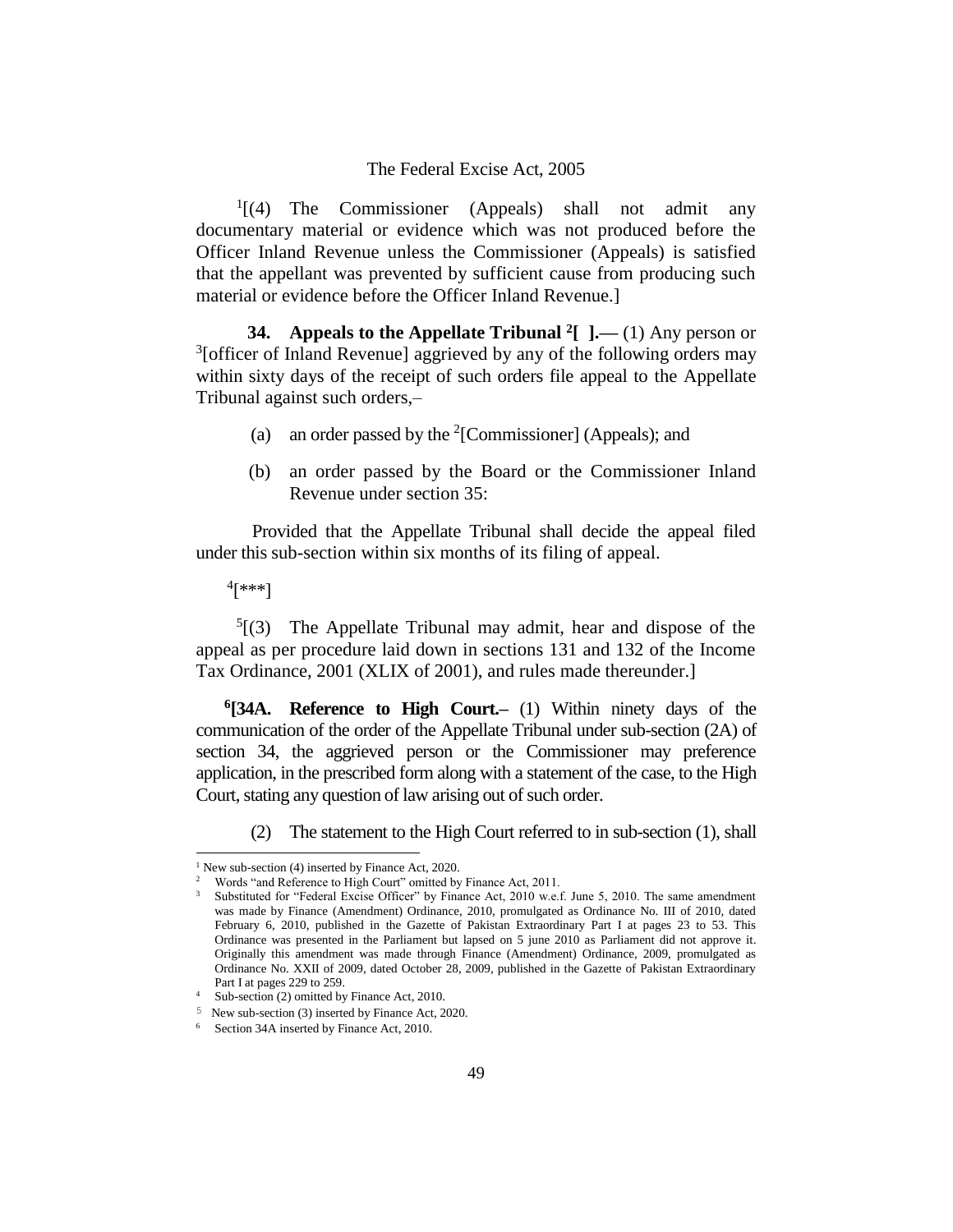set out the facts, the determination of the Appellate Tribunal and the question of law which arises out of its order.

(3) Where, on an application made under sub-section (1), the High Court is satisfied that a question of law arises out of the order referred to in subsection (1), it may proceed to hear the case.

(4) A reference to the High Court under this section shall be heard by a Bench of not less than two judges of the High Court and, in respect of the reference , the provisions of section 98 of the Code of Civil Procedure, 1908 (Act V of 1908), shall apply.

(5) The High Court upon hearing a reference under this section shall decide the question of law raised by the reference and pass judgment thereon specifying the grounds on which such judgment is based and the Tribunal's order shall stand modified accordingly. The Court shall send a copy of the Judgment under the seal of the Court to the Appellate Tribunal.

(6) Notwithstanding that a reference has been made to the High Court, the tax shall be payable in accordance with the order of the Appellate Tribunal.

(7) Where recovery of tax has been stayed by the High Court by an order, such order shall cease to have effect on the expiration of a period of six month following the day on which it was made unless the appeal is decided or such order is withdrawn by the High Court earlier.

(8) Section 5 of the Limitation Act, 1908 (IX of 1908), shall apply to an application made to the High Court under sub-section (1).

(9) An application under sub-section (1) by a person other than the Commissioner shall be accompanied by a fee of one hundred rupees.]

**35. Powers of Board or <sup>1</sup> [Commissioner] to pass certain orders.** (1) The Board or the <sup>2</sup>[Commissioner] within his jurisdiction, may *suo moto*  $2$ [, or otherwise] call for and examine the records of any

Substituted for "Collector" by Finance Act, 2010 w.e.f. June 5, 2010. The same amendment was made by Finance (Amendment) Ordinance, 2010, promulgated as Ordinance No. III of 2010, dated February 6, 2010, published in the Gazette of Pakistan Extraordinary Part I at pages 23 to 53. This Ordinance was presented in the Parliament but lapsed on 5 June 2010 as Parliament did not approve it. Originally this amendment was made through Finance (Amendment) Ordinance, 2009, promulgated as Ordinance No. XXII of 2009, dated October 28, 2009, published in the Gazette of Pakistan Extraordinary Part I at pages 229 to 259

<sup>&</sup>lt;sup>2</sup> Comma and words inserted by Finance Act, 2015.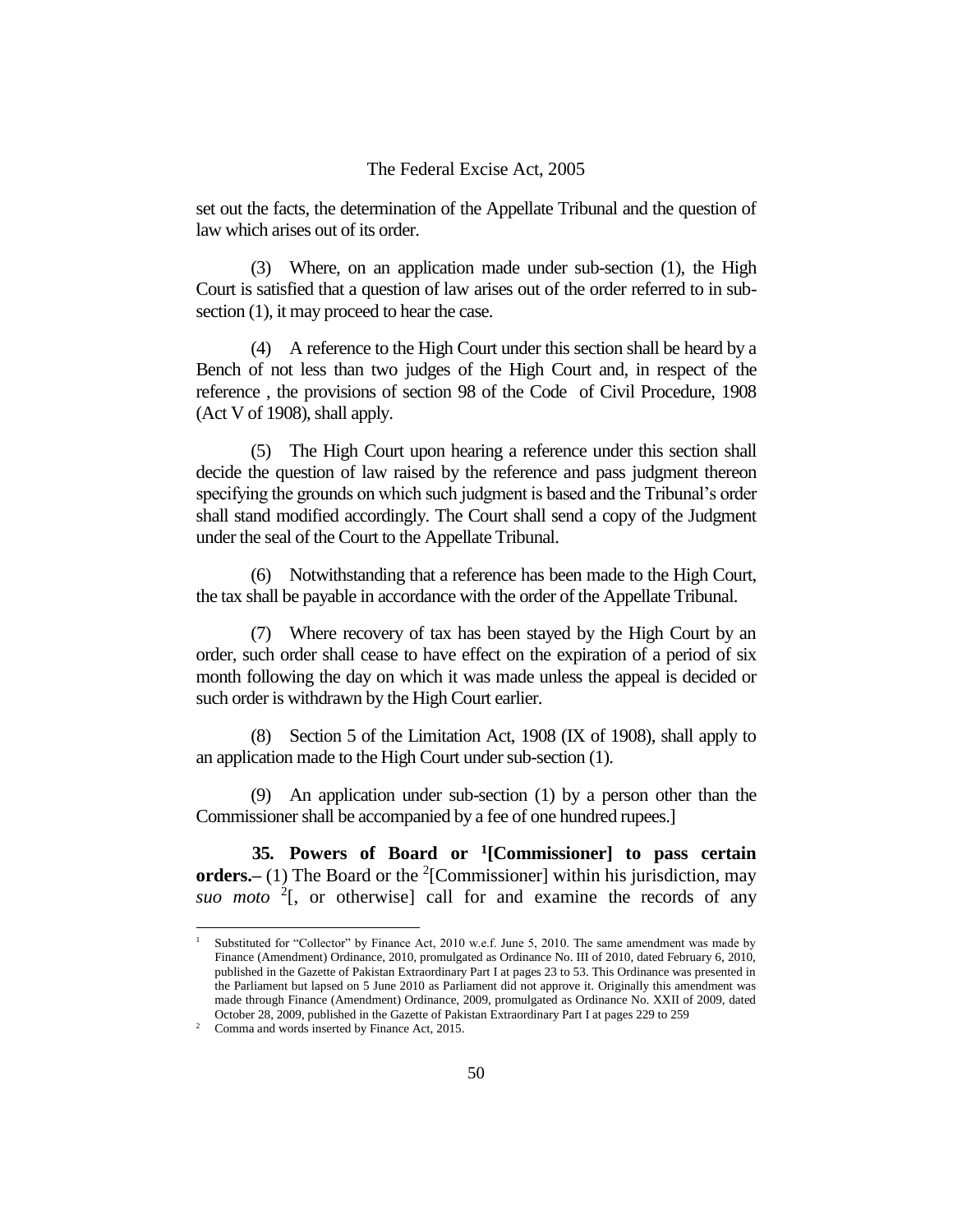proceedings under this Act for the purpose of satisfying itself or, as the case may be, himself as to the legality or propriety of any decision or order passed by a subordinate officer and may pass such order as it or he may think fit.

(2) No order confiscating goods of greater value or enhancing any fine, or imposing or enhancing any penalty, or requiring payment of any duty not levied or short-levied shall be passed under sub-section (1) unless the person affected thereby has been given an opportunity of showing cause against it and of being heard in person or through a counsel or other person duly authorized by him.

(3) No record of any proceedings relating to any decision or order passed by any <sup>1</sup>[officer of Inland Revenue] shall be called for or examined under subsection (1) after the expiry of two years from the date of such decision or order.

 $2$ <sup>2</sup>[*Explanation.*– For the purpose of sections 35, 45 and 46 and for removal of doubt, it is declared that the powers of the Board, Commissioner or officer of Inland Revenue under these sections are independent of the powers of the Board under section 42B and nothing contained in section 42B restrict the powers of the Board, Commissioner or officer of Inland Revenue under these sections or to conduct audit under these sections.]

**36. Power to rectify mistakes in orders.–** The Federal Government, the Board or any <sup>3</sup>[officer of Inland Revenue] may rectify any mistake which is apparent from the record in any order passed by it or him under any of the provisions of this Act or the rules made there under, on its or his own motion or on an application made by a person affected by the

Substituted for "Federal Excise Officer" by Finance Act, 2010 w.e.f. June 5, 2010. The same amendment was made by Finance (Amendment) Ordinance, 2010, promulgated as Ordinance No. III of 2010, dated February 6, 2010, published in the Gazette of Pakistan Extraordinary Part I at pages 23 to 53. This Ordinance was presented in the Parliament but lapsed on 5 June 2010 as Parliament did not approve it. Originally this amendment was made through Finance (Amendment) Ordinance, 2009, promulgated as Ordinance No. XXII of 2009, dated October 28, 2009, published in the Gazette of Pakistan Extraordinary Part I at pages 229 to 259

<sup>&</sup>lt;sup>2</sup> Explanation inserted by Finance Act, 2013. It aims at nullifying judgments of higher courts, see under section 42B.

<sup>3</sup> Substituted for "Federal Excise Officer" by Finance Act, 2010 w.e.f. June 5, 2010. The same amendment was made by Finance (Amendment) Ordinance, 2010, promulgated as Ordinance No. III of 2010, dated February 6, 2010, published in the Gazette of Pakistan Extraordinary Part I at pages 23 to 53. This Ordinance was presented in the Parliament but lapsed on 5 June 2010 as Parliament did not approve it. Originally this amendment was made through Finance (Amendment) Ordinance, 2009, promulgated as Ordinance No. XXII of 2009, dated October 28, 2009, published in the Gazette of Pakistan Extraordinary Part I at pages 229 to 259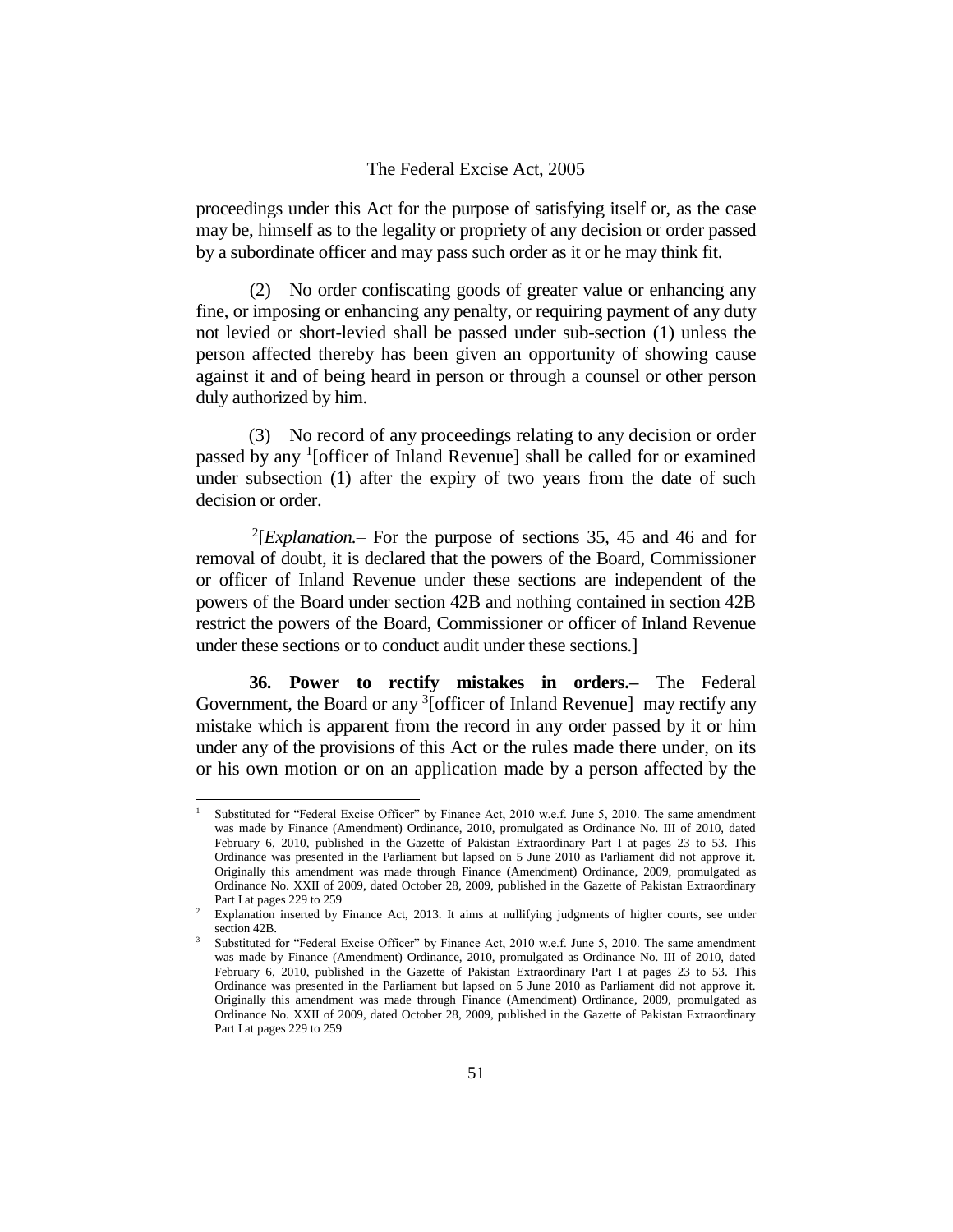order within three years of the passing of such order provided that no such rectification which has the effect of enhancing any penalty or fine or requiring the payment of a greater amount of duty shall be made unless the person affected by the proposed rectification has been given an opportunity of being heard.

## **37. Deposit, pending appeal, of duty demanded or penalty levied.–**

(1) Where in any appeal, the decision or order appealed against relates to any duty demanded or penalty imposed under this Act, the person desirous of appealing against such decision or order shall, pending the appeal, deposit the duty demanded or the penalty imposed provided that the Appellate Tribunal or  ${}^{1}$ [Commissioner] (Appeals) may in any particular case dispense with such deposit subject to such conditions as it may deem fit to impose so as to safeguard the interest of revenue.

(2) The order for such dispensation under sub-section (1) shall cease to have effect on the expiration of a period of six months following the date on which order for dispensation was passed or until the order of dispensation is withdrawn earlier or the case is finally decided earlier by the Appellate Tribunal or <sup>1</sup>[Commissioner] (Appeals).

(3) Notwithstanding sub-sections (1) and (2), the Appellate Tribunal or <sup>1</sup>[Commissioner] (Appeals) may direct that, pending decision on the appeal, the duty demanded or penalty imposed, alongwith the default surcharge payable under this Act, be paid by the appellant in suitable installments spread over a period not exceeding six months from the date of such direction:

Provided that where a person has, at the time of filing appeal, deposited fifteen *per cent* of the liability covered under the decision or order appealed against, he shall not be required to separately seek stay against recovery and stay in such a case shall commence from the date of payment of such fifteen per cent amount and shall remain valid till the

Substituted for "Collector" by Finance Act, 2010 w.e.f. June 5, 2010. The same amendment was made by Finance (Amendment) Ordinance, 2010, promulgated as Ordinance No. III of 2010, dated February 6, 2010, published in the Gazette of Pakistan Extraordinary Part I at pages 23 to 53. This Ordinance was presented in the Parliament but lapsed on 5 June 2010 as Parliament did not approve it. Originally this amendment was made through Finance (Amendment) Ordinance, 2009, promulgated as Ordinance No. XXII of 2009, dated October 28, 2009, published in the Gazette of Pakistan Extraordinary Part I at pages 229 to 259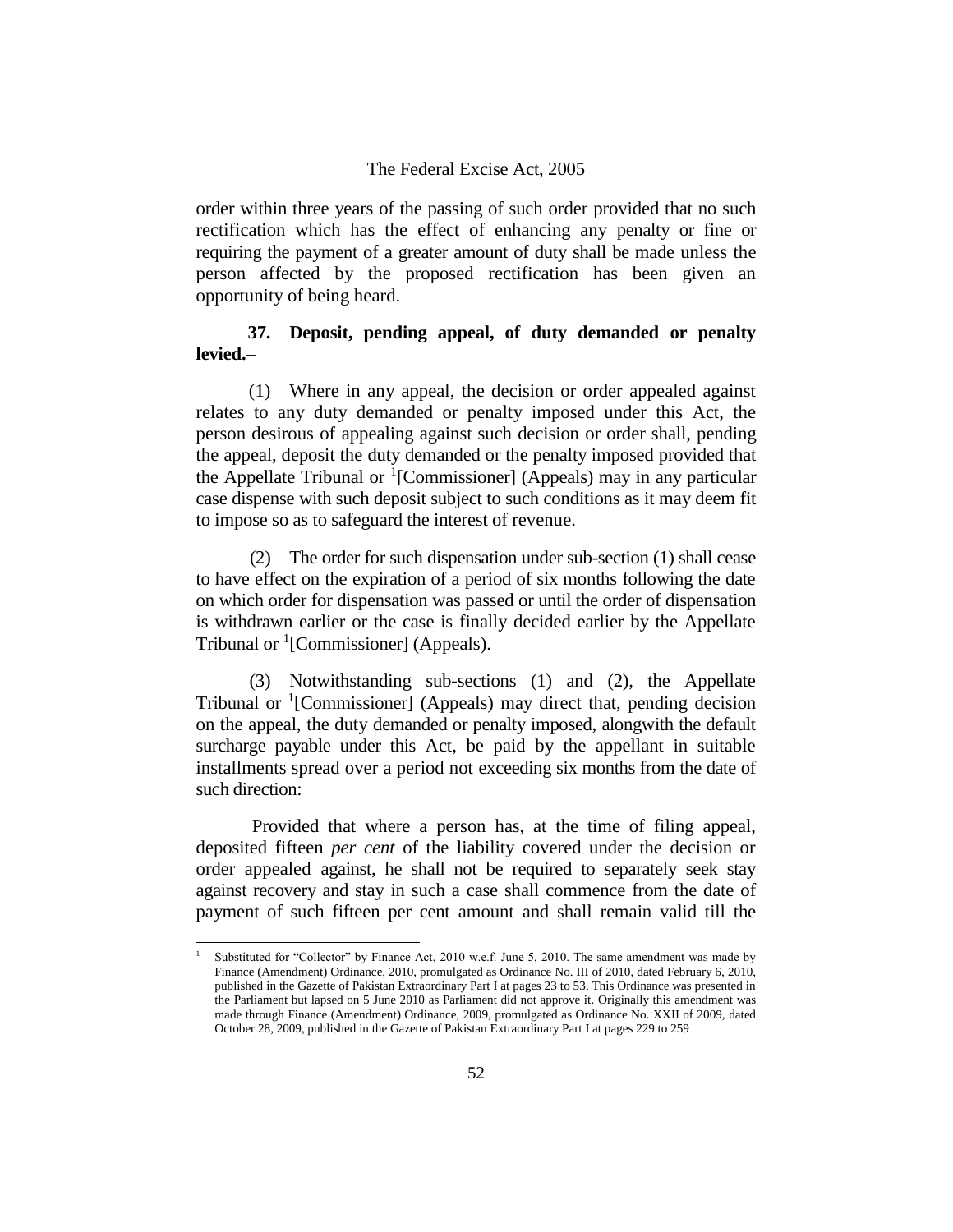expiry of a period of six months or till the decision of the appeal, whichever is earlier unless the case is decided in his favour and the amount so paid is claimed to have become due for refund  $1$ [:

Provided further that the Commissioner Inland Revenue or any officer of Inland Revenue subordinate to him shall not issue notice under this section or recovery rules made under the Federal Excise Rules, 2005 for recovery of any tax due from a taxpayer if the said taxpayer has filed an appeal under section 33 in respect of the order under which the tax sought to be recovered has become payable and the appeal has not been decided by the Commissioner (Appeals), subject to the condition that  $2$ [ten] per cent of the said amount of tax due has been paid by the taxpayer.]

 $3$ [38. **[38. Alternative Dispute Resolution.—** (1) Notwithstanding any other provision of this Act, or the rules made thereunder, an aggrieved person in connection with any dispute pertaining to—

- (a) the liability of duty against the aggrieved person, or admissibility of refunds, as the case may be;
- (b) the extent of waiver of default surcharge and penalty; or
- (c) any other specific relief required to resolve the dispute, may apply to the Board for the appointment of a committee for the resolution of any hardship or dispute mentioned in detail in the application, which is under litigation in any court of law or an appellate authority, except where criminal proceedings have been initiated or where interpretation of question of law having effect on identical cases is involved having effect on other cases.

(2) The Board may, after examination of the application of an aggrieved person, appoint a committee, within sixty days of receipt of such application in the Board, comprising, —

- (i) Chief Commissioner Inland Revenue having jurisdiction over the case; and
- (ii) two persons from a panel notified by the Board comprising of chartered accountants, cost and management accountants, advocates, having

Colon & new proviso added by Finance Act, 2017

Words "ten" substituted by Finance Act, 2018.

Section 38 substituted by Finance Act, 2020.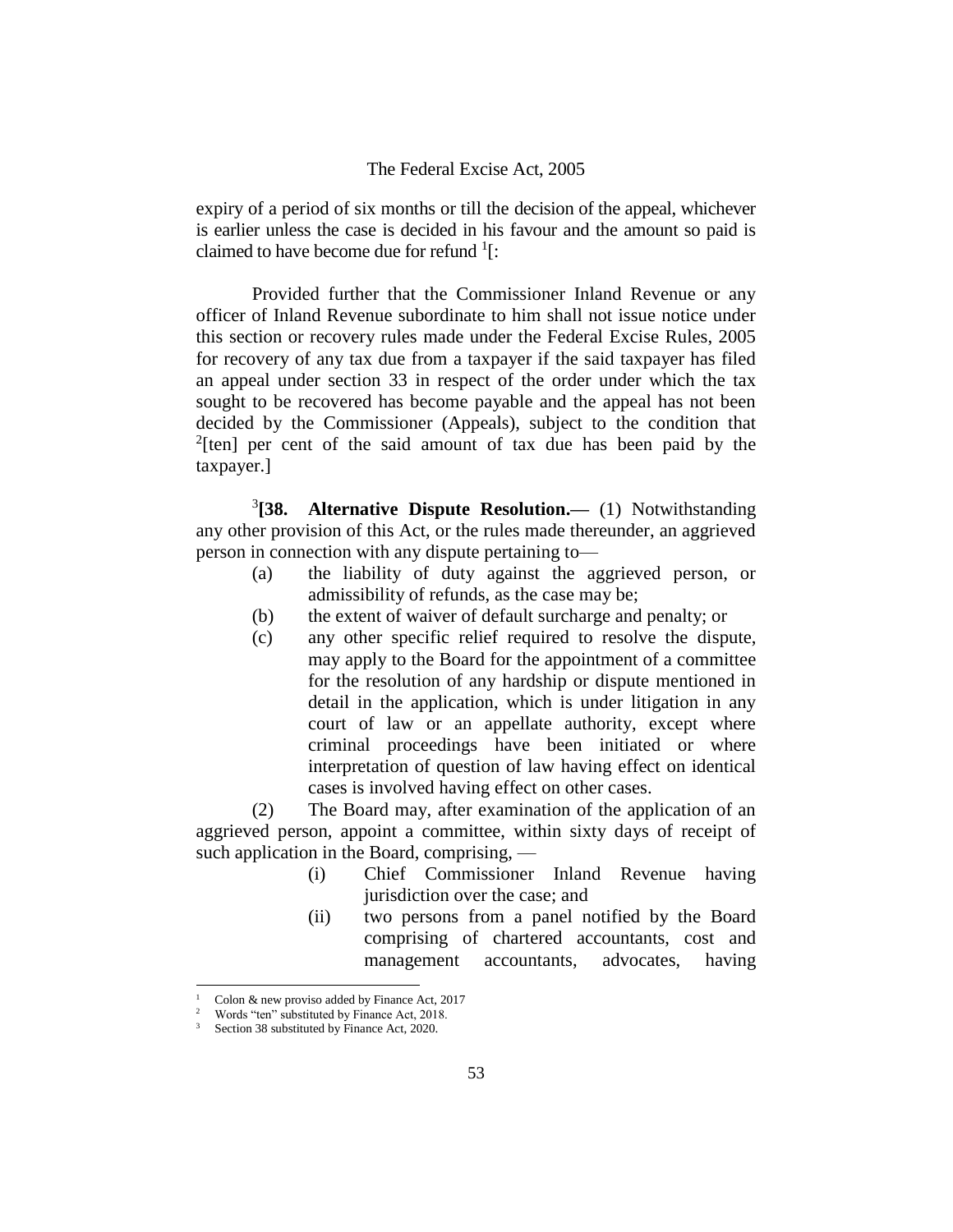minimum of ten years' experience in the field of taxation and reputable businessmen.

(3) The Board shall communicate the order of appointment of committee to the court of law or the appellate authority where the dispute is pending and the Commissioner.

(4) The Committee appointed under sub-section (2) shall examine the issue and may, if it deemed necessary, conduct inquiry, seek expert opinion, direct any officer of the Inland Revenue or any other person to conduct an audit and shall decide the dispute through consensus, within one hundred and twenty days of its appointment.

(5) The committee may, in case of hardship, stay recovery of tax payable in respect of dispute pending before it for a period not exceeding one hundred and twenty days in aggregate or till the decision of the Committee or its dissolution, whichever is earlier.

(6) The decision of the committee under sub-section (4) shall be binding on the Commissioner when the aggrieved person, being satisfied with the decision, has withdrawn the appeal pending before the court of law or any appellate authority and has communicated the order of withdrawal to the Commissioner:

Provided that if the order of withdrawal is not communicated to the Commissioner within sixty days of the service of decision of the committee upon the aggrieved person, the decision of the committee shall not be binding on the Commissioner.

(7) If the committee fails to decide within the period of one hundred and twenty days under sub-section (4), the Board shall dissolve the committee by an order in writing and the matter shall be decided by the court of law or the appellate authority where the dispute is pending.

(8) The Board shall communicate the order of dissolution to the court of law or the appellate authority and the Commissioner.

(9) The aggrieved person, on receipt of the order of dissolution, shall communicate it to the court of law or the appellate authority, where the dispute is pending.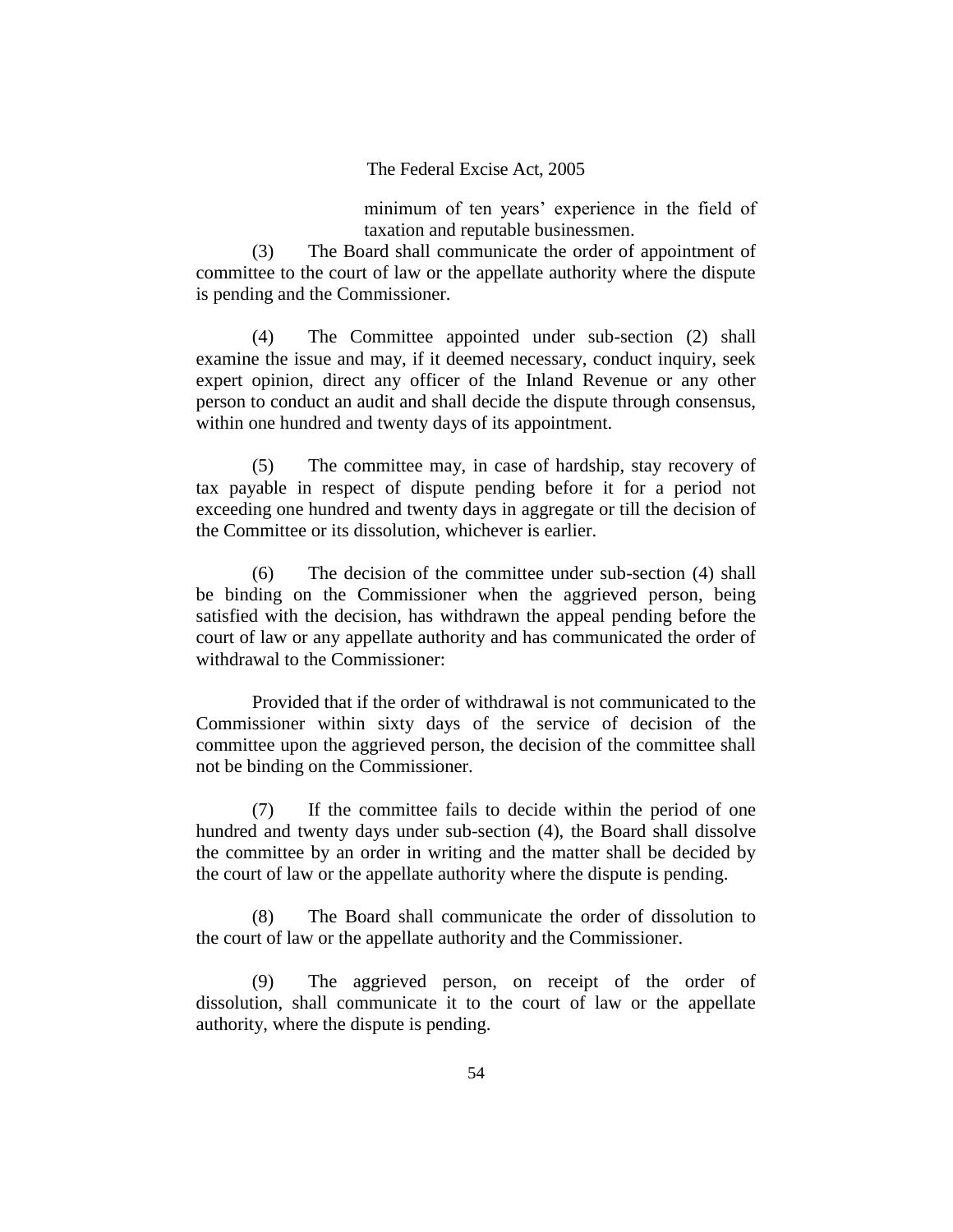(10) The aggrieved person may make the payment of federal excise duty and other taxes as decided by the committee under sub-section (4) and all decisions and orders made or passed shall stand modified to that extent.

(11) The Board may prescribe the amount to be paid as remuneration for the services of the members of the committee, other than the member appointed under clause (i) of sub-section (2).

(12) The Board may, by notification in the official Gazette, make rules for carrying out the purposes of this section.]

**39. Exclusion of time taken for copy.–** In computing the period of limitation specified for an appeal or application under this Chapter, the day on which the order complained was served, and if the party preferring the appeal or making the application was not furnished with a copy of the order when the notice of the order was served upon him, the time requisite for obtaining a copy of such order shall be excluded.

### **CHAPTER VI**

#### **SUPPLEMENTAL PROVISIONS**

**40. Power of Board to make rules.–** (1) The Board may make rules to carry into effect the purposes of any or all the provisions of this Act including charging fee for processing of returns, claims and other documents and for preparation of copies thereof.

(2) In making rules under this section, the Board may provide that any person committing a breach of any rule shall, without prejudice to any other action that may be taken against him under this Act, be liable to such penalty as may be prescribed under the rules and that any article in respect of which any such breach is committed shall be confiscated or destroyed.

(3) The Board may, in respect of cigarettes, make rules or issue instructions for the purpose of affixing duty stamps and banderoles and any instructions issued in this behalf shall have the force of rules issued under this Act.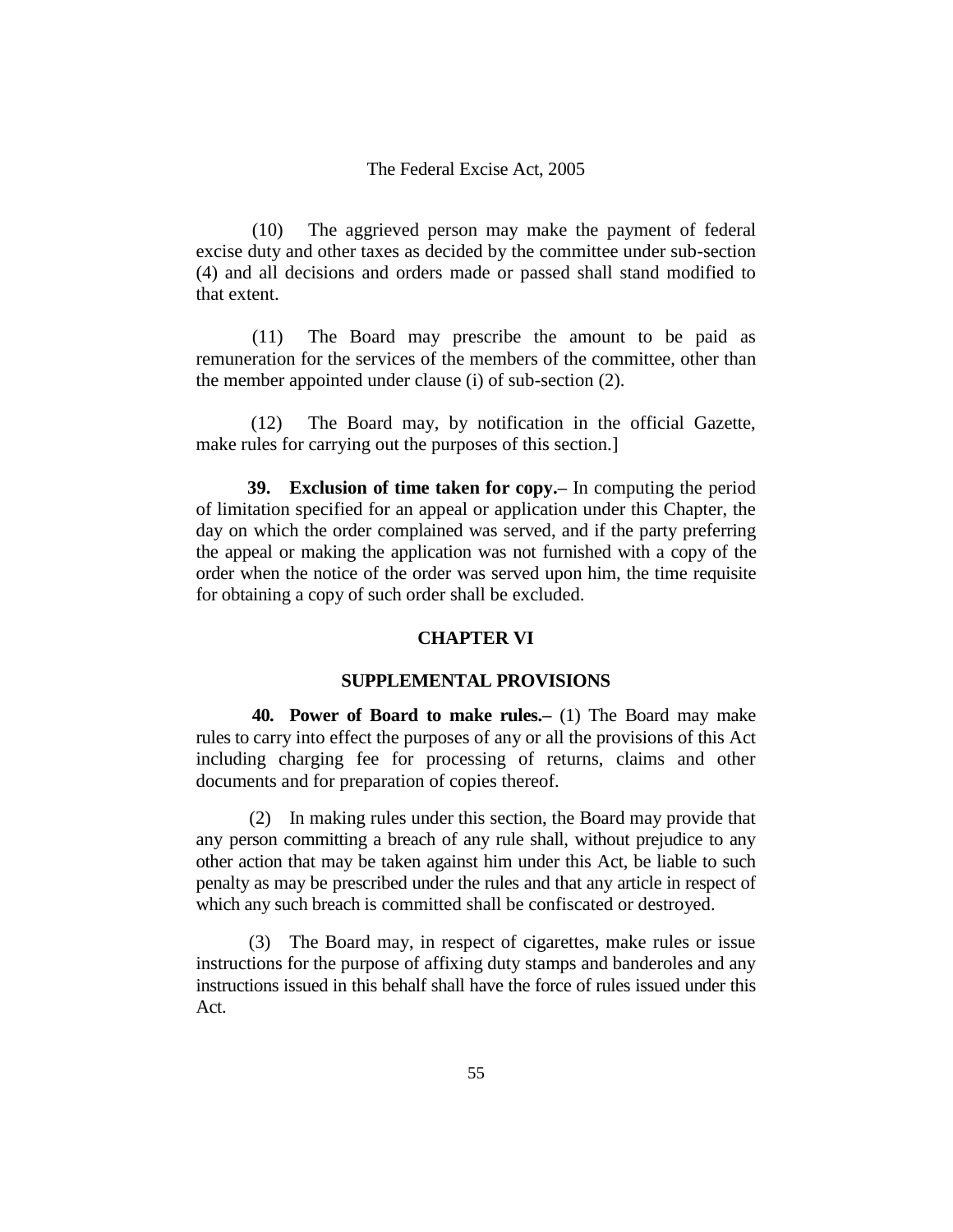**41. Bar of suit and limitation of suit and other legal proceedings.–** (1) No suit shall be brought in any civil court to set aside or modify any order passed, or any assessment, levy or collection of any duty, under this Act.

(2) No suit prosecution or other legal proceeding shall lie against the Federal Government or against any officer of the Government in respect of any order passed in good faith or any act in good faith done or ordered to be done under this Act.

(3) Notwithstanding anything in any other law for the time being in force, no investigation or inquiry shall be undertaken or initiated by any governmental agency against any officer or official for anything done in his official capacity under this Act, rules, instructions or direction made or issued there under without the prior approval of the Board.

**42. Observance of Board's orders, directions and instructions.–** All officers and persons employed in the execution of this Act and the rules made there under shall observe and follow the orders, directions and instructions of the Board provided that no such order, direction or instruction shall be given by the Board so as to interfere with the discretion of an officer in deciding the issues or matters brought before him for adjudication under this Act or rules made there under.

**1 [42A. Reference to authorities**.– Any reference to Collector, Additional Collector, Deputy Collector, Assistant Collector, Superintendent and an officer of federal excise, wherever occurring, in this Act and the rules Notifications, clarifications, general orders or orders made or issued there under, shall be construed as reference to Commissioner Inland Revenue, Additional Commissioner Inland Revenue, Deputy Commissioner Inland Revenue, Assistant Commissioner Inland Revenue, Superintendent Inland Revenue and an officer of inland Revenue, respectively.

**42B. Selection for audit by the Board.–** (1) The Board may select

Section 42A and 42B inserted by Finance Act, 2010 w.e.f. June 5, 2010. The same amendment was made by Finance (Amendment) Ordinance, 2010, promulgated as Ordinance No. III of 2010, dated February 6, 2010, published in the Gazette of Pakistan Extraordinary Part I at pages 23 to 53. This Ordinance was presented in the Parliament but lapsed on 5 June 2010 as Parliament did not approve it. Originally this amendment was made through Finance (Amendment) Ordinance, 2009, promulgated as Ordinance No. XXII of 2009, dated October 28, 2009, published in the Gazette of Pakistan Extraordinary Part I at pages 229 to 259.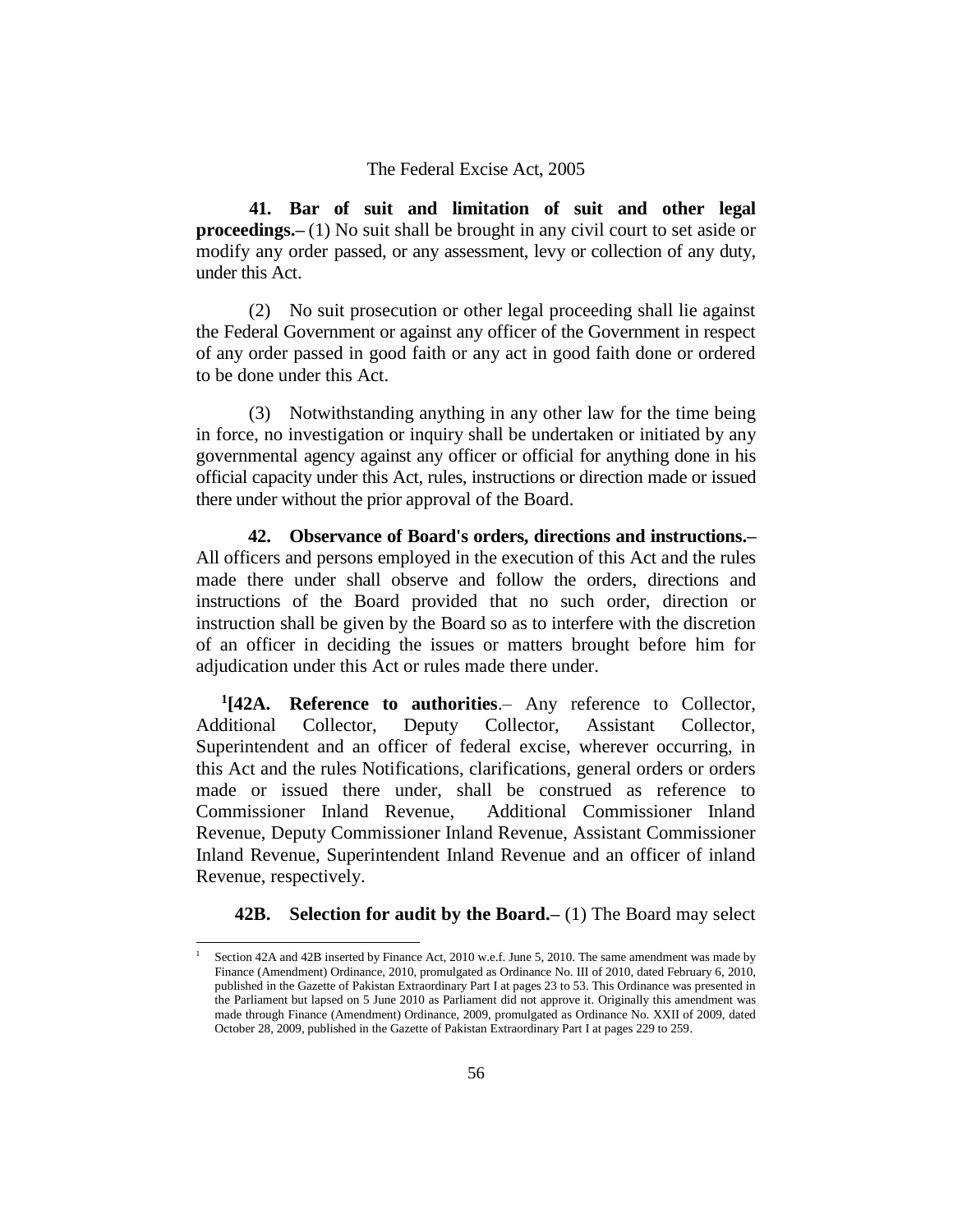persons or classes of persons for audit of records and documents through computer ballot which may be random or parametric as the Board may deem fit.

 $<sup>1</sup>$ [(1A) Notwithstanding anything contained in this Act or any other</sup> law, for the time being in force, the Board shall keep the parameters confidential.]

(2) Audit of such persons selected under sub-section (1) shall be conducted as per procedure given in section 46 and all the provisions of Act shall apply accordingly.

(3) For the removal of doubt, it is hereby declared that Board shall be deemed always to have had, the power to select any persons or classes of persons for audit.]

**2 [42C. Reward to Inland Revenue officers and officials.–** (1) In cases involving concealment or evasion of excise duty and other taxes, cash reward shall be sanctioned to the officers and officials of Inland Revenue for their meritorious conduct in such cases and to the informer providing credible information leading to such detection, as may be prescribed by the Board, only after realization of part or whole of the taxes involved in such cases.

(1) The Board may, by notification in the official Gazette, prescribe the procedure in this behalf and specify the apportionment of reward sanctioned under this section for individual performance or to collective welfare of the officers and officials of Inland Revenue.]

3 [**42D. Reward to whistleblowers**.-(1) The Board may sanction reward to whistleblowers in cases of concealment or evasion of duty, corruption or misconduct providing credible information leading to such detection of evasion of duty.

(2) The Board may, by notification in the official Gazette, prescribe the procedure in this behalf and also specify the apportionment of reward sanctioned under this section for whistleblowers.

<sup>&</sup>lt;sup>1</sup> New sub-section (1A) inserted by Finance Act, 2020.

<sup>&</sup>lt;sup>2</sup> Section 42C inserted by Finance Act, 2013.

<sup>&</sup>lt;sup>3</sup> Section 42D added by Finance Act, 2015.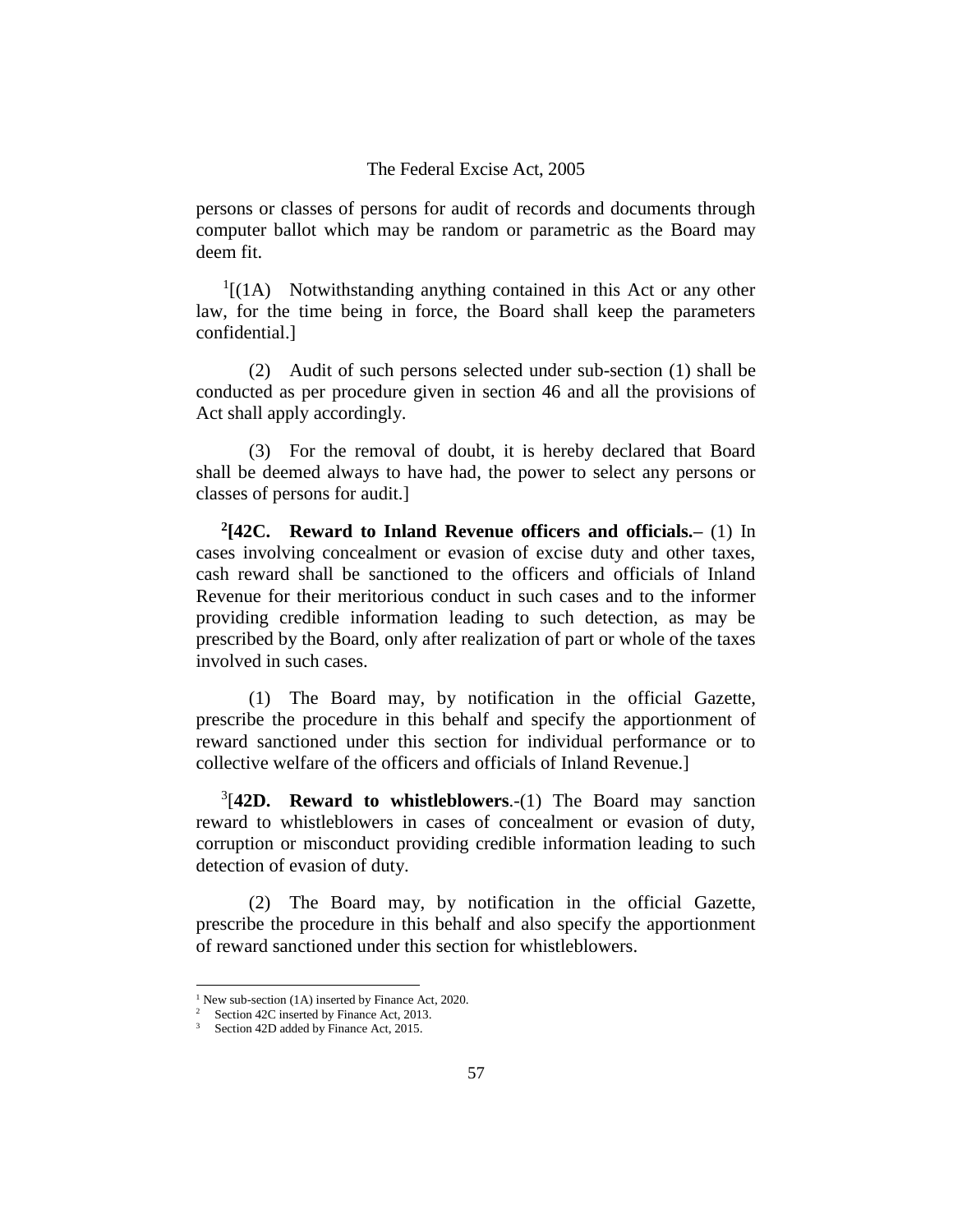- (3) The claim for reward by the whistleblower shall be rejected,
- if-

J.

- (a) the information provided is of no value;
- (b) the Board already had the information;
- (c) the information was available in public records; or
- (d) no collection of duty is made from the information provided from which the Board can pay the reward.

(4) For the purpose of this section, "whistleblower" means a person who reports concealment or evasion of duty leading to detection or collection of duty, corruption or misconduct, to the competent authority having power to take action against the person or a federal excise authority committing fraud, corruption, misconduct, or involved in concealment or evasion of duty.]

**43. Removal of difficulties and condonation of time limit etc.—** (1) If any difficulty or situation arises in giving effect to or applying the provisions of this Act or the rules made or notifications issued there under, the Board may, through a general order or otherwise, issue instructions or directions for such actions to be taken by an officer of  $\frac{1}{1}$ [Federal Excise] or any other person as it considers necessary or expedient for the purpose of removing the difficulty or tackling such situation and every such officer or person shall be bound to comply with such instructions or directions in such manner as may be specified therein.

(2) Where any time or period has been specified under any of the provisions of this Act or rules made there under within which any application is to be made or any act or thing is to be done, the Board may, in any case or class of cases, permit such application to be made or such act or thing to done within such time or period as it may consider appropriate provided that the Board may subject to such limitations or conditions as

<sup>1</sup> Words "Inland Revenue" substituted for Federal Excise by Finance Act, 2010 w.e.f. June 5, 2010. The same amendment was made by Finance (Amendment) Ordinance, 2010, promulgated as Ordinance No. III of 2010, dated February 6, 2010, published in the Gazette of Pakistan Extraordinary Part I at pages 23 to 53. This Ordinance was presented in the Parliament but lapsed on 5 June 2010 as Parliament did not approve it. Originally this amendment was made through Finance (Amendment) Ordinance, 2009, promulgated as Ordinance No. XXII of 2009, dated October 28, 2009, published in the Gazette of Pakistan Extraordinary Part I at pages 229 to 259.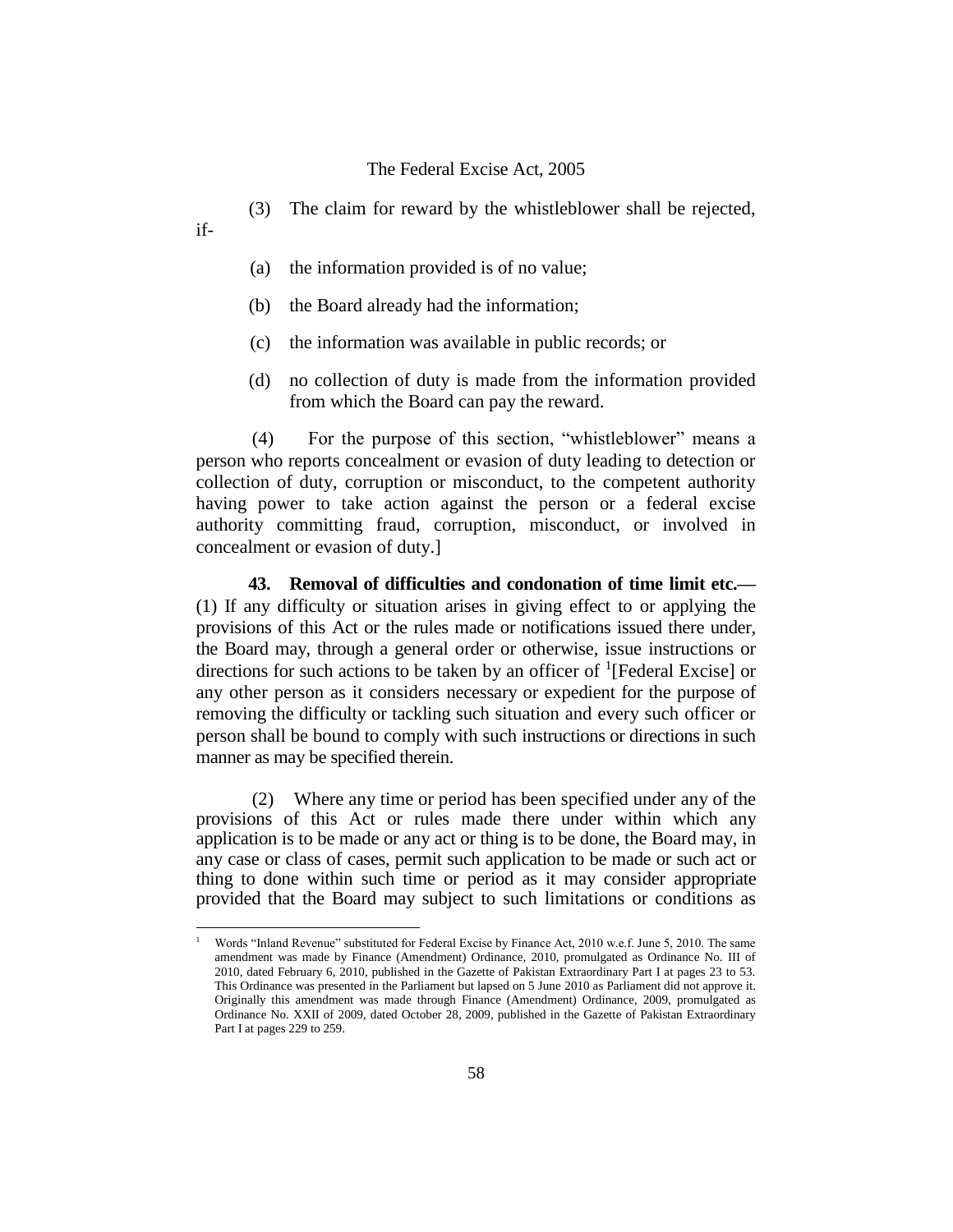may be specified therein, empower any  ${}^{1}$ [Commissioner] or other  ${}^{2}$ [officer of Inland Revenue] to exercise the powers under this subsection in any case or class of cases.

 ${}^{3}$ [Explanation.– For the purpose of this section, the expression "any act or thing is to be done" includes any act or thing to be done by the registered person or by the authorities specified in section 29 of this Act.]

4 [**43A. Issuance of duplicate of <sup>5</sup> [Federal Excise] documents.–** An officer of federal excise not below the rank of Assistant Collector may, on payment of one hundred rupees, issue an attested duplicate of any <sup>5</sup>[federal excise] document as is available with the department or has been filed under this Act or rules made there under to a relevant registered person applying for the same.]

**44. Refund of duty.—**(1) No refund of any amount of duty accrued for any reason under this Act or rules made there under shall be allowed unless claimed within one year of its accrual.

(2) In a case where a registered person did not avail adjustment of duty admissible at the relevant time, the  $6$ [Commissioner] may allow such person to avail the adjustment at any subsequent time provided that claim

Substituted for "Collector" by Finance Act, 2010 w.e.f. June 5, 2010. The same amendment was made by Finance (Amendment) Ordinance, 2010, promulgated as Ordinance No. III of 2010, dated February 6, 2010, published in the Gazette of Pakistan Extraordinary Part I at pages 23 to 53. This Ordinance was presented in the Parliament but lapsed on 5 June 2010 as Parliament did not approve it. Originally this amendment was made through Finance (Amendment) Ordinance, 2009, promulgated as Ordinance No. XXII of 2009, dated October 28, 2009, published in the Gazette of Pakistan Extraordinary Part I at pages 229 to 259

<sup>&</sup>lt;sup>2</sup> Substituted for "Federal Excise Officer" by Finance Act, 2010 w.e.f. June 5, 2010. The same amendment was made by Finance (Amendment) Ordinance, 2010, promulgated as Ordinance No. III of 2010, dated February 6, 2010, published in the Gazette of Pakistan Extraordinary Part I at pages 23 to 53. This Ordinance was presented in the Parliament but lapsed on 5 June 2010 as Parliament did not approve it. Originally this amendment was made through Finance (Amendment) Ordinance, 2009, promulgated as Ordinance No. XXII of 2009, dated October 28, 2009, published in the Gazette of Pakistan Extraordinary Part I at pages 229 to 259

<sup>&</sup>lt;sup>3</sup> Explanation inserted by Finance Act, 2011.

<sup>4</sup> Inserted vide Finance Act, 2008.

<sup>&</sup>lt;sup>5</sup> The "Inland Revenue" were substituted for "Federal Excise by Finance Act, 2010 w.e.f. June 5, 2010. The same amendment was made by Finance (Amendment) Ordinance, 2010, promulgated as Ordinance No. III of 2010, dated February 6, 2010, published in the Gazette of Pakistan Extraordinary Part I at pages 23 to 53. This Ordinance was presented in the Parliament but lapsed on 5 June 2010 as Parliament did not approve it. Originally this amendment was made through Finance (Amendment) Ordinance, 2009, promulgated as Ordinance No. XXII of 2009, dated October 28, 2009, published in the Gazette of Pakistan Extraordinary Part I at pages 229 to 259

<sup>6</sup> Substituted for "Collector" by Finance Act, 2010 w.e.f. June 5, 2010. The same amendment was made by Finance (Amendment) Ordinance, 2010, promulgated as Ordinance No. III of 2010, dated February 6, 2010, published in the Gazette of Pakistan Extraordinary Part I at pages 23 to 53. This Ordinance was presented in the Parliament but lapsed on 5 June 2010 as Parliament did not approve it. Originally this amendment was made through Finance (Amendment) Ordinance, 2009, promulgated as Ordinance No. XXII of 2009, dated October 28, 2009, published in the Gazette of Pakistan Extraordinary Part I at pages 229 to 259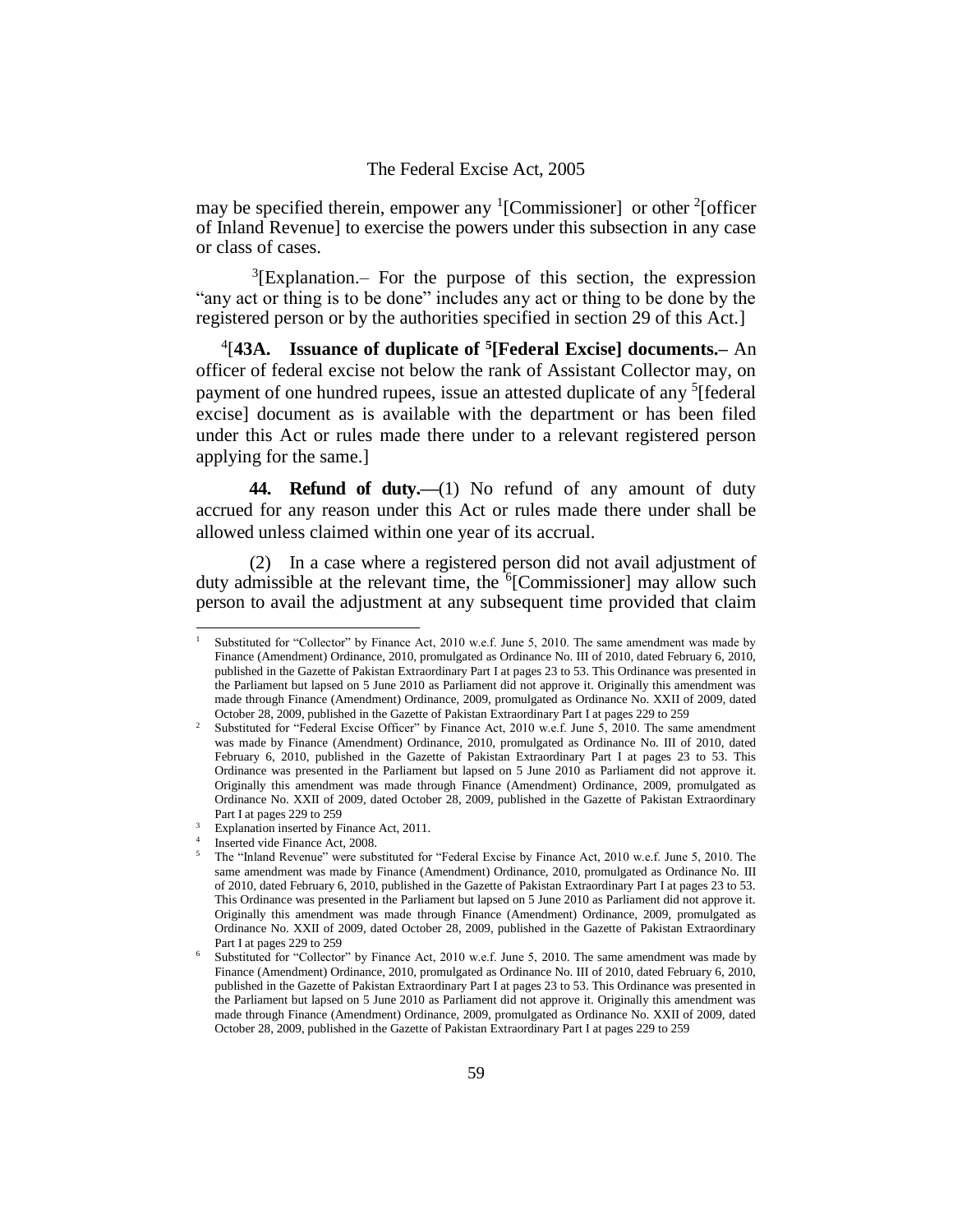for such adjustment is made within a period of one year from the date on which it was admissible.

(3) In a case where claim for refund or adjustment has accrued in consequence of any decision or judgment of any Federal Excise Officer, the Tribunal or Court, the period of one year, for the purpose of this section, shall be computed from the date of such decision or judgment.

<sup>1</sup>[44A. Delayed refund.- Where a refund due under section 44 is not made within the time specified in this behalf, there shall be paid to the claimant, in addition the amount of refund due to him, a further sum equal to KIBOR per annum of the amount of refund due, from the date following the expiry of the time specified as aforesaid, to the day preceding the day of payment of refund:

Provided that where there is a reason to believe that a person has claimed the refund which is not admissible to him, he shall not be entitled to additional amount unless the investigation of his claim is completed.]

**45. Access to records and posting of excise staff, etc.—** (1) A person who is required to maintain any record or documents under this Act or any other law shall, as and when required by the  $2$ [officer of Inland Revenue] produce record or documents which are in his possession or control or in the possession or control of his agent and where such record or documents have been kept on electronic data, he shall allow access to such officer to have access and use of any machine on which such data is kept and shall facilitate such officer to retrieve whole or part of such data in such manner and to such extent as may be required by him.

(2) Subject to such conditions and restrictions, as deemed fit to specify, the Board <sup>3</sup>[omitted] may, post <sup>3</sup>[officer of Inland Revenue] to the premises of registered person or class of such persons to monitor production, removal or sale of goods and the stock position or the maintenance of records <sup>4</sup>[.]

<sup>1</sup> Inserted vide Finance Act, 2009.

<sup>2</sup> Substituted for "Federal Excise Officer" by Finance Act, 2010 w.e.f. June 5, 2010. The same amendment was made by Finance (Amendment) Ordinance, 2010, promulgated as Ordinance No. III of 2010, dated February 6, 2010, published in the Gazette of Pakistan Extraordinary Part I at pages 23 to 53. This Ordinance was presented in the Parliament but lapsed on 5 June 2010 as Parliament did not approve it. Originally this amendment was made through Finance (Amendment) Ordinance, 2009, promulgated as Ordinance No. XXII of 2009, dated October 28, 2009, published in the Gazette of Pakistan Extraordinary Part I at pages 229 to 259

 $\frac{3}{4}$  Words "or Chief Commissioner" omitted by Finance Act, 2018.

Full stop inserted and proviso omitted by Finance Act, 2018.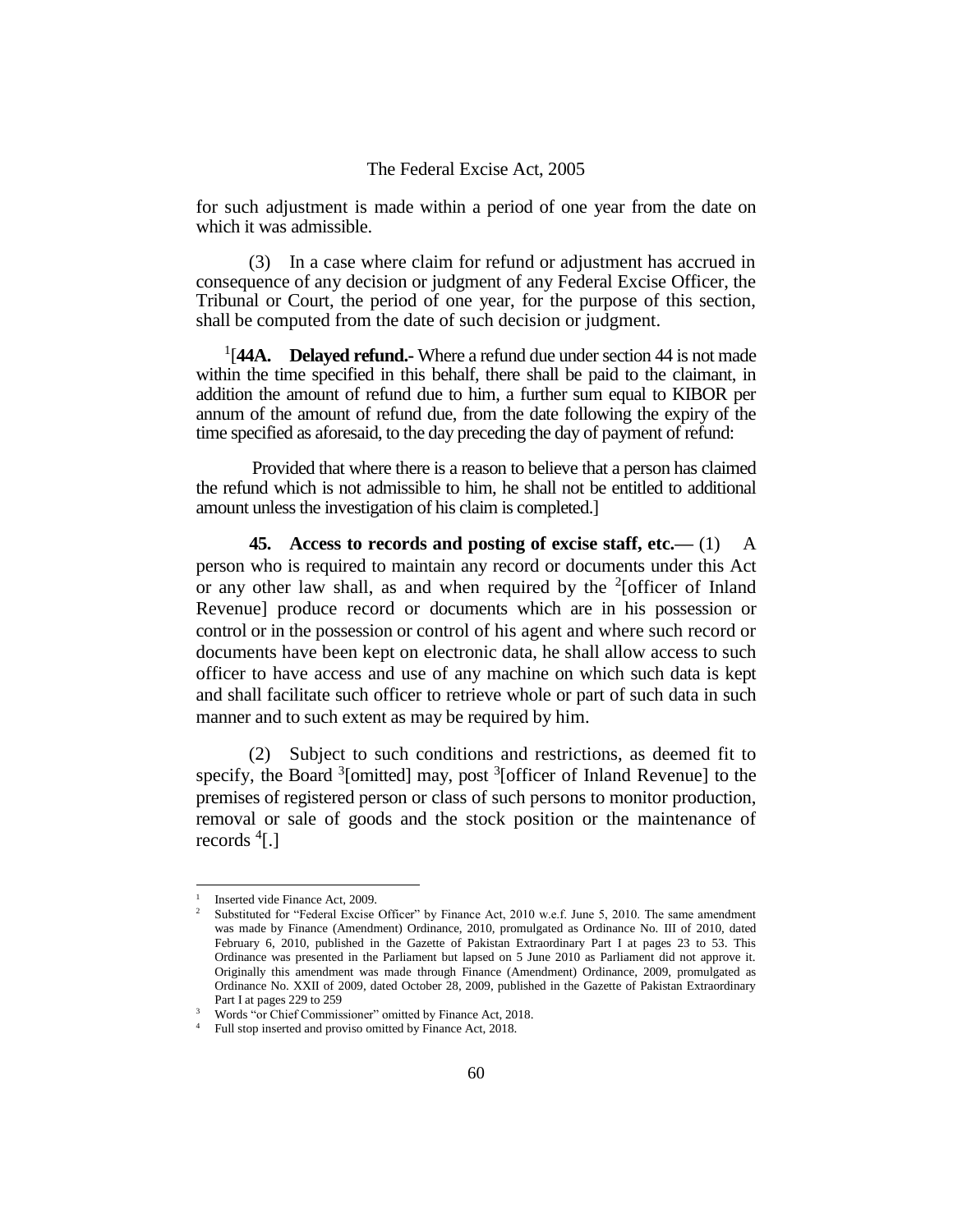# <sup>2</sup>[omitted]

 $<sup>1</sup>$ [(3) The Board may, by notification in the official Gazette, for the</sup> purpose to monitor production or manufacture of any goods, specify the manner and procedure for appointment and posting of technical staff and installation, operation, maintenance of close circuit T.V system anywhere in the factory premises.]

**2 [45A. Monitoring or tracking by electronic or other means.–** (1) Subject to such conditions, restriction and procedures as it may deem fit to impose or specify, the Board may, by notification ion the official Gazette, specify any registered person or class of registered persons or any goods or class of goods in respect of which monitoring or tracking of production, sales, clearance, stocks or any other related activity may be implemented through electronic or other means as may be prescribed.

(2) From such date, as may be prescribed by the Board, no excisable goods shall be removed or sold by the manufacturer or any other person without affixing tax stamp, banderole, stickers, labels, <sup>3</sup>[barcodes,] etc. in any such form, style and manner as may be prescribed by the Board in this behalf.]

4 [(3) Such tax stamps, banderoles, stickers, labels, barcodes *etc*., shall be acquired by the registered person referred to in sub-section (2) from a licensee appointed by the Board for the purpose, against price approved by the Board, which shall include the cost of equipment installed by such licensee in the premises of the said registered person.]

5 [**45AA. Licensing of brand name.-** (1) Manufacturers of the specified goods shall be required to obtain brand licence for each brand or stock keeping unit (SKU) in such manner as may be prescribed by the Board.

(2) Any specified brand and SKU found to be sold without obtaining a licence from the Board shall be deemed counterfeit goods and liable to

j.

<sup>1</sup> Inserted vide Finance Act, 2008.

<sup>&</sup>lt;sup>2</sup> Section 45A inserted by Finance Act, 2013.

<sup>3</sup> Word and comma inserted by Finance Act, 2015. Sub-section (3) added by Finance Act, 2015.

<sup>5</sup> New Section 45AA inserted by Finance Act, 2021.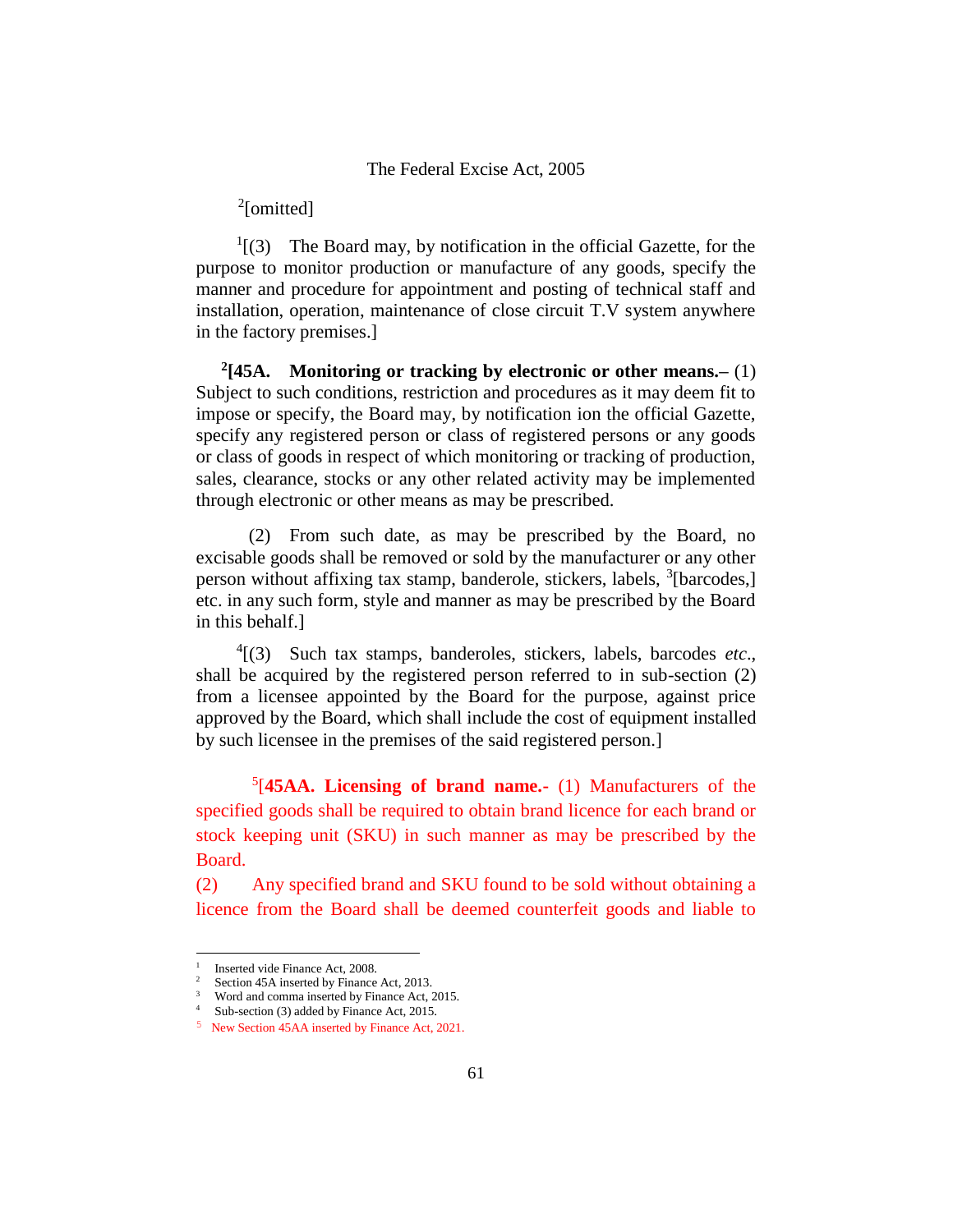outright confiscation and destruction in the prescribed manner and such destruction and confiscation shall be without prejudice to any other penal action which may be taken under this Act.]

**46. <sup>1</sup>** [\*\*\*] **Audit.—** (1) The <sup>2</sup> [officer of Inland Revenue] authorized by the Board  $3$ [or Chief Commissioner] by designation may, once in a year, after giving advance notice in writing, conduct audit of the records and documents of any person registered under this Act.

(2) In case the <sup>4</sup> [Commissioner] has information or sufficient evidence showing that such registered person is involved in fraud or evasion of duty, he may authorize a Federal Excise Officer, not below the rank of <sup>5</sup>[Assistant Commissioner], to conduct audit at any time in a year.

 ${}^{6}$ [(2A) After completion of the audit under this section or any other provision of law, the officer of Inland Revenue may, after obtaining the registered person's explanation on all the issues raised in the audit shall pass an order under section 14, imposing the amount of duty as per law, charging default surcharge, imposing penalty and recovery of any amount erroneously refunded.]

(3) Notwithstanding the penalties prescribed in section 19, if a registered person wishes to deposit the amount of duty not paid, short paid or

Word "Departmental" omitted by Finance Act, 2015.

<sup>2</sup> Substituted for "Federal Excise Officer" by Finance Act, 2010 w.e.f. June 5, 2010. The same amendment was made by Finance (Amendment) Ordinance, 2010, promulgated as Ordinance No. III of 2010, dated February 6, 2010, published in the Gazette of Pakistan Extraordinary Part I at pages 23 to 53. This Ordinance was presented in the Parliament but lapsed on 5 June 2010 as Parliament did not approve it. Originally this amendment was made through Finance (Amendment) Ordinance, 2009, promulgated as Ordinance No. XXII of 2009, dated October 28, 2009, published in the Gazette of Pakistan Extraordinary Part I at pages 229 to 259.

<sup>&</sup>lt;sup>3</sup> Words inserted by Finance Act, 2013.

Substituted for "Collector" by Finance Act, 2010 w.e.f. June 5, 2010. The same amendment was made by Finance (Amendment) Ordinance, 2010, promulgated as Ordinance No. III of 2010, dated February 6, 2010, published in the Gazette of Pakistan Extraordinary Part I at pages 23 to 53. This Ordinance was presented in the Parliament but lapsed on 5 June 2010 as Parliament did not approve it. Originally this amendment was made through Finance (Amendment) Ordinance, 2009, promulgated as Ordinance No. XXII of 2009, dated October 28, 2009, published in the Gazette of Pakistan Extraordinary Part I at pages 229 to 259

<sup>5</sup> Substituted for "Assistant Collector of Federal Excise" by Finance Act, 2010 w.e.f. June 5, 2010. The same amendment was made by Finance (Amendment) Ordinance, 2010, promulgated as Ordinance No. III of 2010, dated February 6, 2010, published in the Gazette of Pakistan Extraordinary Part I at pages 23 to 53. This Ordinance was presented in the Parliament but lapsed on 5 June 2010 as Parliament did not approve it. Originally this amendment was made through Finance (Amendment) Ordinance, 2009, promulgated as Ordinance No. XXII of 2009, dated October 28, 2009, published in the Gazette of Pakistan Extraordinary Part I at pages 229 to 259

Sub-section (2A) inserted by Finance Act, 2010.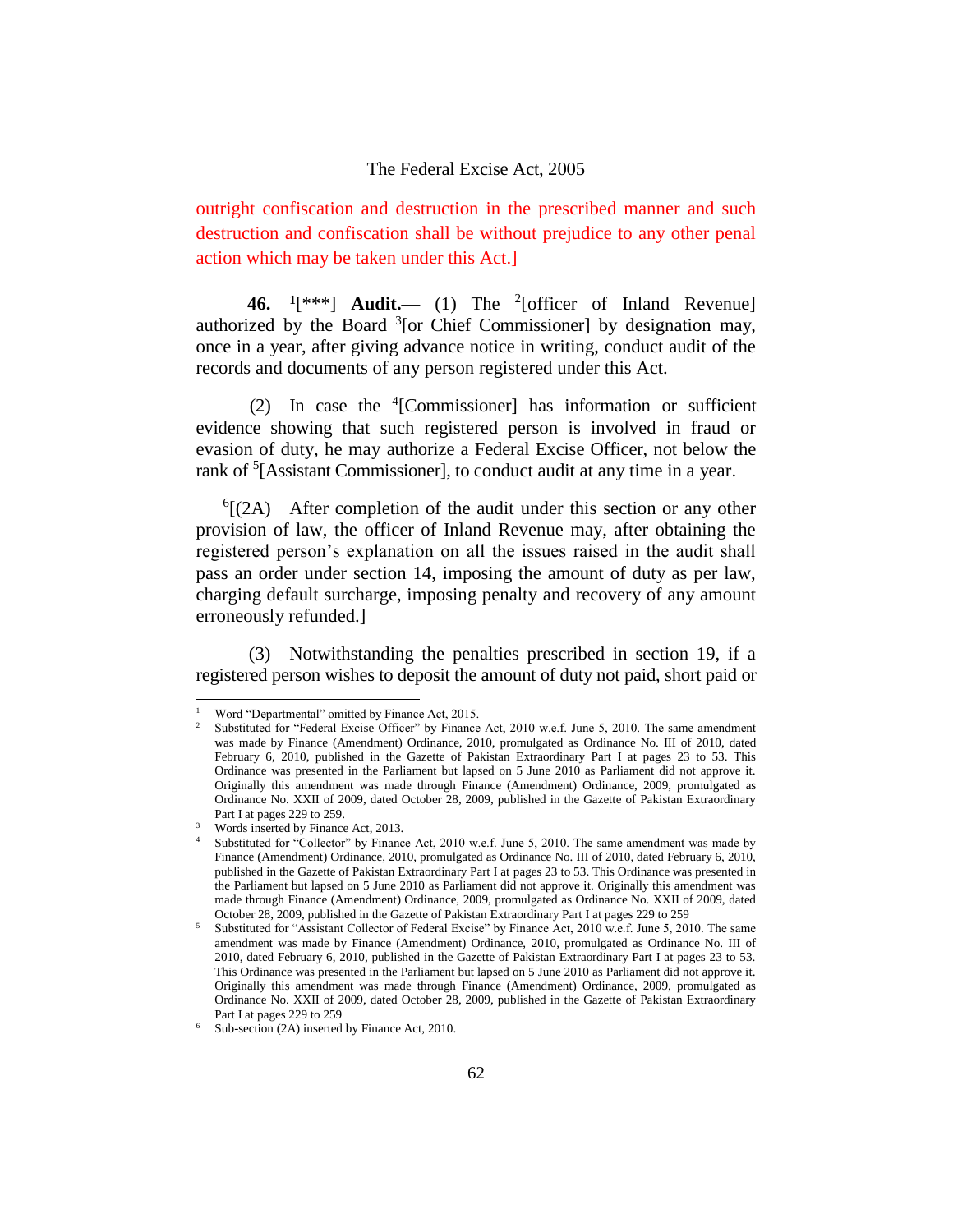the amount of duty evaded along with default surcharge voluntarily, whenever it comes to his notice, before commencement of audit, no penalty shall be recovered from him:

Provided that if a registered person wishes to deposit the amount of duty not paid, short paid or amount of duty evaded along with default surcharge during or after the audit but before the  $\frac{1}{1}$  [determination of liability under sub-section (2A)] conclusion of original adjudication proceedings, he may deposit such amount along with twenty five percent of the amount of penalty prescribed under this Act or the rules made there under and in such case, further proceedings in the case shall abate.

 $2[(4)$  The Board may appoint as many special audit panels as may be necessary, comprising two or more members from the following –

- (a) an officer or officers of Inland Revenue;
- (b) a firm of Chartered Accountants as defined under the Chartered Accountants Ordinance, 1961 (X of 1961);
- (c) a firm of Cost and Management Accountants as defined under the Cost and Management Accountants Act, 1966 (XIV of 1966); or
- (d) any other person as directed by the Board, to conduct audit of a registered person or persons, including audit of refund claims and forensic audit and the scope of such audit shall be determined by the Board or the Commissioner Inland Revenue on a case-to-case basis. In addition, the Board may, where it considers appropriate, also get such audit conducted jointly with similar audits being conducted by provincial administrations of sales tax on services.]

 $3(5)$  Each special audit panel shall be headed by a chairman who shall be an officer of Inland Revenue;

(6) If any one member of the special audit panel, other than the

Substituted for "conclusion of original adjudication proceedings" by Finance Act, 2010 w.e.f. June 5, 2010

Substituted for sub-section (4) by Finance Act, 2015.

Sub-sections  $(5)$ ,  $(6)$ ,  $(7)$  and  $(8)$  inserted by Finance Act, 2015.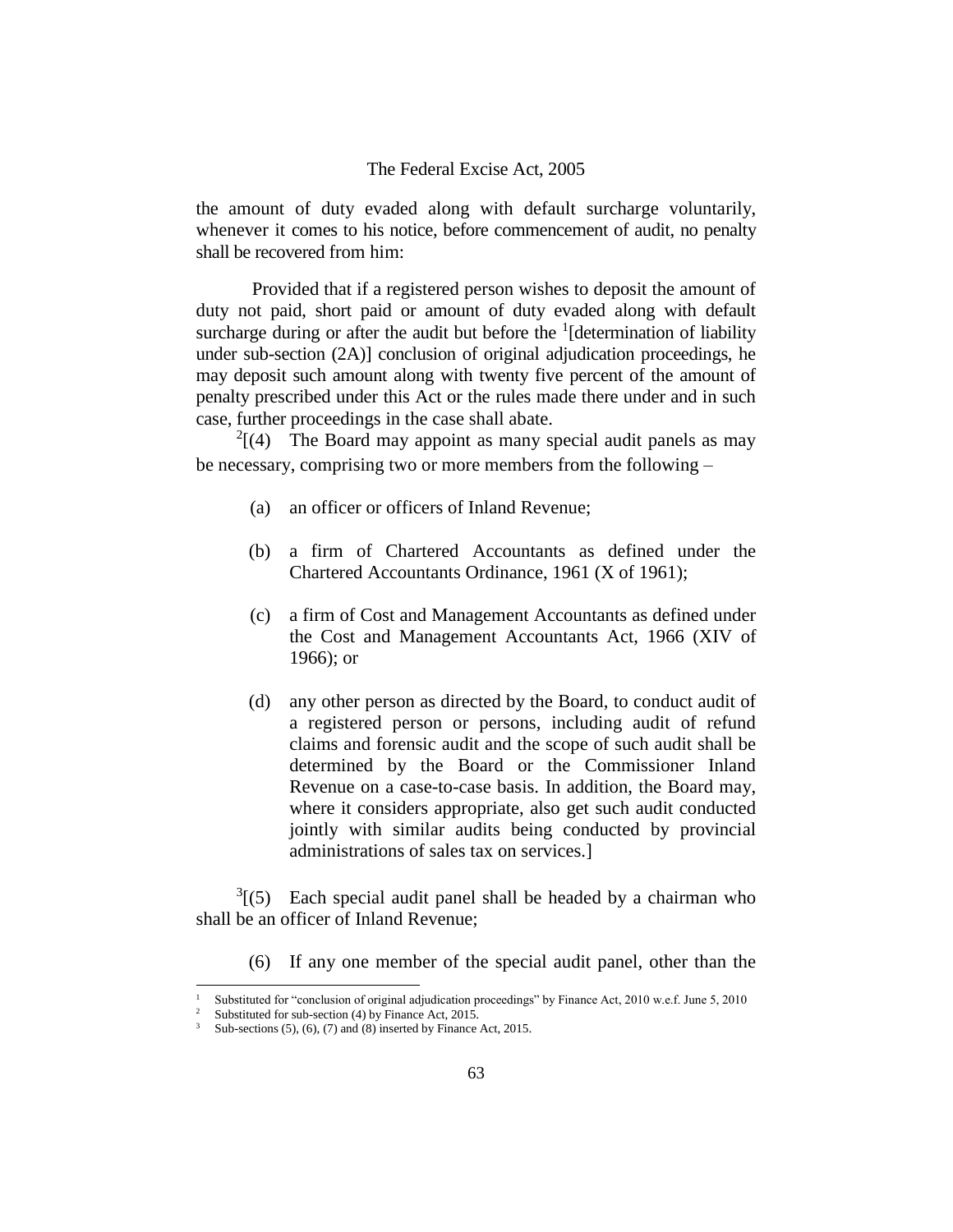chairman, is absent from conducting an audit, the proceedings of the audit may continue and the audit conducted by the special audit panel shall not be invalid or be called in question merely on the ground of such absence.

(7) The Board may prescribe rules in respect of constitution, procedure and working of special audit panel.

(8) Every member of the special audit panel shall have the powers of officers of Inland Revenue under sections 23 and 45 and subsections  $(1)$  to  $(3)$  of section 46.]

<sup>1</sup>[9] The audit of the registered person shall generally be a composite audit covering all duties and taxes to which his business or activity is liable under the laws administered by the Board.

 $^{2}$ [\*\*\*]

**3 [47. Service of notices and other documents.–– (1)** Subject to this Act, any notice, order or requisition required to be served on a resident individual other than in a representative capacity for the purposes of this Act shall be treated as properly served on the individual if–

- (a) Personally served on the individual or, in the case of an individual under a legal disability or a non-resident individual, the representative as defined in section 172 of the Income Tax Ordinance, 2001 (XLIX of 2001) of the individual;
- (b) Sent by registered post or courier service to the place specified in clause (b) of sub-section (2) or to the individual's usual or last known address in Pakistan; or
- (c) Served on the individual in the manner prescribed for service of a summons under the Code of Civil Procedure, 1908 (Act V of

Sub-section (5) re-numbered as sub-section (9) by Finance Act, 2015.

<sup>&</sup>lt;sup>2</sup> Sub-section (10) omitted by Finance Act, 2020.

Section 47 substituted by Finance Act, 2010 w.e.f. June 5, 2010. The same amendment was made by Finance (Amendment) Ordinance, 2010, promulgated as Ordinance No. III of 2010, dated February 6, 2010, published in the Gazette of Pakistan Extraordinary Part I at pages 23 to 53. This Ordinance was presented in the Parliament but lapsed on 5 June 2010 as Parliament did not approve it. Originally this amendment was made through Finance (Amendment) Ordinance, 2009, promulgated as Ordinance No. XXII of 2009, dated October 28, 2009, published in the Gazette of Pakistan Extraordinary Part I at pages 229 to 259.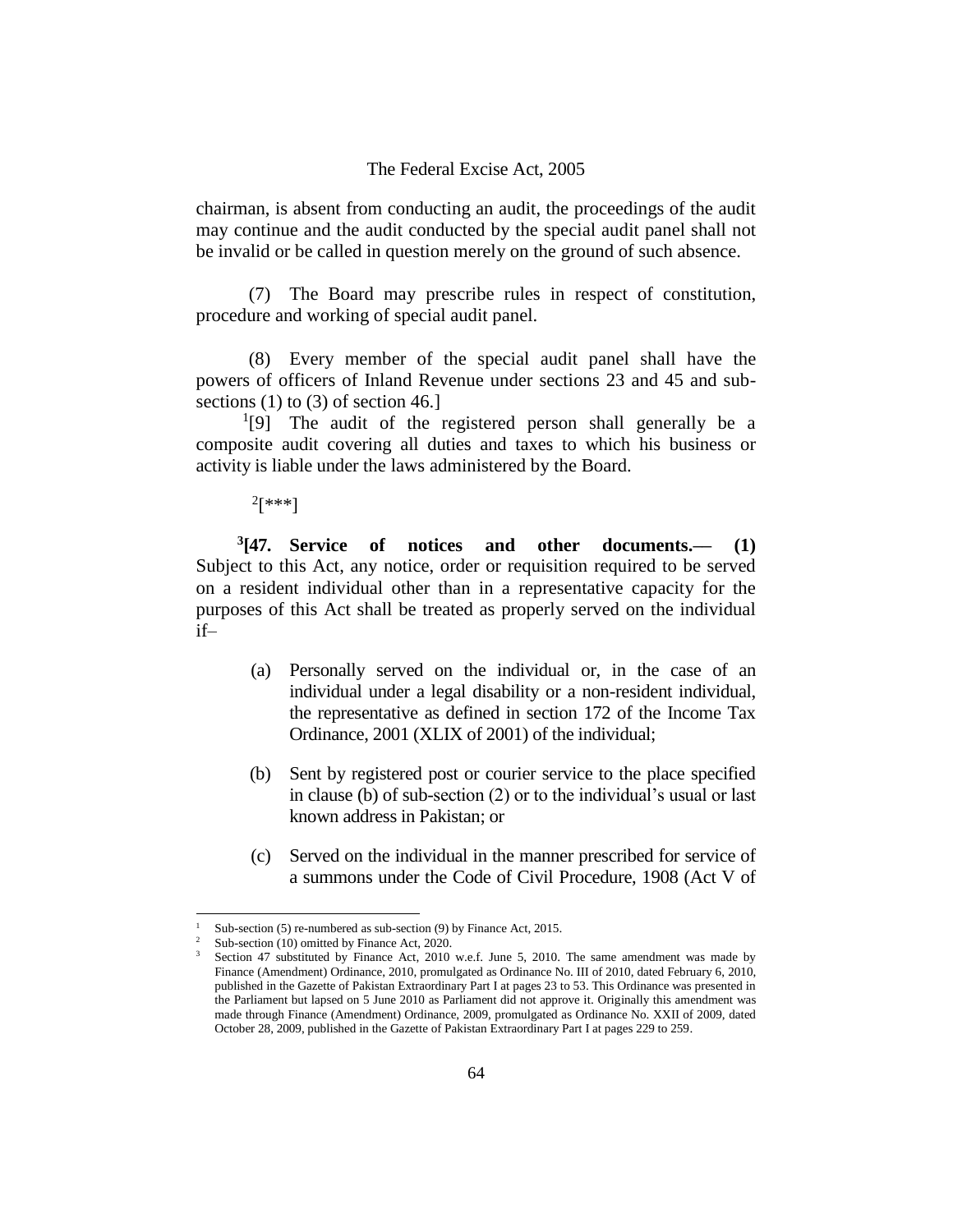1908)[; or

<sup>1</sup>(d) Sent electronically through email or to the e-folder maintained for the purpose of e-filing of sales tax-cum-Federal excise returns by the  $2$ [registered person.]

(2) Subject to this Act, any notice, order or requisition required to be served on any person (other than a resident individual to whom sub-section (1) applies) for the purposes of this Act, shall be treated as properly served on the person if–

- (a) Personally served on the representative of the person;
- (b) sent by registered post or courier service to the person's registered office or address for service of notices under this Act, in Pakistan, or where the person does not have such office or address, the notice is sent by registered post to any office or place of business of the [person in Pakistan; or
- (c) Served on the person in the manner prescribed for service of a summons under the Code of Civil Procedure, 1908 (V of 1908)  $\mathrm{^{3}[}; \mathrm{or}$
- (d) sent electronically through email or to the e-folder maintained for the purpose of e-filing of sales tax-cum-Federal excise returns by the  $\frac{1}{2}$  [registered person.]

(3) Where as association of person is dissolved, any notice, order or requisition required to be served under this Act, on the association may be served on any person who was the principal officer or a member of the association immediately before such dissolution.

(4) Where, business stands discontinued, any notice, order or requisition required to be served under this Act, on the person discontinuing the business may be served on the person personally or any individual who was the person's representative at the time of discontinuance,

<sup>&</sup>lt;sup>1</sup> The word "or" and clause (d) added by Finance Act, 2017.

<sup>2</sup> Words substituted by Finance Act, 2020.

The word "or" and clause (d) added by Finance Act, 2017.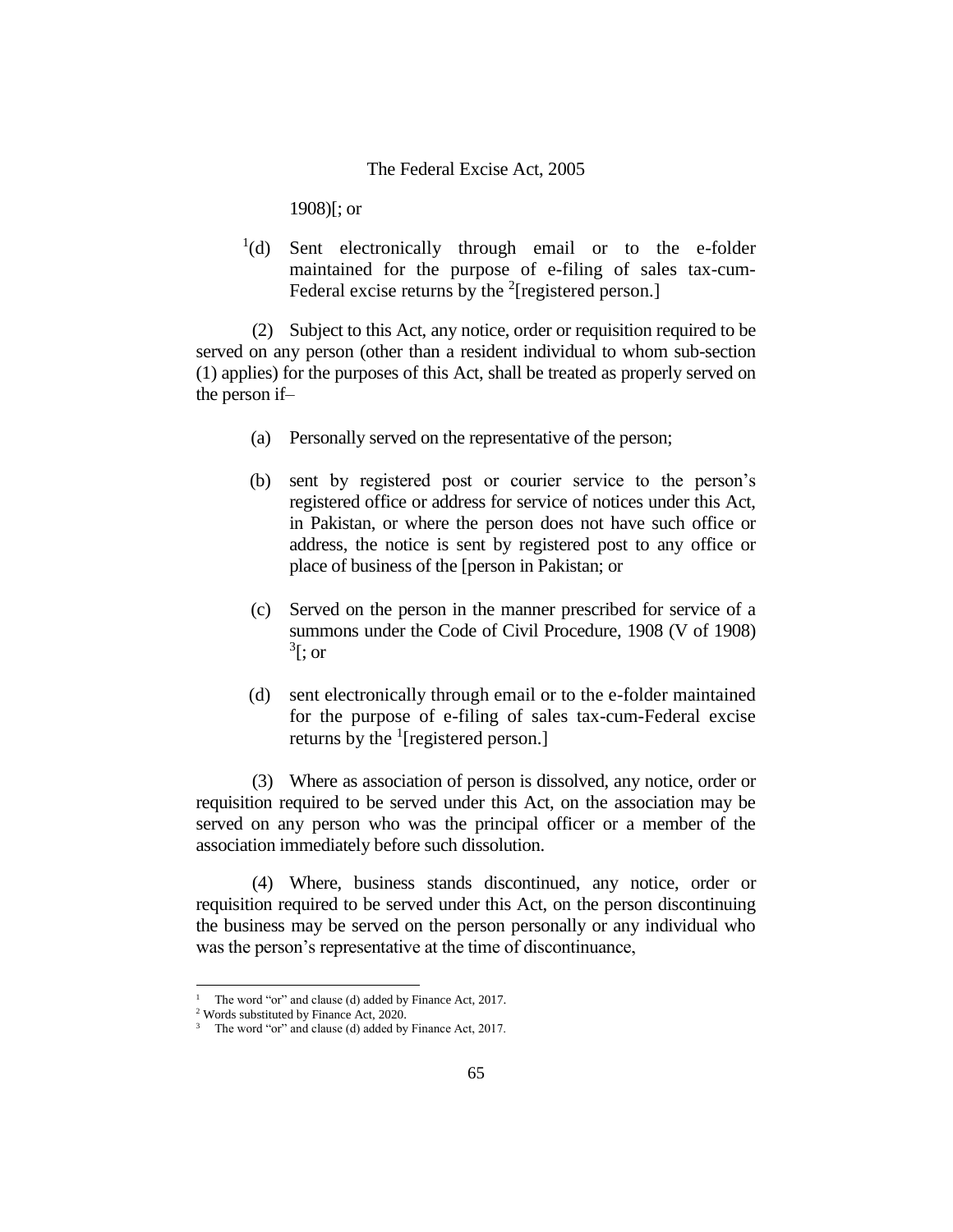(5) The validity of any service of a notice under this Act, shall not be called into question after the notice has been complied with in any manner.]

1 [**47A. Agreements for the exchange of information <sup>2</sup> [**or assistance in recovery of duties.]**–** (1) The Federal Government may enter into bilateral or multilateral agreements with provincial governments or with governments of foreign countries for the exchange of information, including electronic exchange of information, with respect to excise duty imposed under this Act or any other law of Pakistan, or under the corresponding laws of that country and may, by notification in the official Gazette, make such provisions as may be necessary for implementing such agreements.

 $3[(1A)$  Notwithstanding anything contained in this Act, the Board shall have power to share data or information including real time data videos, images received under the provisions of this Act with any other Ministry or Division of the Federal Government or Provincial Government, subject to such limitations and conditions an may be specified by the Board.]

(2) The provisions of section 107 of the Income Tax Ordinance, 2001 (XLIX of 2001) shall, *mutatis mutandis*, apply to this section.

4 [(3) The Federal Government may enter into a bilateral or multilateral convention, and inter-governmental agreement or similar agreement or mechanism for assistance in the recovery of duties.]

**5 [47AB. Real-time access to information and databases.─** (1) Notwithstanding anything contained in any law for the time being in force, including but not limited to the National Database and Registration Authority Ordinance, 2000 (Ordinance VIII of 2000) and the Emigration Ordinance, 1979 (Ordinance XVIII of 1979), arrangements shall be made

Sections 47A and 47B added by Finance Act, 2015.

<sup>2</sup> Words inserted by Finance Act, 2021.

<sup>3</sup> New sub-section (1A) inserted by Finance Act, 2021.

<sup>4</sup> New sub-section (3) inserted by Finance Act, 2021.

<sup>5</sup> New section 47AB inserted by Finance Act, 2020.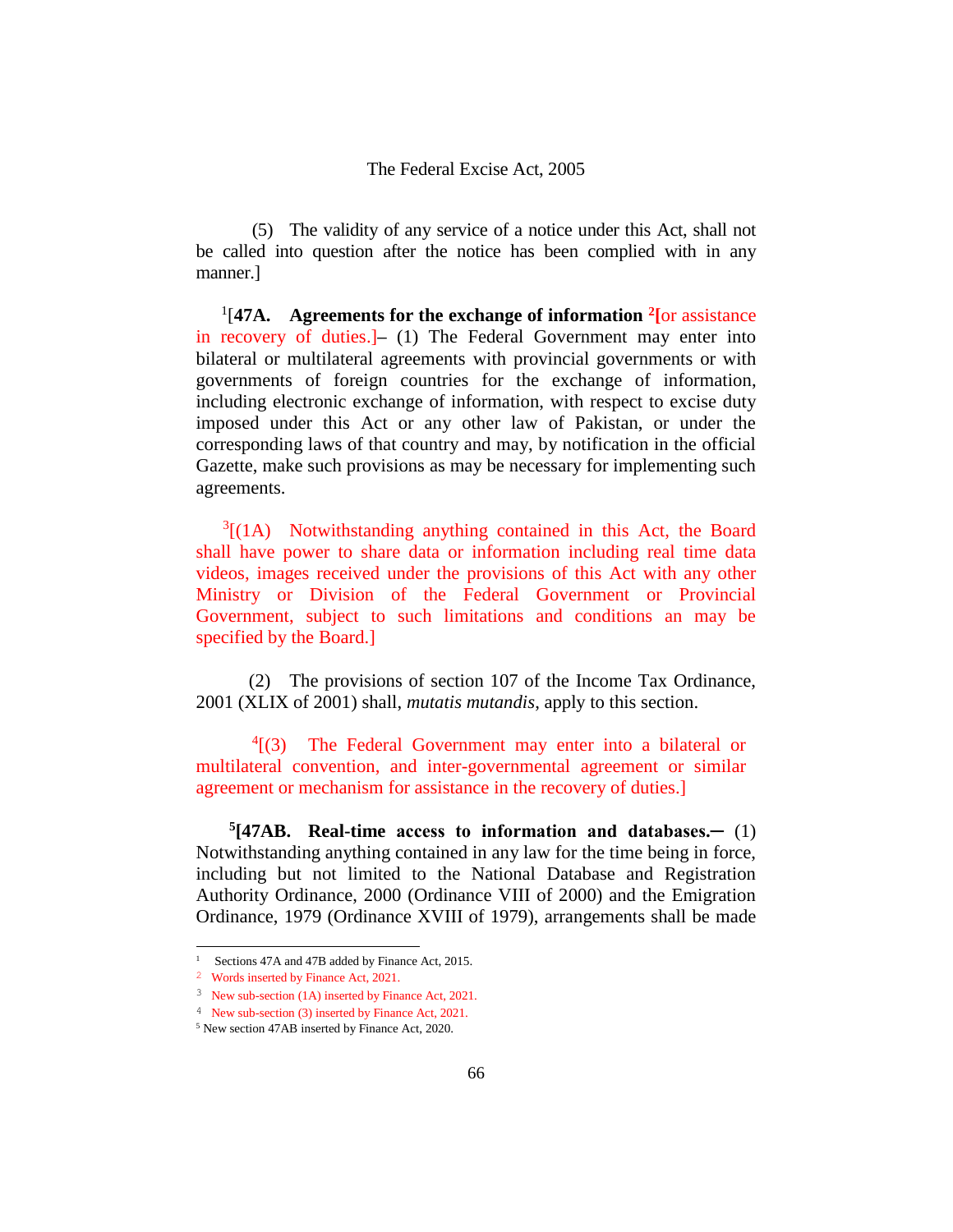to provide real-time access of information and database to the Board in the prescribed form and manner by–

- (a) the National Database and Registration Authority with respect to information pertaining to National Identity Card (NIC), Pakistan Origin Card, Overseas Identity Card, Alien Registration Card and other particulars contained in the citizen database;
- (b) the Federal Investigation Agency and the Bureau of Emigration and Overseas Employment with respect to details of international travel;
- (c) the Islamabad Capital Territory and provincial and local land record and development authorities with respect to record-of-rights including digitized edition of record-ofrights, periodic record, record of mutations and report of acquisition of rights;
- (d) the Islamabad Capital Territory and provincial excise and taxation departments with respect to information regarding registration of vehicles, transfer of ownership and other associated record;
- (e) all electricity suppliers and gas transmission and distribution companies with respect to particulars of a consumer, the units consumed and the amount of bill charged or paid:

Provided that where the connection is shared or is used by a person other than the owner, the name and NIC of the owner and the user shall also be furnished:

Provided further that all electricity suppliers and gas transmission and distribution companies shall make arrangements by the 1st day of January, 2021 for allowing consumers to update the ratio of sharing of a connection or the particulars of users, as the case may be; and

(f) any other agency, authority, institution or organization notified by the Board.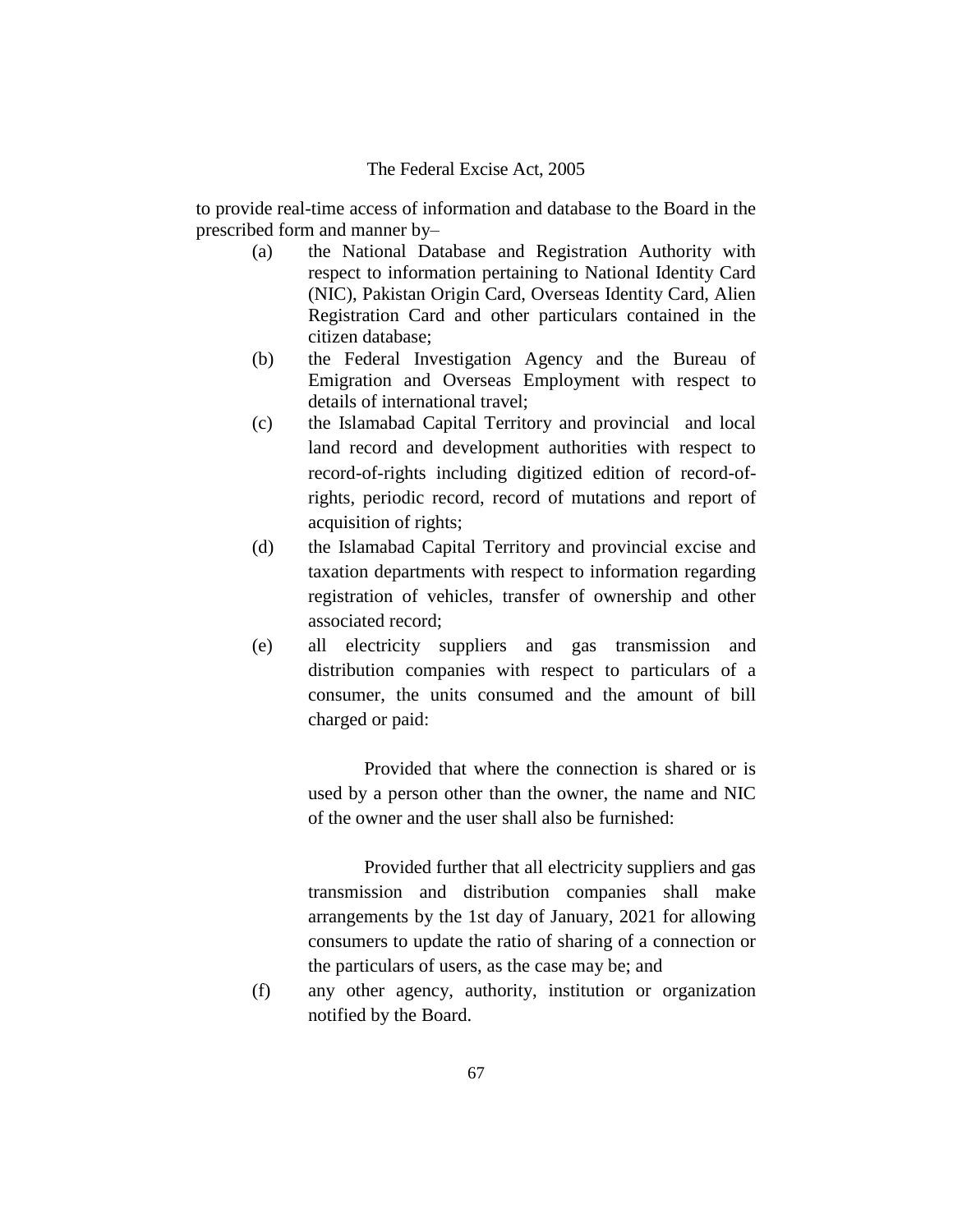(2) The Board shall make arrangements for laying the infrastructure for real-time access to information and database under subsection (1) and aligning it with its own database in the manner as may be prescribed.

(3) Until real-time access to information and database is made available under sub-section (1), such information and data shall be provided periodically in such form and manner as may be prescribed.

(4) Subject to section 47B, all information received under this section shall be used only for tax purposes and kept confidential.]

**1 [47B. Disclosure of information by a public servant.─** (1) Any information acquired under any provision of this Act shall be confidential and no public servant shall disclose any such information, except as provided under section 216 of the Income Tax Ordinance, 2001 (XLIX of 2001).

(2) Notwithstanding anything contained in sub-section (1) and the Freedom of Information Ordinance, 2002 (XCVI of 2002), any information received or supplied in pursuance of bilateral or multilateral agreements with government of foreign countries for exchange of information under section 47A shall be confidential].

<sup>2</sup>[47C. Validation.– $3[(1)]$  All notifications and orders issued and notified in exercise of the powers conferred upon the Federal Government, before the commencement of Finance Act, 2017 shall be deemed to have been validly issued and notified in exercise of those powers.]

 $3(2)$  Notwithstanding any omission, irregularity or deficiency in the establishment of or conferment of powers and functions on the Directorate General (Intelligence and Investigation), Inland Revenue and authorities specified in clause (a) of sub-section (2) of section 29 of this Act, all orders passed, notices issued and actions taken in exercise or

Section 47B substituted through Finance Act, 2016.

New section 47C inserted through by Finance Act, 2017.

Section 47C re-numbered and new sub-section (2) added by Finance Act, 2018.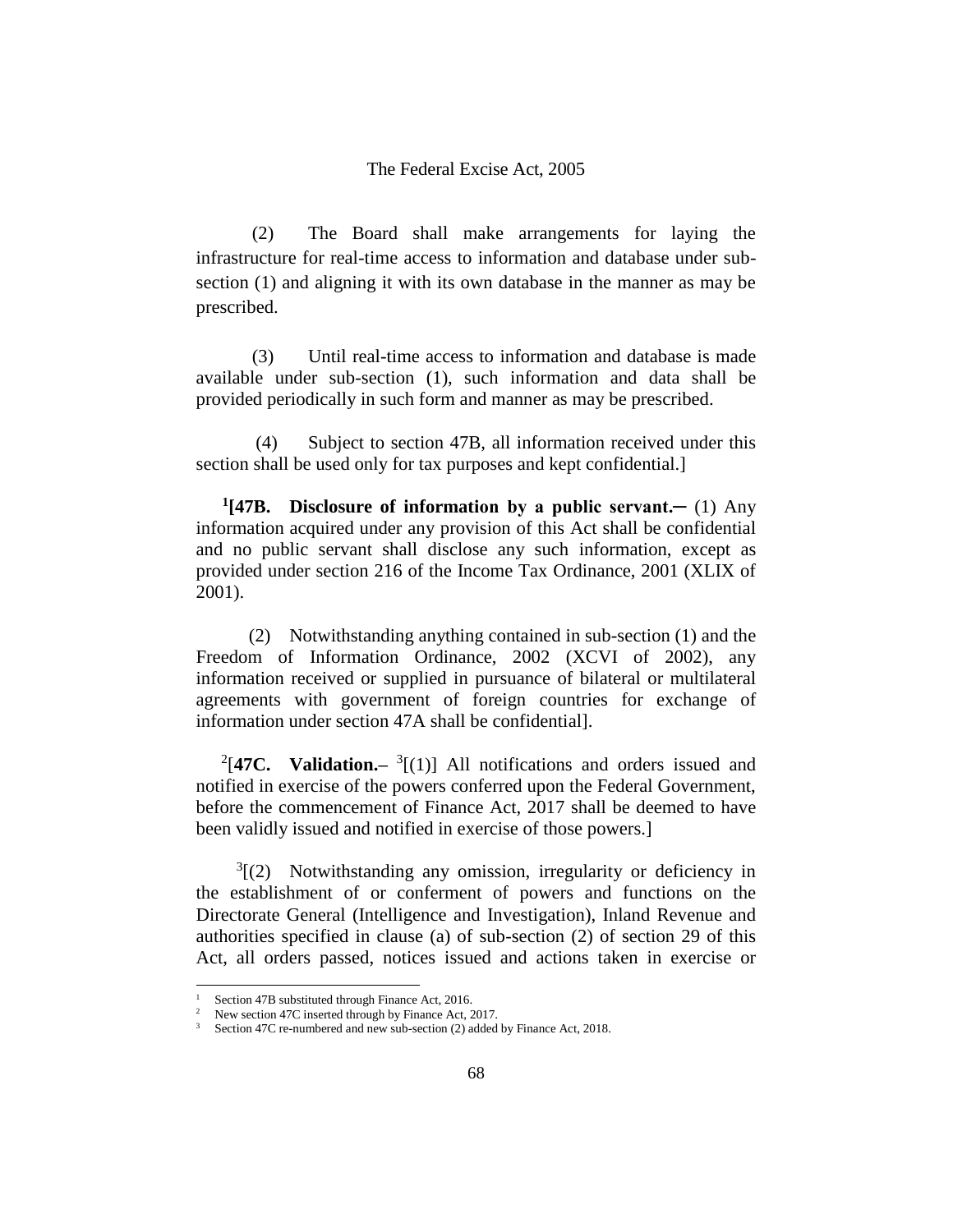purported exercise of the powers and functions of the Officers of Inland Revenue under this Act by the Director General (Intelligence and Investigation), Inland Revenue or the authorities specified in clause (a) of sub-section (2) of section 29 of this Act shall be treated to have been validly passed, issued and taken under this Act.]

**48. Repeal.–**(1) Subject to the provisions of sub-section (2), the Central Excises Act, 1944 (I of 1944) shall stand repealed with effect from the date notified under sub-section (3) of section 1.

(2) Unless otherwise directed by the Federal Government, in case of area where the repealed Act was extended through an order by a Governor of the Province or otherwise through an order by any other authority, the application of the repealed Act shall continue to be in force till this Act is made applicable in that area.

<sup>1</sup>[49. **Fee and service charges.**-  $\frac{2}{(1)}$  The <sup>3</sup>[Board with the approval of Federal Minster-in-charge"] may, by notification in the official Gazette, subject to such conditions, limitations or restrictions as it may deem fit to impose, levy fee and service charges for valuation, in respect of any other service or control mechanism provided by any formation under the control of the Board, including ventures of publicprivate partnership, at such rates as may be specified in the notification.]

 $4(2)$  The Board may authorize and prescribe the manner in which fee and service charges collected under sub-section (1) shall be expended.]

New section 49 inserted through Finance Act, 2019.

<sup>&</sup>lt;sup>2</sup> Existing sub-section renumbered as sub-section (1) by Finance Act, 2021.

<sup>3</sup> Words "Federal Government" substituted by Tax Laws (Amendment) Act, 2020.

<sup>4</sup> New sub-section (2) inserted by Finance Act, 2021.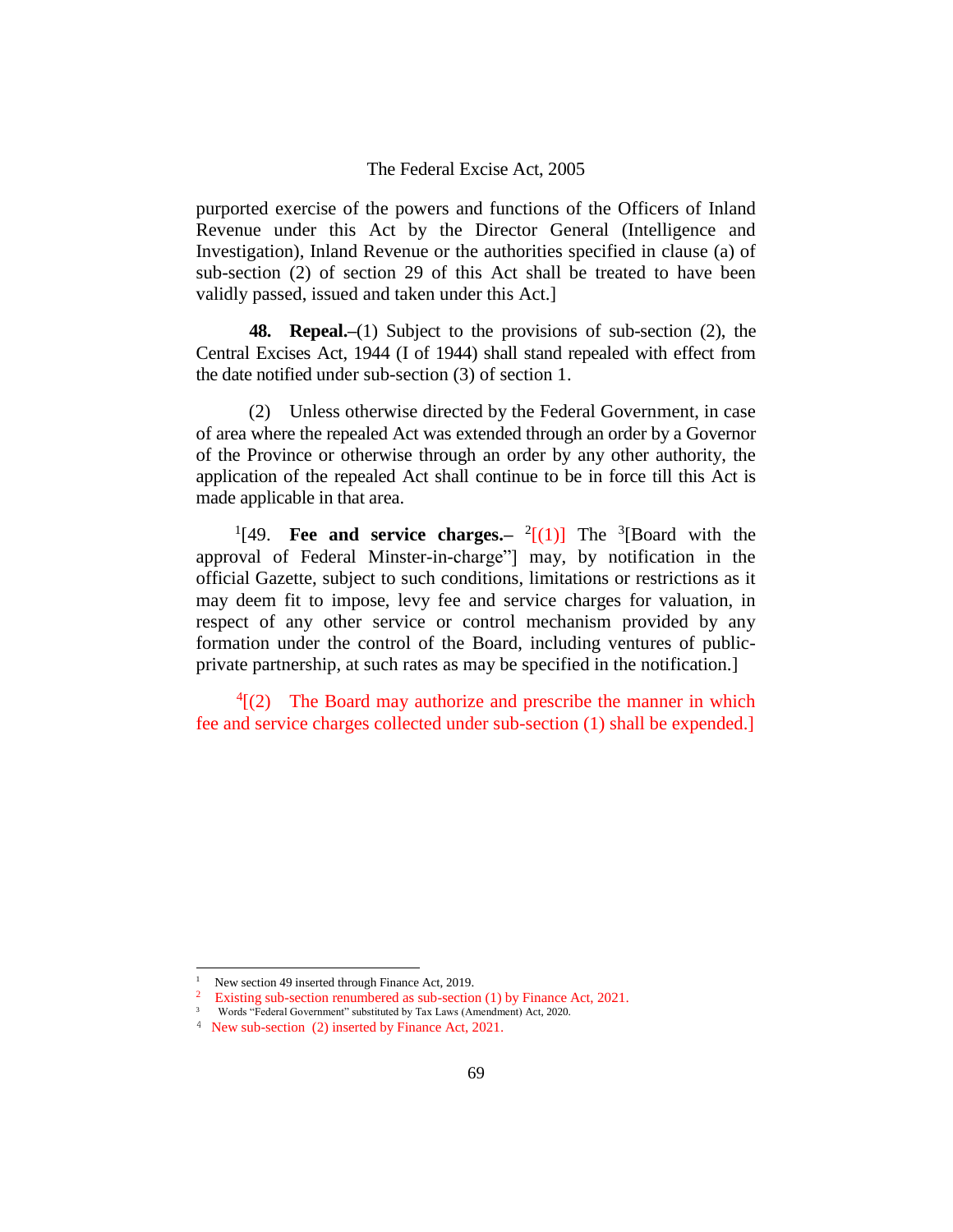## **FIRST SCHEDULE**

[*See* Section 3]

#### **TABLE 1** (EXCISABLE GOODS)

| S.No.                 | <b>Description of Goods</b>                                                                                                                                                                                                                                                                              | Heading/<br>sub-heading<br><b>Number</b> | <b>Rate of Duty</b>                           |
|-----------------------|----------------------------------------------------------------------------------------------------------------------------------------------------------------------------------------------------------------------------------------------------------------------------------------------------------|------------------------------------------|-----------------------------------------------|
| Col.(1)               | Col.(2)                                                                                                                                                                                                                                                                                                  | Col.(3)                                  | Col. (4)                                      |
| $1[1***]$<br>omitted] |                                                                                                                                                                                                                                                                                                          |                                          |                                               |
| $12***$<br>omitted]   |                                                                                                                                                                                                                                                                                                          |                                          |                                               |
| 3                     | for<br>aerated<br>Concentrates<br>all<br>forms<br>beverages<br>in<br>including syrup form                                                                                                                                                                                                                | 2106.9010                                | Fifty per cent ad val.                        |
| 4                     | <b>Aerated</b> waters                                                                                                                                                                                                                                                                                    | 2201.1020                                | $^{2}$ [Thirteen] per cent<br>of retail price |
| 5                     | waters, containing<br>Aerated<br>added<br>other<br>sugar<br><b>or</b><br>sweetening matter or flavored                                                                                                                                                                                                   | 2202.1010                                | $3$ [Thirteen] per cent<br>of retail price    |
| 6                     | Aerated<br>if<br>waters<br>manufactured wholly from<br>of $\frac{4}{1}$ 1<br>juices or pulp<br>vegetables, food grains<br><sub>or</sub><br>fruits and which do not<br>contain any other ingredient,<br>indigenous or imported, other<br>than sugar, coloring materials,<br>preservatives or additives in | Respective<br>headings                   | $[Thirteen]$ per cent<br>of retail price      |

 $^{\rm 1}$  Serial numbers 1, 2 and entries relating thereto omitted through Finance Act, 2021.

j.

<sup>&</sup>lt;sup>2</sup> The figure "Eleven and half" substituted through Finance Act, 2019.

 $3$  The figure "Eleven and half" substituted through Finance Act, 2019.

<sup>&</sup>lt;sup>4</sup> Word omitted by Finance Act, 2008.

 $5$  The figure "Eleven and half" substituted through Finance Act, 2019.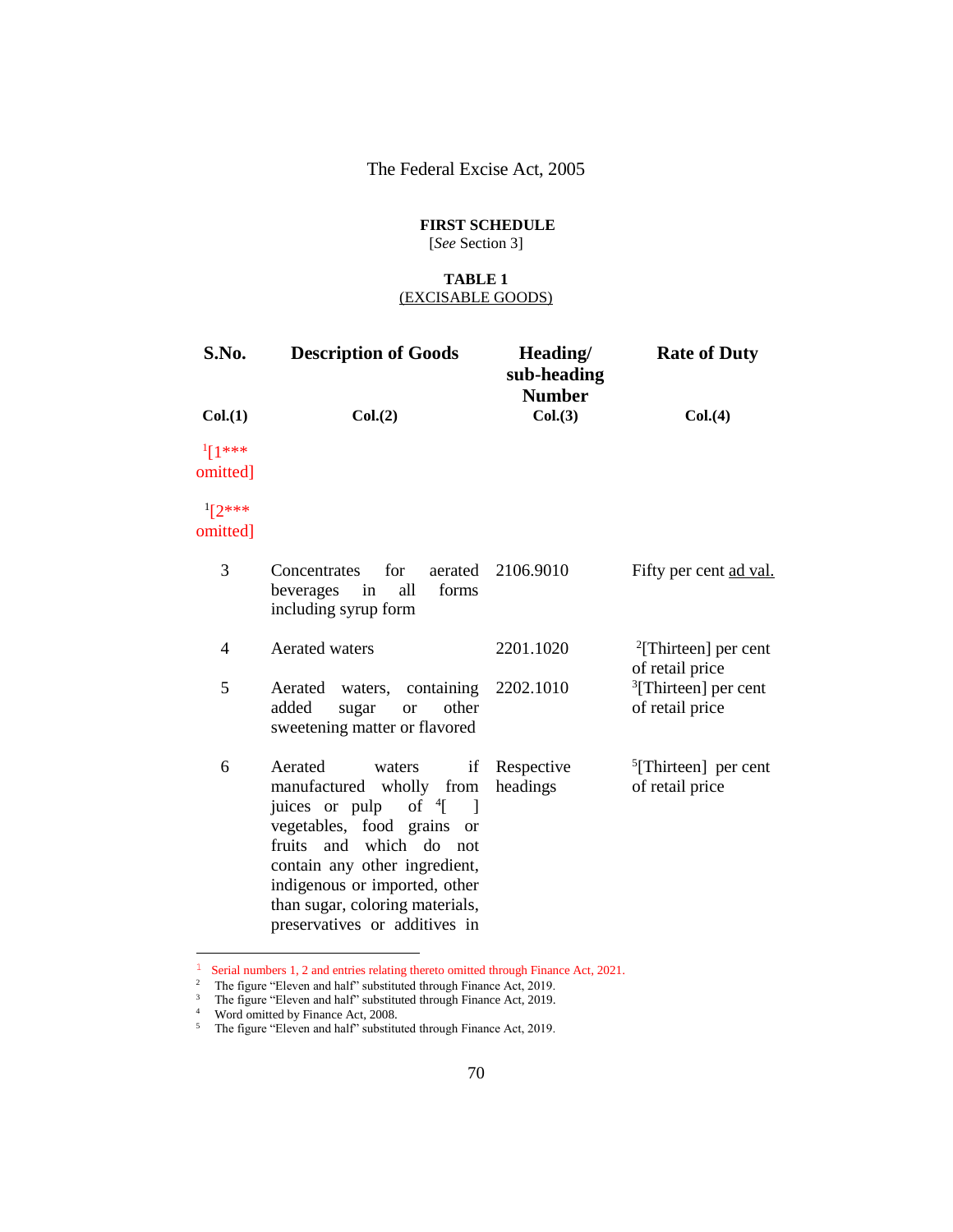| S.No.       | <b>Description of Goods</b>                                                                                                                                                     | Heading/<br>sub-heading<br><b>Number</b> | <b>Rate of Duty</b>                                                                                                    |
|-------------|---------------------------------------------------------------------------------------------------------------------------------------------------------------------------------|------------------------------------------|------------------------------------------------------------------------------------------------------------------------|
| Col.(1)     | Col.(2)                                                                                                                                                                         | Col.(3)                                  | Col. (4)                                                                                                               |
|             | quantities prescribed under<br>the West Pakistan Pure Food<br>Rules, 1965.                                                                                                      |                                          |                                                                                                                        |
| 7           | Un-manufactured tobacco                                                                                                                                                         | 24.01                                    | $\rm{^{1}[Ten]}$ rupee per<br>kilogram                                                                                 |
| $^{2}[8]$   | Cigarettes of tobacco or tobacco<br>substitutes excluding locally<br>produced cigarettes.                                                                                       | 24.02                                    | Sixty five percent of<br>retail price or the rate<br>of duty as prescribed<br>against S. No. 9<br>whichever is higher. |
| $3$ [8a     | E-liquids by whatsoever name<br>called, for electric cigarette kits.                                                                                                            | Respective<br>heading                    | Rupees ten per ml.                                                                                                     |
| 8b          | Cigars, cheroots and cigarillos of<br>tobacco and tobacco substitute.                                                                                                           | Respective<br>heading                    | Sixty five percent of<br>retail price or rupees<br>ten thousand per kg<br>whichever is higher.]                        |
| $^{4}$ [8c. | Tobacco mixture in an<br>electrically heated tobacco<br>product by whatever name<br>called, intended for consumption<br>by using a tobacco heating<br>system without combustion | 2403.9990                                | Rupees five thousand<br>two hundred per kg]                                                                            |

<sup>&</sup>lt;sup>1</sup> The figure "three hundred" substituted through Finance Act, 2019.<br><sup>2</sup> Serial number 8 substituted by Finance Act, 2020.

<sup>3</sup> New serial numbers 8a and 8b inserted by Finance Act, 2020.

<sup>4</sup> New serial number 8c inserted by Finance Act, 2021.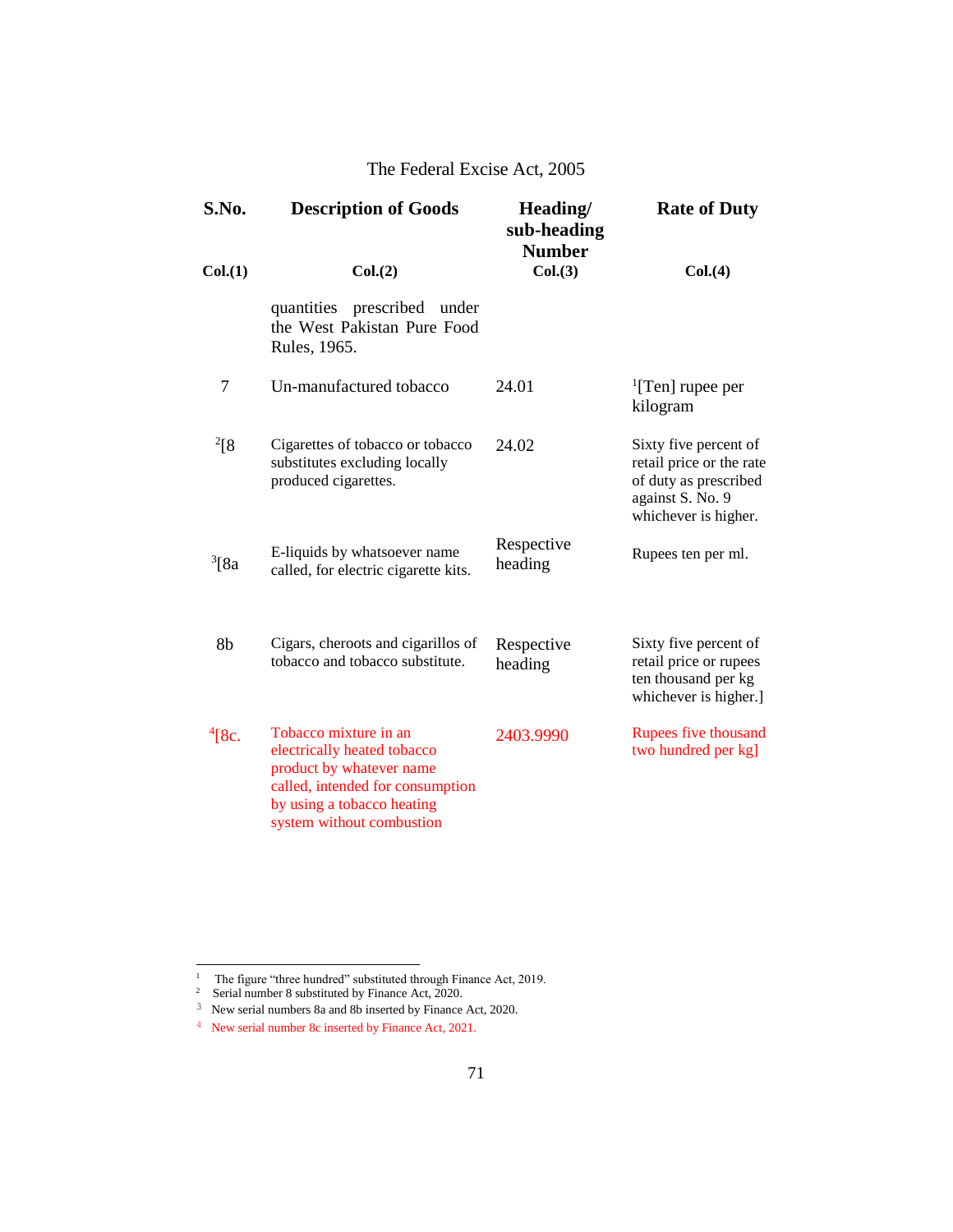| $^{1}[9.$           | Locally produced cigarettes if 24.02<br>their on-pack printed retail<br>price exceeds five thousand<br>nine hundred and sixty rupees<br>per thousand cigarettes.                                                                                          |       | Rupees<br>five<br>thousand<br>two<br>hundred<br>per<br>thousand cigarettes              |
|---------------------|-----------------------------------------------------------------------------------------------------------------------------------------------------------------------------------------------------------------------------------------------------------|-------|-----------------------------------------------------------------------------------------|
| 10.<br>$^{2}$ [10a. | Locally produced cigarettes if<br>their on-pack printed retail<br>price does not exceed five<br>thousand nine hundred and<br>sixty rupees per thousand<br>cigarettes.<br>***] omitted.                                                                    | 24.02 | Rupees<br>one<br>thousand<br>six<br>hundred and fifty<br>thousand<br>per<br>cigarettes] |
|                     |                                                                                                                                                                                                                                                           |       |                                                                                         |
| $3[11**]$           |                                                                                                                                                                                                                                                           |       |                                                                                         |
| 12                  | Cigarettes manufactured by a<br>manufacturer<br>who<br>remains<br>engaged on and after the 10th<br>June, 1994, either directly or<br>through<br>other<br>any<br>if<br>arrangement,<br>the<br>manufacture of any brand of<br>cigarette in non-tariff areas | 24.02 | Sixty $^{4}$ [five] percent<br>of retail price.                                         |
| 13                  | Portland cement, aluminous<br>cement, slag cement, super<br>sulphate cement and similar<br>hydraulic cements, whether or<br>not colored or in the form of<br>clinkers                                                                                     | 25.23 | $5$ [one rupee and fifty<br>paisa] per kilogram                                         |

**6 [ ]**

 $1\,$ <sup>1</sup> Serial numbers 9 and 10 and entries relating thereto substituted through Finance Act, 2019.

<sup>&</sup>lt;sup>2</sup> Serial numbers 10a and entries relating thereto omitted through Finance Act, 2019.

<sup>&</sup>lt;sup>3</sup> Serial No. 11 omitted by Finance Act, 2013.

<sup>&</sup>lt;sup>4</sup> Substituted for "four" by Finance Act, 2010.

 $5$  The words "two rupees" substituted by Finance Act, 2020.

<sup>&</sup>lt;sup>6</sup> Serial no. 14, 15  $&$  16 omitted by Finance Act, 2007.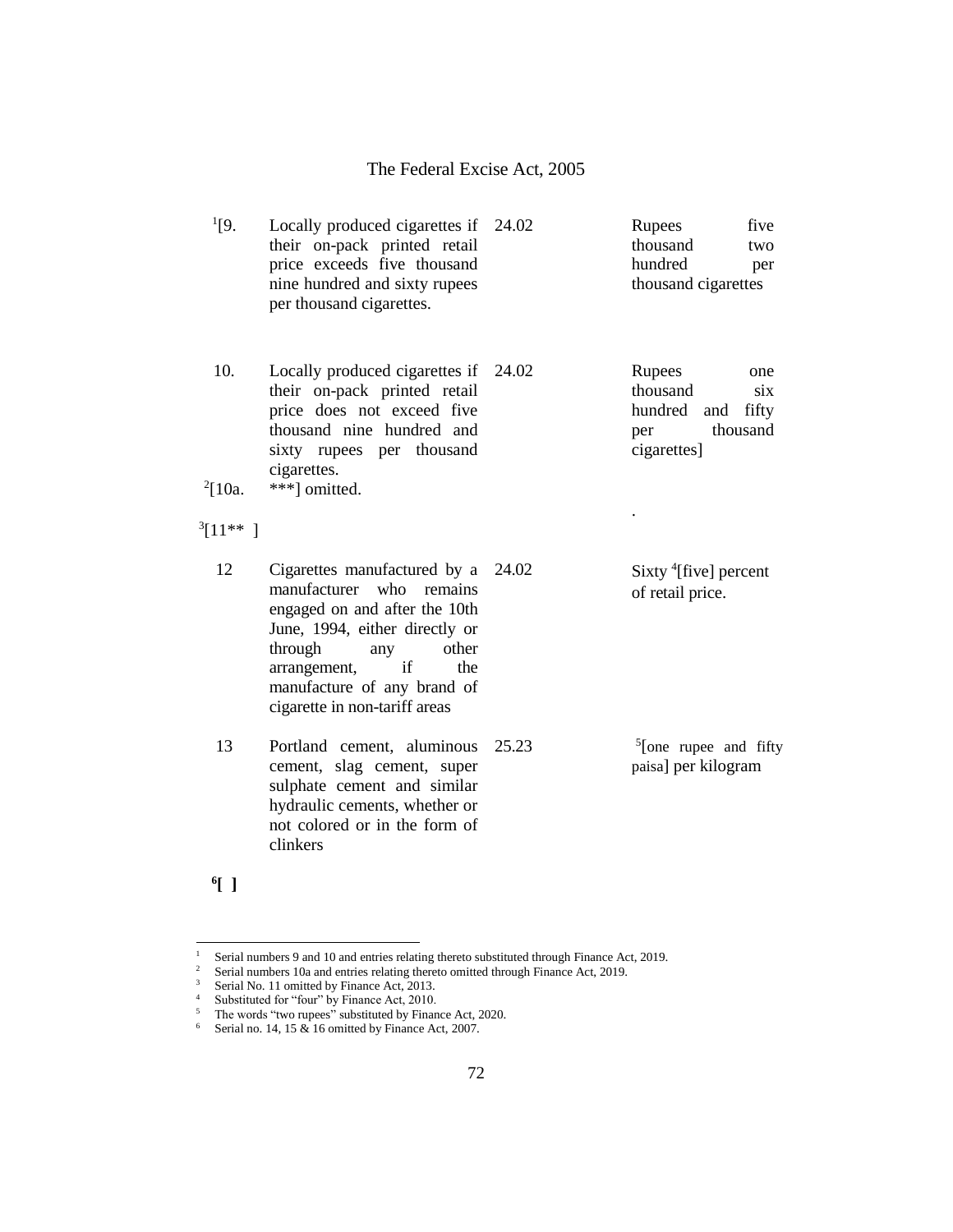$\left[ \begin{array}{c} 1 \end{array} \right]$  $2[$  ] <sup>3</sup>[ ]  $\left[ \begin{array}{c} 4 \end{array} \right]$  $\mathrm{^{5}L}$  ]

| 31<br>32 | <b>Liquefied Natural Gas</b><br>Liquefied propone              | 2711.1100<br>2711.1200 | $6$ [ten rupees per<br>Million British<br>Thermal Unit<br>(MMBTu)<br>Seventeen rupees and<br>eighteen paisa per<br>hundred cubic meters. |
|----------|----------------------------------------------------------------|------------------------|------------------------------------------------------------------------------------------------------------------------------------------|
| 33       | Liquefied butanes                                              | 2711.1300              | Seventeen rupees and<br>eighteen paisa per<br>hundred cubic meters.                                                                      |
| 34       | Liquefied ethylene,<br>propylene, butylenes and<br>butadiene   | 2711.1400              | Seventeen rupees and<br>eighteen paisa per<br>hundred cubic meters.                                                                      |
| 35       | Other Liquefied petroleum<br>Gases and gaseous<br>hydrocarbons | 2711.1900              | Seventeen rupees and<br>eighteen paisa per<br>hundred cubic meters.                                                                      |

 $1\,$ <sup>1</sup> Serial no. 17 and 18 omitted by Finance Act, 2011.<br><sup>2</sup> Serial no. 19 & 20 Omitted vide Finance Act, 2007

Serial no. 19 & 20 Omitted vide Finance Act, 2007.

 $3$  Sr. No. 21 omitted by Finance Act, 2011.

<sup>&</sup>lt;sup>4</sup> Sr. Nos. 22 to 25 omitted by Finance Act, 2012.

<sup>&</sup>lt;sup>5</sup> Sr. Nos. 26 to 30 omitted by Finance Act, 2011. Sr. No. 27 omitted by Finance Act, 2012.

 $6$  The expression substituted through Finance Act, 2019.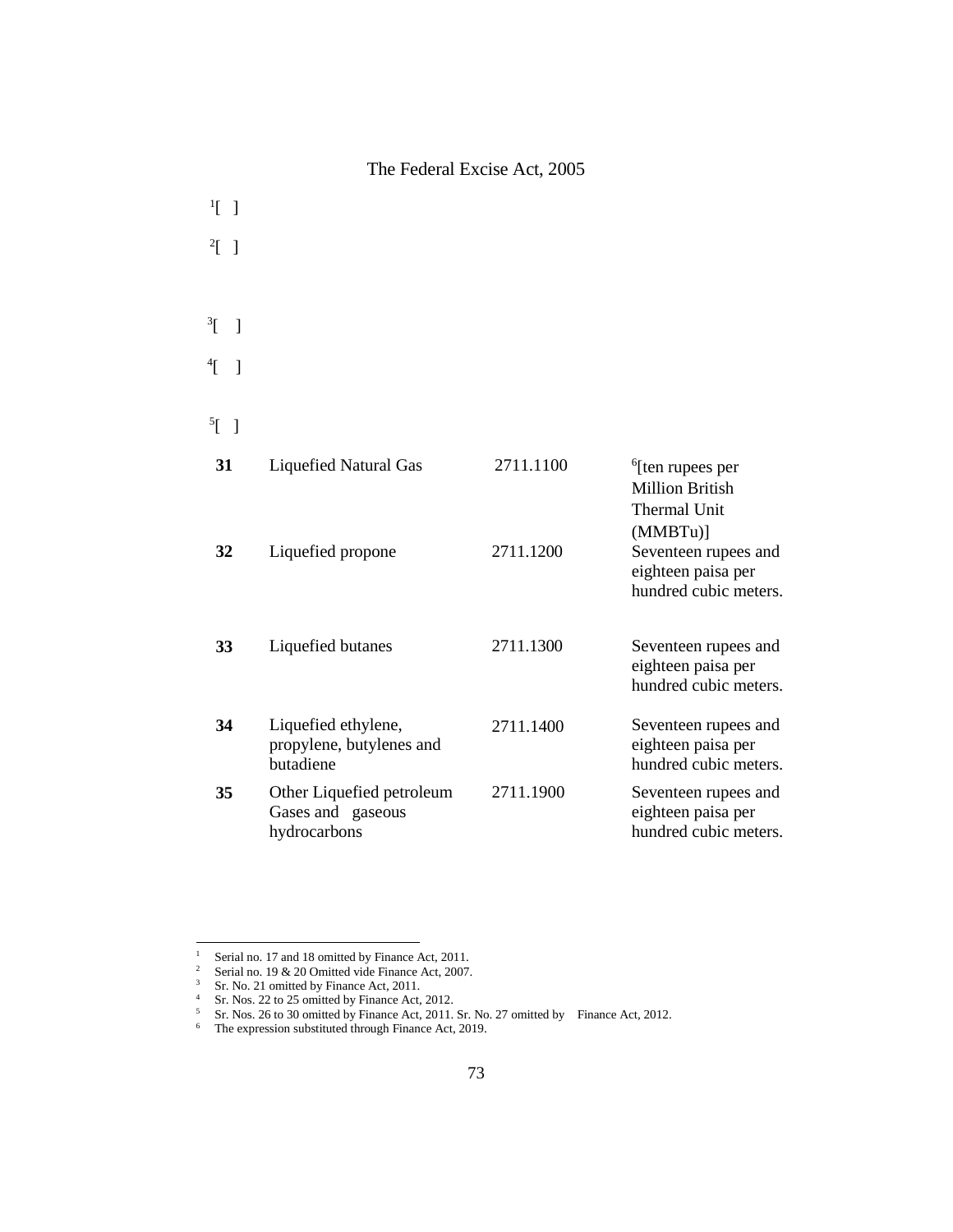|                       | $1.001$ called $1.0001$ req. $2000$                      |           |                                                                                      |
|-----------------------|----------------------------------------------------------|-----------|--------------------------------------------------------------------------------------|
| 36                    | Natural Gas in gaseous state                             | 2711.2100 | $\frac{1}{2}$ [ten rupees] per<br><b>Million British</b><br>Thermal Unit             |
| 37                    | Other petroleum Gases in 2711.2900<br>gaseous state      |           | (MMBTu)<br>$4$ [ten rupees] per<br><b>Million British</b><br>Thermal Unit<br>(MMBTu) |
| $\frac{2}{1}$         |                                                          |           |                                                                                      |
| $^{3}$ [39 &          |                                                          |           |                                                                                      |
| 40]<br>41             | Flavors and concentrates for<br>use in aerated beverages | 3302.1010 | Fifty per cent ad<br>valorem.                                                        |
| $^{1}$ [ 42 to<br>45] | omitted                                                  |           |                                                                                      |
| $^{4}$ [46 to<br>49]  | omitted                                                  |           |                                                                                      |
| $^{5}[(53)]$          |                                                          |           |                                                                                      |

 $^{6}$ [54

\*\*\*] omitted.

 $1\,$ <sup>1</sup> Substituted vide Finance Act, 2010.<br><sup>2</sup> Omitted vide Finance Act, 2007.

Omitted vide Finance Act, 2007.

 $3\quad$  Sr. Nos. 39 to 40 omitted by Finance Act, 2011 & Sr. Nos. 42 to 45 omitted by Finance Act, 2012.

 $4$  Sr. Nos. 46 47, 48 and 49 omitted by Finance Act, 2011

<sup>&</sup>lt;sup>5</sup> Sr.No. 53 omitted through Finance Act, 2016

<sup>&</sup>lt;sup>6</sup> Serial number 54 and entries relating thereto omitted through Finance Act, 2019.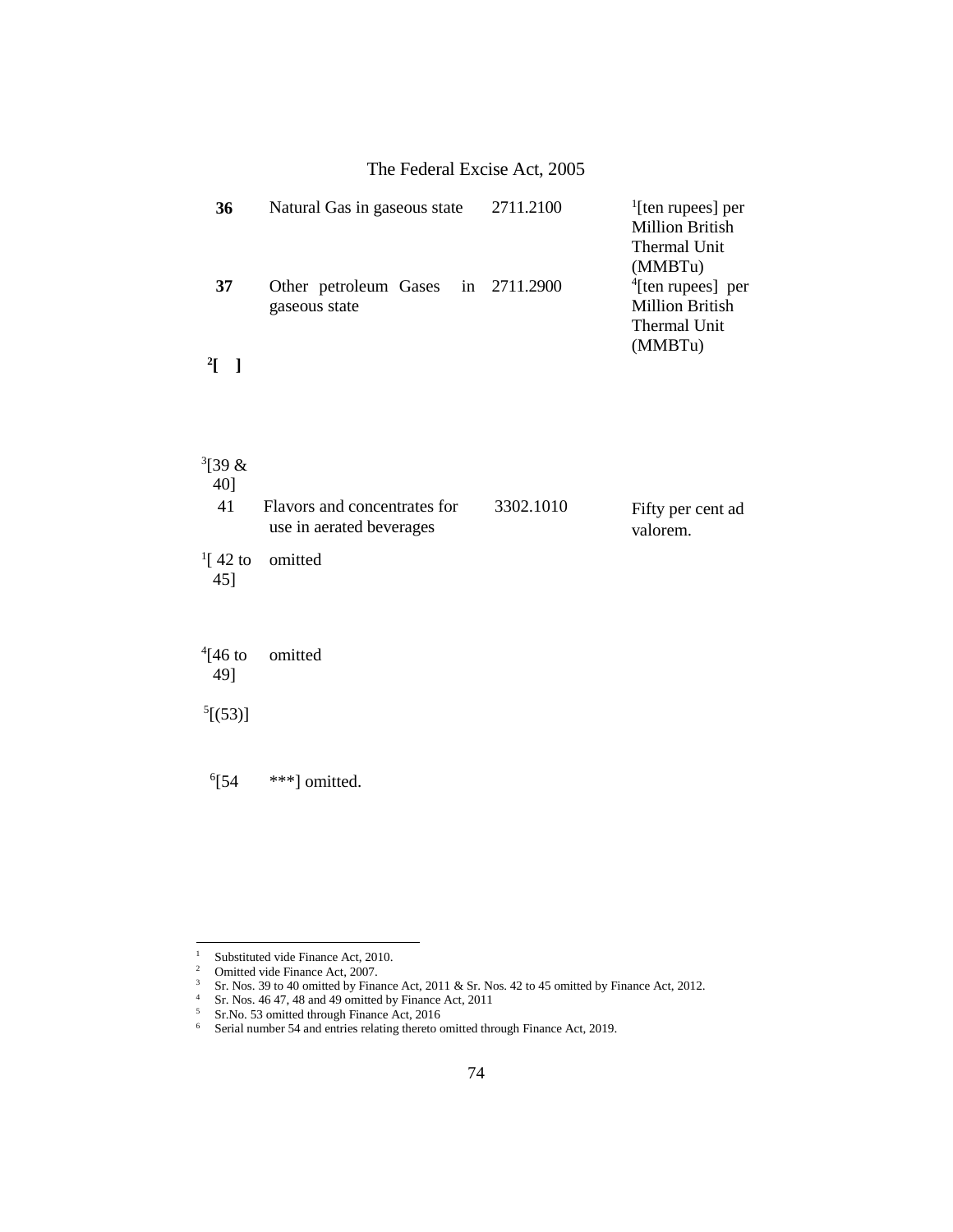| $^{1}[55]$  | Imported motor cars, SUVs and<br>other motor vehicles, excluding<br>rickshaws, principally<br>auto<br>designed for the transport of<br>persons (other than those of<br>headings $87.02$ ), <sup>4</sup> [and till the<br>30th day of June, 2026 electric<br>vehicles (4 wheelers)] including<br>station wagons and racing cars                                            | 87.03 |                       |
|-------------|---------------------------------------------------------------------------------------------------------------------------------------------------------------------------------------------------------------------------------------------------------------------------------------------------------------------------------------------------------------------------|-------|-----------------------|
|             | (a) of cylinder capacity up to<br>1000cc                                                                                                                                                                                                                                                                                                                                  |       | 2.5% ad val           |
|             | (b) of cylinder capacity from<br>to 1799cc<br>1001cc                                                                                                                                                                                                                                                                                                                      |       | 5% ad val.            |
|             | (c) of cylinder capacity 1800cc<br>to 3000cc                                                                                                                                                                                                                                                                                                                              |       | 25% ad val.           |
|             | (d)<br>of<br>cylinder<br>capacity<br>exceeding 3001cc                                                                                                                                                                                                                                                                                                                     |       | 30% ad val.]          |
| $^{2}$ [55B | Locally manufactured<br><sub>or</sub><br>assembled motor cars, SUVs<br>and other motor vehicles,<br>excluding auto<br>rickshaws<br>principally designed for the<br>transport of persons (other<br>than those of headings 87.02),<br>$5$ [and till the 30th day of June,<br>2026<br>electric<br>vehicles<br>(4)<br>wheelers)] including station<br>wagons and racing cars: | 87.03 |                       |
|             | (a) of cylinder capacity up to<br>1000cc                                                                                                                                                                                                                                                                                                                                  |       | $^{7}[0]$ % ad val.   |
|             | (b) of cylinder capacity from<br>1001cc to 2000cc                                                                                                                                                                                                                                                                                                                         |       | $^{8}$ [2.5]% ad val. |
|             | (c) of cylinder<br>capacity<br>2001cc and above                                                                                                                                                                                                                                                                                                                           |       | $^{9}$ [5]% ad val.]  |
|             |                                                                                                                                                                                                                                                                                                                                                                           |       |                       |

j.

<sup>&</sup>lt;sup>1</sup> Serial number 55 and 55A and entries relating thereto substituted through Finance Act, 2019.

<sup>&</sup>lt;sup>2</sup> Serial number 55B and entries relating thereto substituted through Finance Act, 2019.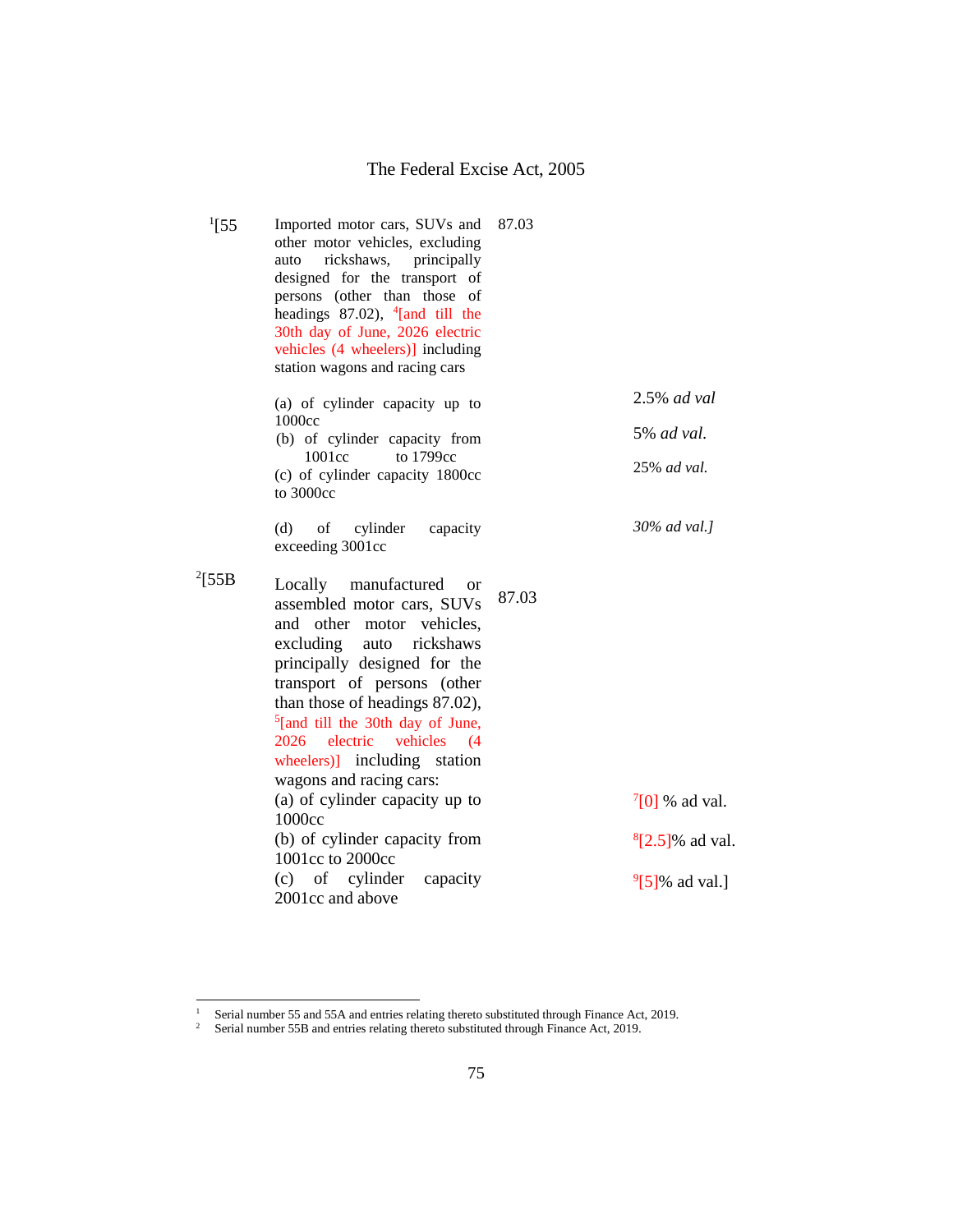| $\frac{1}{55}$ C   | Imported double cabin (4x4)<br>pick-up vehicles                                                                                                                                                                       | 8704.2190<br>8704.3190   | $25\%$ ad val]                        |
|--------------------|-----------------------------------------------------------------------------------------------------------------------------------------------------------------------------------------------------------------------|--------------------------|---------------------------------------|
| $^{2}$ [55D        | Locally manufactured double<br>cabin $(4x4)$ pick-up vehicles<br>except the vehicles booked on<br>or before the 30 <sup>th</sup> June, 2020<br>subject to the restriction or<br>conditions specified by the<br>Board. | 8704.2190<br>8704.3190   | 7.5% ad val.                          |
| $\frac{3}{56}$     | Filter rod for cigarettes                                                                                                                                                                                             | <sup>6</sup> [5502.9090] | Rupee $^{10}$ [one] per<br>filter rod |
| 11[57]<br>Omitted] |                                                                                                                                                                                                                       |                          |                                       |
| $^{11}$ [58.       |                                                                                                                                                                                                                       |                          |                                       |

*Interpretation.*—– (1) Unless the intent appears otherwise, for the purpose of levy of duty of excise, the description of goods shall prevail upon the tariff classification. However in order for interpretation of description of any goods or verification of any characteristics of any product, the reliance shall be made on the relevant version of the Explanatory Notes to the Harmonized Commodity Description and Coding System.

(2) The rate of duty mentioned in column (4) of the above table

Omitted]

J.

<sup>4</sup> Expression inserted by Finance Act, 2021.

<sup>5</sup> Expression inserted by Finance Act, 2021.

<sup>7</sup> Expression substituted by Finance Act, 2021.

<sup>8</sup> Expression substituted by Finance Act, 2021.

<sup>9</sup> Expression substituted by Finance Act, 2021.

<sup>&</sup>lt;sup>1</sup> New serial number 55C inserted by Finance Act, 2020.

<sup>2</sup> New serial number 55D inserted by Finance Act, 2020.

<sup>&</sup>lt;sup>3</sup> Serial number 56 and entries relating thereto in column (2), (3) and (4) added by Finance Act, 2015.

<sup>6</sup> Figure substituted by Finance Act, 2021.

<sup>&</sup>lt;sup>10</sup> Figure "0.75" substituted by Finance Act, 2020.

<sup>&</sup>lt;sup>11</sup> Serial numbers 57, 58 and entries relating thereto omitted through Finance Act, 2021.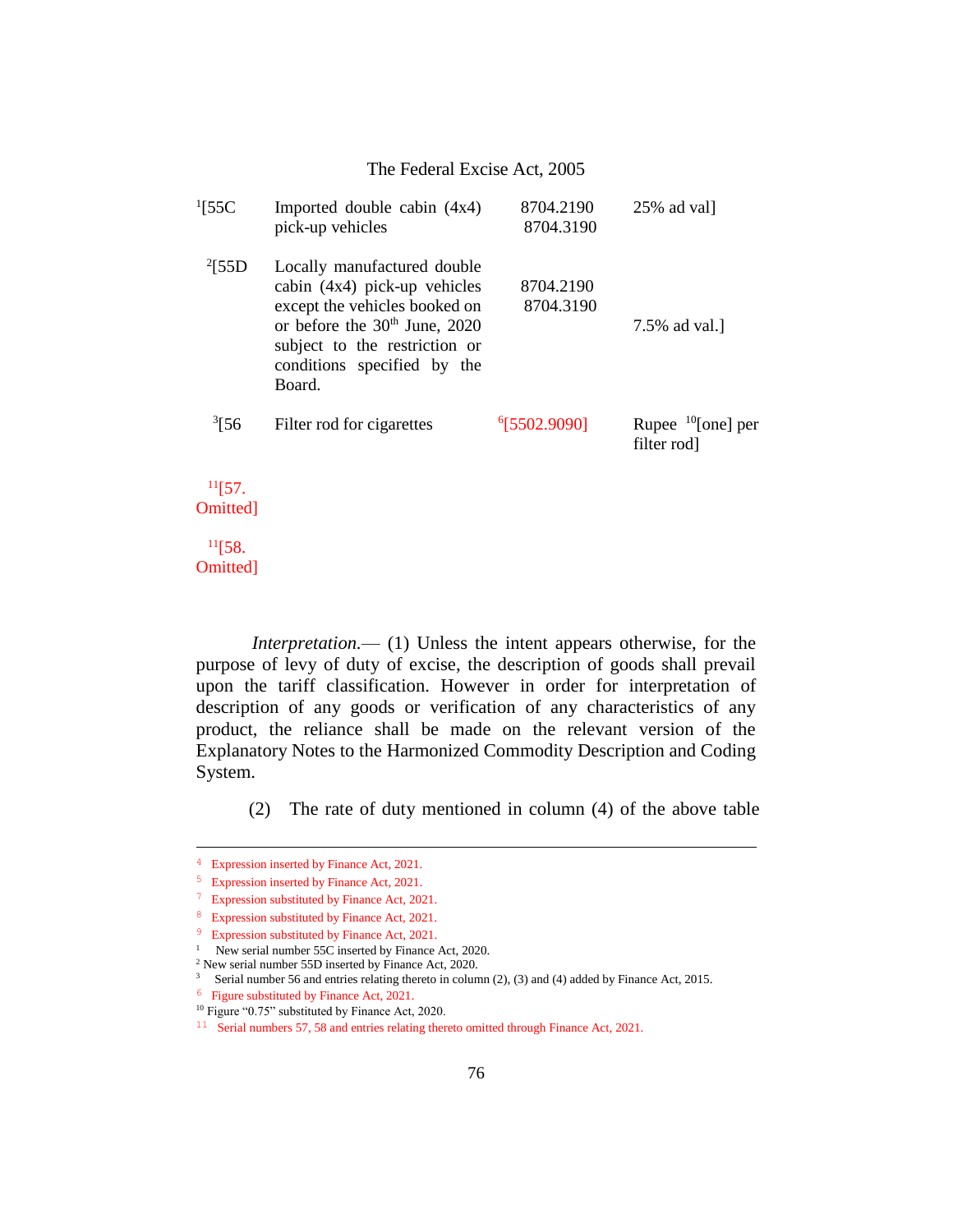shall also apply on the goods mentioned in column (2) thereof, if imported, or brought from non-tariff to tariff areas in case of notified goods.

1 [**Restriction-1– Reduction.–** For the purpose of levy, collection and payment of duty at the rates specified in column (4) against serial number 9  $2$ [and 10], no cigarette manufacturer shall reduce retail price from the level adopted on the day of the announcement of the latest budget].

**(2) Variants at different price points**.– No manufacturer or importer of cigarette can introduce or sell a new cigarette brand variant at the same existing brand family at a price lower than the lowest actual price of the existing variant of the same brand family. For the purposes of this restriction, current minimum price variant of existing brand means the lowest price of a brand variant on the day of announcement of Budget <sup>3</sup>[of the current Financial year].

**1 [(3) Restriction-3 – Minimum price. –** No brand shall be priced and sold at a retail price (excluding sales tax) lower than forty-five percent of the retail price under column (2) against serial number 9 of Table-I of the First Schedule to this Act.]

j.

<sup>1</sup> Restriction-1 & Restriction-3 substituted by Finance Act, 2017

<sup>&</sup>lt;sup>2</sup> The words added through Finance Act, 2019.

<sup>&</sup>lt;sup>3</sup> Words substituted by Finance Act, 2014.

<sup>&</sup>lt;sup>4</sup> New serial numbers 57 & 58 added through Finance Act, 2019.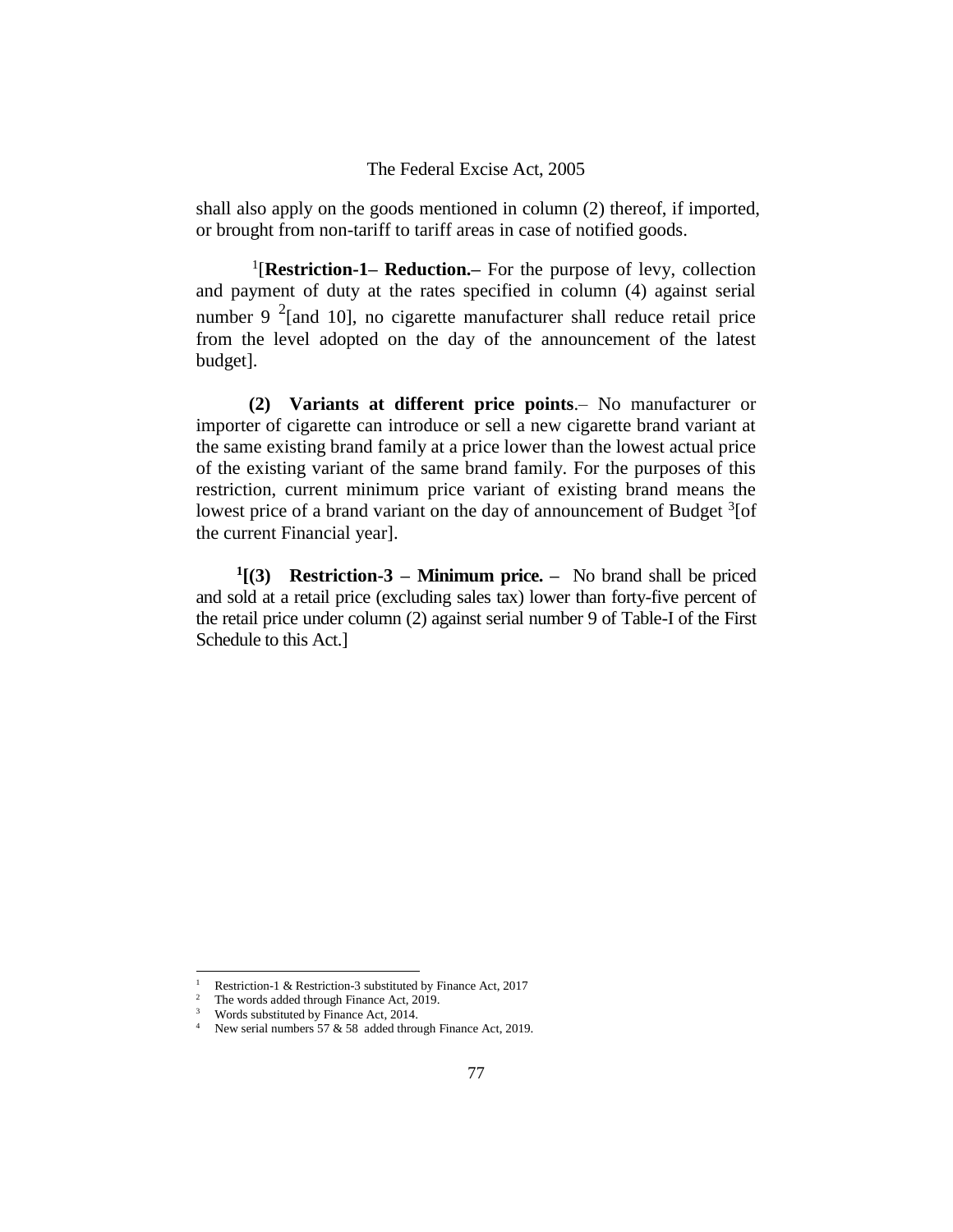#### **TABLE II** (EXCISABLE SERVICES)

| S.No.   | <b>Description of <sup>1</sup>[Services]</b>                                                                                                                                       | Heading/sub-<br>heading<br><b>Number</b> | <b>Rate of Duty</b>                      |
|---------|------------------------------------------------------------------------------------------------------------------------------------------------------------------------------------|------------------------------------------|------------------------------------------|
| Col.(1) | Col.(2)                                                                                                                                                                            | Col.(3)                                  | Col. (4)                                 |
| 1       | Advertisement<br>closed<br><sub>on</sub><br>circuit T.V.                                                                                                                           | 9802.3000                                | Sixteen per cent of<br>the charges.      |
| 2       | Advertisements on cable T.V.<br>network.                                                                                                                                           | 9802.5000                                | Sixteen per cent of<br>the charges.      |
| 2a      | <sup>2</sup> [Advertisements]<br>in<br>news<br>periodicals<br>and<br>papers<br>(excluding and<br>Classified advertisements) of<br>hoarding boards, poles Signs<br>and sign boards. | 9802.4000<br>and<br>9802.9000            | Sixteen per cent of<br>the charges.]     |
| 3       | <sup>3</sup> [Facilities for travel]                                                                                                                                               | 98.03                                    |                                          |
|         | (a) Services provided or<br>rendered in respect<br>of<br>travel<br>by<br>air<br>of<br>within<br>the<br>passengers<br>territorial jurisdiction of<br>Pakistan                       | 9803.1000                                |                                          |
|         | $\frac{4}{i}$ (i) Long routes                                                                                                                                                      |                                          | <sup>2</sup> [Fifteen Hundred]<br>rupees |
|         | (ii) Short routes                                                                                                                                                                  |                                          | <sup>3</sup> [Nine Hundred]<br>rupees    |
|         | $5[(iii)$ * * *]                                                                                                                                                                   |                                          |                                          |
|         | Explanation:<br>For<br>the<br>purpose of this entry,<br>"Long routes"<br>means<br>journeys exceeding 500<br>kilometers, short routes                                               |                                          |                                          |

<sup>1</sup> Words substituted by Finance Act, 2021.

<sup>&</sup>lt;sup>2</sup> Inserted vide Finance Act, 2009.<br><sup>3</sup> Inserted by Finance Act, 2014.

<sup>&</sup>lt;sup>4</sup> Inserted by Finance Act, 2014

 $5$  Sub-clause (iii) and entry relating thereto in column (4) omitted by Finance Act, 2015.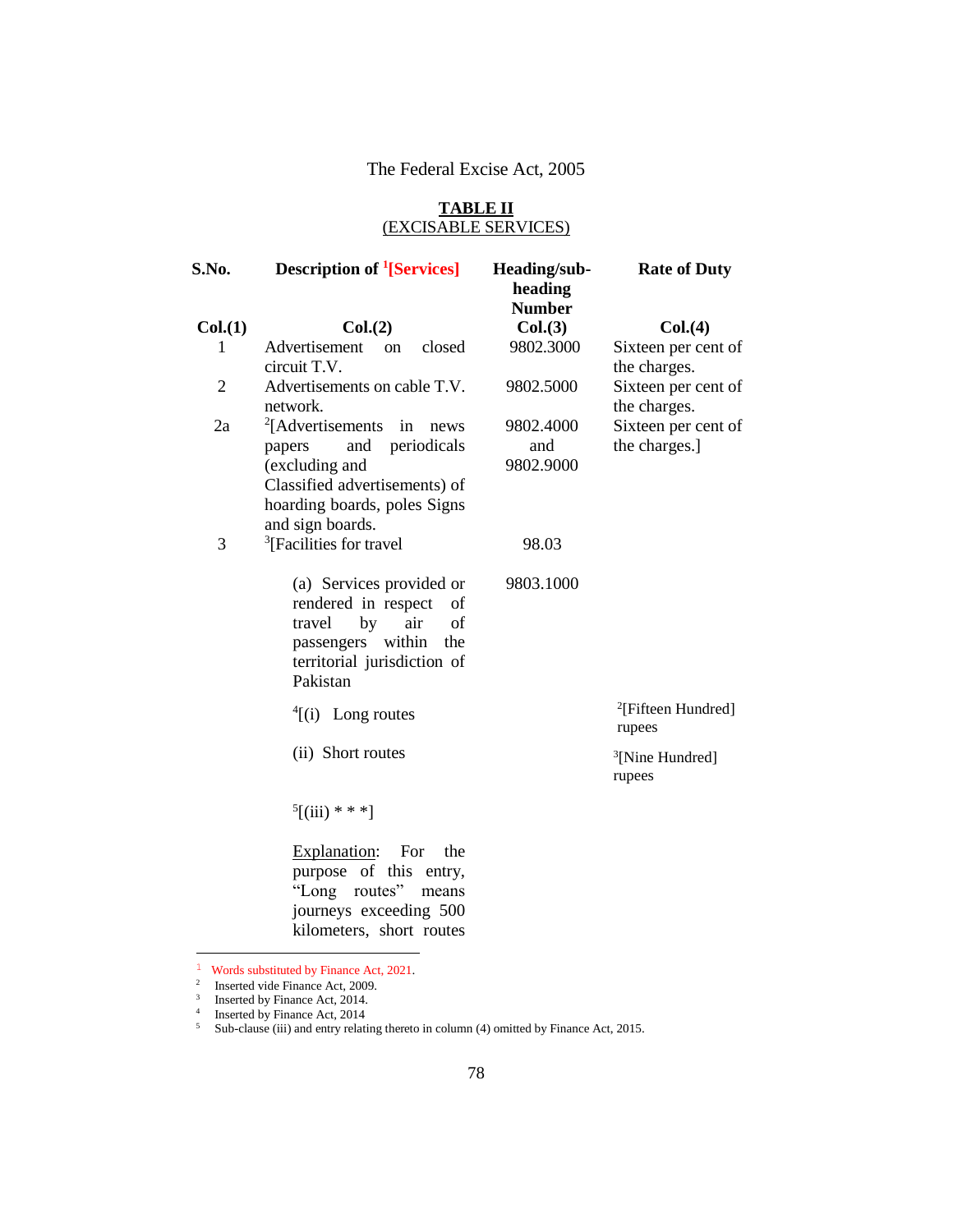| S.No.   | <b>Description of <sup>1</sup>[Services]</b>                                                                                                                                                                                                                                | Heading/sub-<br>heading<br><b>Number</b> | <b>Rate of Duty</b>                                                                                                                         |
|---------|-----------------------------------------------------------------------------------------------------------------------------------------------------------------------------------------------------------------------------------------------------------------------------|------------------------------------------|---------------------------------------------------------------------------------------------------------------------------------------------|
| Col.(1) | Col.(2)<br>means the remaining<br>journeys, other<br>than<br>socio-economic<br>route<br>$\frac{1}{2}$ [as defined in S. No. 9<br>of Table II of the Third<br>Schedule].<br>Routes<br>exempt from duty as on<br>July, 2014 shall,<br>$1^{\rm st}$<br>however, remain exempt. | Col.(3)                                  | Col. (4)                                                                                                                                    |
|         | $\frac{4}{1}$ (b) Services provided or<br>rendered in respect<br>of<br>air<br>travel<br>by<br>of<br>passengers embarking on<br>international<br>journey<br>from Pakistan,-1                                                                                                 |                                          |                                                                                                                                             |
|         | $^{5}$ [(1)<br>Economy<br>and<br>economy plus                                                                                                                                                                                                                               |                                          | Five thousand<br>rupees                                                                                                                     |
|         | (ii) Club, business<br>and<br>first class                                                                                                                                                                                                                                   |                                          | Ten thousand<br>rupees]                                                                                                                     |
| 4       | Inland carriage of goods by air                                                                                                                                                                                                                                             | 9804.1000                                | ${}^{3}$ [Sixteen] per cent<br>of the charges.                                                                                              |
| 5       | Shipping agents                                                                                                                                                                                                                                                             | 9805.1000                                | (i) Two hundred<br>rupees per house-<br>of<br>bill<br>lading<br>issued in case of<br>Non-Vessel<br>Operating<br>Common Carriers<br>(NVOCC), |

 $2^2$  The figures substituted through Finance Act, 2019.

J.

<sup>&</sup>lt;sup>3</sup> The figures substituted through Finance Act, 2019.

<sup>&</sup>lt;sup>1</sup> Substituted for the expression ", and "socio-economic routes" means journeys along the Baluchistan coastal belt" by Finance Act, 2015.<br> $\frac{4}{1}$  Inserted vide Finance Act, 2015.

Inserted vide Finance Act, 2008.

<sup>5</sup> Inserted vide Finance Act, 2014.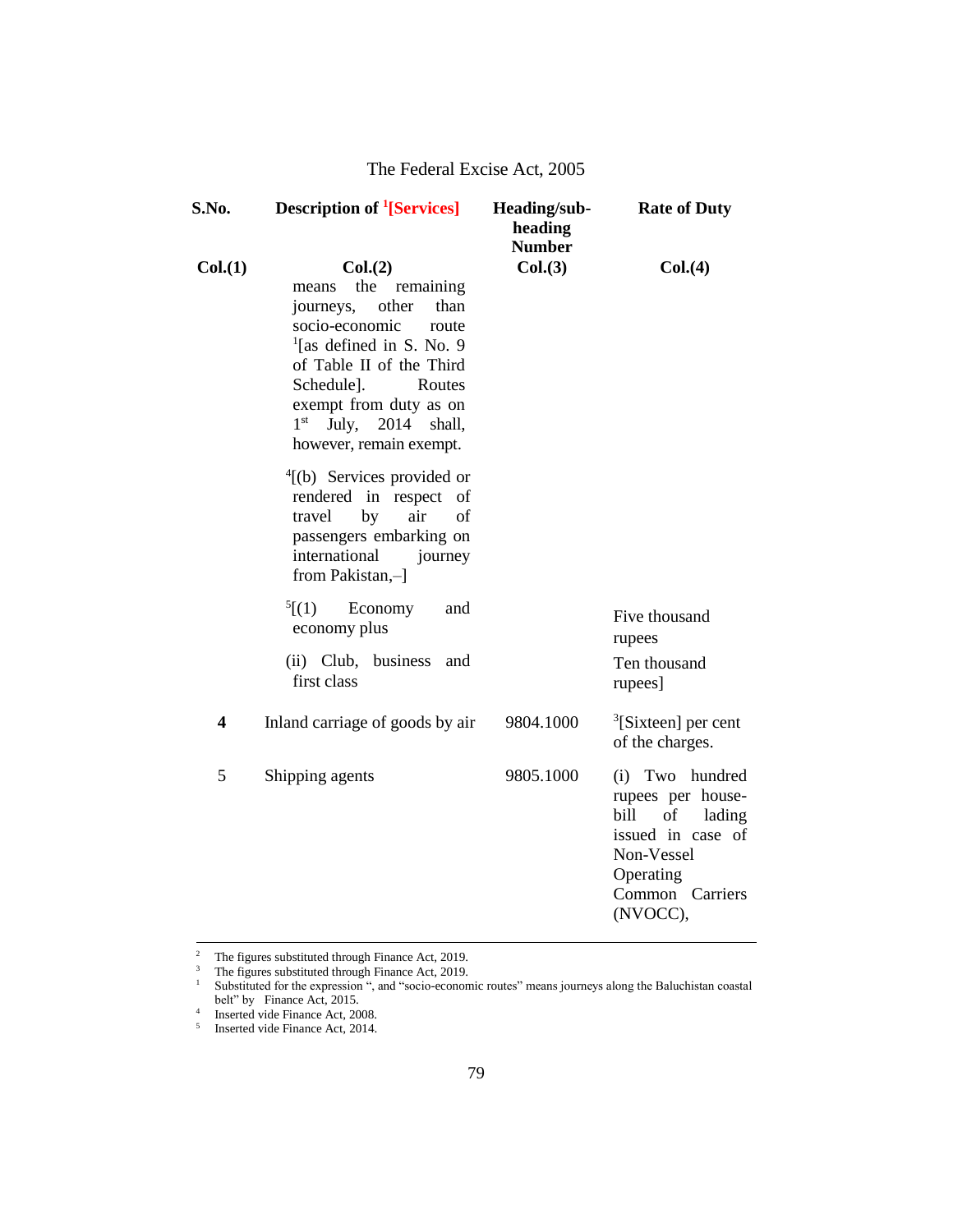| S.No.                   | <b>Description of <sup>1</sup>[Services]</b>                                                                                                                                                                                                                           | Heading/sub-<br>heading<br><b>Number</b> | <b>Rate of Duty</b>                                                                                                                                            |
|-------------------------|------------------------------------------------------------------------------------------------------------------------------------------------------------------------------------------------------------------------------------------------------------------------|------------------------------------------|----------------------------------------------------------------------------------------------------------------------------------------------------------------|
| Col.(1)                 | Col.(2)                                                                                                                                                                                                                                                                | Col.(3)                                  | Col. (4)<br><b>International Freight</b><br>ii) $\frac{1}{2}$ [sixteen] per<br>cent of the charges<br>in case of other<br>categories<br>of<br>shipping agents. |
| $^{2}[6]$               | Telecommunication services<br>$\frac{3}{2}$ , excluding such services in<br>the area of a Province where<br>such Province has imposed<br>Provincial sales tax and has<br>started collecting the same<br>through its own Board or<br>Authority, as the case may<br>be.] | 98.12<br>(All sub<br>headings)           | $\frac{4}{3}$ [sixteen] per cent<br>of charges                                                                                                                 |
| $5$ [6A                 | Following<br>telecommunication<br>services:<br>Mobile phone call, if call<br>duration exceeds five<br>minutes;                                                                                                                                                         | Respective<br>sub-heading<br>of 98.12    | Seventy five paisa<br>per call in addition<br>to the rates of duty<br>specified under<br>Serial No.6]                                                          |
| $6$ [ 7 ***<br>78       | Services<br>provided<br><sub>or</sub>                                                                                                                                                                                                                                  | 98.13                                    | Sixteen percent of                                                                                                                                             |
| $\,1\,$<br>$\,2\,$<br>3 | Substituted vide Finance Act, 2008.<br>Serial no. 6 substituted by Finance Act, 2008.<br>Comma and words added by Finance Act, 2014.                                                                                                                                   |                                          |                                                                                                                                                                |

<sup>&</sup>lt;sup>4</sup> Words ssubstituted by Finance Act, 2021.

<sup>5</sup> New serial number 6A and entries relating thereto inserted by Finance Act, 2021.

<sup>&</sup>lt;sup>6</sup> Serial No. 7 and entries relating thereto omitted by Finance Act, 2013.

<sup>&</sup>lt;sup>7</sup> Serial no. 8 substituted by Finance Act, 2013.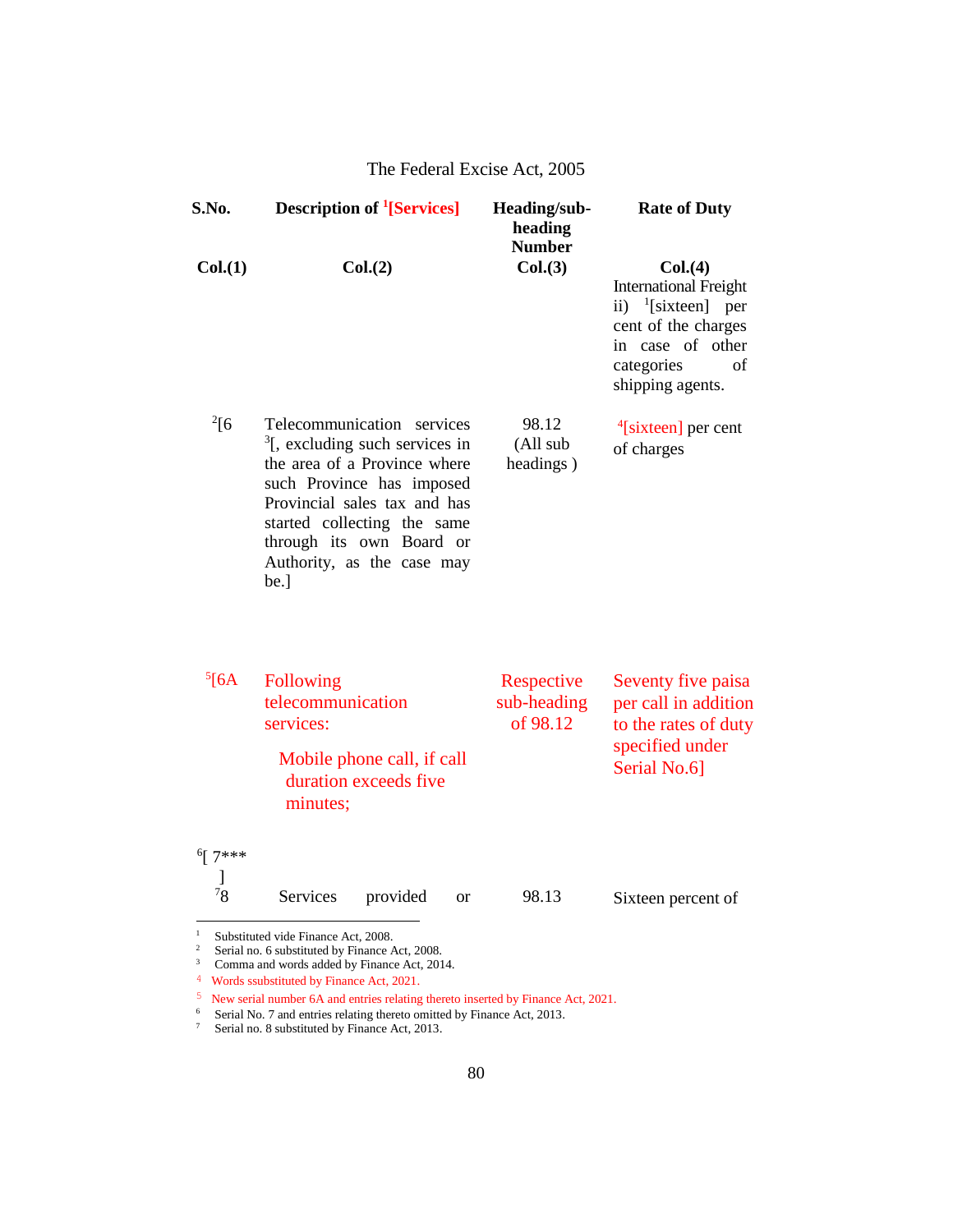| <b>Description of <sup>1</sup>[Services]</b>                                                                                                                                                                                                                                                                                                                                                | Heading/sub-<br>heading<br><b>Number</b> | <b>Rate of Duty</b>                         |
|---------------------------------------------------------------------------------------------------------------------------------------------------------------------------------------------------------------------------------------------------------------------------------------------------------------------------------------------------------------------------------------------|------------------------------------------|---------------------------------------------|
|                                                                                                                                                                                                                                                                                                                                                                                             |                                          | Col. (4)                                    |
| by<br>rendered<br>banking<br>$\frac{1}{2}$ [excluding]<br>companies<br>Merchant Discount Rate<br>(MDR)<br>for<br>accepting<br>digital payment], insurance<br>companies,<br>cooperative<br>financing<br>societies,<br>modarabas<br>, musharikas,<br>leasing companies, foreign<br>exchange<br>dealers,<br>non-<br>banking<br>financial<br>institutions,<br>Assets<br>Management<br>Companies |                                          | the charges.]                               |
| in any such services.                                                                                                                                                                                                                                                                                                                                                                       |                                          |                                             |
| Franchise services                                                                                                                                                                                                                                                                                                                                                                          | 9812.9410                                | $\rm ^4$ [Ten] per cent of<br>the charges.] |
| Services provided or rendered<br>by stock brokers                                                                                                                                                                                                                                                                                                                                           | 9819.1000                                | Sixteen percent of<br>the charges.]         |
| Services<br>provided<br><sub>or</sub><br>rendered by port and terminal<br>operators<br>relation<br>in<br>to<br>excluding<br>imports<br>stevedoring services.                                                                                                                                                                                                                                | 9819.9090                                | Sixteen percent of<br>the charges.]         |
|                                                                                                                                                                                                                                                                                                                                                                                             | Col.(2)<br>and other persons dealing     | Col.(3)                                     |

<sup>1</sup> Words inserted by Finance Act, 2021.

- <sup>2</sup> Serial Nos. 9 & 10 Omitted vide Finance Act, 2007
- <sup>3</sup> Serial no. 11 inserted by Finance Act, 2006.

<sup>&</sup>lt;sup>4</sup> Substituted vide Finance Act, 2008.

<sup>&</sup>lt;sup>5</sup> Serial No. 12 omitted by Finance Act, 2011.

<sup>6</sup> Inserted vide Finance Act, 2009.

<sup>7</sup> Inserted vide Finance Act, 2009.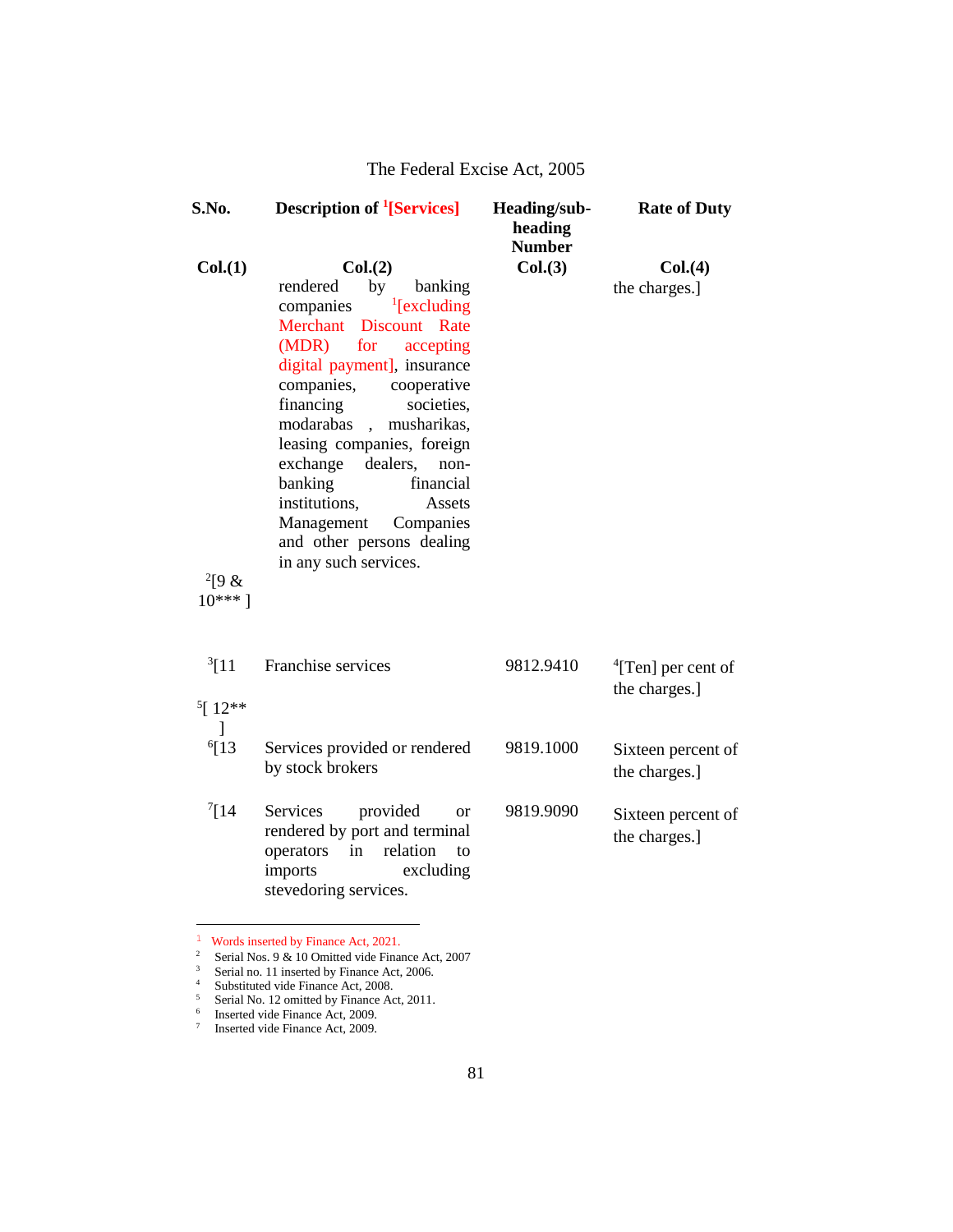| S.No.       | <b>Description of <sup>1</sup>[Services]</b> | Heading/sub-<br>heading<br><b>Number</b> | <b>Rate of Duty</b>                |
|-------------|----------------------------------------------|------------------------------------------|------------------------------------|
| Col.(1)     | Col. (2)                                     | Col.(3)                                  | Col. (4)                           |
| $^{1}$ [15] | Chartered flights                            | 98.03                                    | Sixteen percent of<br>the charges] |

 $2$ [Note.– The duty on the services as specified against serial numbers 1, 2, 2A, 5, 8, 11 and 13 shall not be levied on services provided in a Province where the provincial sales tax has been levied thereon].

j.

<sup>&</sup>lt;sup>1</sup> Serial no. 15 inserted by Finance Act, 2014.

 $2^2$  Note inserted through Finance Act, 2016.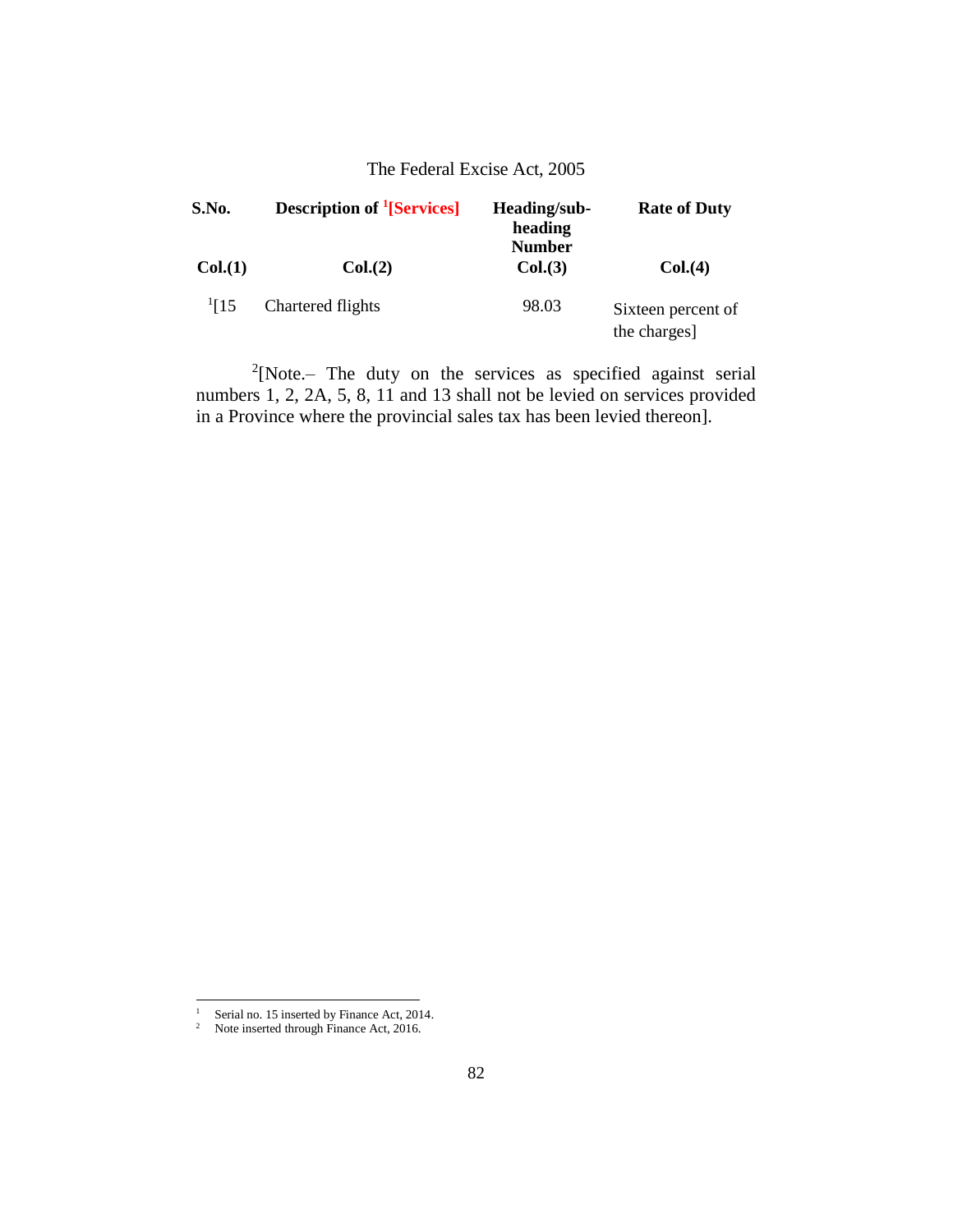# **SECOND SCHEDULE**

(Goods on which duty is collectible under sales tax mode with entitlement for adjustment with sales tax and vice versa) [*See* section 7]

| S.No.          | <b>Description of Goods</b> | Heading/<br>sub-heading<br><b>Number</b> |
|----------------|-----------------------------|------------------------------------------|
| 1              | $\mathbf{2}$                | 3                                        |
| (1)            | [omitted]                   |                                          |
| $^{3}(2)$      | [omitted]                   |                                          |
| $^{2}[(3)***]$ | $\sqrt[3]{(4)}$ [omitted]   |                                          |

<sup>1</sup> Serial numbers 1,2 and 4 omitted by Finance Act, 2021.

<sup>&</sup>lt;sup>2</sup> Serial number 3 omitted through Finance Act, 2016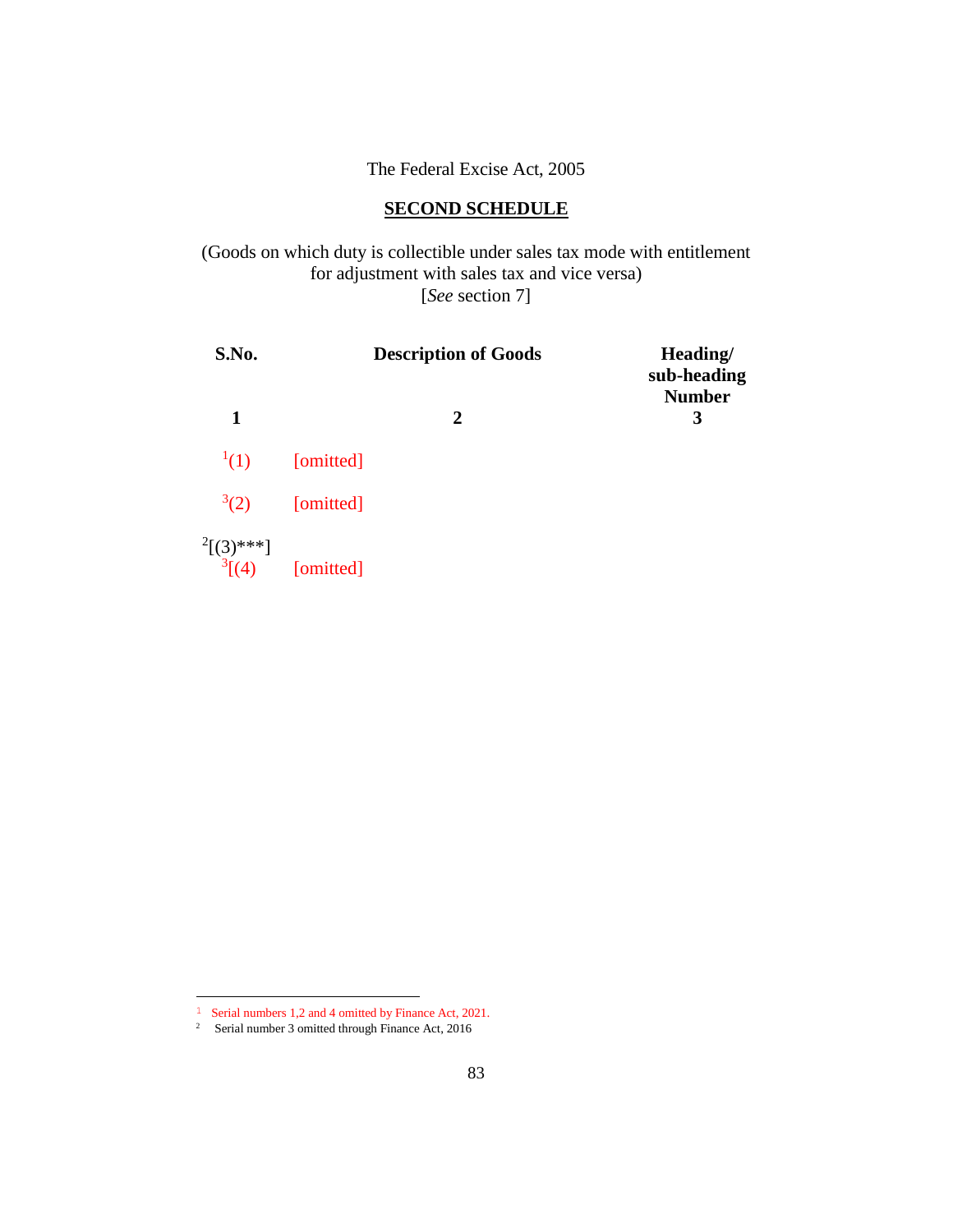#### **THIRD SCHEDULE**

(Conditional exemptions) [*See* Sub-section (1) of section 16]

# **TABLE-I**

(Goods)

| S.No. | <b>Description of Goods</b>                                                                                                                                                                       | Heading/<br>sub-heading<br><b>Number</b>                       |
|-------|---------------------------------------------------------------------------------------------------------------------------------------------------------------------------------------------------|----------------------------------------------------------------|
| (1)   | Crude vegetable oil, if obtained from the locally<br>grown seeds excluding cooking oil, without 15.09, 15010,<br>having undergone any process other than the 15.11, 15.12,<br>process of washing. | 5.07, 15.08,<br>15.13, 15.14<br>15.15, 15.16,<br>15.17 & 15.18 |
|       |                                                                                                                                                                                                   |                                                                |

 $^{1}[2]$ \*\*\*]

> (3) Un-manufactured tobacco or tobacco refuses if 24.01 used for the purposes other than the manufacturer of cigarettes, smoking mixtures for pipes and cigarettes and cigars and cheroots.

 $^{2}[3A***$ 3B\*\* ]

j.

- (4) Cigars, cheroots, cigarillos and cigarettes, of 24.02 tobacco or of tobacco substitutes,-
	- (i) If supplied to Pakistan Navy for consumption by its personnel on board its vessels.
	- (ii) If made by hand in tapered shape of biris without the use of any manual or poweroperated machine in any process of their manufacture.

<sup>&</sup>lt;sup>1</sup> Omitted vide Finance Act, 2007.

<sup>2</sup> Omitted vide Finance Act, 2008.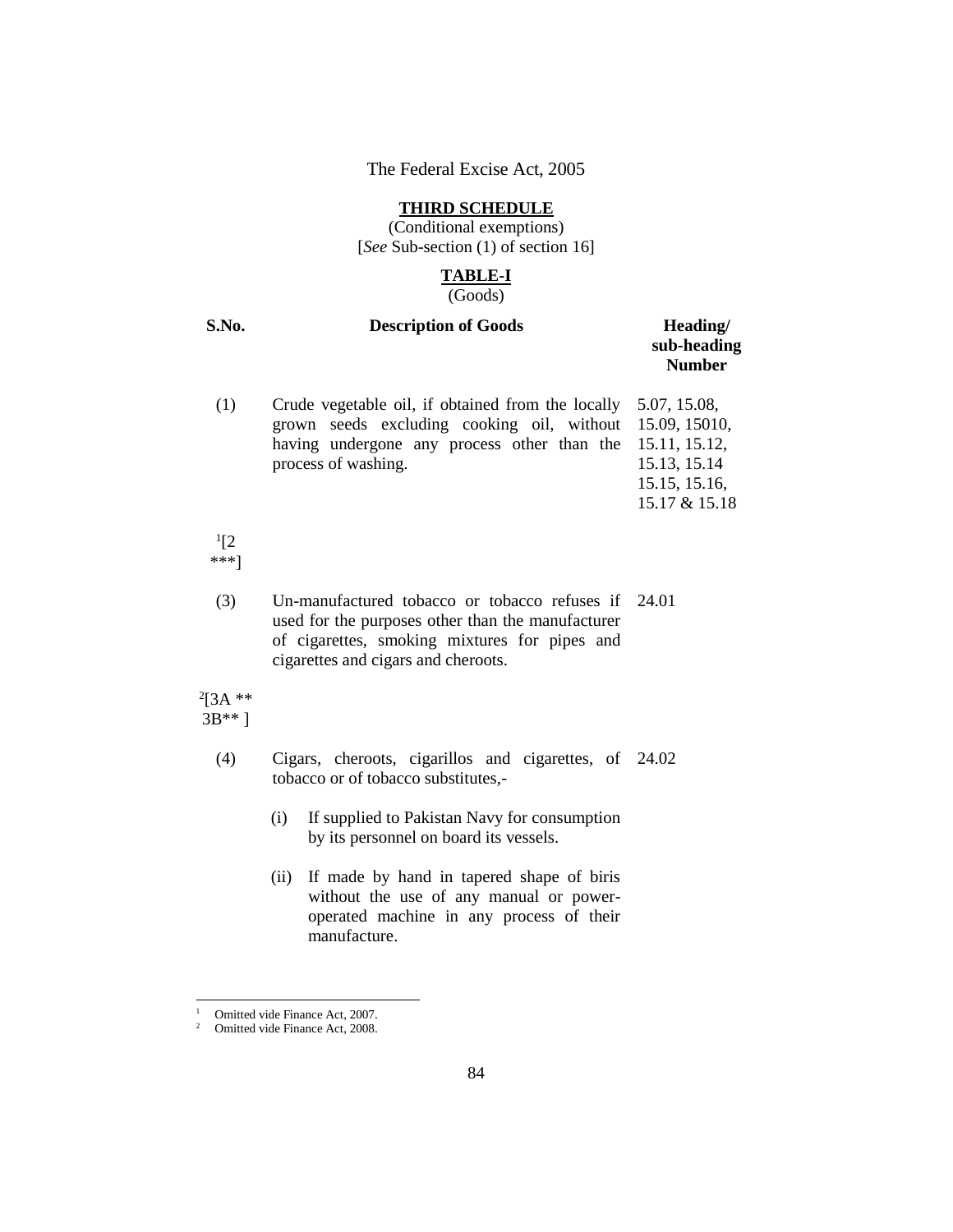# **sub-heading Number**

- (iii) If supplied for consumption by the President of Pakistan, the President of Azad Jammu & Kashmir and the Governors of the Provinces, members of their families and guests provided that the cigarettes are manufactured and supplied on the specific written orders of the competent official authority and the cigarettes and their packets are special-crested for the respective privileged House.
- (iv) If supplied against payment in foreign exchange, to M/s Duty Free Shops Ltd for sale in its Duty Free Shops and on board international flight by the Pakistan International Airlines subject to the same conditions and procedures as are applicable for the purposes of exemption of customs duty.

 $^{1}[5$  \*]

 $6$  Motor spirit,-

2710.1110

- (i) If supplied to Pakistan Navy for consumption in its vessels
- (ii) If supplied for consumption by the International Bank for Reconstruction and Development in its official cars

 $2[7**]$ 8\*\* ]

j.

9 Sludge and sediment recovered from storage tanks<br>of the incoming vessels or ships meant for incoming vessels or ships meant for breaking 2710.9900

Omitted vide Finance Act, 2013.

Omitted vide Finance Act, 2013.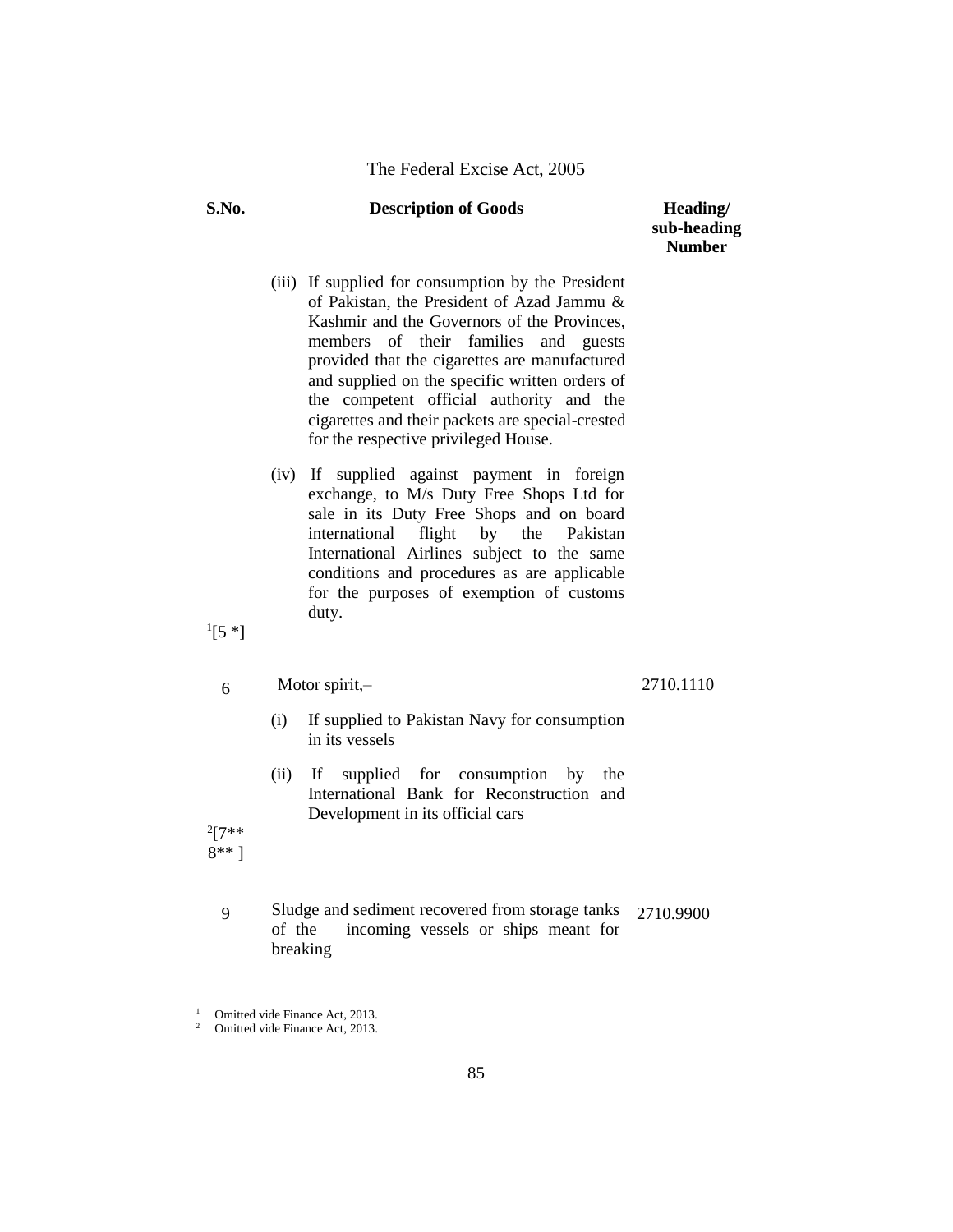| S.No. | <b>Description of Goods</b>                                                                                                                                                                | Heading/<br>sub-heading<br><b>Number</b> |
|-------|--------------------------------------------------------------------------------------------------------------------------------------------------------------------------------------------|------------------------------------------|
| 10    | Natural gas if produced and used in the same field 2711.2100<br>for drilling, production, pressure maintenance or<br>in any other joint operations including flaring in<br>the same field. |                                          |

**Explanation.**- For the purpose of this entry, "Joint Operations" means all marine and land activities, including gas exploration, prospection, development and production activities conducted by Working Interest Owners under a petroleum concession agreement with the Government.

| S.No. | <b>Description of Goods</b>                                                                                                            | Heading/<br>sub-heading<br><b>Number</b> |
|-------|----------------------------------------------------------------------------------------------------------------------------------------|------------------------------------------|
| 11    | Carbon black oil (carbon black feed stock) if<br>imported by $\frac{1}{a}$ duly registered manufacturer of 2713.9010<br>carbon black]. | 2707.9910                                |
|       | Goods.-                                                                                                                                |                                          |
| 12    | (i) If donated to the President's Funds for Afghan                                                                                     | Respective                               |

12 (i) If donated to the President's Funds for Afghan Refugees, Assistance to Palestine and Famine Relief for Africa, provided that before making such donation the manufacturer or importer shall inform in writing to the Collector of Federal Excise or as the case may be, Collector of Customs about quantity, value and the duty involved on such goods and shall in case of imports, fulfill the conditions and comply with the procedures specified for the purposes of exemption from customs duty. headings

> (ii) If purchased by the Cabinet Division, Government of Pakistan, for donation to a foreign country in the event of natural disasters as certified by the Emergency Relief Cell of that Division.

j.

<sup>1</sup> Substituted for "National Petrocarbon (Pvt.) Limited, Pipri, Karachi as raw material for the manufacture of the carbon black" by Finance Act, 2008.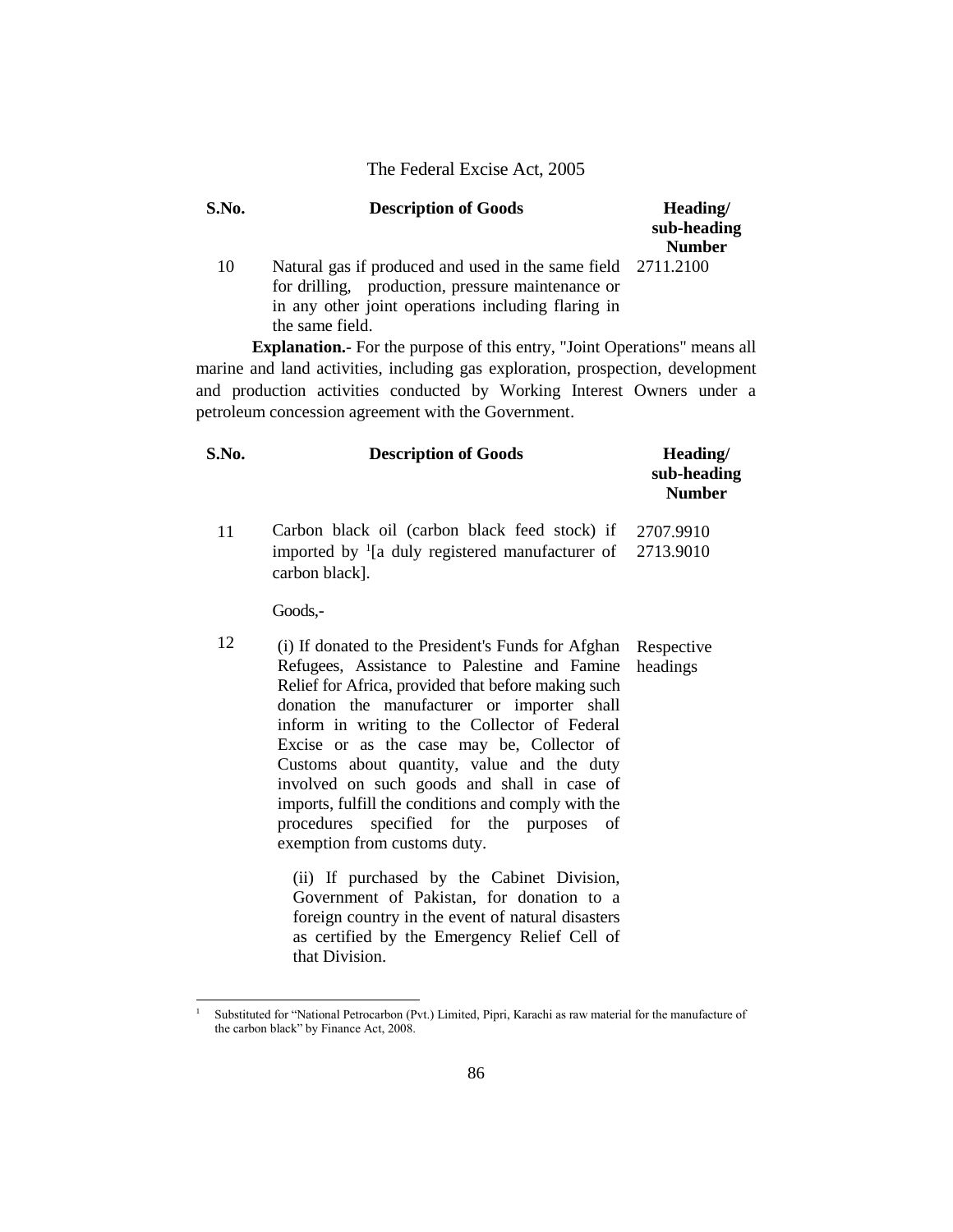# **sub-heading Number**

(iii) If supplied against international tender issued by UNICEF, UNDP, WHO, WFP, UNHCR, International Red Cross or any other relief agency, for Afghan Refugees subject to the conditions given below, namely,-

(a) payment for the supply shall be received in foreign currency, which shall be surrendered to the State Bank of Pakistan and the supplier shall receive payment in Pak rupees as per State Bank procedure and foreign exchange regulations;

(b) the goods shall be duly received by the organization which signed the contract, and a certificate to this effect shall be issued by the organization which shall be duly attested by the Chief Commissioner/ Commissioner of Afghan Refugees and will be submitted by the manufacturer to the <sup>1</sup>[Commissioner] of Federal excise; and

(c) the registered person shall retain the relevant documents and certificates in record.

(iv) If supplied as ship stores to ships and aircrafts leaving for abroad subject to the satisfaction of the Collector of Customs in terms of section 24 of the Customs Act, 1969.

13 Goods imported or supplied under grants-in-aid Respective for which a specific consent has been obtained Heading from the  $^{2}$ [Board].

i.

Substituted for "Collector" by Finance Act, 2010 w.e.f. June 5, 2010. The same amendment was made by Finance (Amendment) Ordinance, 2010, promulgated as Ordinance No. III of 2010, dated February 6, 2010, published in the Gazette of Pakistan Extraordinary Part I at pages 23 to 53. This Ordinance was presented in the Parliament but lapsed on 5 June 2010 as Parliament did not approve it. Originally this amendment was made through Finance (Amendment) Ordinance, 2009, promulgated as Ordinance No. XXII of 2009, dated October 28, 2009, published in the Gazette of Pakistan Extraordinary Part I at pages 229 to 259.

<sup>&</sup>lt;sup>2</sup> Substituted vide Finance Act, 2007.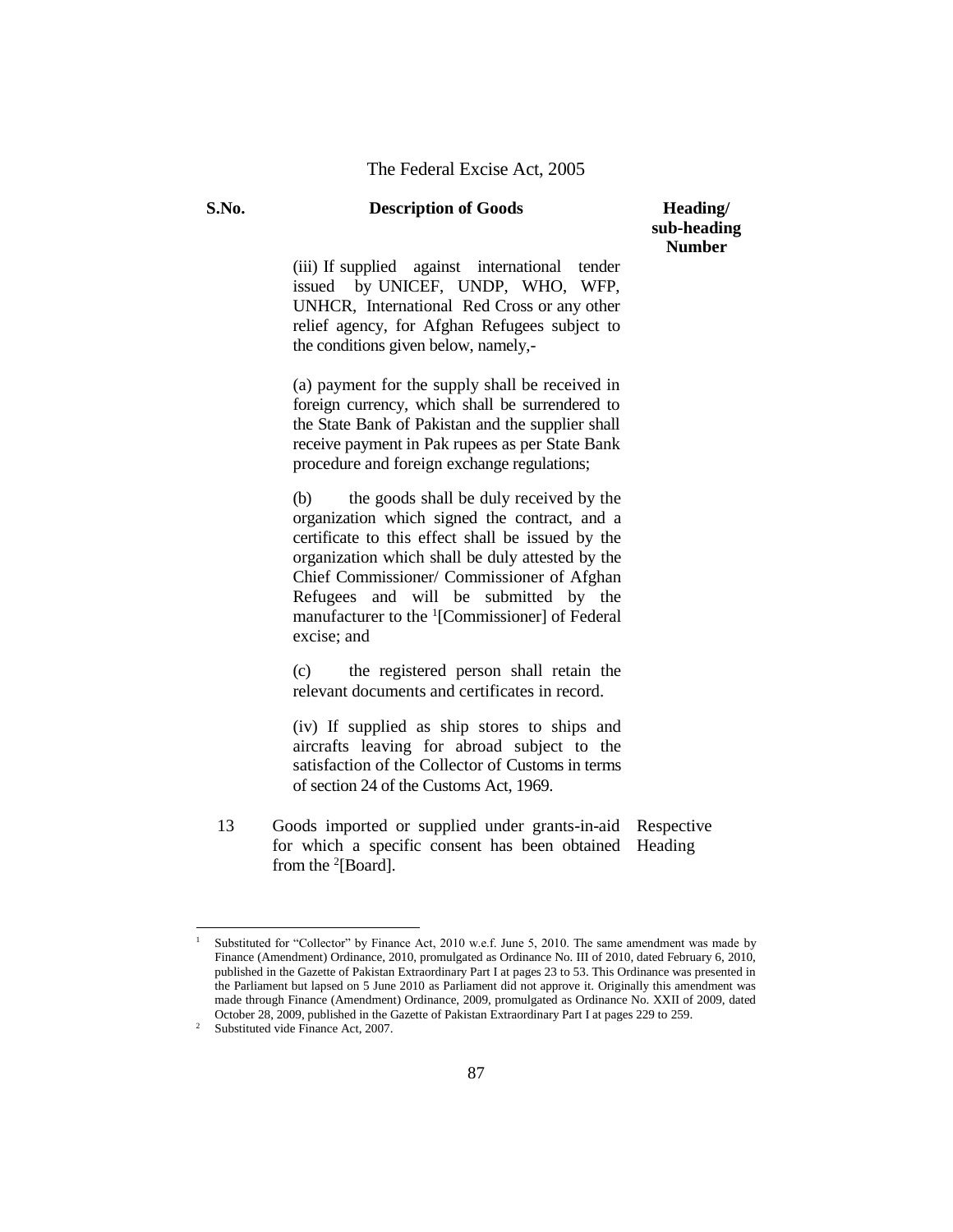| S.No.      | <b>Description of Goods</b>                                                                                                                                                                                                                                                                                                                                                                                                                                                                                                                                                                                                                                                                                                                                                                                                                                           | Heading/<br>sub-heading<br><b>Number</b> |
|------------|-----------------------------------------------------------------------------------------------------------------------------------------------------------------------------------------------------------------------------------------------------------------------------------------------------------------------------------------------------------------------------------------------------------------------------------------------------------------------------------------------------------------------------------------------------------------------------------------------------------------------------------------------------------------------------------------------------------------------------------------------------------------------------------------------------------------------------------------------------------------------|------------------------------------------|
| 14         | Goods if imported as bonafide baggage                                                                                                                                                                                                                                                                                                                                                                                                                                                                                                                                                                                                                                                                                                                                                                                                                                 | Respective<br>Heading                    |
| 15         | Goods if imported by Duty Free Shops as baggage<br>free of custom duty, regulatory duty and sales<br>baggage rules made under the<br>under the<br>tax<br>Customs Act, 1969 (IV of 1969).                                                                                                                                                                                                                                                                                                                                                                                                                                                                                                                                                                                                                                                                              | Respective<br>Heading                    |
| 16         | $\frac{1}{2}$ [,excluding]<br>un-manufactured<br>goods<br>Any<br>tobacco,] which are manufactured produced in-<br>house by a registered person<br>and used for<br>and production of goods on<br>manufacture<br>the<br>which duty of excise is paid by such person.<br><sup>2</sup> [omitted]                                                                                                                                                                                                                                                                                                                                                                                                                                                                                                                                                                          | Respective<br>Headings.                  |
| $^{2}17$   | Goods for further manufacture Respective of<br>goods in the Export Processing Zones                                                                                                                                                                                                                                                                                                                                                                                                                                                                                                                                                                                                                                                                                                                                                                                   | Respective<br>Headings.                  |
| $^{3}[18]$ |                                                                                                                                                                                                                                                                                                                                                                                                                                                                                                                                                                                                                                                                                                                                                                                                                                                                       |                                          |
| $^{4}$ [19 | Materials and equipment <sup>5</sup> [(plant, machinery,<br>appliances and accessories)] for<br>equipment,<br>construction and operation of <sup>6</sup> [Gwadar] Port and<br>development of Free Zone for <sup>3</sup> [Gwadar] Port as<br>imported by or supplied to China Overseas Ports<br>Holding Company Limited (COPHCL) and its<br>operating companies namely (i) China Overseas<br>Holding Company Pakistan (Private)<br>Ports<br>Limited, (ii) Gwadar International Terminals<br>Limited, (iii) Gwadar Marine Services Limited<br>and (iv) Gwadar Free Zone Company Limited,<br>their contractors and sub-contractors; and Ship<br>Bunker Oils bought and sold to the ships calling<br>on/visiting <sup>3</sup> [Gwadar] Port, having Concession<br>Agreement with the Gwadar Port Authority, for a<br>period of forty years, subject to the conditions and | Respective<br>Headings                   |

<sup>&</sup>lt;sup>1</sup> Expression inserted and Explanation omitted by Finance Supplementary (Amendment)Act,2018.<br><sup>2</sup> Inserted vide Finance Act, 2008.

<sup>&</sup>lt;sup>3</sup> Serial number 18 omitted through Finance Act, 2016.

<sup>&</sup>lt;sup>4</sup> New s.No(s) 19 & 20 added through Finance Act, 2016.

 $5$  The expression inserted by Finance Act, 2017.

 $6$  The word "Gwadar" substituted for the word "Gawadar" by Finance Act, 2017.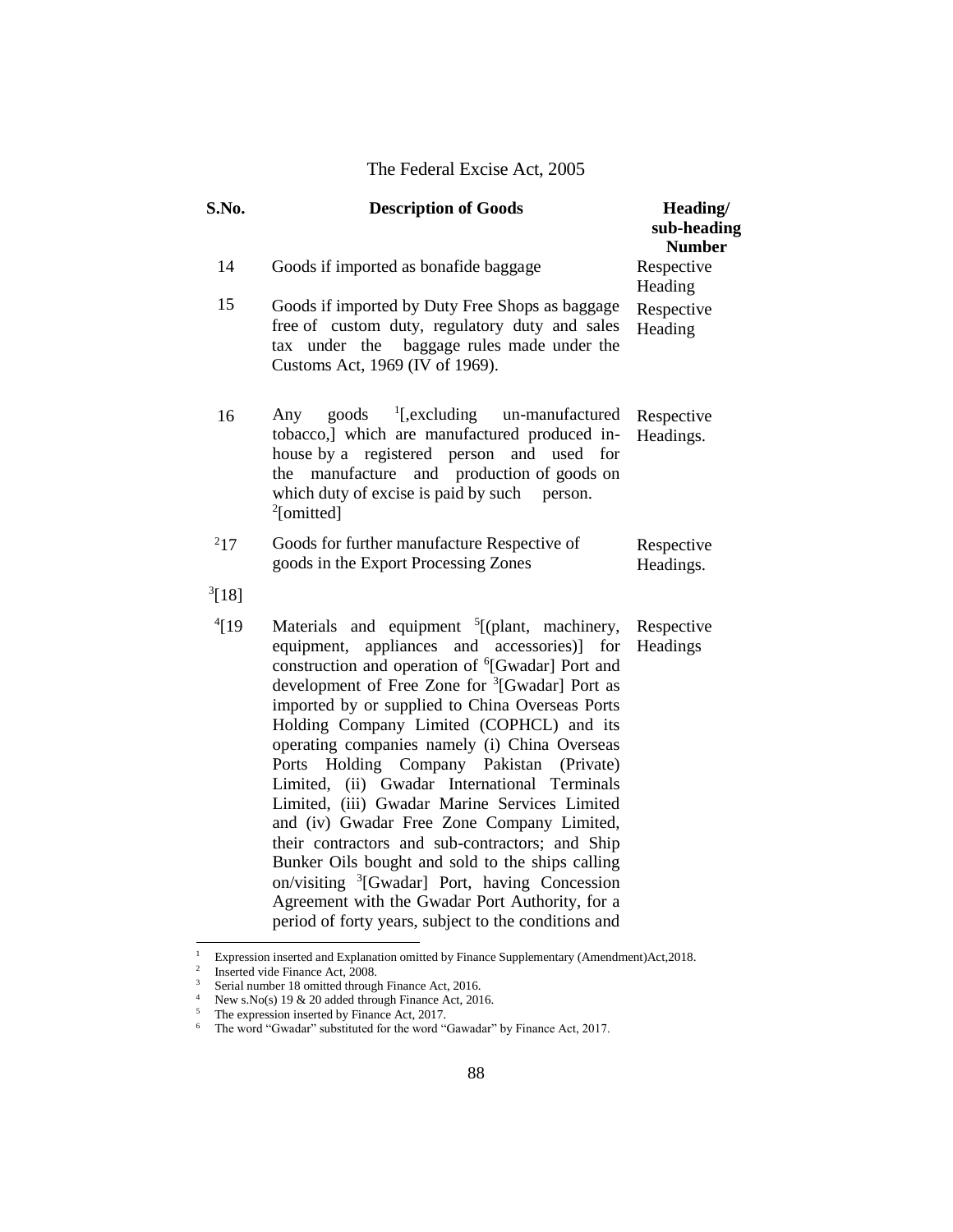| S.No.      | <b>Description of Goods</b>                                                                                                                                                                                                                                                                                                                                                                                                                                                                                                                            | Heading/<br>sub-heading<br><b>Number</b> |
|------------|--------------------------------------------------------------------------------------------------------------------------------------------------------------------------------------------------------------------------------------------------------------------------------------------------------------------------------------------------------------------------------------------------------------------------------------------------------------------------------------------------------------------------------------------------------|------------------------------------------|
|            | procedure as specified under S. No. 100A of<br>Table-1 of Sixth Schedule to the Sales Tax Act,<br>1990.                                                                                                                                                                                                                                                                                                                                                                                                                                                |                                          |
| $^{1}[20]$ | Supplies made by the businesses to be established<br>in the Gwadar Free Zone for a period of twenty-<br>three years within the Gwadar Free Zone, subject<br>to the condition that the sales and supplies outside<br>the Gwadar Free Zone and into the territory of<br>Pakistan shall be subjected to Federal Excise<br>Duty.                                                                                                                                                                                                                           | Respective<br>Headings"; and             |
| $^{1}[21]$ | Vehicles imported by China Overseas Ports Respective<br>Holding Company Limited (COPHCL) and its<br>operating companies, namely:-<br>(a) China Overseas Ports Holding Company<br>Pakistan (Private) Limited;<br>(b) Gwadar International Terminal Limited;<br>(c) Gwadar Marine Services Limited; and<br>(d) Gwadar Free Zone Company Limited;<br>for a period of twenty-three years for construction,<br>development and operations of Gwadar Port and<br>Free Zone Area subject to limitations, conditions<br>prescribed under PCT heading 9917 (3). | Headings]                                |
| $^{2}[22]$ | Equipment imported by M/s China Railway<br>Corporation to be furnished and installed in<br>Lahore Orange Line Metro Train Project<br>subject to the following conditions:<br>that the equipment imported under this<br>(a)<br>serial number shall only be used in the<br>aforesaid Project;<br>that the importer shall furnish an<br>(b)<br>indemnity bond, in the prescribed manner and<br>format as set out in Annex-A to this serial<br>number, at the time of import to the extent of                                                              |                                          |

<sup>&</sup>lt;sup>1</sup> New serial number 21 added by Finance Act, 2017

<sup>&</sup>lt;sup>2</sup> New serial number 22 added by Finance Act, 2018.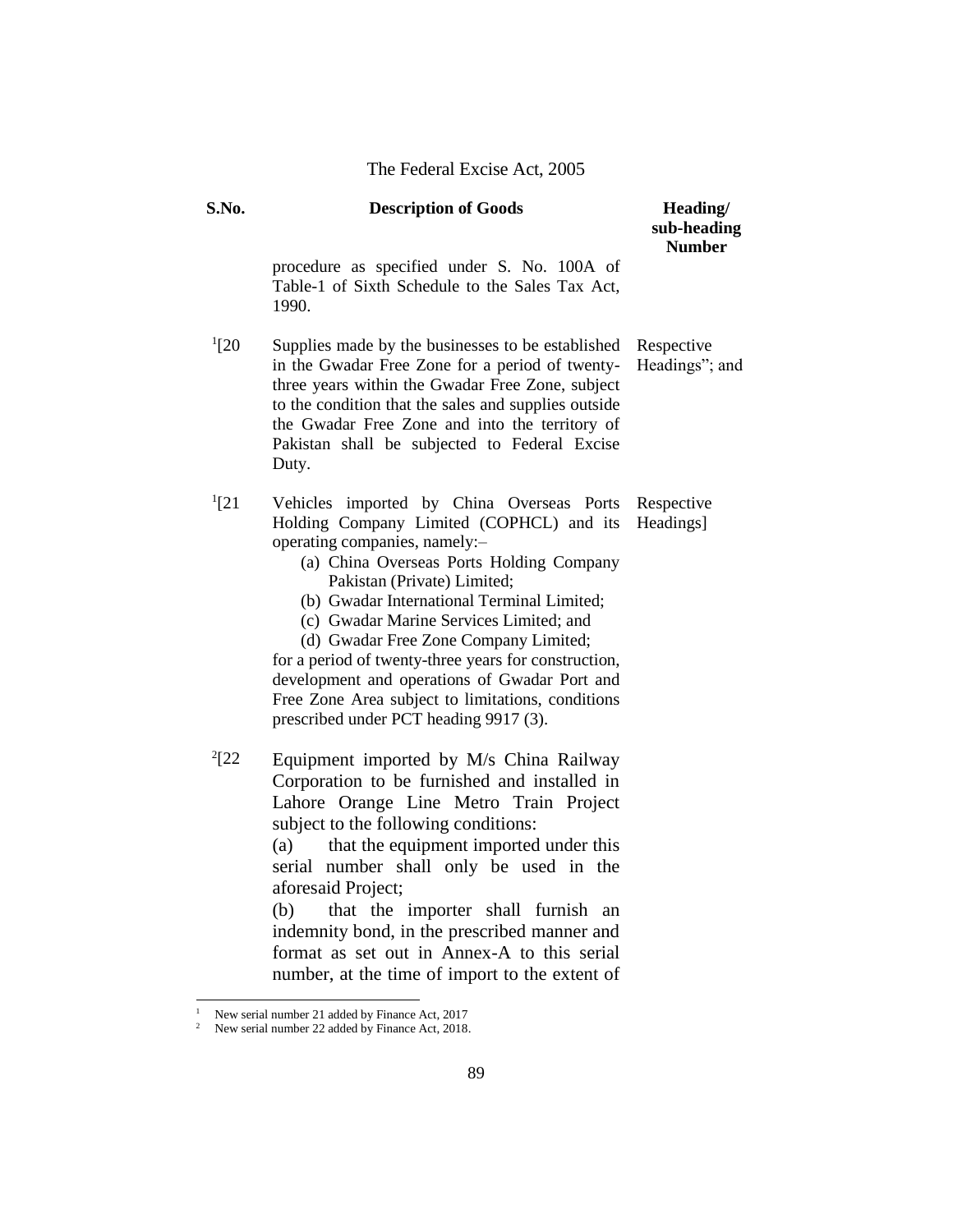# **sub-heading Number**

federal excise duty exempted under this serial number on consignment to consignment basis; (c) that the Punjab Mass Transit Authority, established under the Punjab Mass Transit Authority Act, 2015 (ACT XXXIII of 2015), hereinafter referred as the Regulatory Authority, shall certify in the prescribed manner and format as set out in Annex-B to this serial number that the imported equipment is *bona fide* requirement of the Project under the Contract No. PMA-CR-NORINCO-OL, dated 20.04.2015, hereafter referred as the contract, signed between the Regulatory Authority and CR-NORINCO;

(d) in the event a dispute arises whether any item is entitled to exemption under this serial number, the item shall be immediately released by the Customs Department against a corporate guarantee, valid for a period of six months, submitted by the importer. A certificate from the Regulatory Authority duly verified by the Transport and Communication Section of the Ministry of Planning, Development and Reform, that the item is covered under this serial number shall be given due consideration by the Customs Department towards finally resolving the dispute;

(e) for the clearance of imported equipment through Pakistan Customs Computerized System the authorized officer of the Regulatory Authority shall furnish all relevant information, as set out in Annex-B to this serial number, online against a specific user ID and password obtained under section 155D of the Customs Act, 1969 (IV of 1969).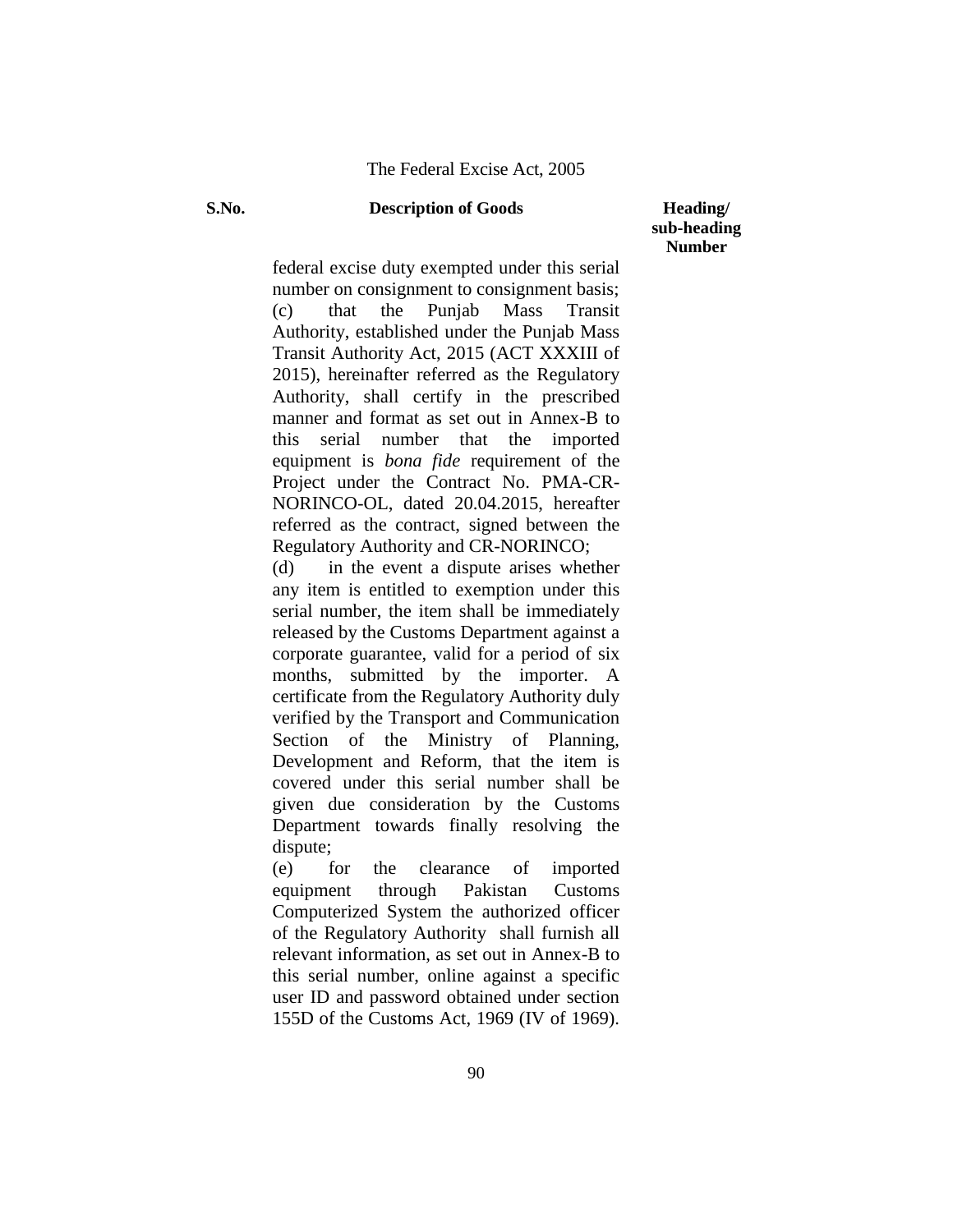**sub-heading Number**

In Collectorates or Customs stations where the Pakistan Customs Computerized System is not operational, the Director Reforms and Automation or any other person authorized by the Collector in this behalf shall enter the requisite information in the Pakistan Customs Computerized System on daily basis, whereas entry of the data obtained from the customs stations which have not yet been computerized shall be made on weekly basis;

(f) that the equipment, imported under this serial number, shall not be re-exported, sold or otherwise disposed of without prior approval of the Federal Board of Revenue (FBR). In case goods are sold or otherwise disposed of with prior approval of FBR the same shall be subject to payment of federal excise duty as may be prescribed by the FBR;

(g) in case the equipment, imported under this serial number, is sold or otherwise disposed of without prior approval of the FBR in terms of condition (f), the same shall be subject to payment of statutory rates of federal excise duty as were applicable at the time of import;

(h) notwithstanding the condition (f) and (g), equipment imported under this serial number may be surrendered at any time to the Collector of Customs having jurisdiction, without payment of any federal excise duty, for further disposal as may be prescribed by the FBR;

(i) the indemnity bond submitted in terms of condition (b) above shall stand discharged on submission of a certificate from the Regulatory Authority to the effect that the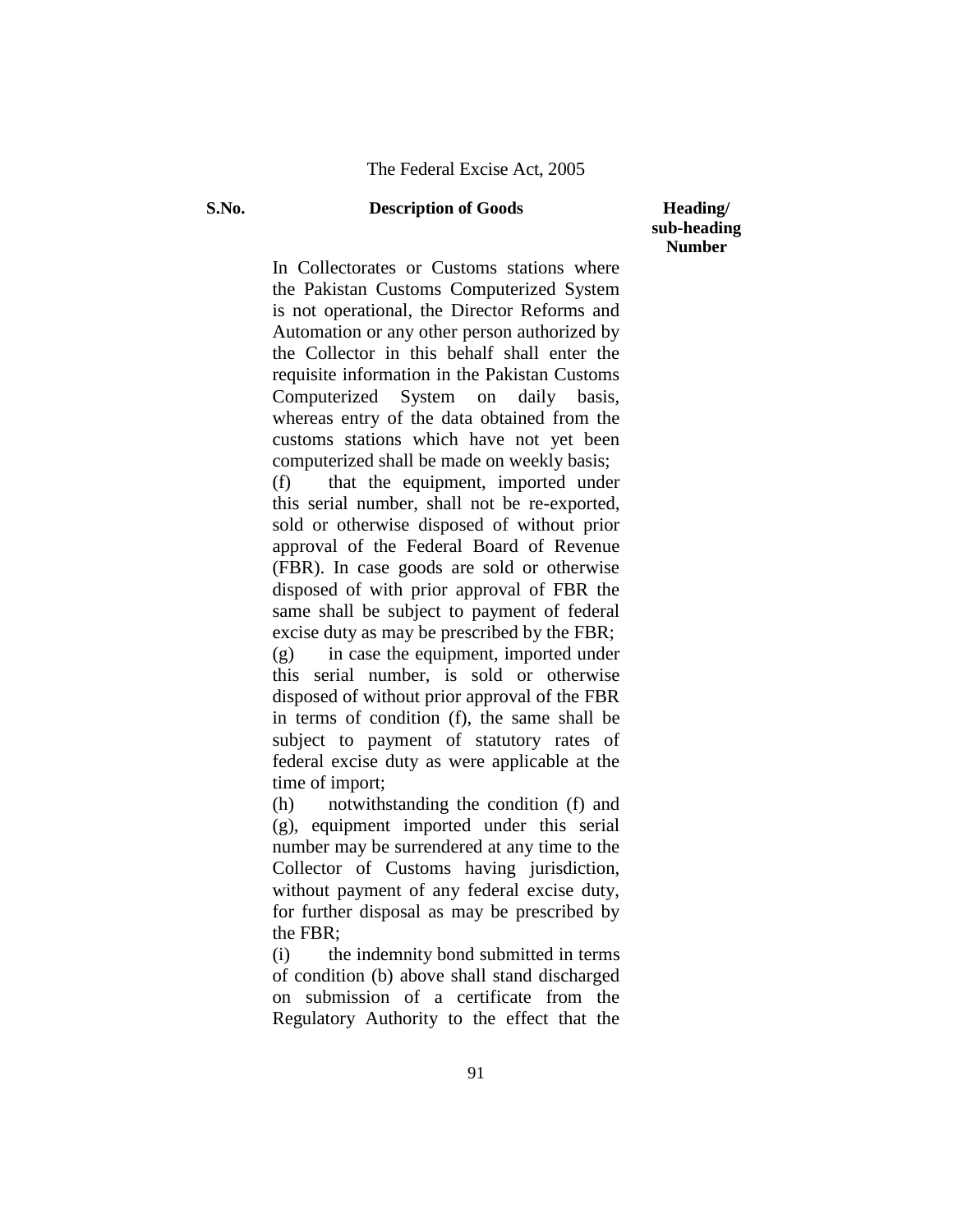**sub-heading Number**

equipment has been installed or consumed in the said Project. In case the equipment is not consumed or installed in the project the indemnity bond shall be discharged on fulfillment of conditions stipulated at (f) or (g) or (h), as the case may be; and

(j) that violation of any of the above conditions shall render the goods liable to payment of statutory rate of federal excise duty leviable on the date of clearance of goods in addition to any other penal action under relevant provisions of the law.

**Explanation.** For the purpose of this provisions, "equipment" shall mean machinery, apparatus, materials and all things to be provided under the contract for incorporation in the works relating to Lahore Orange Line Metro Train Project.

 $^{1}[23]$ Imported construction materials and goods imported by M/s China State Construction Engineering Corporation Limited (M/s CSCECL), whether or not locally manufactured, for construction of Karachi-Peshawar Motorway (Sukkur-Multan Section) subject to fulfilment of same conditions, limitations and restrictions as are specified under S. No. 145 of Table-1 of Sixth Schedule to the Sales Tax Act, 1990, provided that total incidence of exemptions of all duties and taxes in respect of construction materials and goods imported for the project shall not exceed ten thousand eight hundred ninetyeight million rupees including the benefit of Respective headings

New serial number 23 added by Finance Act, 2018.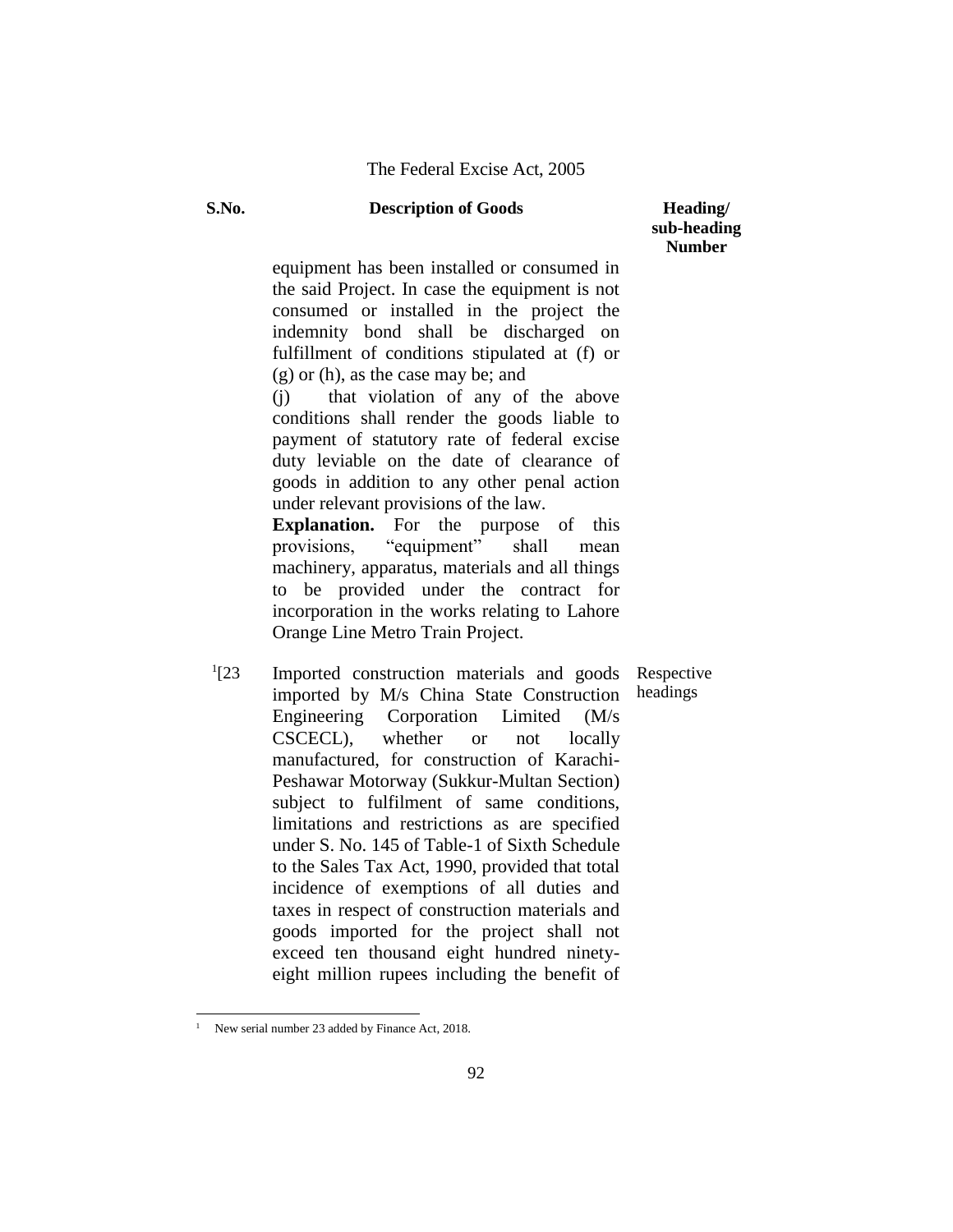| S.No.      | <b>Description of Goods</b>                                                                                                                                                                                                                                                                                                                                                                                                                                                                                                                                                    | Heading/<br>sub-heading<br><b>Number</b> |
|------------|--------------------------------------------------------------------------------------------------------------------------------------------------------------------------------------------------------------------------------------------------------------------------------------------------------------------------------------------------------------------------------------------------------------------------------------------------------------------------------------------------------------------------------------------------------------------------------|------------------------------------------|
|            | exemption from duties and taxes availed<br>before $30th$ June, 2018 under the provisions of<br>Sales Tax Act, 1990, the Customs Act, 1969,<br>The Federal Excise Act 2005 and the Income<br>Tax Ordinance, 2001 and the notifications<br>issued thereunder.                                                                                                                                                                                                                                                                                                                    |                                          |
| $^{1}[24]$ | The following goods, when supplied within<br>the limits of the Border Sustenance Markets,<br>established in cooperation with Iran and<br>Afghanistan:                                                                                                                                                                                                                                                                                                                                                                                                                          |                                          |
|            | (i) Animal Fats and Oil and their fractions                                                                                                                                                                                                                                                                                                                                                                                                                                                                                                                                    | 1516.1000<br>1516.2010                   |
|            | (ii) Vegetable Fats and their fractions<br>(iii) Vegetable Oils and their fractions                                                                                                                                                                                                                                                                                                                                                                                                                                                                                            | 1516.2020                                |
|            | Provided that, such items in case of<br>import, shall be allowed clearance by the<br>Customs Authorities subject to furnishing of<br>bank guarantee equal to the amount of duty<br>involved and the same shall be released after<br>presentation of consumption certificate issued<br>by the Commissioner Inland Revenue having<br>jurisdiction:<br>Provided further that, the said exemption shall<br>only be available to a person upon furnishing<br>proof of having a<br>functional business<br>premises located within limits of the Border<br><b>Sustenance Markets.</b> |                                          |
| 25.        | and<br>supply of raw materials,<br>Import<br>components, parts and plant and machinery<br>by registered persons authorized under Export<br>Facilitation Scheme, 2021 notified by the                                                                                                                                                                                                                                                                                                                                                                                           | Respective<br>headings]                  |
|            | Board with such conditions, limitations and<br>restrictions."                                                                                                                                                                                                                                                                                                                                                                                                                                                                                                                  |                                          |

 $1$  New serial numbers 24 and 25 inserted by Finance Act, 2021.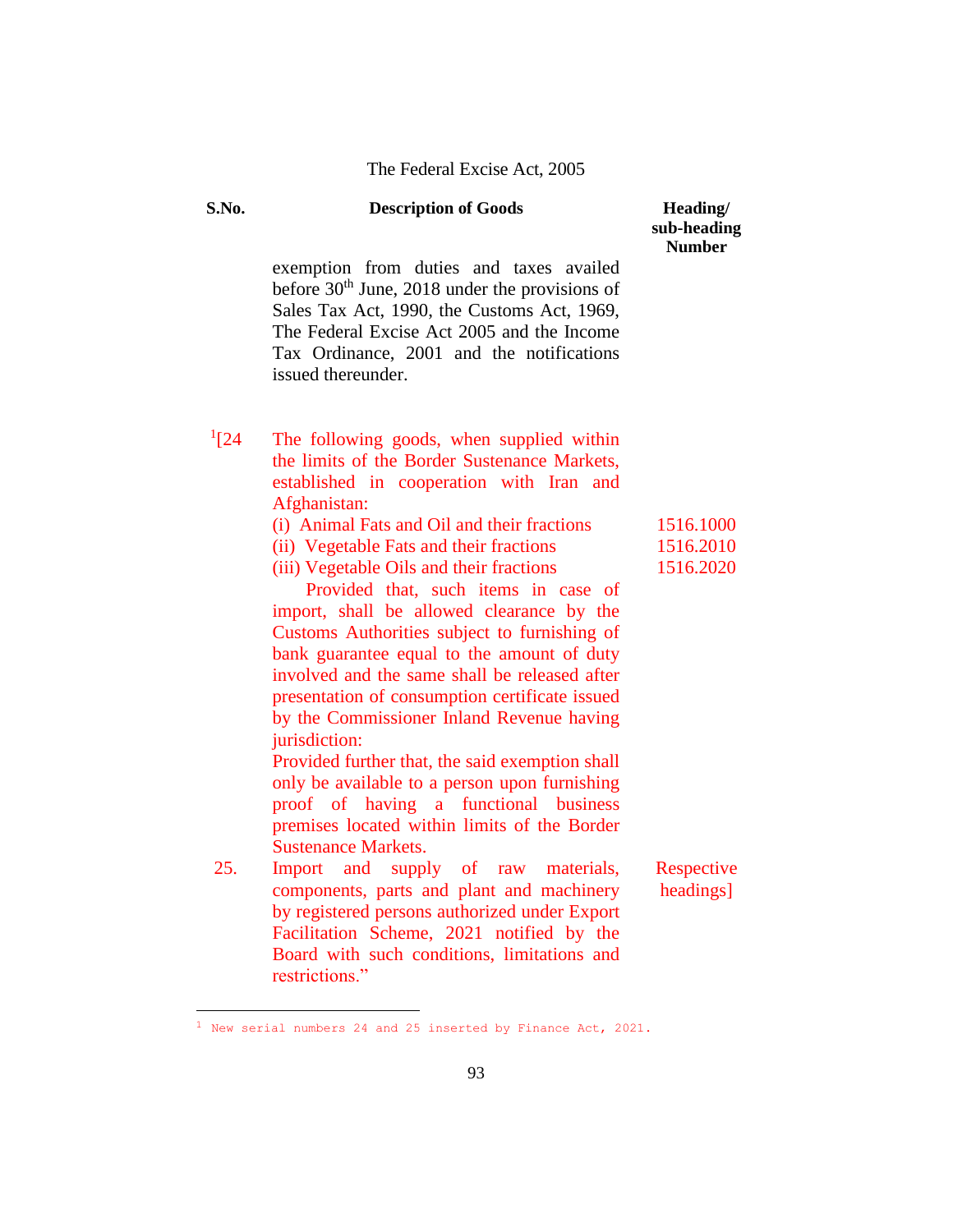**1 [Annex-A** [*See* condition (b)]

#### **INDEMNITY BOND**

(On appropriately stamp non-judicial paper attested by a Government servant in BPS 17 or above, an Oath Commissioner, a Notary Public or an officer of a Scheduled Bank)

THIS DEED OF INDEMNITY is made on the date of \_BETWEEN Messrs\_\_\_\_\_\_\_\_\_\_\_ having registered office at \_\_\_\_\_\_\_\_\_ (hereinafter called "the importers" which means and includes their successors, administrators, executors and assignees) of the one part, and the President of the Islamic Republic of Pakistan through the Collector of Customs \_\_\_\_\_\_\_\_\_ (hereinafter called the "Collector of Customs"), of the other part.

WHEREAS the Federal Government, by its decision contained in serial number 22 of this table and subject to the conditions thereof, has been pleased to direct that such equipment shall be exempt from the whole of federal excise duty leviable thereon, in accordance with the said serial number 22, if imported for Lahore Orange Line Metro Train Project.

AND WHEREAS M/S. , the importers have imported the equipment mentioned in the said serial number for the above mentioned project in accordance with the conditions given in the said serial number 22;

NOW, THEREFORE, in consideration of the release of the equipment without recovery of leviable federal excise duty, the importers bind themselves to pay on demand to the Government of Pakistan the sum of Rs. \_\_\_\_\_\_\_\_\_\_ being the federal excise duty and charges leviable on the equipment, if the importers fail to fulfill the condition  $(f)$  or  $(g)$  or  $(h)$ of the said serial number 22, as the case may be.

The importers further agree and bind themselves that the amount covered by this Indemnity Bond shall be recovered as arrears of federal excise duty under section 202 of the Customs Act, 1969. This Bond shall stand revoked automatically when the Collector of Customs is satisfied that the importers have fulfilled all the conditions of the said serial number 22.

Signed by importers on this \_\_\_\_\_\_\_\_\_\_\_\_\_\_\_\_\_\_\_\_ day of  $_{201}$ .

**Managing Director or person next** 

Annex "A" & "B" added by Finance Act, 2018.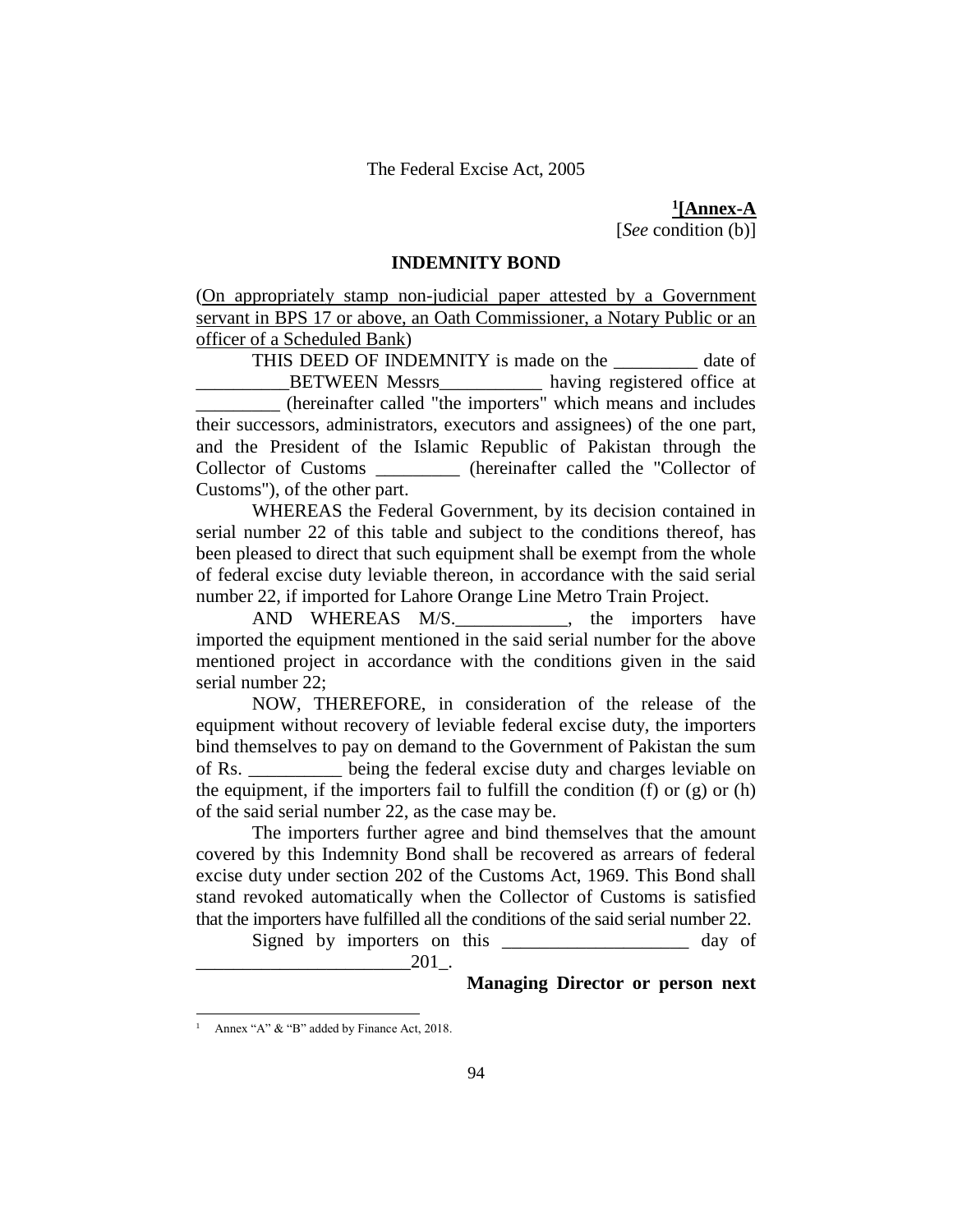### **in hierarchy duly authorized by MD**

(Name and permanent address)

**Collector of Customs**

(On behalf of President)

Witness  $(1)$ (signature, name, designation and full address) Witness  $(2)$ (signature, name, designation and full address)

### **1 [Annex-B**

[*See* conditions (c) and (e)]

| NTN or FTN of Importer                | Approval No.                                                                   |                                                  |                                      |                     |  |
|---------------------------------------|--------------------------------------------------------------------------------|--------------------------------------------------|--------------------------------------|---------------------|--|
|                                       | Details of equipment (to be filled by the authorized officer of the Regulatory |                                                  |                                      |                     |  |
|                                       | Authority) to be imported                                                      |                                                  |                                      |                     |  |
| Description<br>and<br>specifications. | Quantity/UOM                                                                   | $L/C$ No. or<br>bank contract<br>No. and $B/L$ . | No.<br>IGM<br>&<br>Date<br>Index No. | Remarks,<br>if any. |  |
|                                       | (2)                                                                            | (3)                                              | (4)                                  | (5)                 |  |

CERTIFICATE BY THE AUTHORIZED OFFICER OF REGULATORY AUTHORITY: It is hereby certified that the description, quantity and other details mentioned above are true and correct. Goods imported are in commensuration with the project requirements and are *bona fide* requirement of the Project under the Contract. It is further certified that the above items shall not be used for any other purpose except for the Project.

| Signature:             |  |
|------------------------|--|
| Name and Designation:  |  |
| <b>Official Stamp:</b> |  |

Date: \_\_\_\_\_\_\_\_\_\_\_\_\_\_\_\_\_\_\_\_\_\_\_\_\_\_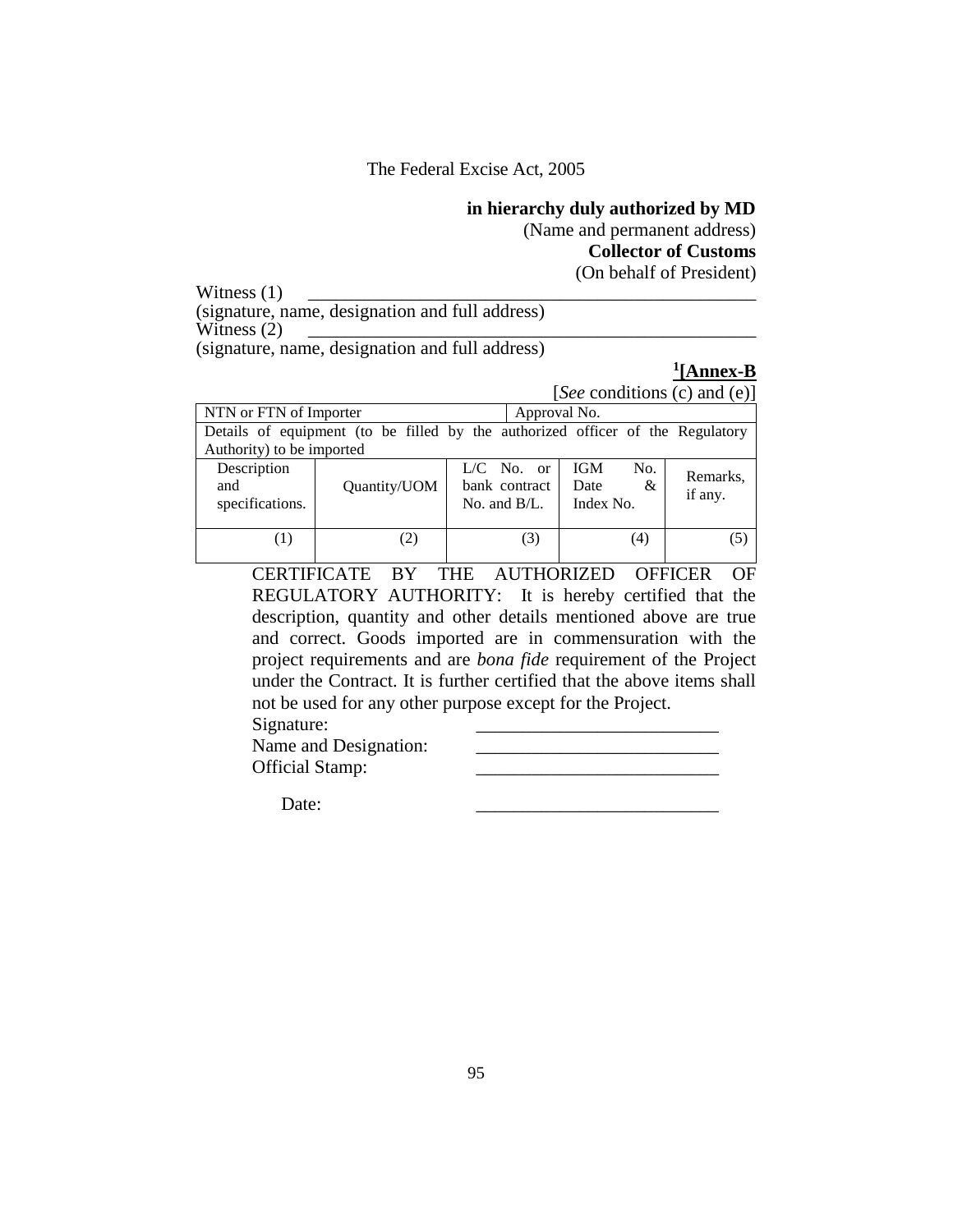### **TABLE-II**

| S. No.    | <b>Description of Services</b>                                                                                                                                                                                                                                            | Heading/<br>sub-heading<br><b>Number</b> |
|-----------|---------------------------------------------------------------------------------------------------------------------------------------------------------------------------------------------------------------------------------------------------------------------------|------------------------------------------|
| Col.(1)   | Col.(2)                                                                                                                                                                                                                                                                   | Col.(3)                                  |
| 1         | Advertisements financed out of funds provided under<br>grants-in- aid agreements.                                                                                                                                                                                         | Respective<br>heading                    |
| $^{1}[2]$ | Telecommunication services:                                                                                                                                                                                                                                               | Respective sub-                          |
|           | $^{2}$ [(i) ***] omitted.                                                                                                                                                                                                                                                 | heading of<br>Heading 98.02              |
|           | (ii) Such charges payable on the international<br>leased lines or bandwidth services $\frac{3}{5}$ ,<br>excluding those provided by foreign satellite<br>companies,] used by-                                                                                             |                                          |
|           | software exporting firms registered<br>(a)<br>with the Pakistan<br>Software Exporting<br>Board; and                                                                                                                                                                       |                                          |
|           | data and internet service providers<br>(b)<br>licensed by the Pakistan Telecommunication<br>Authority                                                                                                                                                                     |                                          |
|           | (iii) Such amounts received by the Long Distance<br>International<br>license<br>holders<br>including<br>Pakistan<br>Telecommunication<br>Company<br>Limited on International incoming calls<br>with the<br>foreign<br>under<br>agreements<br>telecommunication companies. |                                          |
| 3         | Marine insurance for export.                                                                                                                                                                                                                                              | 9813.1000                                |
| $^{4}[4]$ | Life insurance                                                                                                                                                                                                                                                            | 9813.1500                                |
| 5         | Health insurance                                                                                                                                                                                                                                                          | 9813.1600                                |
| 6         | Crop insurance                                                                                                                                                                                                                                                            | 9813.1600]                               |
| 5[7       | Live stock insurance                                                                                                                                                                                                                                                      | 9813.1600]                               |
| $6$ [8    | ***1                                                                                                                                                                                                                                                                      |                                          |

 $1\,$ <sup>1</sup> Substituted vide Finance Act, 2006.

<sup>&</sup>lt;sup>2</sup> Clause (i) omitted through Finance Act, 2019.

 $3$  The expression added through Finance Act, 2019.

<sup>&</sup>lt;sup>4</sup> Added vide Finance Act, 2008. 5

Inserted vide Finance Act, 2012.

<sup>&</sup>lt;sup>6</sup> Serial number 8 and entries relating thereto omitted by Finance Act, 2013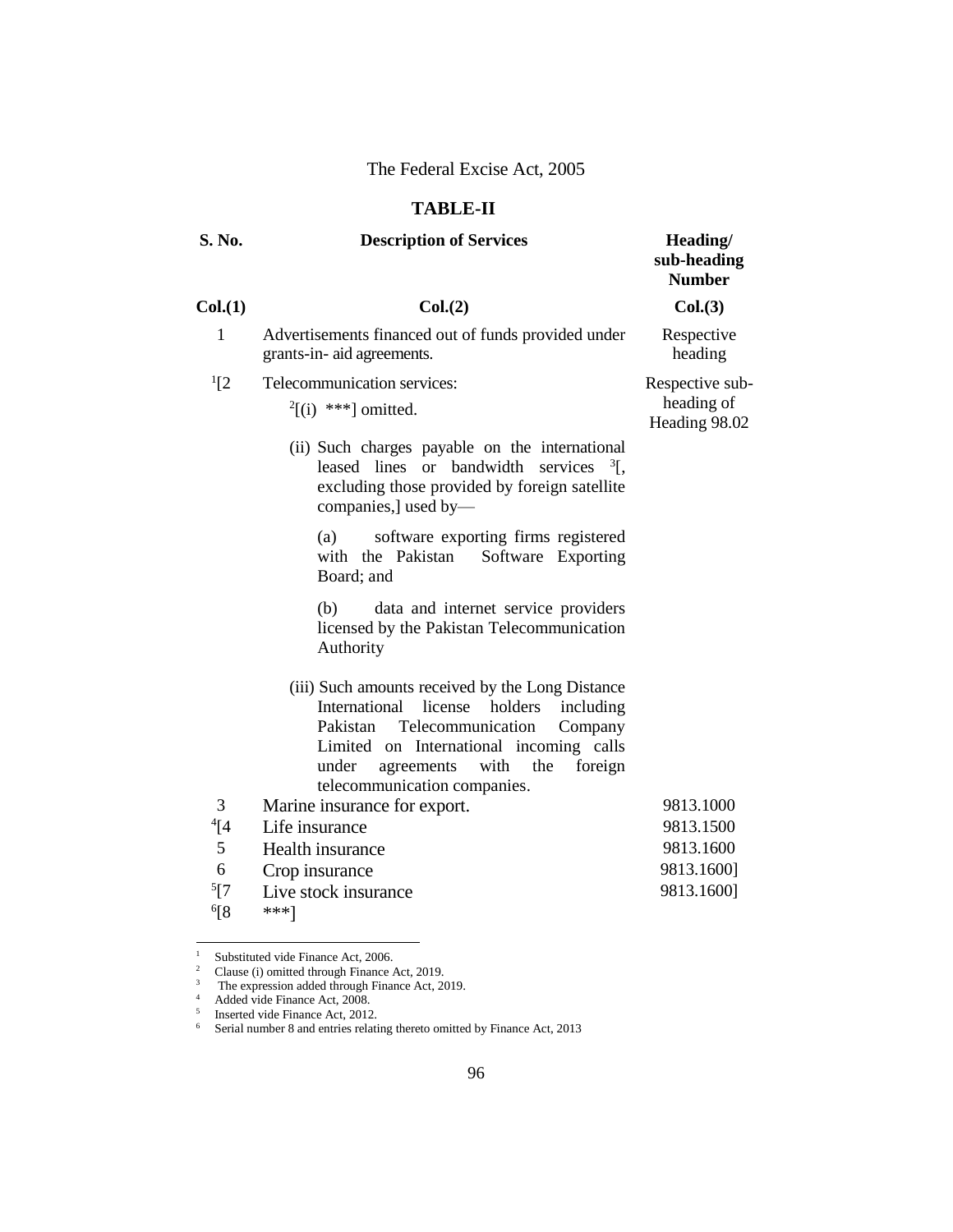| S. No.         | <b>Description of Services</b>                                                                                                                                                                                                                                                                         | Heading/<br>sub-heading<br><b>Number</b> |
|----------------|--------------------------------------------------------------------------------------------------------------------------------------------------------------------------------------------------------------------------------------------------------------------------------------------------------|------------------------------------------|
| Col.(1)        | Col.(2)                                                                                                                                                                                                                                                                                                | Col.(3)                                  |
| $^{1}[9]$      | Services provided or rendered in respect of travel by<br>air of passengers on "socio economic routes", which<br>means the shortest part of journeys starting from or<br>ending at an airport located in Makran coastal<br>region, FATA, Azad Jammu and Kashmir, Gilgit-<br><b>Baltistan or Chitral</b> | 98.03                                    |
| 10             | Services provided or rendered in respect of travel by<br>air of passengers on international journeys from<br>Pakistan to:<br>(a) Hajj passengers;<br>(b) Diplomats; and<br>(c) Supernumerary crew                                                                                                      | 9803.1000                                |
| 11             | Advertisements in newspapers and periodicals                                                                                                                                                                                                                                                           | 9802.4000                                |
| 12             | Services<br>provided<br>rendered by banking<br><b>or</b><br>companies and non-banking financial companies in<br>respect of Hajj and Umrah, cheque book, insurance,<br>Musharika and Modaraba financing and utility bill<br>collection.                                                                 | 98.13]                                   |
| $^{2}$ [13     | Chartered flight services used by or for armed forces<br>to move troops and equipment deployed locally or<br>internationally, including those for movement of<br>troops and equipment to UN missions.                                                                                                  | 98.03]                                   |
| $\frac{3}{14}$ | Commission paid by State Bank of Pakistan and its<br>subsidiaries to National Bank of Pakistan or any<br>other banking company for handling banking<br>services of Federal or Provincial Governments as<br>State Bank of Pakistan's agents.                                                            | Respective<br>heading]                   |

<sup>&</sup>lt;sup>1</sup> Serial number 9, 10, 11 & 12 and entries relating thereto added by Finance Act, 2015

<sup>&</sup>lt;sup>2</sup> Serial number 13 and entries relating thereto added by Finance Act, 2016

 $3$  Serial number 14 and entries relating thereto added by Finance Act, 2018